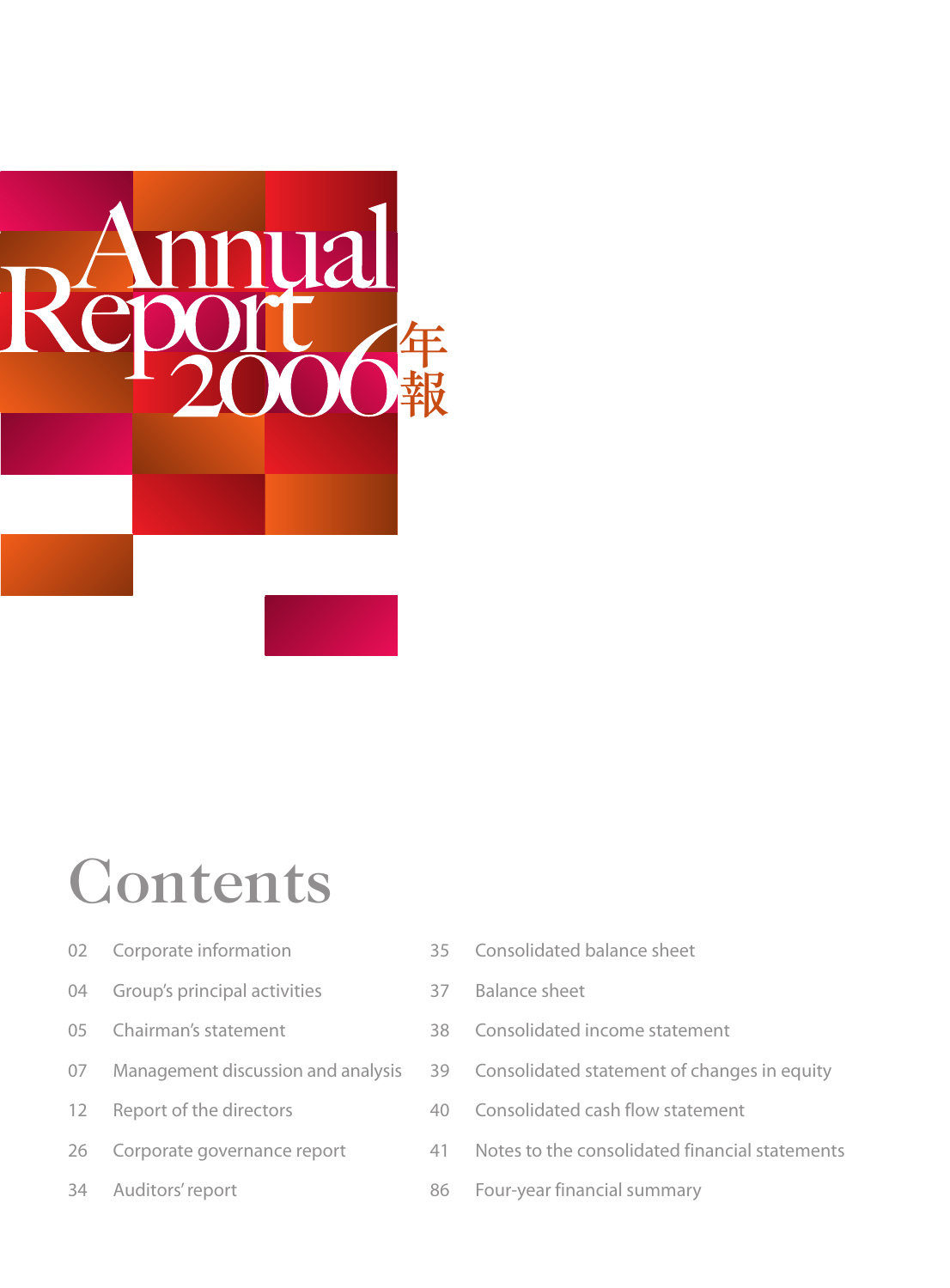# Corporate Information

#### **Executive Directors**

Mr. TIONG Kiu King (Chairman) Mr. TIONG Kiew Chiong Mr. Peter Bush BRACK Mr. TUNG Siu Ho, Terence Mr. Robert William Hong-San YUNG

#### **Independent Non-executive Directors**

Mr. YU Hon To, David Mr. SIT Kien Ping, Peter Mr. TAN Hock Seng, Peter

## **Audit Committee**

Mr. YU Hon To, David (Chairman) Mr. SIT Kien Ping, Peter Mr. TAN Hock Seng, Peter

## **Remuneration Committee**

Mr. SIT Kien Ping, Peter (Chairman) Mr. YU Hon To, David Mr. TAN Hock Seng, Peter Mr. TIONG Kiew Chiong Mr. Peter Bush BRACK

## **Nomination Committee**

Mr. TAN Hock Seng, Peter (Chairman) Mr. YU Hon To, David Mr. SIT Kien Ping, Peter Mr. TIONG Kiew Chiong Mr. Peter Bush BRACK

#### **Company Secretary** Mr. LAM Pak Cheong

## **Principal Bankers** The Hongkong and Shanghai Banking Corporation Limited Hang Seng Bank Limited

**Auditors** PricewaterhouseCoopers

## **Solicitors** Or, Ng & Chan

**Head Office and Principal Place of Business in Hong Kong** 15th Floor, Block A Ming Pao Industrial Centre 18 Ka Yip Street, Chai Wan Hong Kong

## **Registered Office**

Clifton House 75 Fort Street P.O. Box 1350 GT George Town Grand Cayman Cayman Islands

## **Principal Share Registrar and Transfer Office**

Appleby Corporate Services (Cayman) Limited Clifton House 75 Fort Street P.O. Box 1350 GT George Town Grand Cayman Cayman Islands

#### **Hong Kong Branch Share Registrar and Transfer Office** Tricor Investor Services Limited

26th Floor, Tesbury Centre 28 Queen's Road East Hong Kong

**Stock Code** 426

**Website** www.omghk.com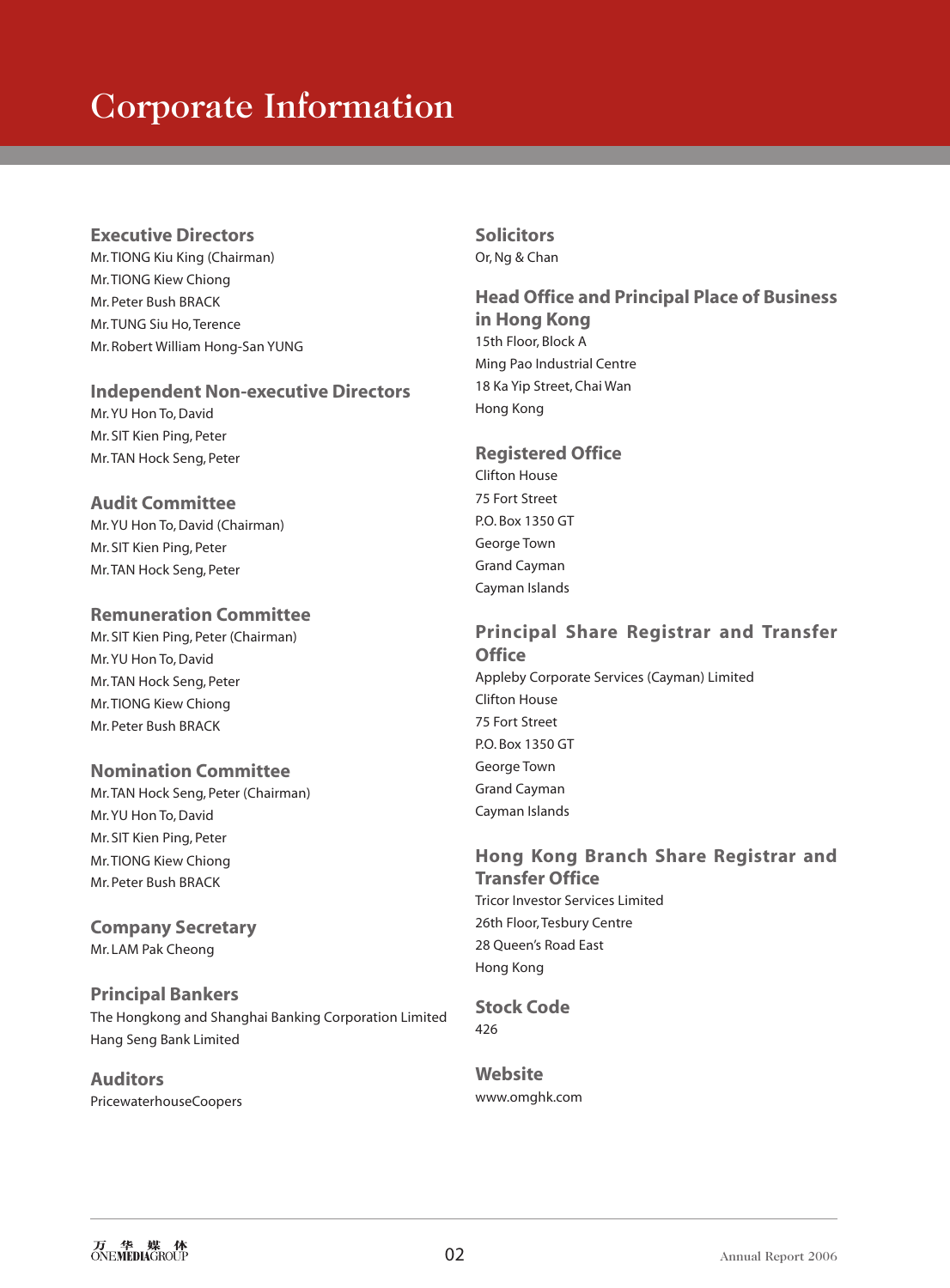

# Management discussion and analysis Group's principal activities Chairman's statement Report of the directors<br>Corporate governance<br>report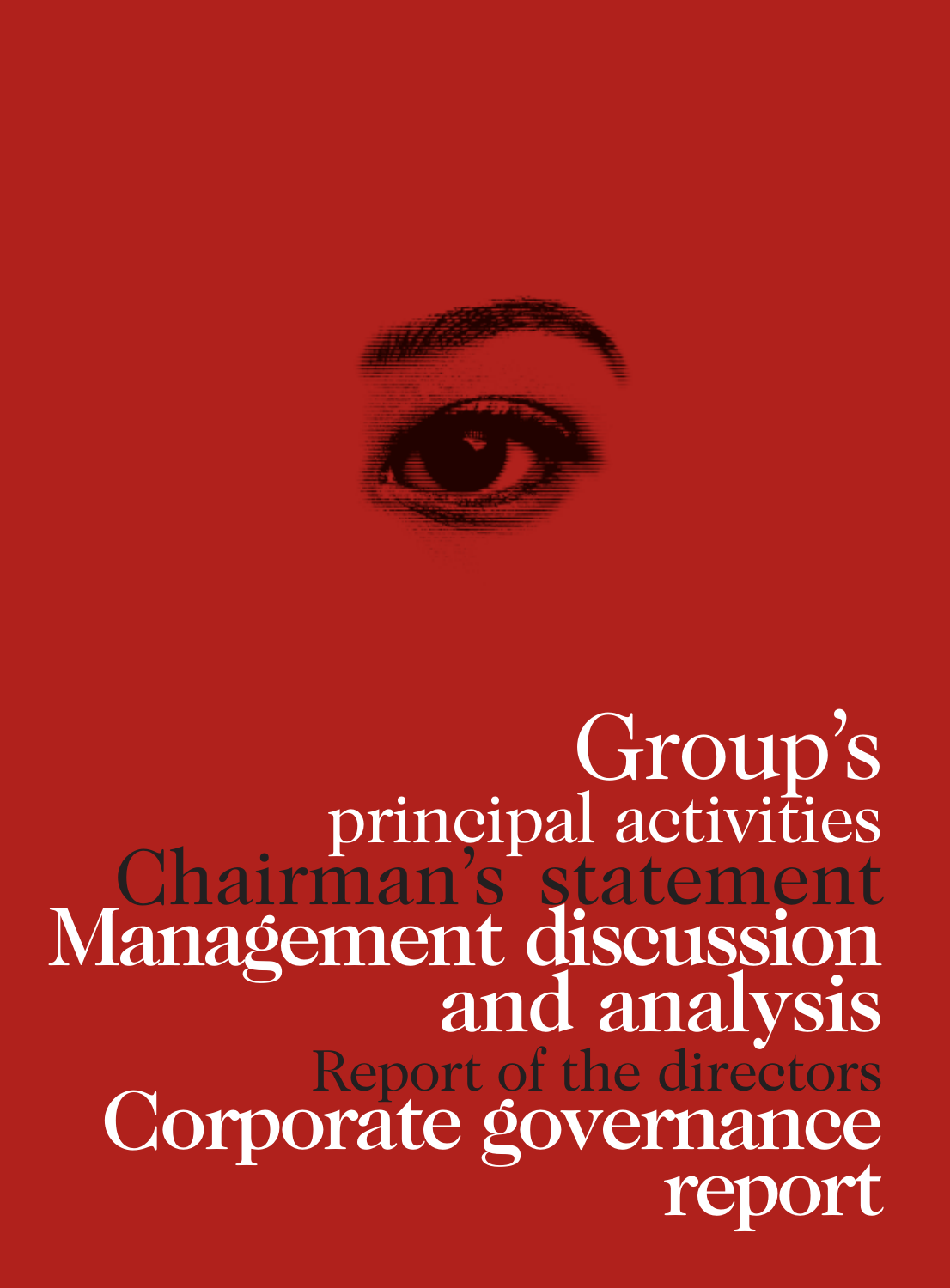# Group's Principal Activities

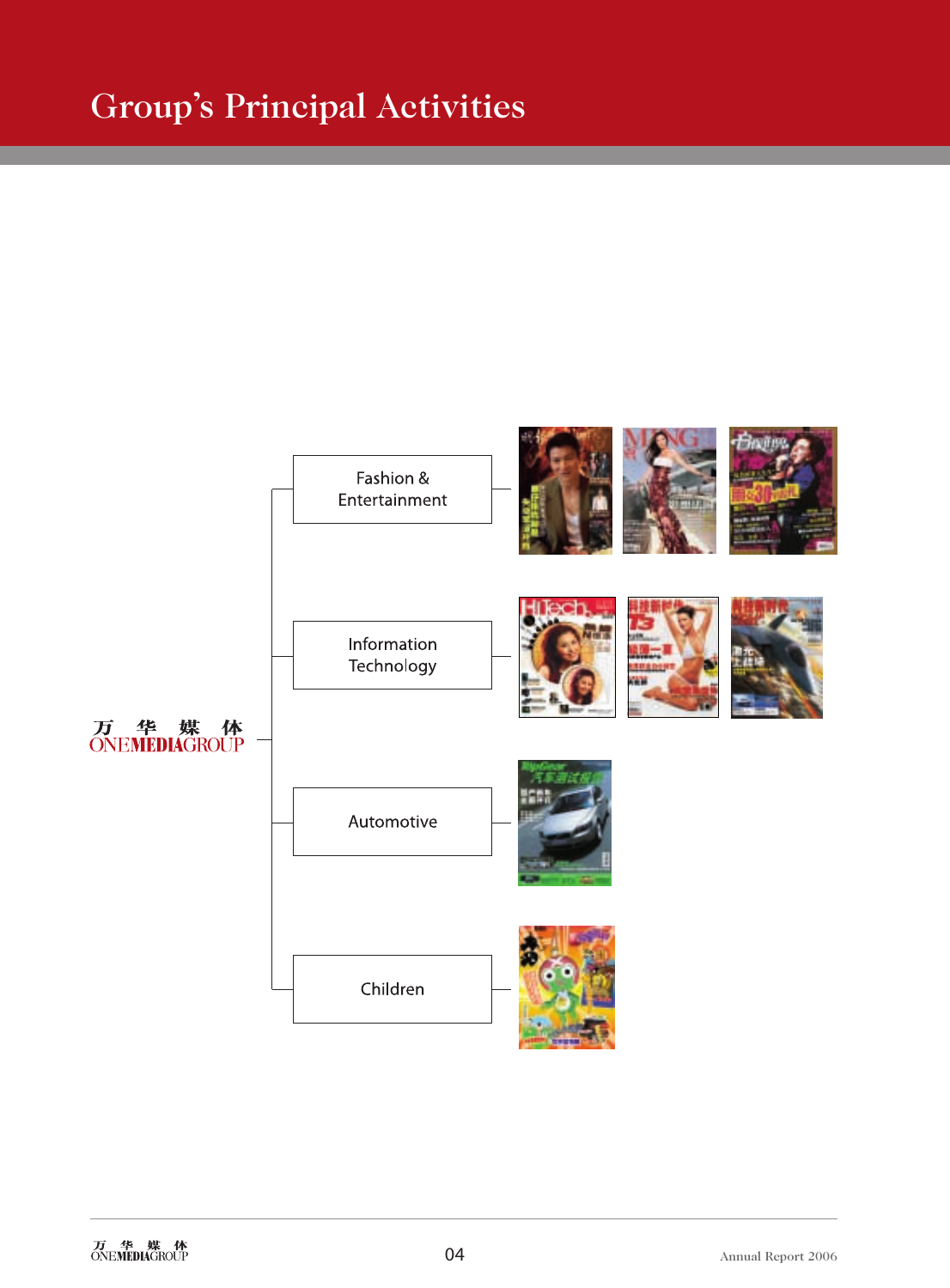# Chairman's Statement



Mr. TIONG Kiu King *Chairman*

On behalf of the directors and shareholders of One Media Group Limited (the "Company"), I am pleased to announce the results of the Company and its subsidiaries (the "Group") for the year ended 31st March 2006. This financial year was a milestone for the Group, as we successfully spun off from Ming Pao Enterprise Corporation Limited ("MPE") (stock code: 685) and listed our shares on the Main Board of The Stock Exchange of Hong Kong Limited (the "Stock Exchange") on 18th October 2005 (the "Listing Date"). With fresh capital injected into the Company as a result of our listing and the beginning of a new chapter in our growth, I continue to be optimistic for the future of our lifestyle media business.

This financial year was a significant turning point for the Group as we launched key growth initiatives to further solidify our foundation for future expansion. As we outlined in the prospectus dated 30th September 2005 issued by the Company regarding the initial public offering ("IPO"), the Company intends to use up to approximately 50% of the proceeds from our IPO to acquire magazine businesses as well as to launch additional magazines in the People's Republic of China ("PRC"). In order to successfully implement this strategy, careful preparation was required to insure that the stage for expansion was set. In this financial year, we initiated and executed this strategy on several fronts.

## **Magazines**

In 2006, in cooperation with our local partners, we launched two new magazines in the PRC market, "*MING* 青春之星" ("MING") and "*Rolling Stone* 音像世界" ("RS"). Both of these titles generated positive feedback from readers in our major markets and garnered strong advertiser support. These latest titles represent additional future revenue streams that have attracted new and existing advertising clients while further capitalizing on our cross selling capabilities with our current portfolio of magazines. We are optimistic about the future contributions of these titles to the operating performance of our business in China.

## **Infrastructure**

2005 saw the opening of new sales offices in Shanghai and Guangzhou, as well as new premises in Beijing for the corporate headquarter of our China operation. This expansion strategically positions the Group to fully realize the advantage of the large number of advertising clients in those markets and to better serve them from regional offices staffed with local professionals. I believe that this expanded sales and operational structure will have a positive impact on revenues over the long term.

## **Management**

In 2005, we made several key hires in our Hong Kong, Beijing, and Shanghai offices in the areas of sales, marketing, content localisation, and general management. I am particularly pleased that we were able to bring on board an experienced Chief Operating Officer for our China operation. The recent additions to our human resources mark another significant building block to further solidify our foundation for expansion. Our ability to attract top-tier individuals who will be pivotal contributors to the Company clearly indicates our commitment to the future growth and success of the Group.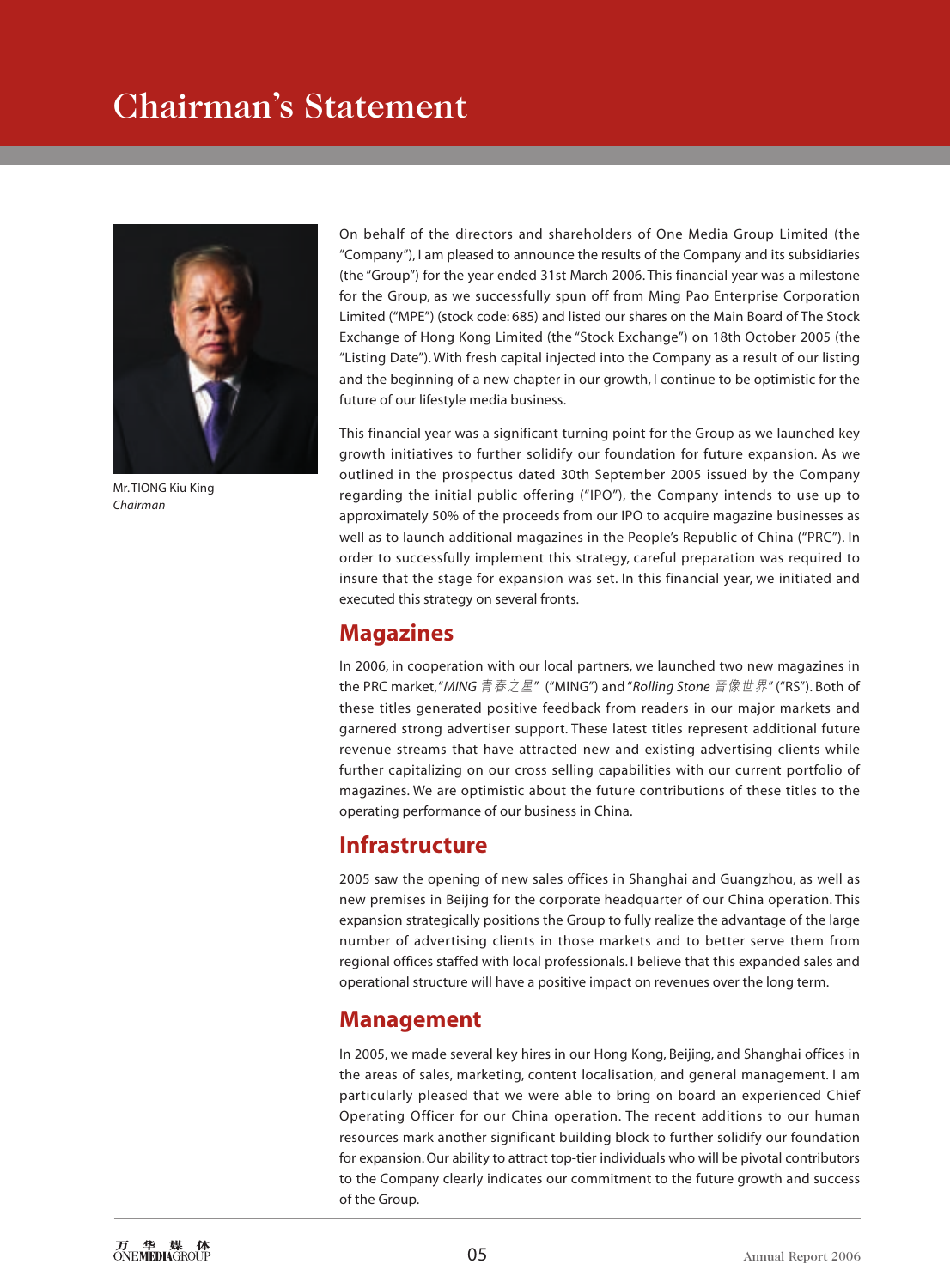# **Advertising and Circulation**

Advertising sales, which account for around 80% of the Group's total revenue, continue to be the heart of our business. I am pleased to share with you that our advertising sales in this financial year were up approximately 11% over the last year.

Although the competition in Hong Kong is fierce, during the past year, the Company made significant progress in the area of circulation in the PRC, especially in increasing the visibility and the reach of the Group's magazines. The PRC market, with its vast size and high-level of fragmentation, has been a challenge in the past, but we believe that the progress we have made in this financial year will be central to our success there moving forward. With the addition of each new title from the Company available on newsstands, we have been able to leverage our bargaining power and negotiate more favorable positioning in all of our major markets, particularly in the key cities: Beijing, Shanghai, and Guangzhou.

# **Operating Performance**

Our operating performance in this financial year reflects our concentrated focus on both consolidation and investment in operations for future expansion. We were able to successfully launch the compact edition of *Ming Pao Weekly* ("Compact Edition") in Hong Kong and two new magazines, MING and RS, in China. These however impacted our cost structure by incurring one-time marketing expenditure and additional production costs for the Compact Edition, as well as pre-launch development costs for MING and RS, which did not provide a significant contribution to the bottom line in this financial year. Our consolidated net profit after tax for the year ended 31st March 2006, including investments in these new magazines, was therefore recorded a drop of 69% as compared with the last financial year. Regarding individual magazine performance, we are very pleased to have realized an increase in turnover, particularly in China. Our China operation posted 49% revenue growth, led by *Top Gear*. With the coming contribution from our new titles, MING and RS, in China, I believe the business in China will play a significant role on revenue growth over the long term.

In summary, I am very pleased with our implementation and execution of new initiatives in this financial year, which marked a key turning point in our strategic growth. While the financial results were not satisfactory on a year on year basis, we have made tremendous strides in business development, circulation, and advertising sales while building a solid infrastructure to ensure future expansion. I am optimistic for the year to come and look forward to our continued strong growth in China, a market that is in its early stages of development.

I would like to close by thanking our board of directors of the Company ("Board") for their valuable counsel at this transition period as we have become a listed company. I would like to thank our shareholders, both new and old, for supporting the Company and our vision to be the premier lifestyle magazine group in China, and I would like to thank our staff, for without their ceaseless efforts on a daily basis, none of this would have been possible.

**TIONG Kiu King** *Chairman*

Hong Kong, 30th June 2006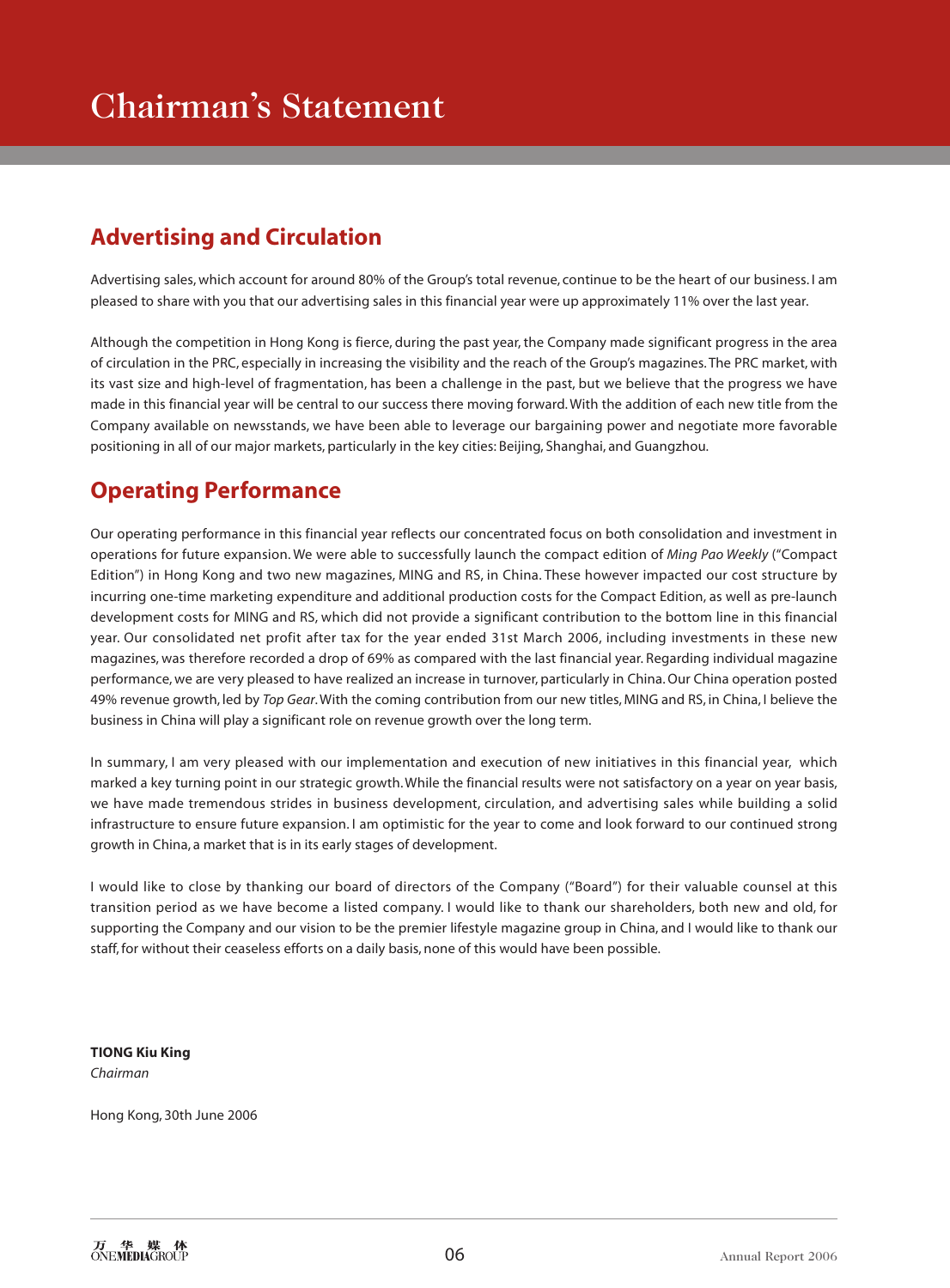## **RESULTS SUMMARY**

For the year ended 31st March 2006, the Group reported a consolidated turnover of HK\$187,975,000 (2005: HK\$177,115,000), representing an increase of 6% compared to the last financial year. The profit after taxation amounted to HK\$7,022,000 (2005:HK\$22,386,000), representing a decrease of 69% compared to the last financial year. The decrease was mainly attributed to the one-time marketing expenditure and the additional production costs of the Compact Edition and the pre-launch development costs for the two new magazines in Mainland China, namely, MING and RS. An increase in the unallocated expenses, mainly the corporate expenses, also led to the decrease in the profit after taxation.

# **REVIEW OF OPERATIONS**

## **Hong Kong**

The magazines currently published in Hong Kong include *Ming Pao Weekly, Hi-TECH Weekly* and *City Children's Weekly* ("HK Magazines"). These three titles contributed a turnover of HK\$171,882,000 (2005: HK\$166,328,000) to the Group, representing an increase of 3% compared to the last financial year, and an operating profit of HK\$26,940,000 (2005: HK\$35,823,000). The drop of operating profit in the Hong Kong division was mainly due to the one-time marketing expenditure and the additional production costs of the Compact Edition incurred.

In 2005, the Compact Edition of the same tabloid-sized *Ming Pao Weekly* ("Classic Edition") was launched in Hong Kong. The content and pagination of the Compact Edition are identical to that of the Classic Edition; however, the size has been reduced for the readers who prefer a convenient compact format to carry and read. This strategic move of publishing both Compact Edition and Classic Edition of each issue provides readers with more choices while the editorial quality of the magazine remains in tact and allowing advertisers to leverage a larger readership base.

In this financial year, the Group also revamped *Hi-TECH Weekly* into an "All-in-One" edition. Previously, the magazine was marketed as a two-book periodical in one package. The new "All-in-One" edition combines the content into one comprehensive magazine, offering readers a more convenient format and layout. This upgraded edition has resulted in positive feedback from both readers and advertisers regarding the changes.

*City Children's Weekly* continued to provide category-leading "edutainment" content to its target audience of primary school students in Hong Kong during this financial year. With the support of principals, teachers and parents, the magazine continued its "Multiple Intelligences for Kids" program in primary schools for the second year, entertaining and educating children on a weekly basis.

The HK Magazines were originally operated by two separate wholly-owned subsidiaries of the Company. In November 2005, the Group has undergone a reorganisation by consolidating the businesses of the HK Magazines under one single wholly-owned subsidiary of the Company. This consolidation will enable the Group to reduce corporate administration costs and, the most important of all, achieve operational efficiency for the Group as a whole.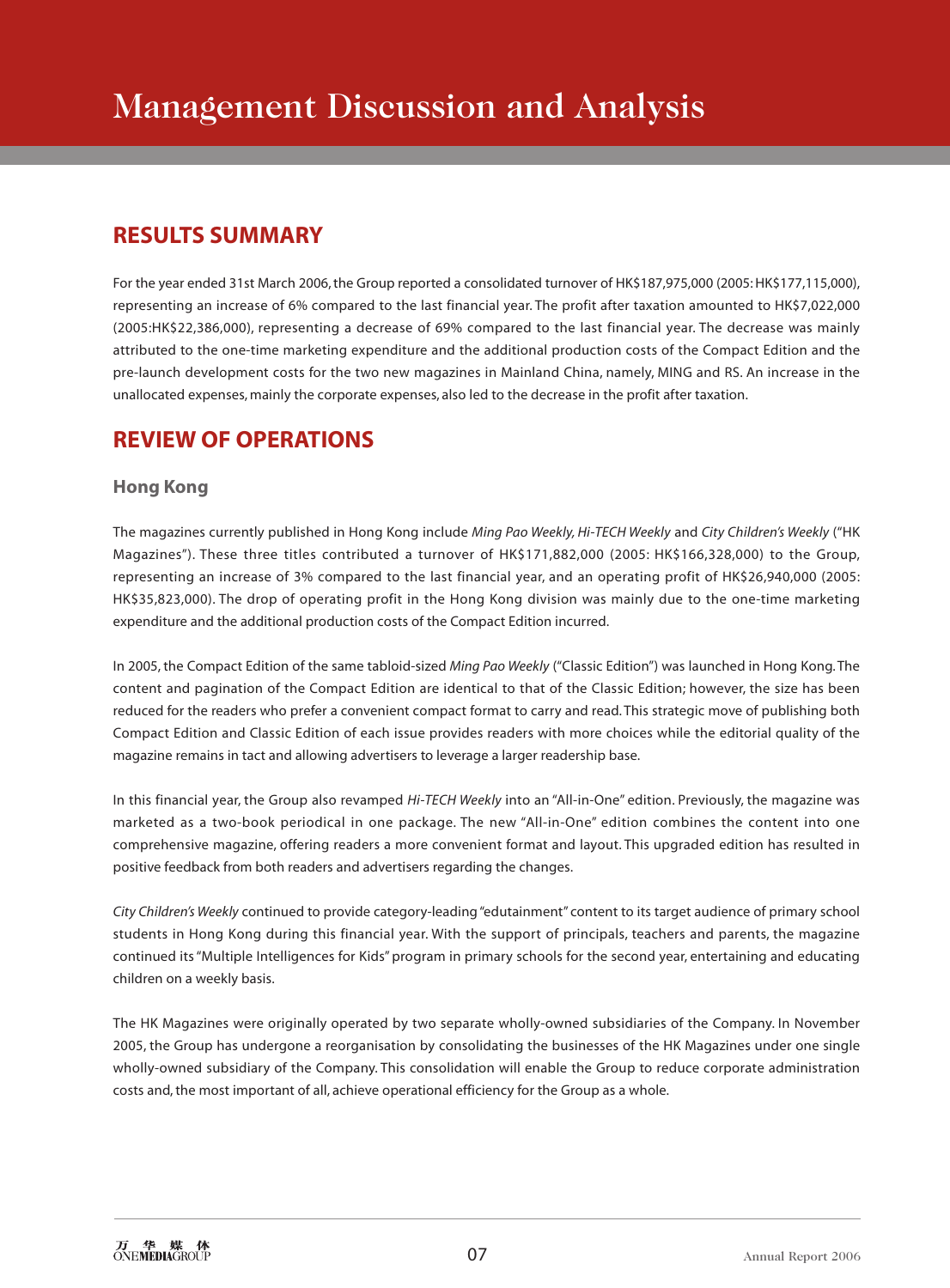## **Mainland China**

In Mainland China, the Group has continued cautiously expanding its infrastructure and operation by recruiting new executives, adding new fixed assets and leasing more office spaces in order to ensure the effective usage of the Group's resources to further solidify the foundation for expansion.

In this financial year, the Group has the right to sell advertising space in and provide content to the magazines in Mainland China that incorporate content licensed from five internationally-renowned lifestyle magazines: *Popular Science, Digital Camera, Top Gear, T3 (Tomorrow's Technology Today)* and *Rolling Stone*. These titles contributed a turnover of HK\$16,093,000 (2005: HK\$10,787,000) to the Group, representing a 49% increase over the last financial year, but the operating loss was increased to HK\$14,959,000 (2005: HK\$1,604,000). The significant increase in operating loss in the Mainland China division attributed to the costs incurred in the expansion of the operational infrastructure and the pre-launch development for the two new magazines, MING and RS, which did not provide a significant contribution to the bottom line in this financial year because they were launched in March/April 2006. These pre-launch development costs were spent to insure that these new titles were anchored with a strong foundation for success. The preparation and development works included market researches, the establishment of content localization, the expansion of the advertising sales teams, circulation-related activities and marketing activities.

MING is an entertainment/celebrity/fashion title that incorporates some content from *Ming Pao Weekly* in Hong Kong, while RS is a music cultural icon magazine based on the internationally-renowned magazine, *Rolling Stone*, published by Wenner Media LLC in the United States. The first issues of MING and RS received very strong and positive responses from both readers and advertisers. The content of these two magazines appeals to a wide demographic which allows for a broad target readers and extensive cross-selling opportunities to advertisers. The addition of magazines such as these to the existing portfolio of titles serves to bring the Group's operation in Mainland China to the next level and to capitalise on the infrastructure that the Group has strategically engineered in preparation for future growth.

During the financial year, *Popular Science* and *Top Gear* recorded significant growth. *Digital Camera* and *T3 (Tomorrow's Technology Today)*, however, continued to face competitive pressure from the increasing number of gadget magazines in the electronics category. In view of this, the Group decided to discontinue the operation of *Digital Camera* starting from April 2006 and to extend the digital photography section in *T3 (Tomorrow's Technology Today)*. This strategic move will not only reduce operational costs, but also strengthen the competitiveness of *T3 (Tomorrow's Technology Today)* in the market.

# **OUTLOOK**

The Group aims to be the dominant Chinese language media group in the Hong Kong and Mainland China lifestyle magazine sectors by providing both high quality content to readers and a cross-selling platform to advertisers, and is well positioned to take advantage of the fast growing Chinese language lifestyle magazine market in Mainland China whilst maintaining its competitive position in Hong Kong. Currently, the Group is actively seeking acquisition opportunities in China and Hong Kong and to partner with additional international publishers to expand its portfolio of magazines. With a solid infrastructure and foundation, the Group believes it could insure future expansion and enhance returns to the shareholders.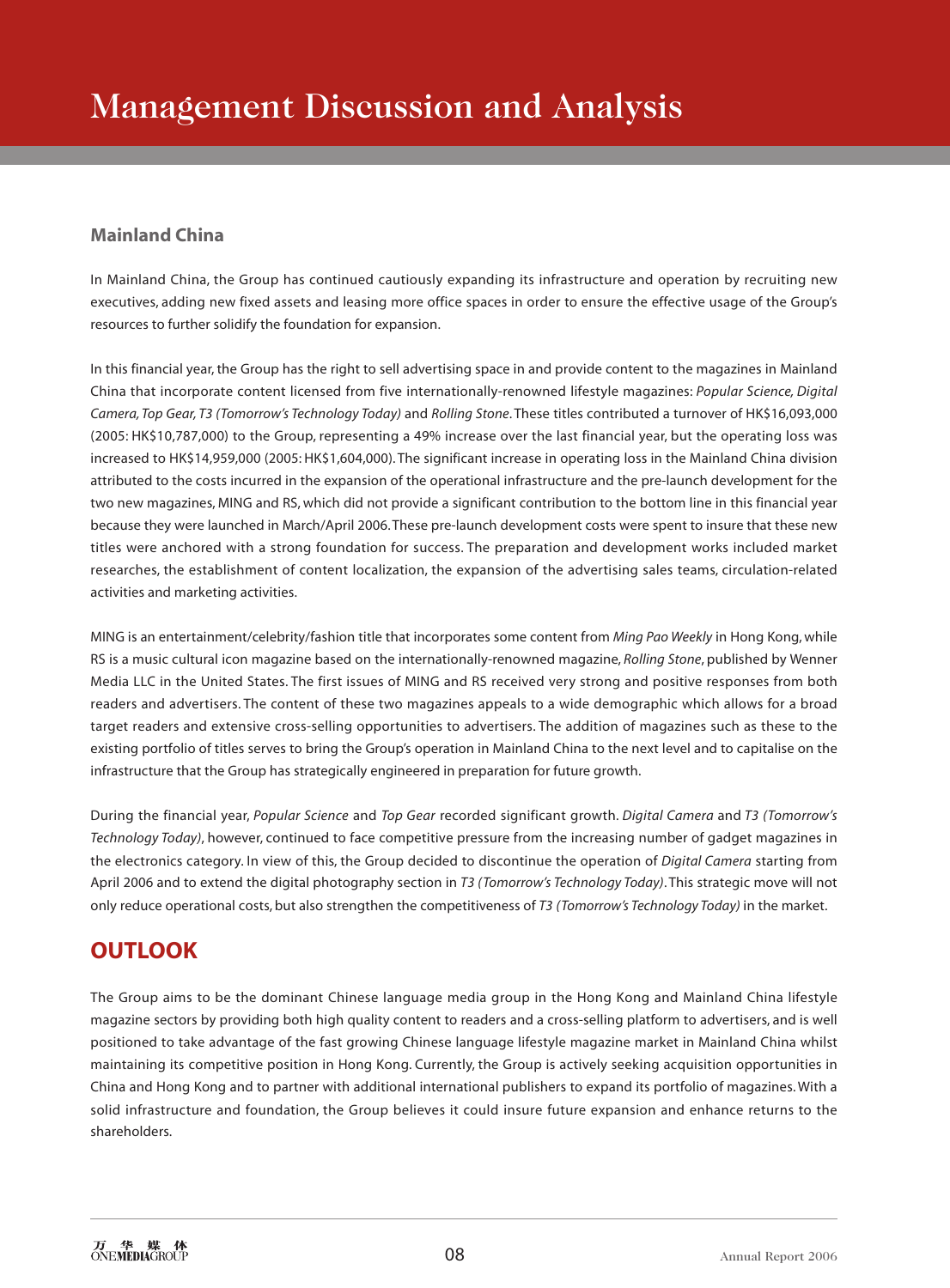# **EXPOSURE TO FLUCTUATIONS IN EXCHANGE RATES**

The currency risk of the Group arises mainly from its purchases of raw material denominated in US dollars. In addition, the Group also has investments in PRC subsidiaries whose net assets are exposed to currency risk. The Group does not presently hedge this currency exposure.

Since HK dollars are pegged to US dollars, the Group does not foresee any substantial exposure to US dollars in this regard.

The Group currently does not hedge transactions undertaken in Renminbi but manages its exposure through constant monitoring to limit as much as possible the amount of its Renminbi exposures.

# **EMPLOYEES**

As at 31st March 2006, the Group has approximately 270 employees (2005: approximately 253 employees) of which 154 and 116 were stationed in Hong Kong and in Mainland China, respectively. The Group remunerates its employees based on industry practice and performance of individual employees.

The emoluments of the directors are reviewed by the Remuneration Committee, having regard to the Company's operating results, individual performance and comparable market statistics. None of the directors, or their associates, is involved in determining his own remuneration. The Company has implemented share option schemes as an incentive to the directors and eligible employees, details of the schemes are set out on page 14.

In Hong Kong, the Group participates in the hybrid retirement benefit scheme operated by the Company's fellow subsidiary and the Mandatory Provident Fund scheme for its employees. In Mainland China, the Group provides to its employees social security plans in relation to retirement, medical care and unemployment and has made the required contribution to the local social insurance authorities in accordance with relevant laws and regulations in Mainland China.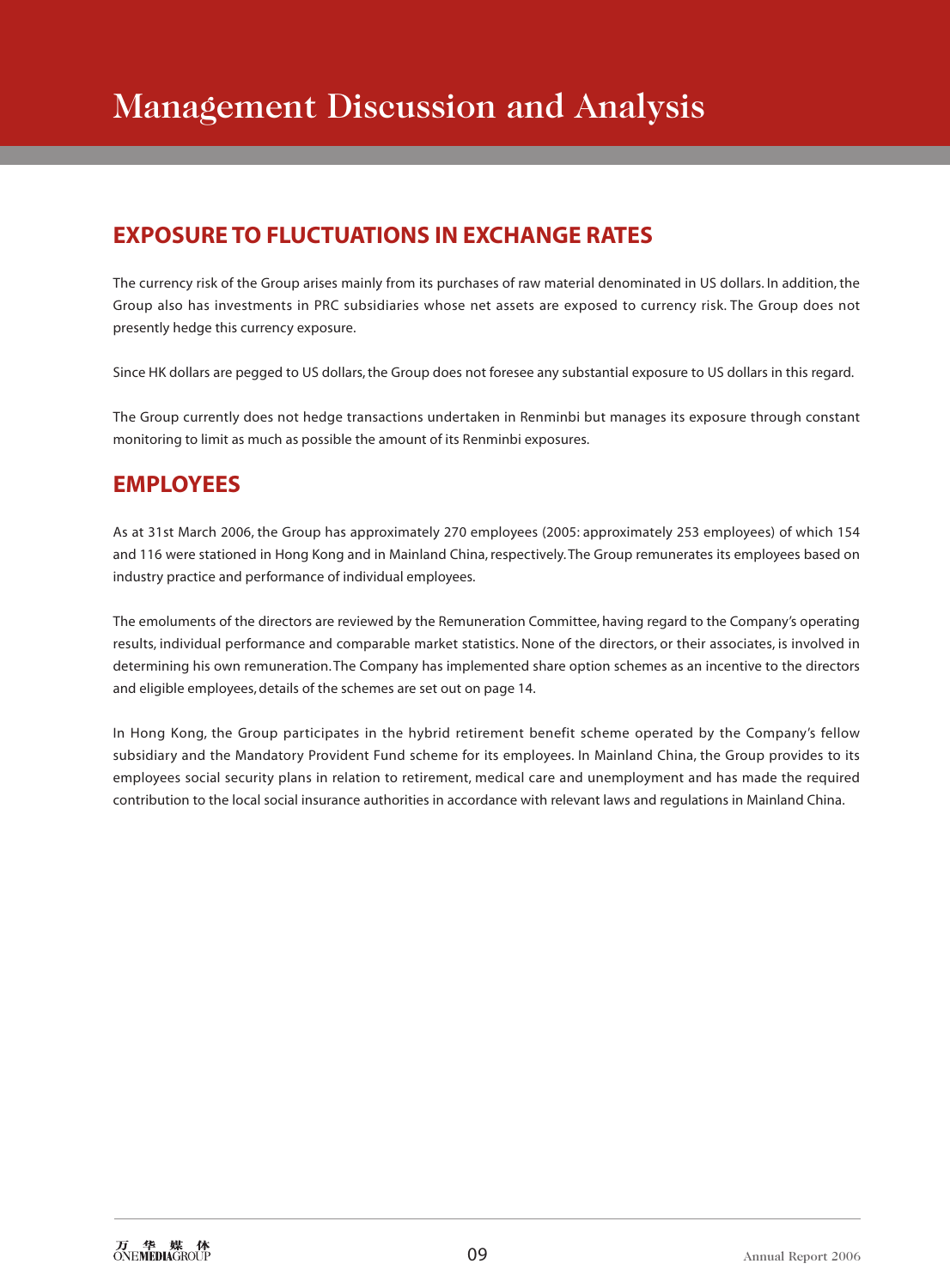# **EVENTS OF THE YEAR**

#### **Listing Ceremony** 18th October 2005

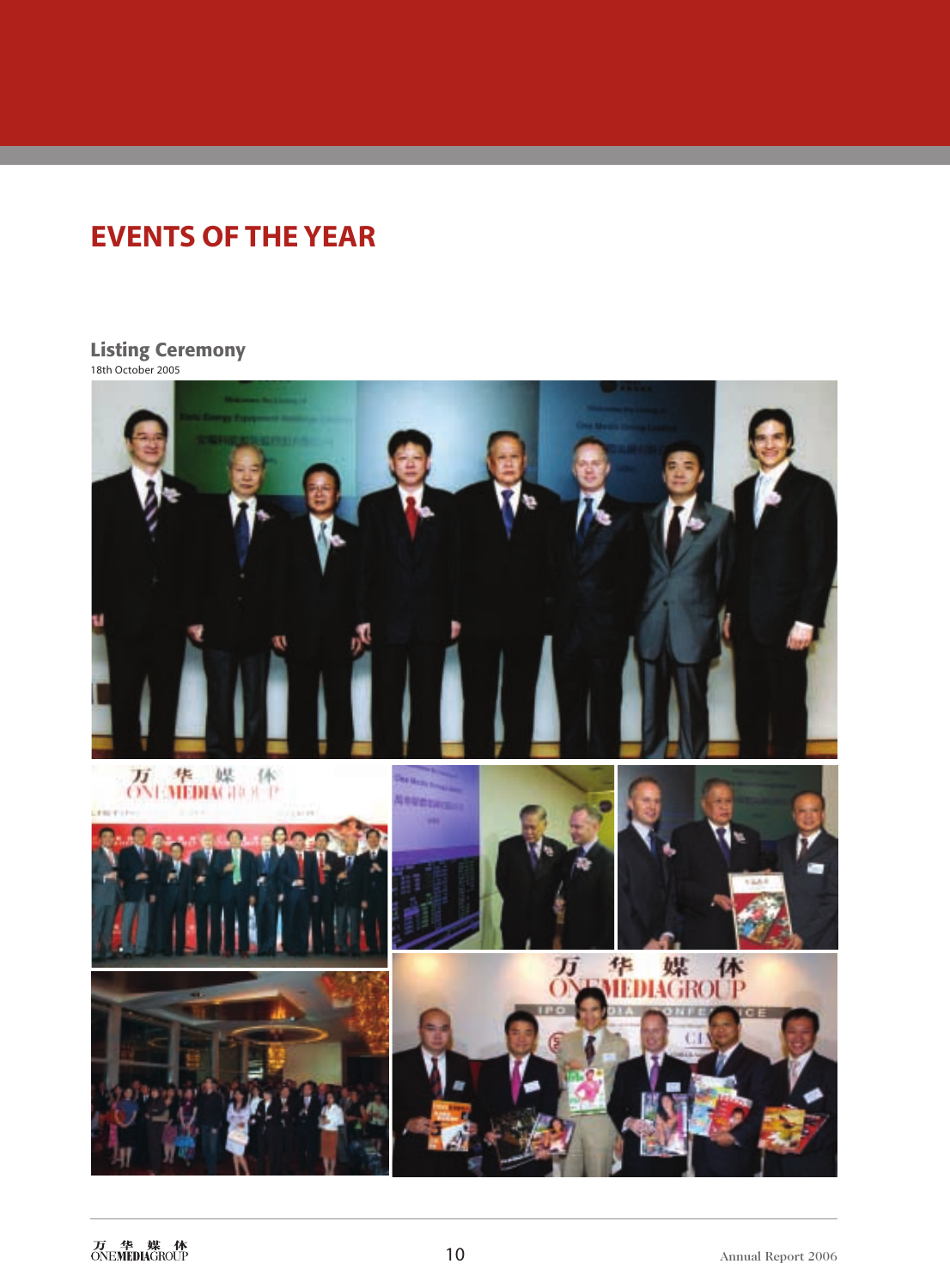

Ming Pao Weekly Compact Edition Launch Party – 13th September 2005



Ming Pao Weekly Compact Edition Launch Party – 13th September 2005



Showbiz Award – 17th November 2005



Showbiz Awards – 17th November 2005



2006 SOPA Awards Presentation – 25th May 2006



City Children's Weekly "Multiple Intelligences For Kids" Program – 7th November 2005



Hi-TECH Weekly The Best of the Best Awards – 31st March 2006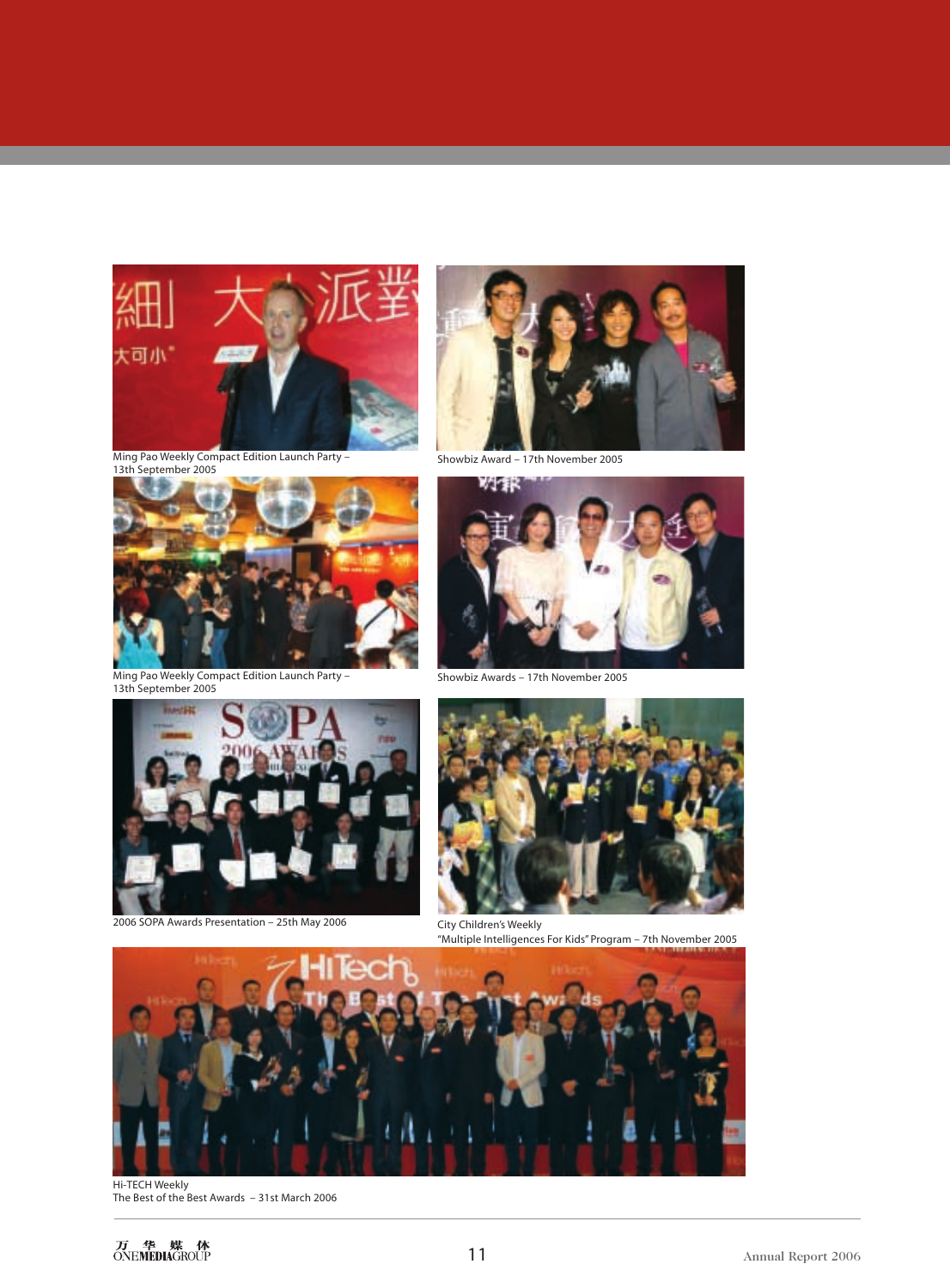The directors of the Company (the "Directors") submit their report together with the audited financial statements for the year ended 31st March 2006.

## **PRINCIPAL ACTIVITIES AND GEOGRAPHICAL ANALYSIS OF OPERATIONS**

The principal activity of the Company is investment holding. The activities of the subsidiaries are set out in note 8 to the financial statements.

An analysis of the Group's performance for the year by business and geographical segments is set out in note 5 to the financial statements.

## **RESULTS AND APPROPRIATIONS**

The results of the Group for the year are set out in the consolidated income statement on page 38.

The Directors recommend the payment of a final dividend of HK0.375 cent per ordinary share, totalling HK\$1,500,000.

## **RESERVES**

Movements in the reserves of the Group and of the Company during the year are set out in note 14 to the financial statements.

# **USE OF PROCEEDS FROM THE COMPANY'S INITIAL PUBLIC OFFERING**

The Company issued 100 million shares of HK\$0.001 each at HK\$1.2 per share by way of placing and public offer on 18th October 2005 (as set out in detail in the prospectus dated on 30th September 2005 issued by the Company (the "Prospectus")). The net proceeds, after deduction of related issuance expenses, amounted to approximately HK\$102,968,000 ("Net Proceeds"). The Net Proceeds were partially applied during the year ended 31st March 2006 in accordance with the proposed applications set out in the Prospectus, the details of which are as follows:

|                                                  | <b>Proposed application</b><br>of Net Proceeds | <b>Actual amount used</b><br>up to 31st March 2006 |
|--------------------------------------------------|------------------------------------------------|----------------------------------------------------|
|                                                  | <b>HKS'000</b>                                 | <b>HKS'000</b>                                     |
| Acquisition of magazine business in PRC          | 50,000                                         |                                                    |
| Sales and marketing activities for new magazines | 24,000                                         | 460                                                |
| Circulation-related activities of new magazines  | 12,000                                         | 1,285                                              |
| Repayment of short-term loan                     | 10,000                                         | 10,000                                             |
| General working capital                          | 6.968                                          | 3,500                                              |
|                                                  | 102,968                                        | 15,245                                             |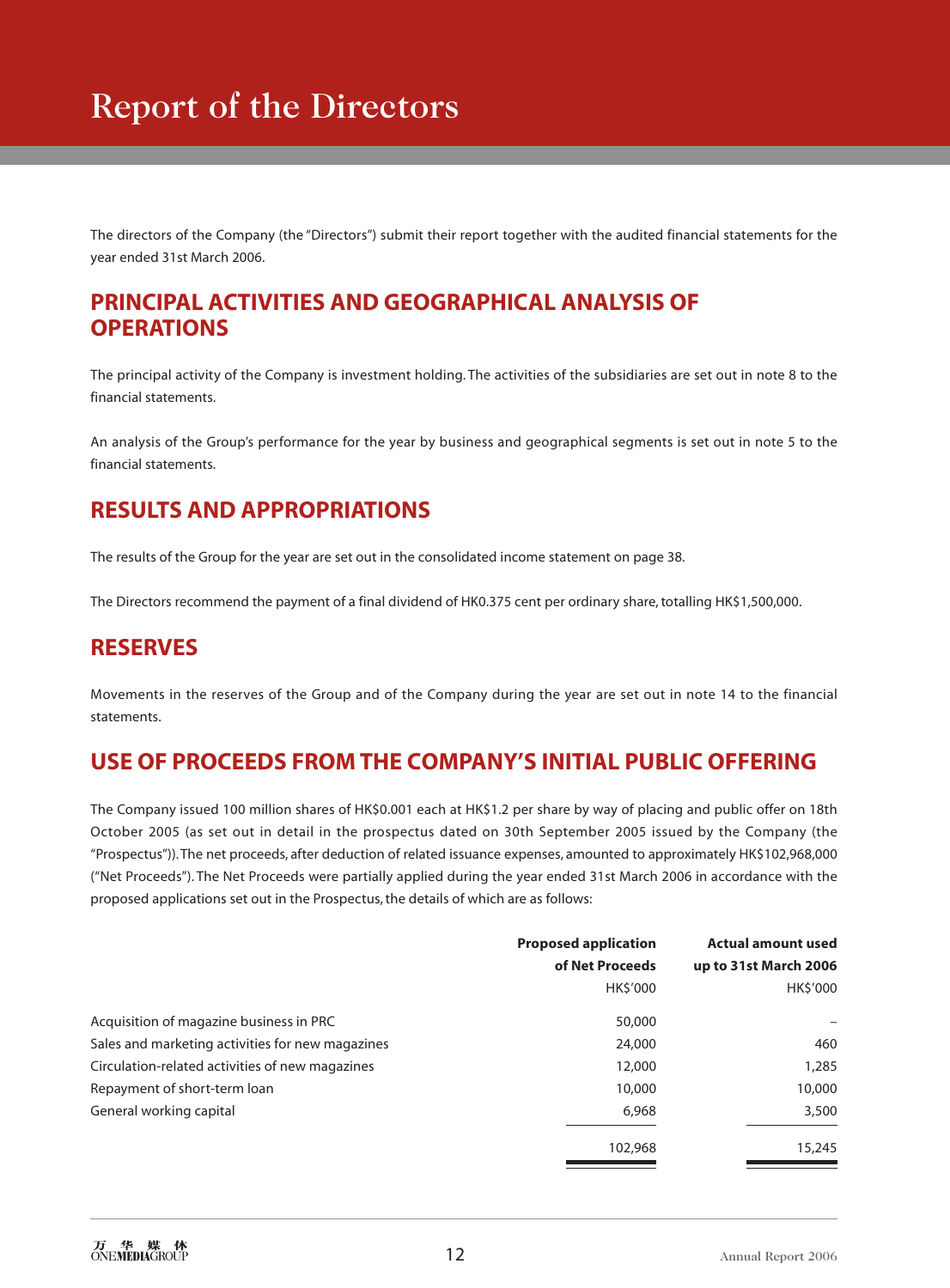# Report of the Directors

# **PROPERTY, PLANT AND EQUIPMENT**

Details of the movements in property, plant and equipment of the Group are set out in note 6 to the financial statements.

# **SHARE CAPITAL**

Details of the movements in share capital of the Company are set out in note 12 to the financial statements.

# **DISTRIBUTABLE RESERVES**

Distributable reserves of the Company as at 31st March 2006, including the share premium, available for distribution, calculated in accordance with the provisions of Companies Law (2004 Revision) of the Cayman Islands, amounted to HK\$112,470,000.

Under the laws of the Cayman Islands, the share premium is distributable to the shareholders of the Company provided that immediately following the date on which the dividend is proposed to be distributed, the Company will be in a position to pay off its debts as and when they fall due in the ordinary course of business. The share premium may also be distributed in the form of fully paid bonus shares.

The reserves of the Group available for distribution depend on the dividend distributable by the Company's subsidiaries. For the dividend purpose, the amount which the Company's subsidiaries in the People's Republic of China ("PRC") can legally distribute by way of a dividend is determined by reference to their profits as reflected in the PRC statutory financial statements which are prepared in accordance with the accounting principles generally accepted in the PRC. These profits differ from those that are reflected in the Group's financial statements prepared in accordance with Hong Kong Financial Reporting Standards issued by the Hong Kong Institute of Certified Public Accountants.

## **PRE-EMPTIVE RIGHTS**

There is no provision for pre-emptive rights under the Company's Articles of Association (the "Articles"), or the laws of Cayman Islands, which would oblige the Company to offer new shares on a pro-rata basis to existing shareholders.

## **FOUR-YEAR FINANCIAL SUMMARY**

A summary of the results and of the assets and liabilities of the Group for the last four financial years is set out on page 86.

# **PURCHASE, SALE OR REDEMPTION OF SECURITIES**

The Company has not redeemed any of its shares during the year. Neither the Company nor any of its subsidiaries has purchased or sold any of the Company's shares during the year.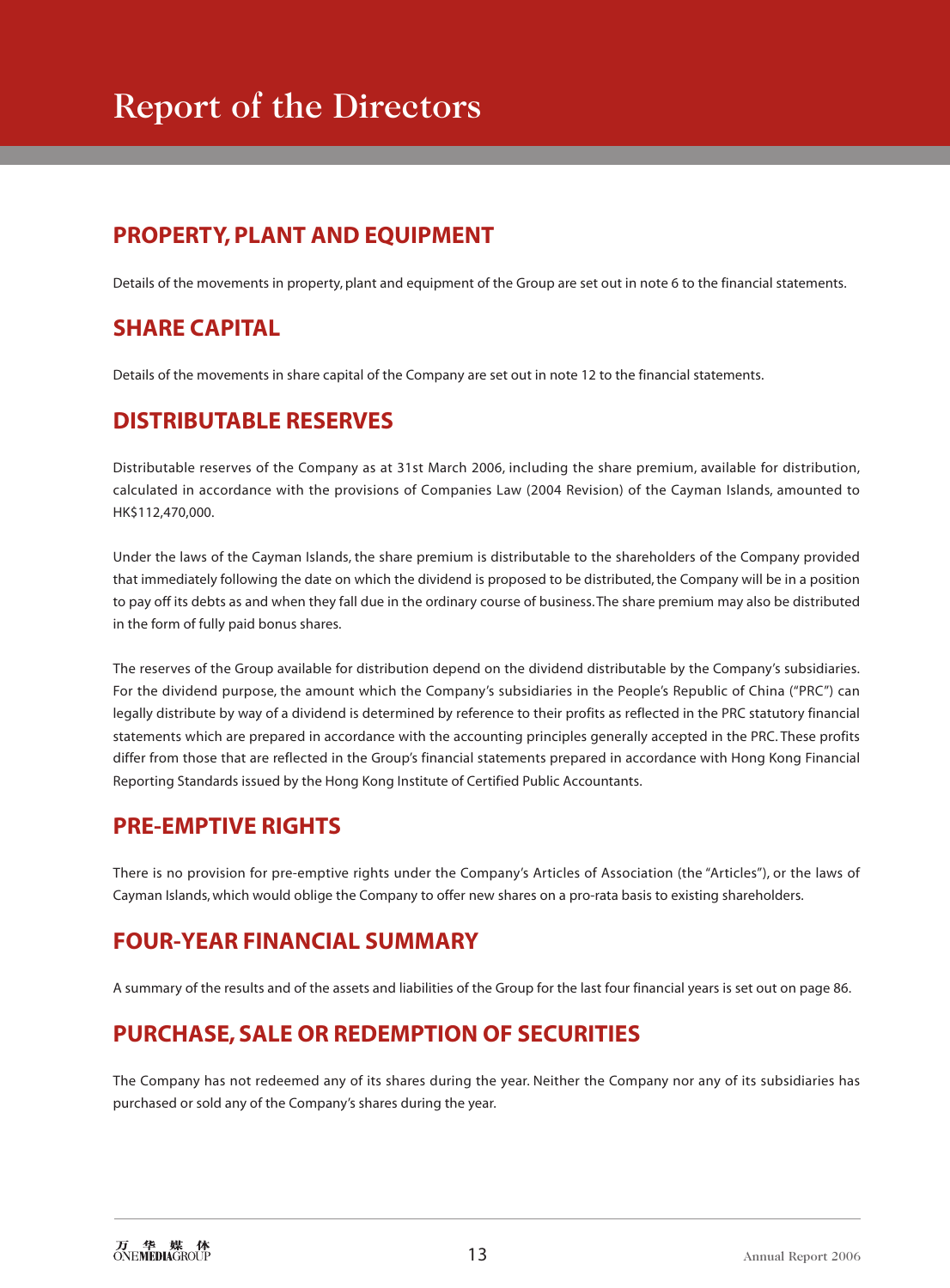# **SHARE OPTIONS**

The pre-IPO share option scheme ("Pre-IPO Scheme") and the post-IPO share option scheme ("Post-IPO Scheme") ("Schemes") were conditionally approved and adopted by ordinary resolutions of the shareholders of the Company and MPE on 26th September 2005 ("Adoption Date"). The principal terms of the Pre-IPO Scheme are substantially the same as the terms of the Post-IPO Scheme (where applicable) except for the following principal terms: (a) the subscription price per share shall be the offer price; and (b) no options will be offered or granted upon the commencement of dealings in the shares on the Stock Exchange.

Pursuant to the Schemes, the Board may, at its absolute discretion, grant share options to any full time employee, executive and non-executive Directors (including independent non-executive Directors) of the Group or MPE and its subsidiaries ("MPE Group") (for so long as the Company remains a subsidiary of MPE) ("Employee") to subscribe for shares in the Company subject to the terms and conditions stipulated therein. The purposes of the Schemes are to encourage employees to work towards enhancing the value of the Company and its shares for the benefit of the Company and its shareholders as a whole, and to motivate them to achieve higher levels of good corporate governance.

The maximum number of shares in respect of which options may be granted under the Schemes when aggregated with the maximum number of shares in respect of any options to be granted under any other share option scheme established by the Company (if any) is that number which is equal to 10% of the issued share capital of the Company immediately following the commencement of dealings in the shares of the Company on the Stock Exchange. As at 31st March 2006, the total number of shares of the Company that may be issued upon exercise of all share options granted and yet to be exercised under the Pre-IPO Scheme was 14,472,000 shares, which represented 3.62% of the issued share capital of the Company as at that date. As at 31st March 2006, no option has been granted or agreed to be granted by the Company under the Post-IPO Scheme. No Employee shall be granted an option if the total number of shares issued and to be issued upon exercise of the options granted and to be granted to such employee in any 12-month period up to the date of the latest grant would exceed 1% of the issued share capital of the Company from time to time.

The period within which an option may be exercised under each of the Schemes will be determined and notified by the Board in its absolute discretion (subject to any vesting periods, if applicable), save that no option may be exercised later than 10 years from the date of offer of the option or 10 years after the Adoption Date, whichever is earlier. As evidenced by the vesting periods of the options granted under the Pre-IPO Scheme, no option granted under the Pre-IPO Scheme will be exercisable within six months from the Listing Date. Save for the number of shares which may be subscribed for pursuant to the exercise of options and the vesting periods of the options granted, each option so granted under the Pre-IPO Scheme has the same terms and conditions.

The offer of a grant of share option may be accepted within 28 days from the date of offer upon payment of a nominal consideration of HK\$1 by the grantee.

Under each of the Schemes, the subscription price in relation to each option shall be determined by the Board in its absolute discretion, but in any event shall be the highest of: (i) the closing price of the shares of the Company as stated in the Stock Exchange's daily quotations sheet on the date, which must be a business day, of the written offer of the option; (ii) the average closing price of the shares of the Company as stated in the Stock Exchange's daily quotations sheets for the five business days immediately preceding the date of the offer of the grant of such option; and (iii) the nominal value of the shares of the Company.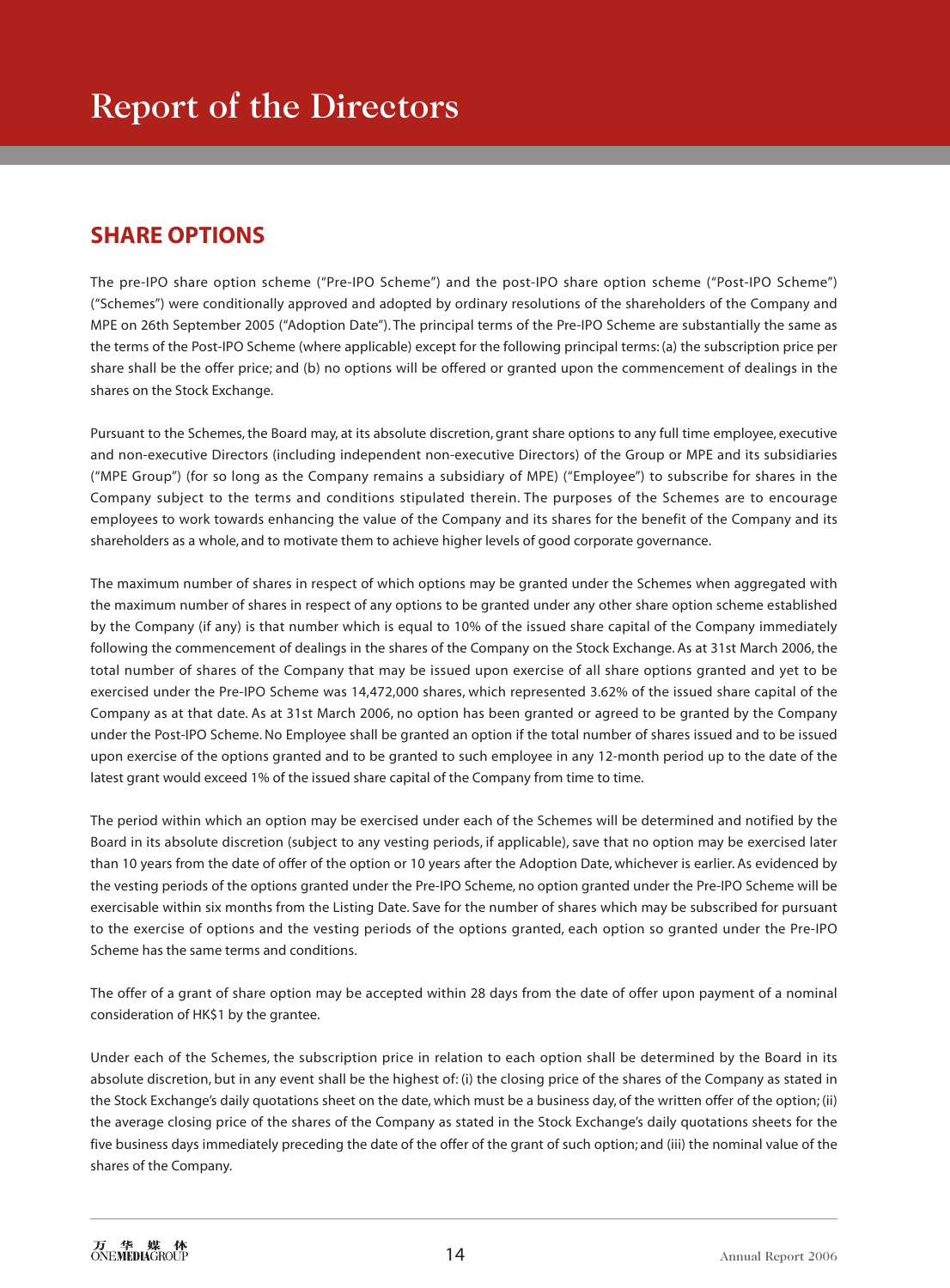# **SHARE OPTIONS (Continued)**

In relation to the options granted to the grantees, either of the following two vesting scales has been applied: (i) 20% of the shares comprised in the option will vest on each of the five anniversaries of the Listing Date from the first anniversary of the Listing Date to the fifth anniversary of the Listing Date; or (ii) 100% of the shares comprised in the option will fully vest on the first anniversary of the Listing Date, as the case may be, which has been specified in the offer letters to the grantees.

Details of the share options outstanding and movements during the year ended 31st March 2006 are as follows:

|                                              |                                                     |                               | Number of shares involved in share options        |                                          |                                            |                                                                           |                                                  |                                 |                              |
|----------------------------------------------|-----------------------------------------------------|-------------------------------|---------------------------------------------------|------------------------------------------|--------------------------------------------|---------------------------------------------------------------------------|--------------------------------------------------|---------------------------------|------------------------------|
|                                              |                                                     |                               | (in thousands)                                    |                                          |                                            |                                                                           |                                                  |                                 |                              |
| <b>Grantees</b>                              | <b>Balance</b><br>at 18th<br><b>October</b><br>2005 | Granted<br>during<br>the year | <b>Exercised</b><br>during<br>the year<br>(Note3) | Lapsed<br>during<br>the year<br>(Note 3) | <b>Balance</b><br>at 31st<br>March<br>2006 | Percentage<br>of issued<br>ordinary<br>shares<br>at 31st<br>March<br>2006 | <b>Exercise</b><br>price<br>per<br>share<br>HK\$ | Date of<br>conditional<br>grant | <b>Exercisable</b><br>period |
| <b>Directors:</b>                            |                                                     |                               |                                                   |                                          |                                            |                                                                           |                                                  |                                 |                              |
| Mr. TIONG Kiu King (Note 1)                  | 1,250                                               |                               |                                                   |                                          | 1,250                                      | 0.31%                                                                     | 1.20                                             | 27/09/2005                      | $18/10/2005 -$<br>25/09/2015 |
| Mr. TIONG Kiew Chiong (Note 1)               | 1,250                                               |                               |                                                   |                                          | 1,250                                      | 0.31%                                                                     | 1.20                                             | 27/09/2005                      | $18/10/2005 -$<br>25/09/2015 |
| Mr. Peter Bush BRACK (Note 1)                | 1,250                                               |                               |                                                   | L                                        | 1,250                                      | 0.31%                                                                     | 1.20                                             | 27/09/2005                      | $18/10/2005 -$<br>25/09/2015 |
| Mr. TUNG Siu Ho, Terence (Note 1)            | 1,000                                               |                               |                                                   |                                          | 1,000                                      | 0.25%                                                                     | 1.20                                             | 27/09/2005                      | $18/10/2005 -$<br>25/09/2015 |
| Mr. Robert William Hong-San YUNG<br>(Note 1) | 1,000                                               |                               |                                                   | $\overline{a}$                           | 1,000                                      | 0.25%                                                                     | 1.20                                             | 27/09/2005                      | $18/10/2005 -$<br>25/09/2015 |
| Mr. YU Hon To, David (Note 1)                | 150                                                 |                               |                                                   |                                          | 150                                        | 0.04%                                                                     | 1.20                                             | 27/09/2005                      | $18/10/2005 -$<br>25/09/2015 |
| Mr. SIT Kien Ping, Peter (Note 1)            | 150                                                 |                               |                                                   |                                          | 150                                        | 0.04%                                                                     | 1.20                                             | 27/09/2005                      | $18/10/2005 -$<br>25/09/2015 |
| Mr. TAN Hock Seng, Peter (Note 1)            | 150                                                 |                               |                                                   | $\overline{a}$                           | 150                                        | 0.04%                                                                     | 1.20                                             | 27/09/2005                      | $18/10/2005 -$<br>25/09/2015 |
|                                              | 6,200                                               |                               |                                                   | $\overline{\phantom{0}}$                 | 6,200                                      | 1.55%                                                                     |                                                  |                                 |                              |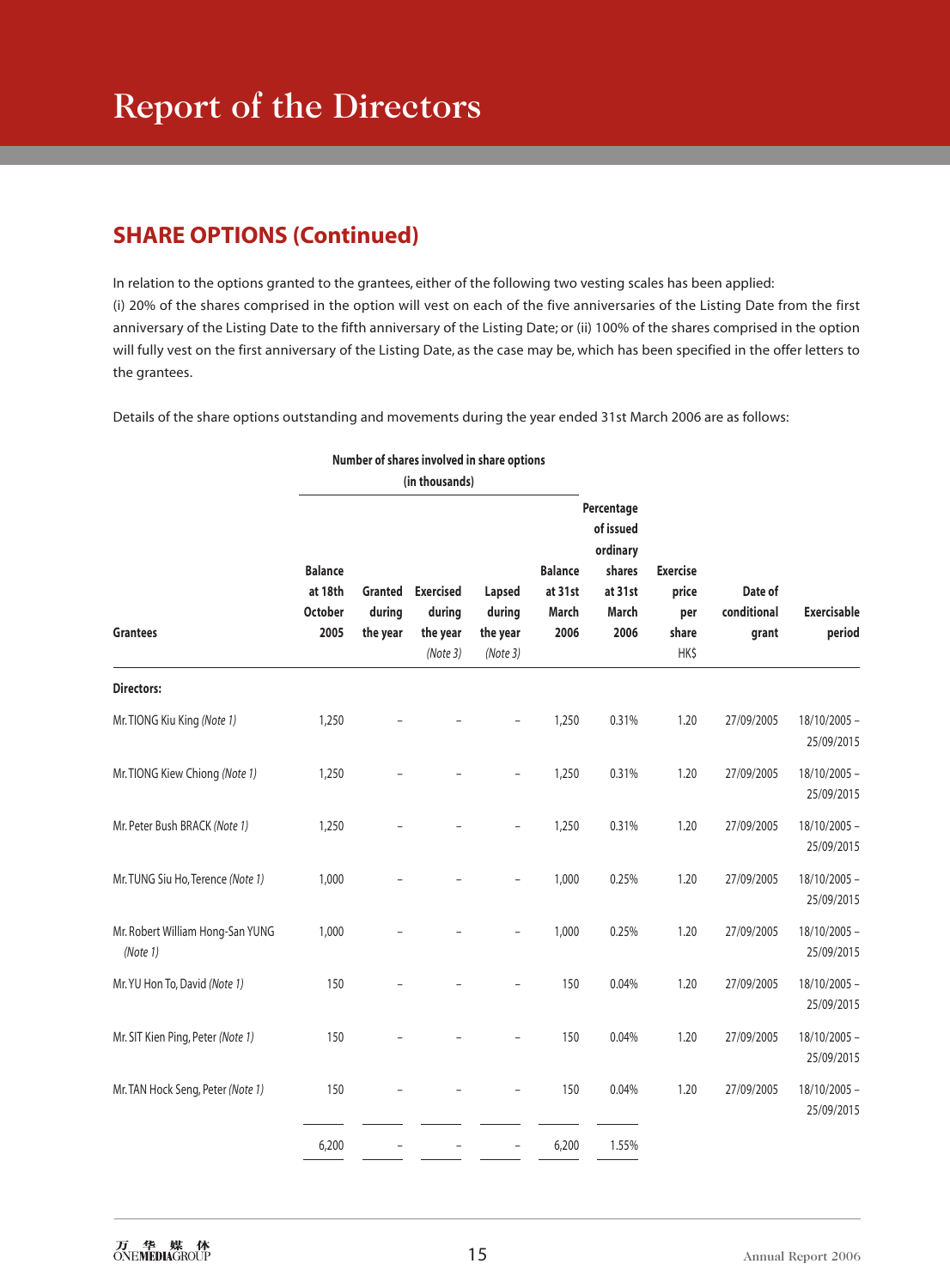# **SHARE OPTIONS (Continued)**

|                                        | Number of shares involved in share options<br>(in thousands) |                                      |                                                   |                                         |                                            |                                                                           |                                                  |                                 |                              |
|----------------------------------------|--------------------------------------------------------------|--------------------------------------|---------------------------------------------------|-----------------------------------------|--------------------------------------------|---------------------------------------------------------------------------|--------------------------------------------------|---------------------------------|------------------------------|
| <b>Grantees</b>                        | <b>Balance</b><br>at 18th<br><b>October</b><br>2005          | <b>Granted</b><br>during<br>the year | <b>Exercised</b><br>during<br>the year<br>(Note3) | Lapsed<br>during<br>the year<br>(Note3) | <b>Balance</b><br>at 31st<br>March<br>2006 | Percentage<br>of issued<br>ordinary<br>shares<br>at 31st<br>March<br>2006 | <b>Exercise</b><br>price<br>per<br>share<br>HK\$ | Date of<br>conditional<br>grant | <b>Exercisable</b><br>period |
| <b>MPE's directors:</b>                |                                                              |                                      |                                                   |                                         |                                            |                                                                           |                                                  |                                 |                              |
| Tan Sri Datuk TIONG Hiew King (Note 1) | 1,250                                                        |                                      |                                                   |                                         | 1,250                                      | 0.31%                                                                     | 1.20                                             | 27/09/2005                      | $18/10/2005 -$<br>25/09/2015 |
| Dr. TIONG Ik King (Note 1)             | 1,000                                                        |                                      |                                                   | ۰                                       | 1,000                                      | 0.25%                                                                     | 1.20                                             | 27/09/2005                      | 18/10/2005 -<br>25/09/2015   |
| Mr. TANG Ying Yu (Note 1)              | 150                                                          |                                      |                                                   |                                         | 150                                        | 0.04%                                                                     | 1.20                                             | 27/09/2005                      | $18/10/2005 -$<br>25/09/2015 |
| Mr. Victor YANG (Note 1)               | 150                                                          |                                      |                                                   |                                         | 150                                        | 0.04%                                                                     | 1.20                                             | 27/09/2005                      | $18/10/2005 -$<br>25/09/2015 |
|                                        | 2,550                                                        |                                      |                                                   | $\overline{\phantom{a}}$                | 2,550                                      | 0.64%                                                                     |                                                  |                                 |                              |
| Full time employees (Note 1)           | 4,650                                                        |                                      |                                                   | 100                                     | 4,550                                      | 1.14%                                                                     | 1.20                                             | 27/09/2005                      | $18/10/2005 -$<br>25/09/2015 |
| Full time employees (Note 2)           | 1,280                                                        |                                      | $\qquad \qquad -$                                 | 108                                     | 1,172                                      | 0.29%                                                                     | 1.20                                             | 27/09/2005                      | $18/10/2005 -$<br>25/09/2015 |
| Total                                  | 14,680                                                       |                                      |                                                   | 208                                     | 14,472                                     | 3.62%                                                                     |                                                  |                                 |                              |

*Notes:*

In relation to the options granted to the grantees, either of the following two vesting scales has been applied:

(1) 20% of the Company's shares comprised in the option will vest on each of the five anniversaries of the Listing Date from the first anniversary of the Listing Date to the fifth anniversary of the Listing Date; or

(2) 100% of the Company's shares comprised in each of the option will fully vest on the first anniversary of the Listing Date,

as the case may be, which has been specified in the offer letters to the grantees. Subject to the relevant vesting period, each option has a 10-year exercise period from the date of the offer of the option. As evidenced by the vesting periods of the options granted under the Pre-IPO Scheme, no option granted under the Pre-IPO Scheme will be exercisable within six months from the Listing Date.

(3) During the year, 208,000 share options have been lapsed by reason of the grantees ceased to be full time employees of the Company and its subsidiaries. No share option was exercised or cancelled during the year.

The fair value of the options granted is set out in note 12 to the financial statements.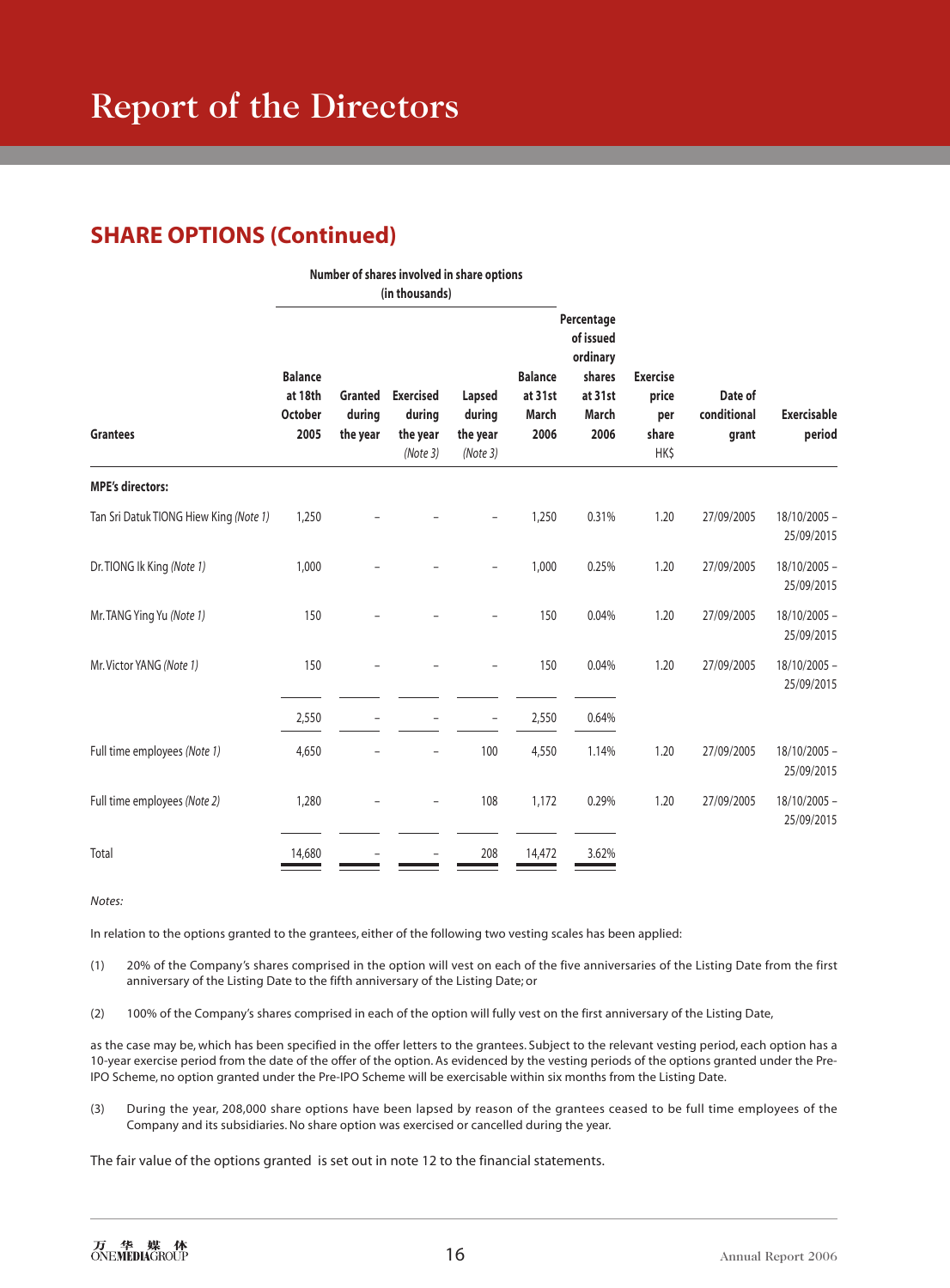# **SHARE OPTIONS (Continued)**

Apart from the Schemes, at no time during the period were rights to acquire benefits by means of the acquisition of shares, underlying shares or debentures of the Company granted to any Directors or their respective spouses or children under 18 years of age, or were any such rights exercised by them; or was the Company or its holding company or any of its subsidiaries or fellow subsidiaries a party to any arrangements to enable the Directors to acquire such rights in any other body corporate.

# **DIRECTORS**

The Directors who held office during the year and up to the date of this report were:

| Tan Sri Datuk TIONG Hiew King#   | (appointed on 14th April 2005 and resigned on 24th August 2005) |
|----------------------------------|-----------------------------------------------------------------|
| Mr. TIONG Kiu King               | (appointed on 14th April 2005)                                  |
| Mr. TIONG Kiew Chiong            | (appointed on 11th March 2005)                                  |
| Mr. Peter Bush BRACK             | (appointed on 14th April 2005)                                  |
| Mr. TUNG Siu Ho, Terence         | (appointed on 14th April 2005)                                  |
| Mr. Robert William Hong-San YUNG | (appointed on 14th April 2005)                                  |
| Mr. YU Hon To, David*            | (appointed on 20th June 2005)                                   |
| Mr. SIT Kien Ping, Peter*        | (appointed on 20th June 2005)                                   |
| Mr. TAN Hock Seng, Peter*        | (appointed on 20th June 2005)                                   |

- Independent non-executive Directors
- Non-executive Director

In accordance with Article 108(a) of the Articles, Mr. TIONG Kiew Chiong retires by rotation at the forthcoming annual general meeting and, being eligible, offers himself for re-election.

In accordance with Article 112 of the Articles, Mr. TIONG Kiu King, Mr. Peter Bush BRACK, Mr. TUNG Siu Ho, Terence, Mr. Robert William Hong-San YUNG, Mr. YU Hon To, David, Mr. SIT Kien Ping, Peter and Mr. TAN Hock Seng, Peter retire by rotation and, being eligible, offer themselves for re-election.

The Company has received an annual confirmation from each of the independent non-executive Directors as regards their independence to the Company and considers that each of the independent non-executive Directors is independent to the Company.

# **DIRECTORS' SERVICE CONTRACTS**

None of the Directors who are proposed for re-election at the forthcoming annual general meeting has a service contract with the Company or any of its subsidiaries which is not determinable within one year without payment of compensation, other than statutory compensation.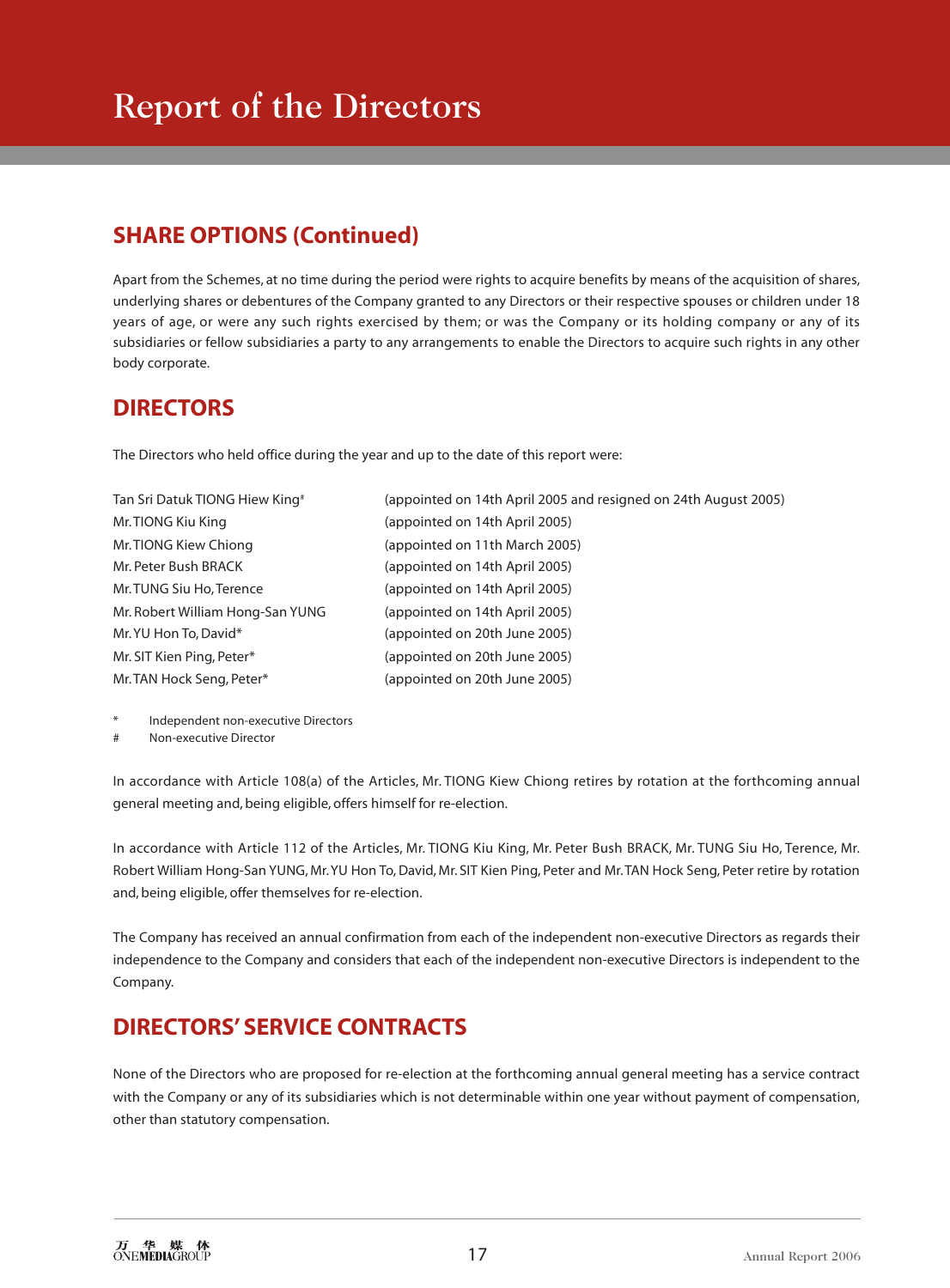# **DIRECTORS' SERVICE CONTRACTS (Continued)**

The appointment of the executive Directors of the Company is for an initial fixed term of one year starting from 1st September 2005 and shall continue unless and until terminated by either party giving to the other not less than 3 months' prior notice in writing to terminate the appointment.

The term of appointment of the independent non-executive Directors of the Company is one year and six months starting from 1st October 2005 and ending on 31st March 2007.

# **DIRECTORS' INTERESTS IN CONTRACTS**

No contracts of significance in relation to the Group's business to which the Company, its subsidiaries, its holding company or its fellow subsidiaries was a party and in which a director of the Company had a material interest, whether directly or indirectly, subsisted at the end of the year or at any time during the year.

## **BIOGRAPHICAL DETAILS OF DIRECTORS AND SENIOR MANAGEMENT**

#### **Executive Directors**

**TIONG Kiu King**, aged 71, is the Chairman of the Company. He has been an executive director of MPE since October 1995 and was appointed as an executive Director in April 2005. Mr. TIONG has extensive experience in the media business. He graduated with a Diploma in Civil Engineering from Tak Ming College in Hong Kong. He is a brother of Tan Sri Datuk TIONG Hiew King, the Chairman of MPE, and Dr. TIONG Ik King, the executive director of MPE.

**TIONG Kiew Chiong**, aged 46, is the Deputy Chairman of the Company. He was appointed as an executive Director in March 2005 and has been an executive director of MPE since May 1998. Mr. TIONG has extensive experience in the media business. He is one of the founders of The National, a newspaper in Papua New Guinea launched in 1993 and was formerly a director of Sin Chew Media Corporation Berhad in Malaysia. Mr. TIONG obtained a Bachelor of Business Administration from York University in Canada.

Peter Bush BRACK, aged 35, is the Chief Executive Officer of the Group. Mr. BRACK joined the Group in May 2004 and was appointed as an executive Director in April 2005. Mr. BRACK is in charge of the overall management of the Group. Mr. BRACK is also the Chairman and a director of Redgate Media Inc.. Prior to joining the Group, he had been a senior executive at Time Warner for more than 10 years. He was the Vice President of Advertising Sales at Turner Broadcasting Asia Pacific (CNN, Cartoon Network), Senior Vice President of the Asian editions of Time and Fortune, and the Vice President of Time Inc International. Mr. BRACK obtained a Bachelor of Arts in English Literature from Tulane University in the United States.

**TUNG Siu Ho, Terence**, aged 44, is the Chief Operating Officer of the Group. He is in charge of the business operation of the Group. Mr. TUNG joined the MPE Group in September 1998 as the Sales Director of Ming Pao Magazines Limited and was appointed as an executive Director in April 2005. He has extensive experience in the media business and was formerly a director and General Manager of Metropolitan Publications Limited. He is the Honourable Secretary of The Society of Publishers Asia. Mr. TUNG obtained a Bachelor of Arts from the University of Toronto in Canada.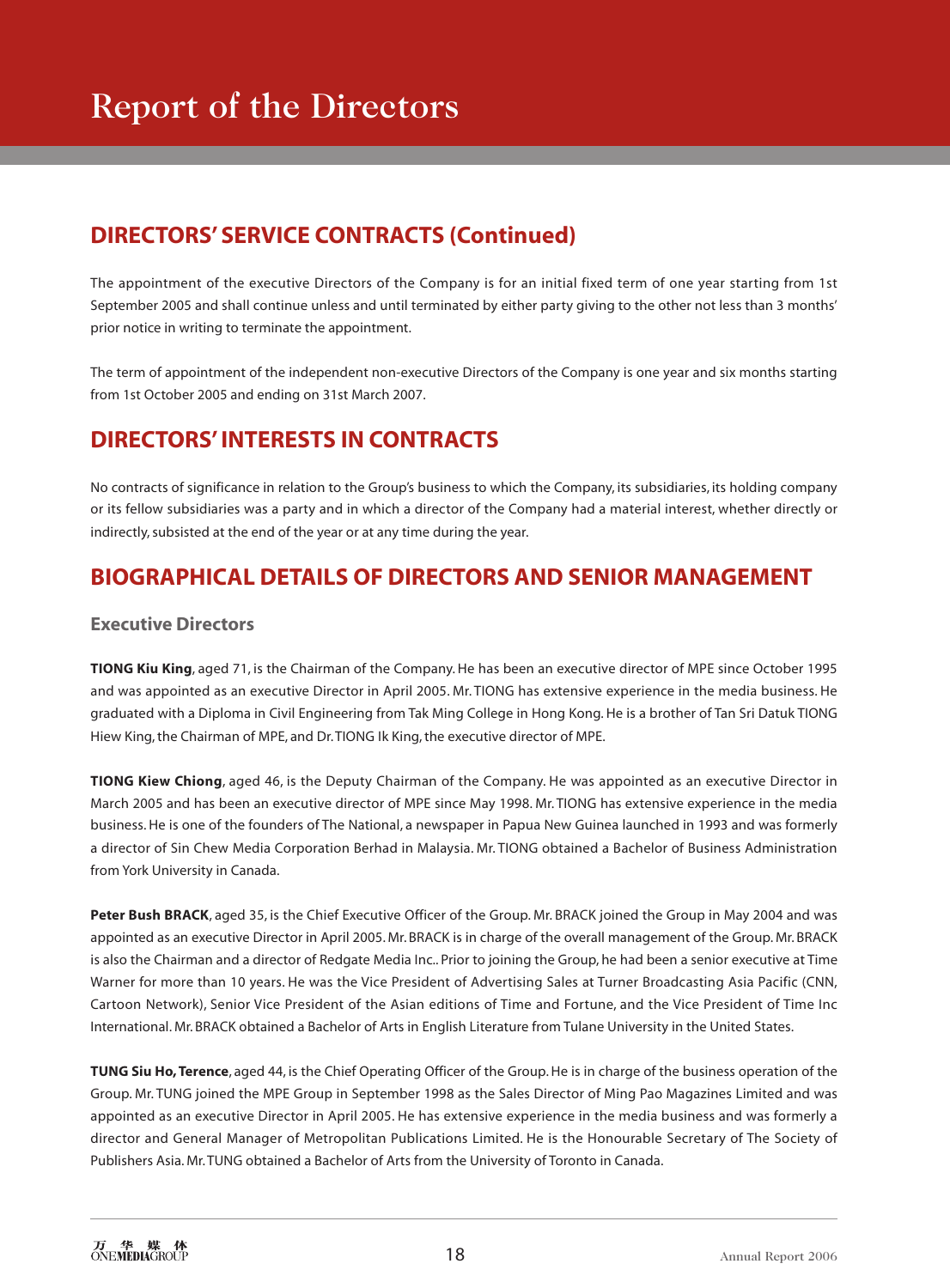# **BIOGRAPHICAL DETAILS OF DIRECTORS AND SENIOR MANAGEMENT (Continued)**

**Robert William Hong-San YUNG**, aged 35, is the Chief Strategy Officer of the Group. Mr. YUNG joined the Group in May 2004 and was appointed as an executive Director in April 2005. Mr. YUNG is in charge of strategic planning of the Group. Mr. YUNG is also a director of Redgate Media Inc.. Prior to joining the Group, he was a founder and Chief Executive Officer of One Studio, a venture capital backed Chinese software development and consultancy company with operations in China and Japan. Mr. YUNG obtained a Master of Arts from New York University in the United States.

## **Independent non-executive Directors**

**YU Hon To, David**, aged 58, has been an independent non-executive Director of the Company since June 2005. He is also the Chairman of the Audit Committee, and a member of the Remuneration Committee and Nomination Committee of the Company. Mr. YU is a fellow of the Institute of Chartered Accountants in England and Wales, and a member of the Hong Kong Institute of Certified Public Accountants. He was formerly a partner of an international accounting firm with extensive experience in corporate finance. Mr. YU is a founder and director of Management Capital Limited, a company which specializes in direct investment and financial advisory activities. Mr. YU is currently an independent non-executive director of MPE and several other companies listed on the Stock Exchange.

**SIT Kien Ping, Peter**, aged 53, has been an independent non-executive Director of the Company since June 2005. He is also the Chairman of the Remuneration Committee and a member of the Audit Committee and Nomination Committee of the Company. He is a solicitor of Hong Kong, a notary public, a China-appointed attesting officer, and an adjudicator of the Immigration Tribunal. Mr. SIT has over 27 years of experience in advising on commercial transactions and conveyancing projects, and currently is a senior and founding partner of Sit, Fung, Kwong & Shum, a law firm in Hong Kong. Mr. SIT is currently an independent non-executive director of Asia Commercial Holdings Limited, a company listed on the Stock Exchange.

**TAN Hock Seng, Peter**, aged 72, has been an independent non-executive Director of the Company since June 2005. He is also the Chairman of the Nomination Committee and a member of the Audit Committee and Remuneration Committee of the Company. Mr. TAN is currently the director of International Credit Money Research Centre of Yenching Institute and a visiting professor of the College of Arts and Science of Beijing United University. He is an experienced investor and researcher in the area of currency economics and had organized various seminars about international currencies and economies in the PRC. Mr. TAN obtained a Bachelor in Geology from Peking Geology University in the PRC.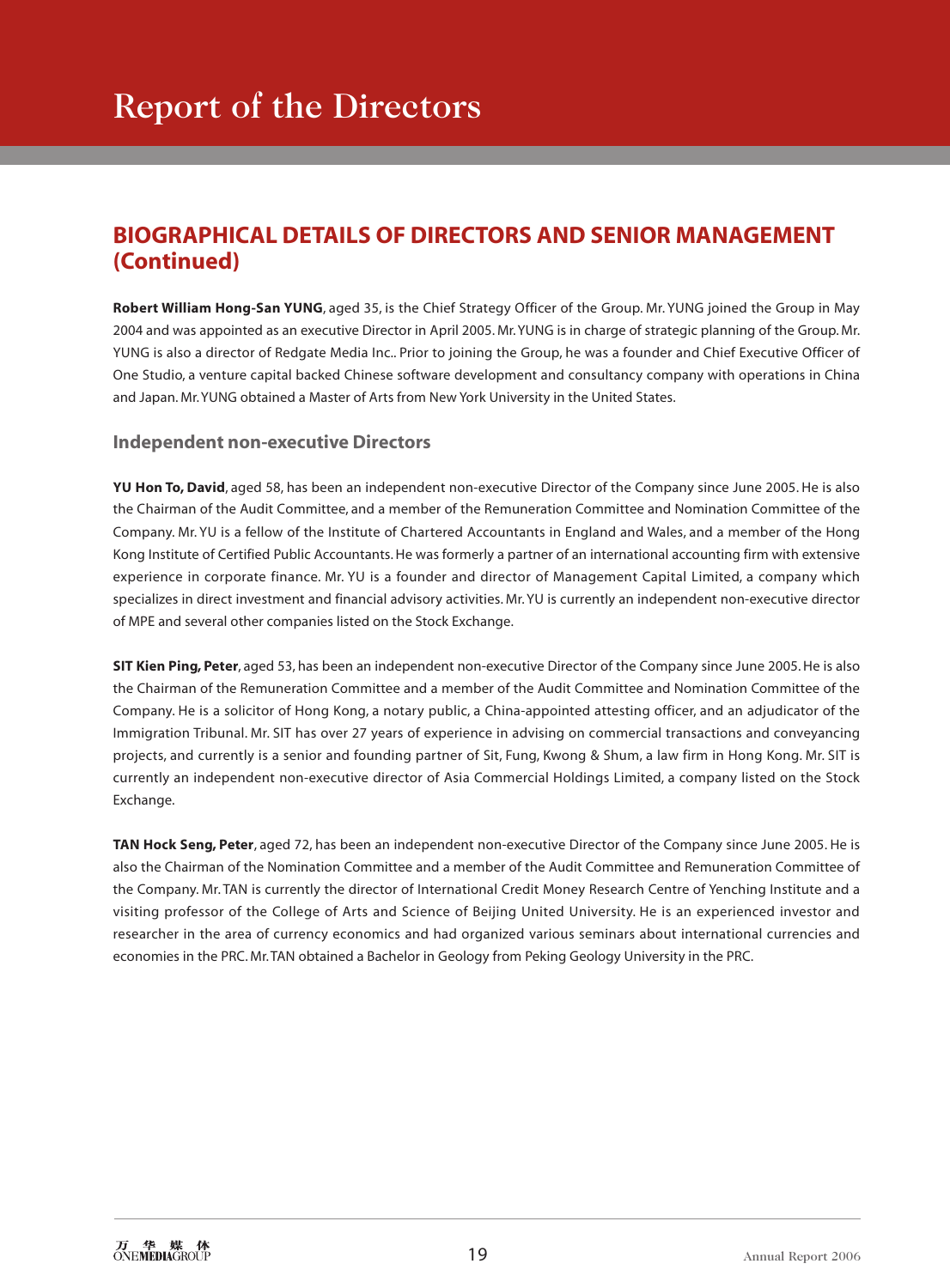# **BIOGRAPHICAL DETAILS OF DIRECTORS AND SENIOR MANAGEMENT (Continued)**

## **Senior management**

**LAM Pak Cheong**, aged 38, is the Chief Financial Officer and the Company Secretary of the Company. He is in charge of the financial and investment operation of the Group. Mr. LAM has extensive experience in financial management, mergers and acquisitions, corporate development, fund raising and investor relations. He is an associate of The Hong Kong Institute of Chartered Secretaries and The Institute of Chartered Secretaries and Administrators, respectively. Mr. LAM obtained a Master of Business Administration in Financial Services jointly from the University of Manchester and the University of Wales, Bangor in the United Kingdom.

**LAU Yat Fan**, aged 41, is the Chief Executive Officer (China Operation). He is in charge of the general management of the Group's operation in the PRC. Mr. LAU has extensive experience in various businesses in China, including media, advertising, property and trading. He is very familiar with the China market and is an experienced entrepreneur in China.

**LUNG King Cheong**, aged 52, is the Chief Editor of *Ming Pao Weekly*. He is in charge of the overall editorial works and the general management of the editorial team of *Ming Pao Weekly*. Mr. LUNG has extensive publishing and editorial experience in Hong Kong. Prior to joining the Group, he was the Chief Editor and Publisher of *Hong Kong Today*. Mr. LUNG is very familiar with the media industry and is one of the most experienced chief editors of lifestyle magazines in Hong Kong.

**YEUNG Ying Fat**, aged 38, is the Financial Controller and the Qualified Accountant of the Company. He is in charge of the financial and management accounting of the Group. Mr. YEUNG has extensive experience in financial accounting and management accounting. He is a member of the Hong Kong Institute of Certified Public Accountants. Prior to this, he had worked in several international accounting firms for more than 4 years. Mr. YEUNG obtained a Bachelor of Management in Accounting from the University of Lethbridge in Canada.

**WONG Ching Hang, Cynthia**, aged 39, is the Business Director (South China Region) of the Group. She is in charge of the overall advertising sales and the business development of *Ming Pao Weekly* and *MING*. Ms. WONG has extensive advertising sales experience in the media industry. She obtained a Higher Certificate in Marketing and Sales Management from Hong Kong Polytechnic University in Hong Kong.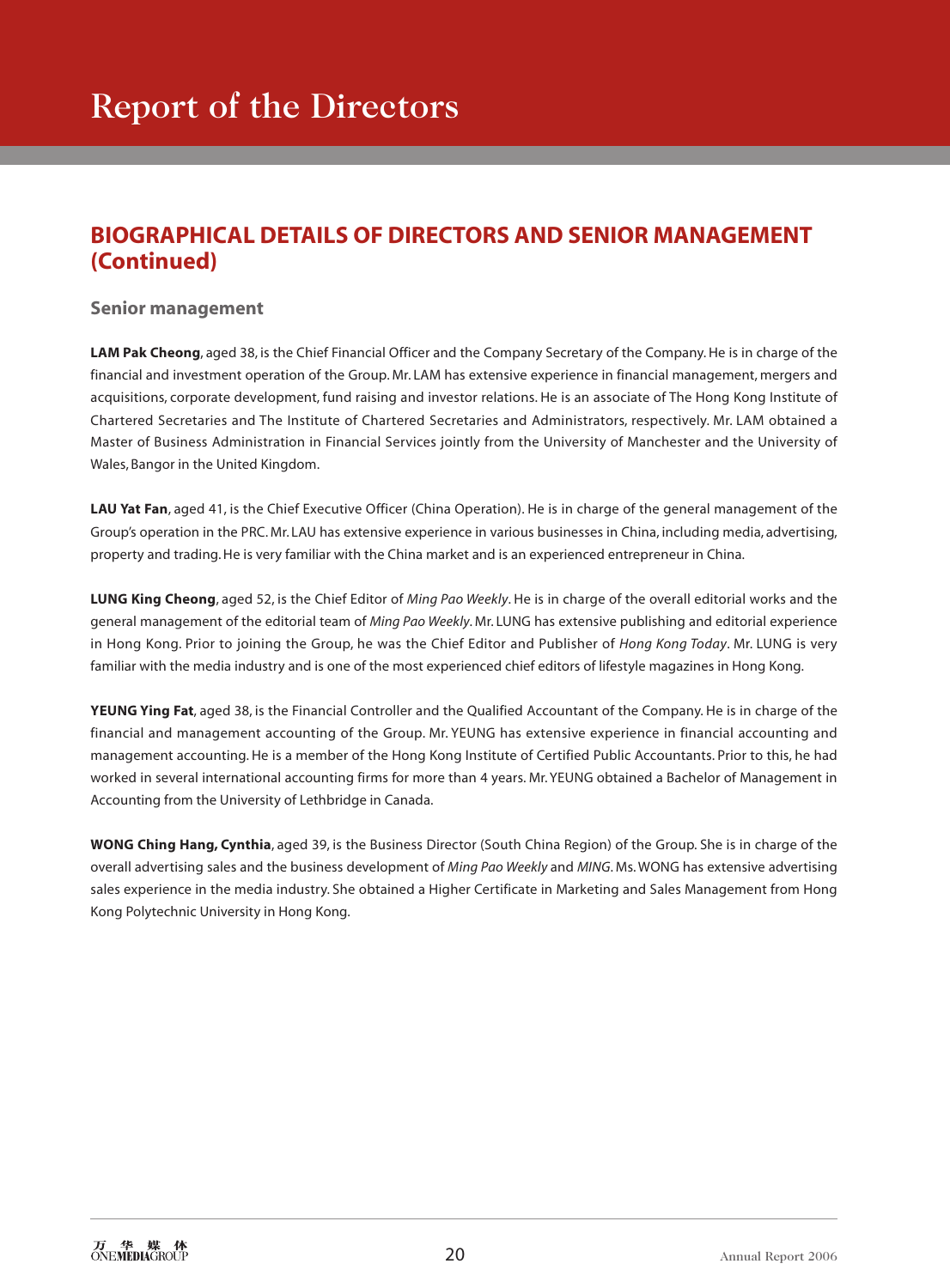# Report of the Directors

## **DIRECTORS' INTERESTS AND SHORT POSITIONS IN THE SHARE CAPITAL AND DEBENTURES OF THE COMPANY AND ITS ASSOCIATED CORPORATIONS**

As at 31st March 2006, the interests or short position of the Directors, chief executives and their associates in the shares, underlying shares or debentures of the Company or any of its associated corporations (within the meaning of Part XV of the Securities and Futures Ordinance ("SFO")) as recorded in the register maintained by the Company under section 352 of the SFO, or as otherwise notified or as required to be notified to the Company and the Stock Exchange pursuant to the Model Code are as follows:

#### **(a) Interests in the Company's shares**

|                                  | Number of shares/underlying shares held |                    |                       |                                               |                                                                                |                               |                                                              |  |  |
|----------------------------------|-----------------------------------------|--------------------|-----------------------|-----------------------------------------------|--------------------------------------------------------------------------------|-------------------------------|--------------------------------------------------------------|--|--|
| <b>Name of Director</b>          | Personal<br>interest                    | Family<br>interest | Corporate<br>interest | <b>Total</b><br><i>interests</i><br>in shares | Interests in<br>underlying<br>shares<br>pursuant to<br>share options<br>(Note) | Aggregate<br><i>interests</i> | Percentage<br>of interest<br>as at 31st<br><b>March 2006</b> |  |  |
| Mr. TIONG Kiu King               | -                                       |                    | -                     | $\overline{\phantom{m}}$                      | 1,250,000                                                                      | 1,250,000                     | 0.31%                                                        |  |  |
| Mr. TIONG Kiew Chiong            |                                         |                    |                       | $\qquad \qquad$                               | 1,250,000                                                                      | 1,250,000                     | 0.31%                                                        |  |  |
| Mr. Peter Bush BRACK             |                                         |                    | -                     | -                                             | 1,250,000                                                                      | 1,250,000                     | 0.31%                                                        |  |  |
| Mr. TUNG Siu Ho, Terence         |                                         |                    |                       | -                                             | 1,000,000                                                                      | 1,000,000                     | 0.25%                                                        |  |  |
| Mr. Robert William Hong-San YUNG |                                         |                    | -                     | $\qquad \qquad -$                             | 1,000,000                                                                      | 1,000,000                     | 0.25%                                                        |  |  |
| Mr. YU Hon To, David             |                                         |                    | -                     | -                                             | 150,000                                                                        | 150,000                       | 0.04%                                                        |  |  |
| Mr. SIT Kien Ping, Peter         |                                         |                    | -                     | $\overline{\phantom{0}}$                      | 150,000                                                                        | 150,000                       | 0.04%                                                        |  |  |
| Mr. TAN Hock Seng, Peter         | 310,000                                 |                    | -                     | 310,000                                       | 150,000                                                                        | 460,000                       | 0.12%                                                        |  |  |

*Note:* For further details on these share options, please refer to the paragraph "Share Options".

#### **(b) Interests in shares in MPE**

|                                             | Number of shares/underlying shares held |                           |                       |                                                                                   |                                                                                                                  |                                                                                    |  |
|---------------------------------------------|-----------------------------------------|---------------------------|-----------------------|-----------------------------------------------------------------------------------|------------------------------------------------------------------------------------------------------------------|------------------------------------------------------------------------------------|--|
| <b>Name of Director</b>                     | Personal<br>interest                    | <b>Family</b><br>interest | Corporate<br>interest | <b>Deemed</b><br>interest in<br><b>MPE</b> shares<br>pursuant to<br>share options | <b>Total number</b><br>of MPE shares<br>in which the<br><b>Director has</b><br>or is deemed to<br>have interests | Approximate<br>percentage of<br>interest in MPE<br>as at 31st<br><b>March 2006</b> |  |
|                                             |                                         |                           |                       | (Note)<br>600,000                                                                 |                                                                                                                  | 0.34%                                                                              |  |
| Mr. TIONG Kiu King<br>Mr. TIONG Kiew Chiong | 611,000<br>1,200,000                    | 147,000<br>-              | ۰<br>-                | 600,000                                                                           | 1,358,000<br>1,800,000                                                                                           | 0.44%                                                                              |  |

*Note:* These represent share options granted by MPE to the relevant Directors under the share option scheme approved at a special general meeting of MPE held on 21st August 2001 to subscribe for shares in MPE. Further details of these share options are as follows: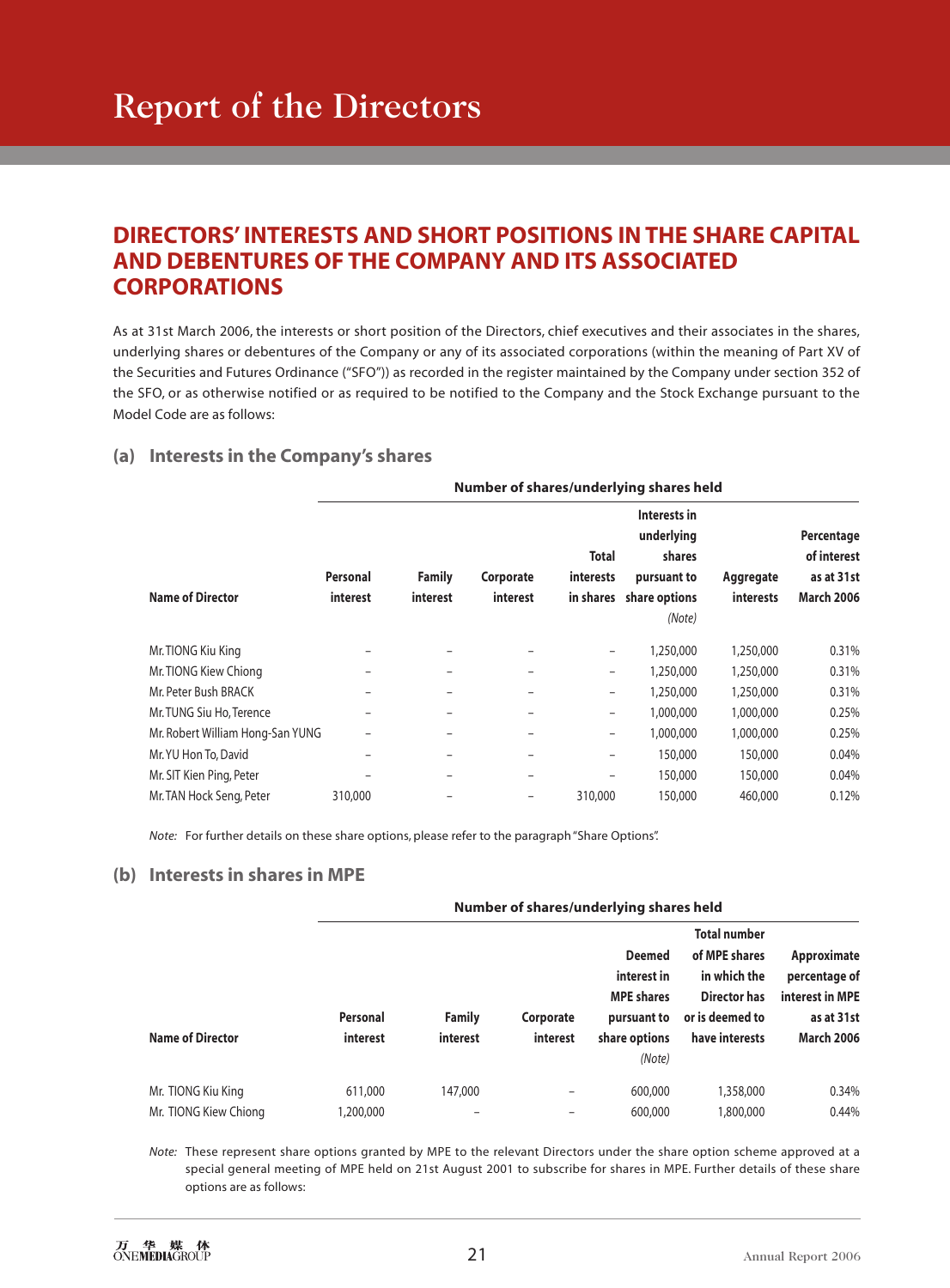# Report of the Directors

## **DIRECTORS' INTERESTS AND SHORT POSITIONS IN THE SHARE CAPITAL AND DEBENTURES OF THE COMPANY AND ITS ASSOCIATED CORPORATIONS (Continued)**

## **(b) Interests in shares in MPE (Continued)**

|                       | <b>Underlying MPE</b> | Approximate     |                       |               |                           |
|-----------------------|-----------------------|-----------------|-----------------------|---------------|---------------------------|
|                       | shares pursuant       | percentage of   | <b>Exercise price</b> |               |                           |
|                       | to share options      | interest in MPE | per MPE share         | Date of grant | <b>Exercisable period</b> |
| Mr. TIONG Kiu King    | 300,000               | 0.074%          | 1.592                 | 31/08/2001    | 01/09/2001 to 20/08/2011  |
|                       | 300,000               | 0.074%          | 1.800                 | 15/09/2003    | 16/09/2003 to 20/08/2011  |
| Mr. TIONG Kiew Chiong | 300,000               | 0.074%          | 1.592                 | 31/08/2001    | 01/09/2001 to 20/08/2011  |
|                       | 300,000               | 0.074%          | 1.800                 | 15/09/2003    | 16/09/2003 to 20/08/2011  |

Save as disclosed above and those disclosed under the paragraph headed "Share Options", as at 31st March 2006, none of the Directors, chief executives and their associates had any interests in the shares, underlying shares or debentures of the Company or any of its associated corporations (as defined in Part XV of the SFO) which are required to be notified to the Company and the Stock Exchange pursuant to Divisions 7 and 8 of Part XV of the SFO, or which would be required, pursuant to Section 352 of the SFO, to be entered in the register referred to therein, or otherwise notified to the Company and the Stock Exchange pursuant to the Model Code.

## **SUBSTANTIAL SHAREHOLDERS AND PERSONS WHO HAVE AN INTEREST OR SHORT POSITIONS DISCLOSEABLE UNDER DIVISIONS 2 AND 3 OF PART XV OF THE SFO**

The register of interests in shares and short positions maintained under Section 336 of the SFO shows that as at 31st March 2006, the Company had been notified of the following interests in shares representing 5% or more of the Company's issued share capital:

|                       |                           |                        | <b>Percentage of issued</b> |
|-----------------------|---------------------------|------------------------|-----------------------------|
|                       | <b>Number of ordinary</b> |                        | ordinary shares             |
| Name of shareholder   | shares held               | <b>Capacity</b>        | as at 31st March 2006       |
| Winmax (Note)         | 295,500,000               | Beneficial owner       | 73.88%                      |
| JP Morgan Chase & Co. | 23,888,000                | Institutional investor | 5.97%                       |

All the interests stated above represent long positions in the shares of the Company.

*Note*: Winmax Resources Limited ("Winmax") is beneficially owned as to 60% by Starsome Limited ("Starsome") and 40% by RGM Ventures Limited. Starsome is an indirect wholly-owned subsidiary of MPE. RGM Ventures Limited is an indirect wholly-owned subsidiary of Redgate Media Inc. ("Redgate Media"). Redgate Media is beneficially owned as to 15.59% by Mr. Peter Bush BRACK and 1.69% by his associates, 9.95% by Mr. Robert William Hong-San YUNG, 9.95% by Ms. ZHU Ying, 4.22% by Mr. LAU Yat Fan and 58.6% by other independent third parties not connected with the Company.

Save as disclosed above and those disclosed under "Directors' interests and short positions in the share capital and debentures of the Company and its associated corporations", the Company had not been notified of any other interests representing 5% or more of the issued share capital of the Company as at the 31st March 2006.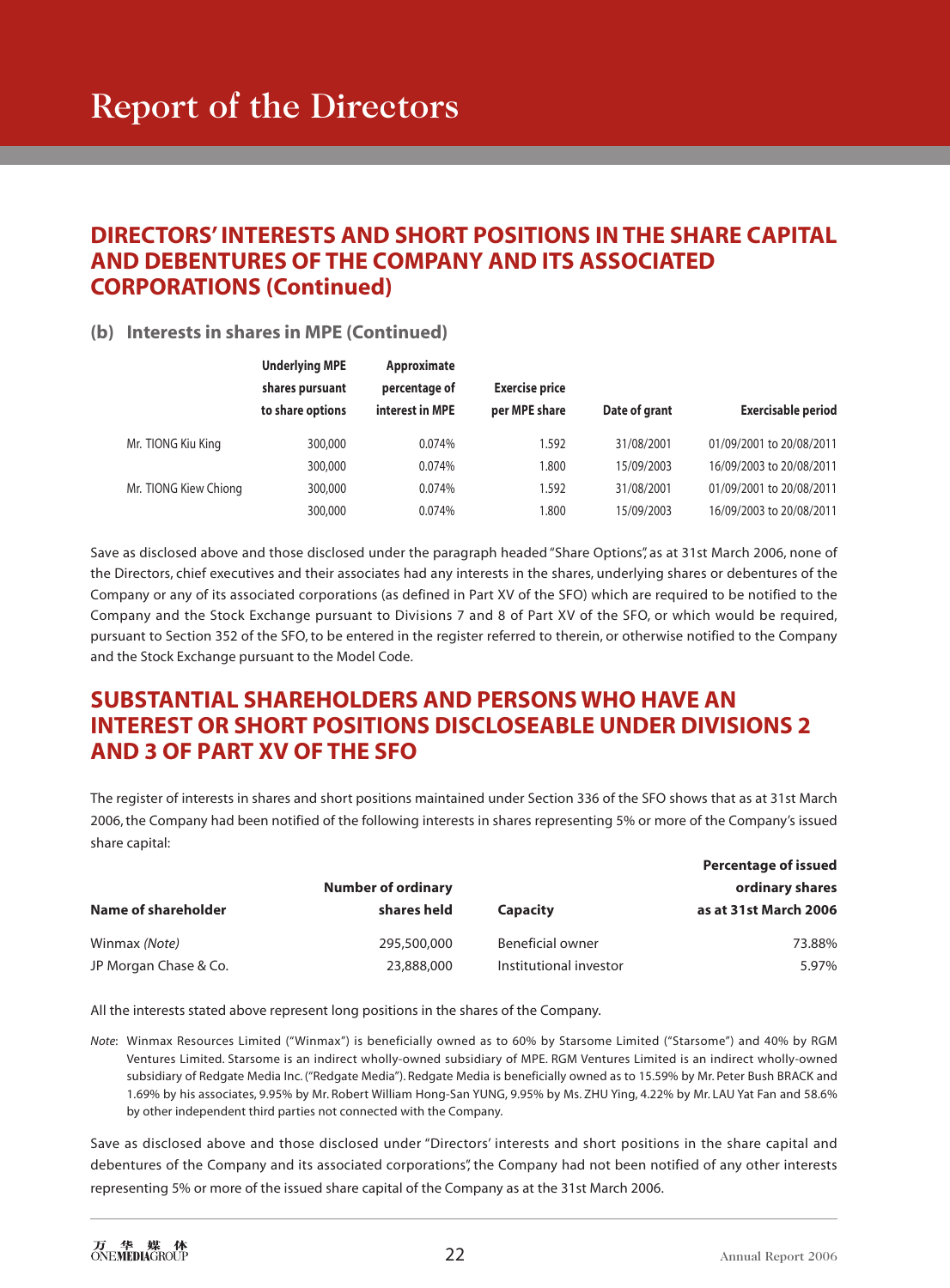# **MANAGEMENT CONTRACTS**

Unless otherwise disclosed in this report and those disclosed under the paragraph headed "Continuing Connected Transactions", no contracts concerning the management and administration of the whole or any substantial part of the business of the Company were entered into or existed during the year.

## **MAJOR SUPPLIERS AND CUSTOMERS**

During the year, the Group sold less than 30% of its goods and services to its 5 largest customers.

The percentages of purchases for the year attributable to the Group's major suppliers are as follows:

| Purchases                         |     |
|-----------------------------------|-----|
| – the largest supplier            | 19% |
| - five largest suppliers combined | 50% |

None of the Directors, their associates or any shareholder (which to the knowledge of the Directors owns more than 5% of the Company's share capital) had an interest in the major suppliers or customers noted above.

# **CONNECTED TRANSACTIONS**

Significant related party transactions entered by the Group during the year ended 31st March 2006, which do not constitute connected transactions under the Rules Governing the Listing of Securities on the Stock Exchange (the "Listing Rules") are disclosed in note 30 to the financial statements.

## **CONTINUING CONNECTED TRANSACTIONS**

As disclosed in the prospectus dated 30th September 2005 of the Company, a number of connected transactions have been entered into and will continue to be carried out between members of the Group and members of the MPE Group (''Continuing Connected Transactions'').

Pursuant to Chapter 14A of the Listing Rules, transactions carried out under the various licensing agreements are considered to be non-exempt continuing connected transactions and would require compliance with the reporting, announcement and independent shareholders' approval requirements. Certain magazine services and administrative services transactions are exempt from the independent shareholders' approval requirements but are subject to the reporting and announcement requirements. A waiver from strict compliance with the announcement and/or independent shareholders' approval requirements set out in Chapter 14A of the Listing Rules for such non-exempt Continuing Connected Transactions was granted by the Stock Exchange.

Save for the Continuing Connected Transactions exempted under Rules 14A.33(1), 14A.33(2) and 14A.33(3) of the Listing Rules, details of the non-exempt Continuing Connected Transactions during the year are set out as follows:

| <b>Nature of transactions</b>                                   | 2006                        | <b>Annual Caps</b>          |  |
|-----------------------------------------------------------------|-----------------------------|-----------------------------|--|
|                                                                 | <b>HKS'000</b>              | <b>HK\$'000</b>             |  |
| Licensing fees (note 1)                                         | 13,658                      | 18,100                      |  |
| Circulation support services charge (note 2)                    | 3,117                       | 4,200                       |  |
| Charges for the leasing of:                                     |                             |                             |  |
| computers and other office equipment (note 3)<br>(i)            |                             |                             |  |
| (ii)<br>office space, storage space and parking spaces (note 4) | 1,738                       | 2,500                       |  |
|                                                                 | (total of items (i) & (ii)) | (total of items (i) & (ii)) |  |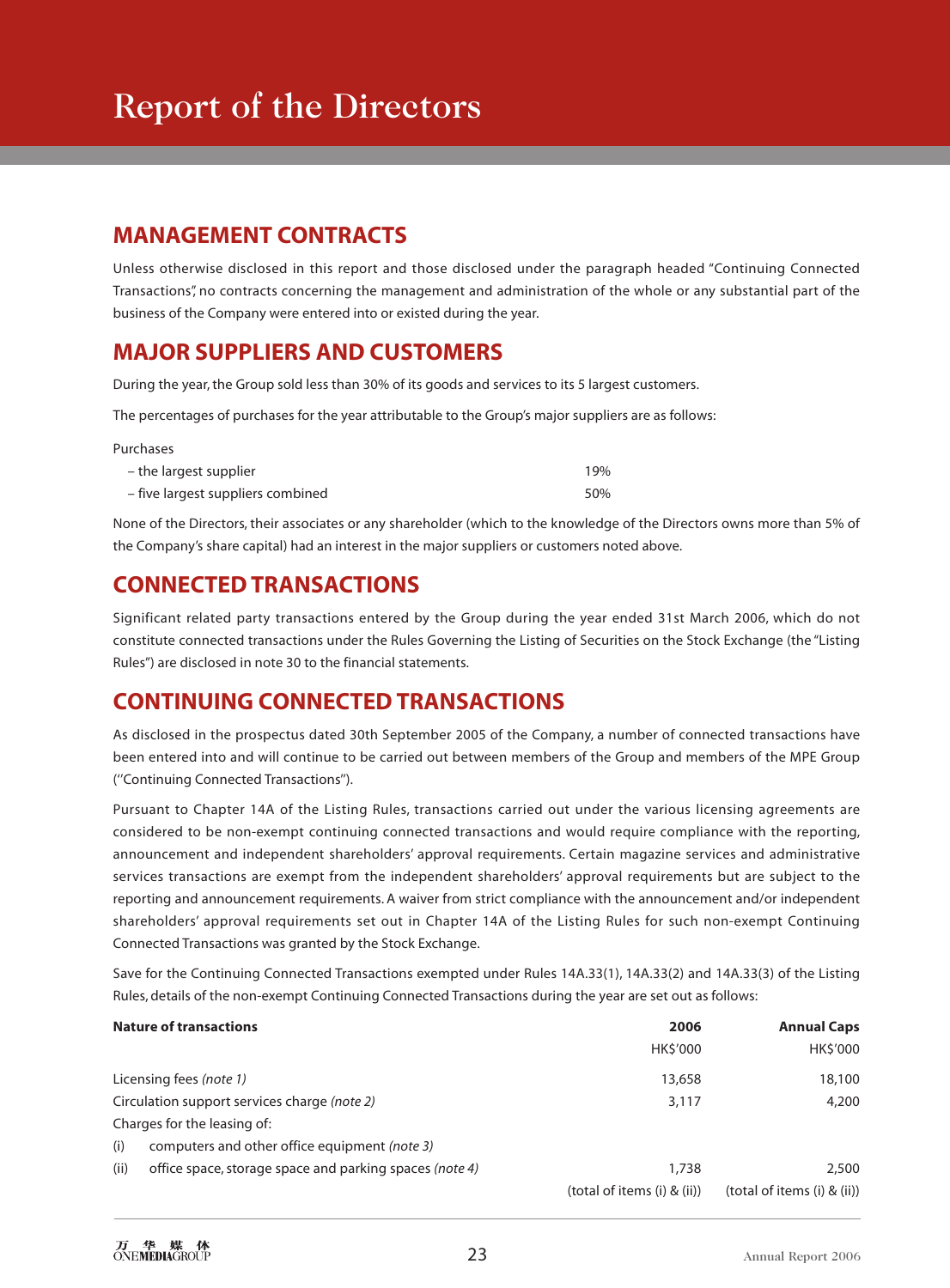# Report of the Directors

# **CONTINUING CONNECTED TRANSACTIONS (Continued)**

#### *Notes:*

- (1) The licensing fee was determined with reference to the range of licensing fees charged by independent market practitioners in the magazine licensing industry in Hong Kong and Mainland China markets.
- (2) The circulation support services charge was relating to the distribution, sale and promotion of the publications of Group and was determined on cost reimbursement basis.
- (3) Charges for the leasing of computers and other office equipment were determined on cost reimbursement basis and were based on the depreciation charges of the equipment provided.
- (4) Charges for the leasing of office space, storage space and parking spaces were determined on cost reimbursement basis and were based on prevailing market rates of comparable premises.

The Continuing Connected Transactions have been reviewed by the independent non-executive Directors. The independent non-executive Directors have confirmed that the Continuing Connected Transactions have been entered into:

- (a) on normal commercial terms or on terms that are fair and reasonable so far as the equity holders of the Company are concerned;
- (b) in accordance with the terms of the agreements governing such transactions or on terms no less favourable than terms available to or from independent third parties; and
- (c) within the relevant cap amounts as agreed by the Stock Exchange.

The auditors of the Company have also confirmed that the Continuing Connected Transactions: (a) have been approved by the Board; (b) are in accordance with the pricing policies of the Group; (c) have been entered into in accordance with the relevant agreements governing such transactions; and (d) have not exceeded their respective caps.

# **SUFFICIENCY OF PUBLIC FLOAT**

Based on the information that is publicly available to the Company and within the knowledge of the Directors, as at the date of this report, it is confirmed that there is sufficient public float of not less than 25% of the Company's issued shares as required under the Listing Rules.

## **COMPETING BUSINESS**

Set out below is information disclosed pursuant to paragraph 8.10 of the Listing Rules:

The controlling shareholder of the Company is Winmax which owns as to 73.88% of the shareholding of the Company and is beneficially held as to 60% by an indirect wholly-owned subsidiary of MPE, Starsome and 40% by Redgate Media through an indirect wholly-owned subsidiary, RGM Ventures Limited.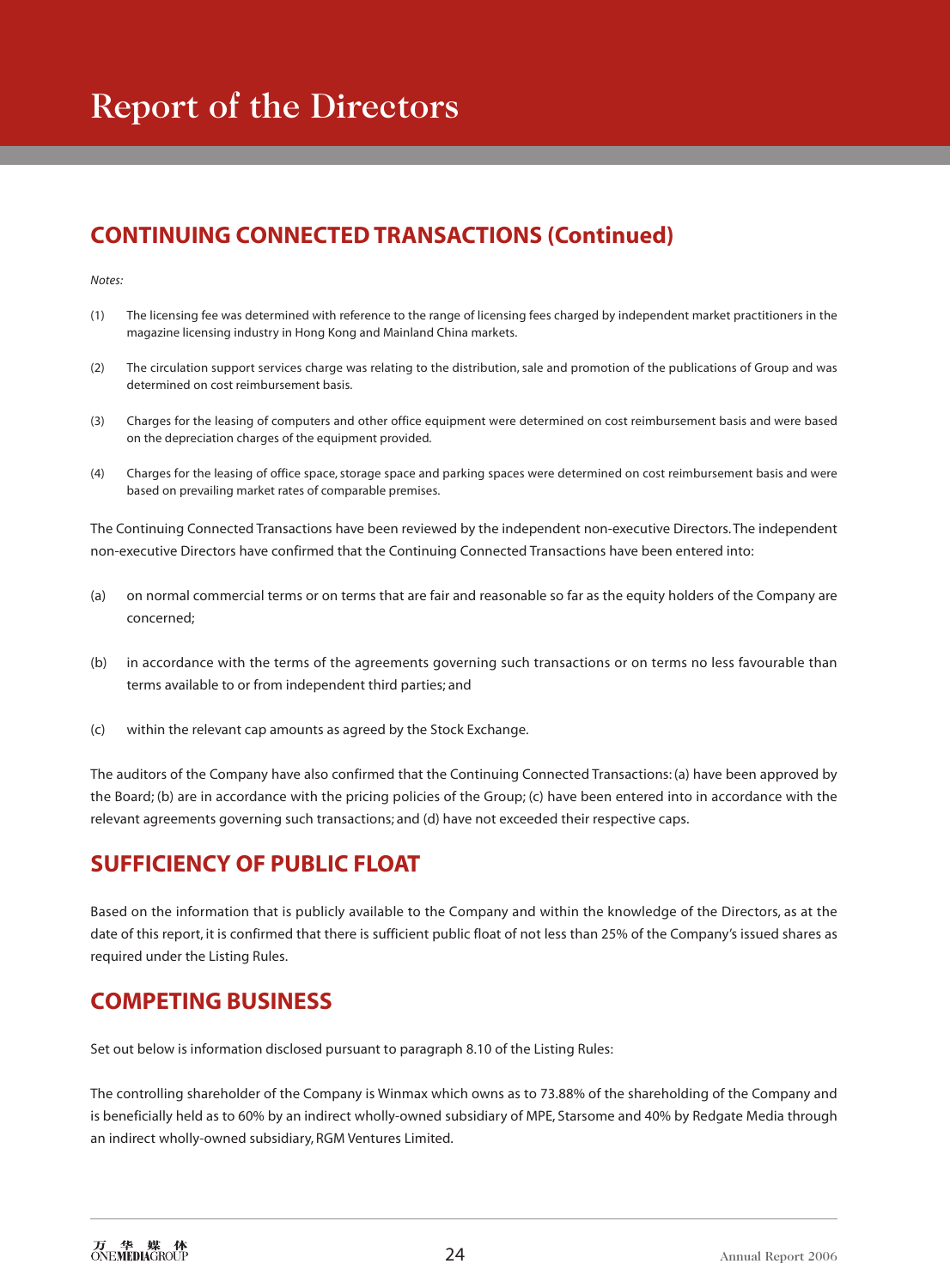# **COMPETING BUSINESS (Continued)**

MPE is a publicly listed company in Hong Kong which engages in the publication of Chinese language newspapers in Hong Kong, Toronto, Vancouver, New York and San Francisco, and opinion-led news/current affairs magazines; internet portal operation; printing services and book publishing; and travel and travel related services ("Remaining Business"). The Directors consider that there is a clear delineation between the businesses of MPE and the Group and that there is no competition between the Remaining Business and the business of the Group.

The controlling shareholder of MPE is Conch Company Limited ("Conch") which is ultimately beneficially owned by Tan Sri Datuk TIONG Hiew King and Dr. TIONG Ik King, both being executive directors of MPE, and their associates. Both of them hold directorships in Sin Chew Media Corporation Berhad (''Sin Chew Media''), a company listed on the Bursa Malaysia Securities Berhad, which engages in the publication of Chinese language newspapers in Malaysia. The Directors consider that the Group operates independently from Sin Chew Media and there is no competition between the business of Sin Chew Media and the business of the Group.

Redgate Media is controlled by Mr. Peter Bush BRACK and his associates, Mr. Robert William Hong-San YUNG (both of whom are executive Directors of the Company) and Ms. ZHU Ying as to 17.28%, 9.95% and 9.95%, respectively. Redgate Media is an investment holding company which principally engages in the business of investing in advertising and media companies in the PRC and providing capital and management expertise to them. The Directors consider that Redgate Media is not and will not be in competition with the Group because its shareholding interest in the Company represents the entire magazine related assets of Redgate Media and Redgate Media's interests in the Company comprise substantially the majority of Redgate Media's assets. The Directors consider that the Group operates independently from Redgate Media and there is no competition between the Group and Redgate Media.

Accordingly, the Directors are of the view that the Company is capable of carrying on its business independently of, and at arm's length from the business of each of Sin Chew Media, MPE and Redgate Media.

# **AUDITORS**

The financial statements have been audited by PricewaterhouseCoopers who retire and, being eligible, offer themselves for re-appointment.

On behalf of the Board

**TIONG Kiu King** *Chairman*

Hong Kong, 30th June 2006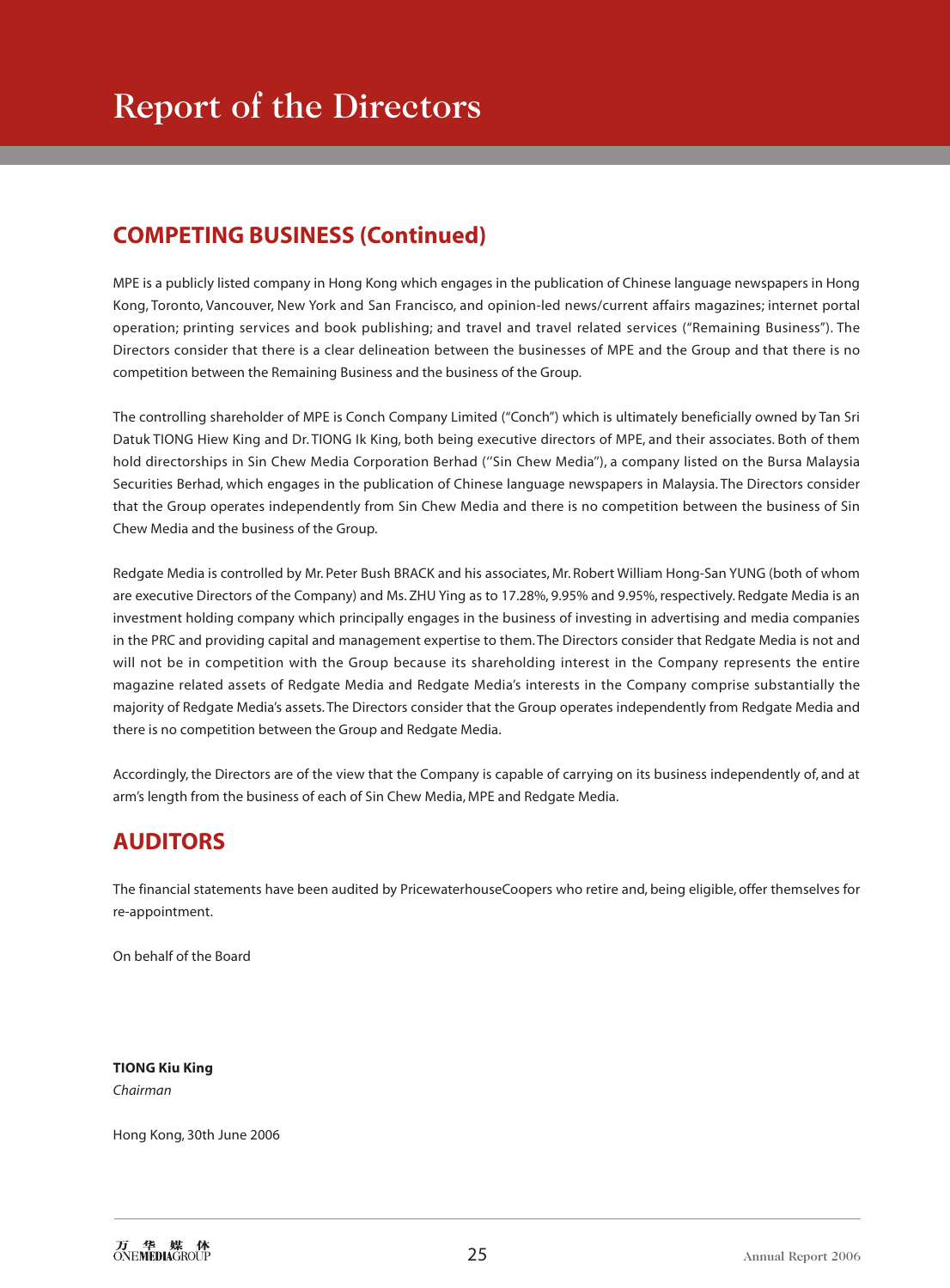Good corporate governance practices are crucial to the smooth and effective operation of a company and its ability to attract investment and protect shareholders' interest. The Company is firmly committed to statutory and regulatory corporate governance standards and adheres to the principles of corporate governance emphasizing transparency, independence, accountability, responsibility and fairness.

On 1st January 2005, the Code on Corporate Governance Practices (the "Code") contained in Appendix 14 of the Listing Rules became effective. The Company adopted all the code provisions in the Code as its own code on corporate governance practices. From the Listing Date to 31st March 2006, the Company has met the code provisions as set out in the Code.

# **CONDUCT ON SHARE DEALINGS**

From the Listing Date to the date of this report, the Company has adopted the Model Code set out in Appendix 10 of the Listing Rules (the "Model Code") as the code for securities transactions by the Directors. The Directors have confirmed, following specific enquiry by the Company, their compliance with the required standard as set out in the Model Code during the period.

The Company has also established written guidelines regarding securities transactions on no less exacting terms of the Model Code for senior management and specific individual who may have access to price sensitive information in relation to the securities of the Company.

# **THE BOARD OF DIRECTORS**

## **Composition and Function**

The Board comprises eight Directors, of which five are executive Directors and the remaining three are independent nonexecutive Directors.

As at 31st March 2006, the Directors were:

| <b>Name of Directors</b>            | Title                                                 | <b>Date of Appointment</b> |
|-------------------------------------|-------------------------------------------------------|----------------------------|
| <b>Executive Directors</b>          |                                                       |                            |
| Mr. TIONG Kiu King                  | <b>Executive Director and Chairman</b>                | 14th April 2005            |
| Mr. TIONG Kiew Chiong               | <b>Executive Director and Deputy Chairman</b>         | 11th March 2005            |
| Mr. Peter Bush BRACK                | <b>Executive Director and Chief Executive Officer</b> | 14th April 2005            |
| Mr. TUNG Siu Ho, Terence            | <b>Executive Director and Chief Operating Officer</b> | 14th April 2005            |
| Mr. Robert William Hong-San YUNG    | Executive Director and Chief Strategy Officer         | 14th April 2005            |
| Independent Non-Executive Directors |                                                       |                            |
| Mr. YU Hon To, David                | Independent non-executive Director                    | 20th June 2005             |
| Mr. SIT Kien Ping, Peter            | Independent non-executive Director                    | 20th June 2005             |
| Mr. TAN Hock Seng, Peter            | Independent non-executive Director                    | 20th June 2005             |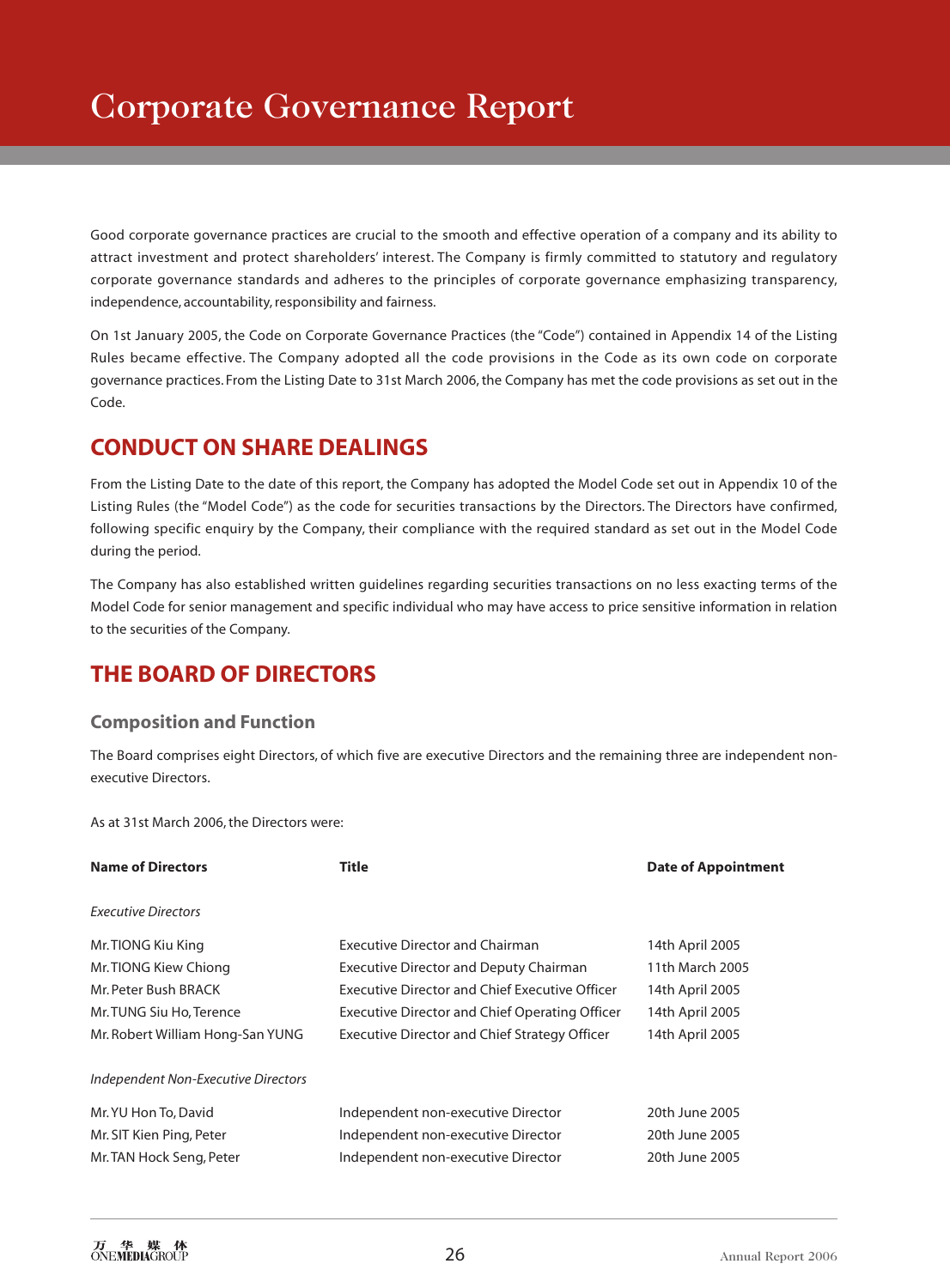# Corporate Governance Report

The biographies of each of the Directors are set out on pages 18 to 19.

Pursuant to the written guidelines adopted by the Company, specific matters are reserved to the Board for its decision and certain matters are delegated to the senior management.

The Board is responsible for, inter alia:

- (a) reviewing and approving the strategic direction of the Group established by executive Directors in conjunction with the management;
- (b) reviewing and approving objectives, strategies and business development plans set by Executive Committee;
- (c) monitoring the performance of the Chief Executive Officer and the senior management;
- (d) enhancing the standard of corporate governance; and
- (e) reviewing the effectiveness of the internal control system of the Group.

The senior management and the Executive Committee, under the leadership of the Chief Executive Officer, are responsible for:

- (a) formulating strategies and business development plans, submitting the same to the Board for approval and implementing such strategies and business development plans thereafter;
- (b) submitting reports on the Group's operations to the Board on a regular basis;
- (c) reviewing annual budgets and submitting the same to the Board for approval;
- (d) reviewing salary increment proposal and remuneration policy and submitting the same to the Board for approval; and
- (e) assisting the Board in conducting the review of the effectiveness of the internal control system of the Group.

#### **Independence of Independent Non-Executive Directors**

Pursuant to the requirements of the Listing Rules, the Company has received annual written confirmation from each independent non-executive Director of his independence to the Group. The Group has reviewed and considered all independent non-executive Directors to be independent.

#### **Proceedings and Retirement of Directors**

In accordance with the Articles, subject to the manner of retirement by rotation of directors as from time to time prescribed under the Listing Rules and notwithstanding any contractual or other terms on which any director may be appointed or engaged, at each annual general meeting, one-third of the directors for the time being, or, if their number is not three or a multiple of three, then the number nearest to but not less than one-third, shall retire from office by rotation provided that every director (including those appointed for a specific term) shall be subject to retirement by rotation at least once every three years.

The term of appointment of the independent non-executive Directors is one year and six months starting from 1st October 2005 and ending on 31st March 2007.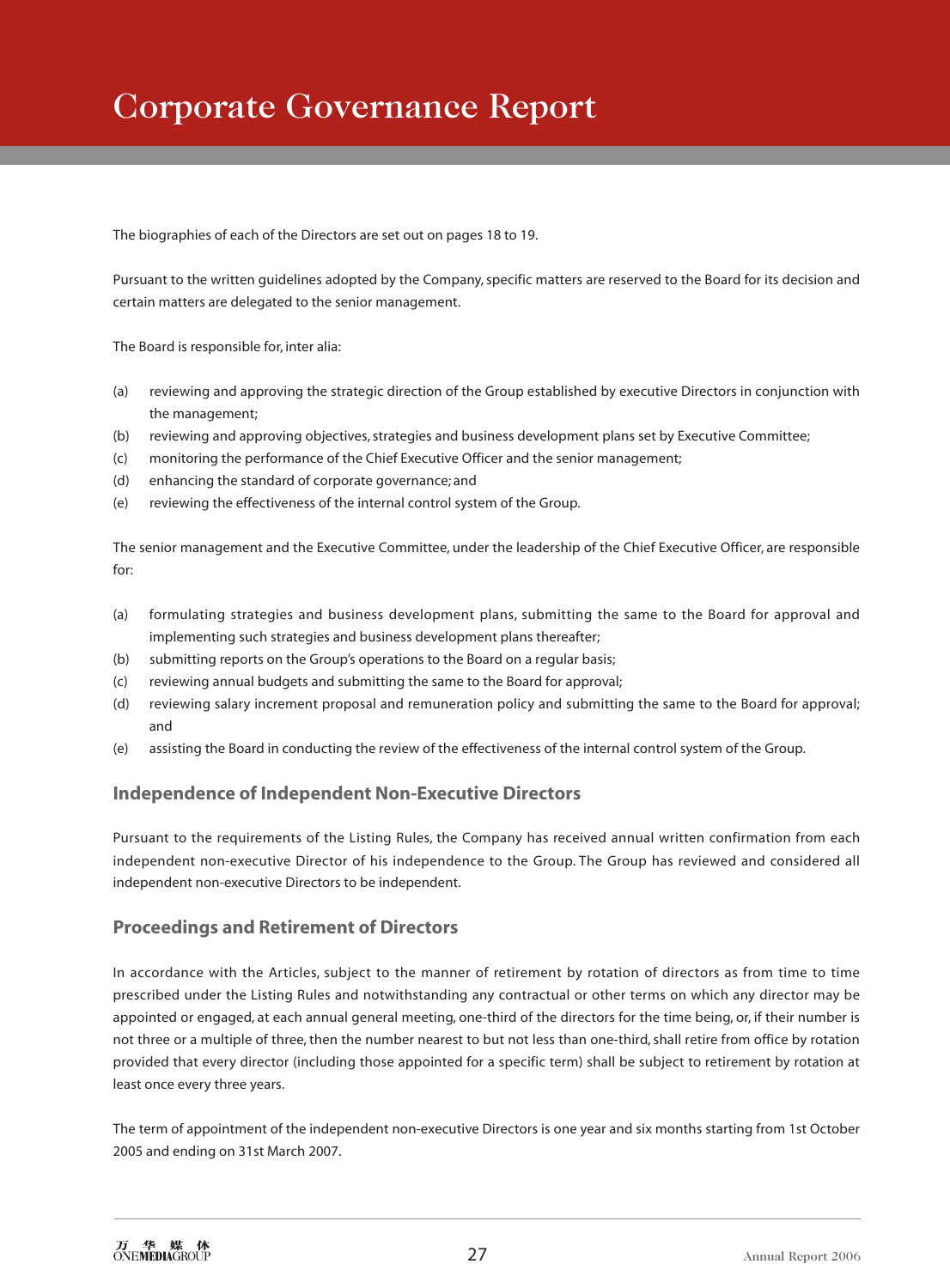All Directors have access to board papers and related materials, and are provided with adequate information on a timely manner. The Directors may, if necessary, seek legal or other independent professional advice at the expense of the Company pursuant to a written guideline adopted by the Board. In respect of regular board meetings or committee meetings, the agenda is sent out to the Directors at least fourteen days before the meeting and the accompanying papers are sent at least three days before the intended date of meeting for information.

## **Directors' Responsibilities**

In relation to the financial reporting, all Directors acknowledge their responsibilities for preparing the financial statements of the Group. Directors are indemnified against all costs and liabilities that may be incurred by them in the execution of their duties. A Directors' and Officers' Liability Insurance policy has been arranged for providing the indemnity.

# **GOVERNANCE STRUCTURE**

As an integral part of good corporate governance, the Board has established the following committees whose authority, functions, composition and duties of each of the committees are set out below:

## **1. Executive Committee**

The Executive Committee is the decision-making body for day-to-day operation of the Group which comprises Mr. TIONG Kiew Chiong, Mr. ONG See Boon, Mr. Peter Bush BRACK, Mr. TUNG Siu Ho, Terence, Mr. Robert William Hong-San YUNG and Mr. LAM Pak Cheong.

Its main duties include performing duties delegated by the Board and exercising the authorities and rights authorized by the same pursuant to the written guidelines.

## **2. Remuneration Committee**

The Remuneration Committee, established on 26th September 2005, has five members, namely, Mr. SIT Kien Ping, Peter, Mr. YU Hon To, David, Mr. TAN Hock Seng, Peter, Mr. TIONG Kiew Chiong and Mr. Peter Bush BRACK. Except Mr. TIONG Kiew Chiong and Mr. Peter Bush BRACK, the rest are all independent non-executive Directors. Mr. SIT Kien Ping, Peter is the Chairman of the Remuneration Committee.

Written terms of reference have been adopted by the Board in compliance with the Listing Rules. The functions of the Remuneration Committee include, among other things:

- (a) making recommendations to the Board on the Company's policy and structure for remuneration of the Directors and senior management;
- (b) establishing a formal and transparent procedure for developing policy on remuneration; and
- (c) determining specific remuneration packages for the Directors and senior management.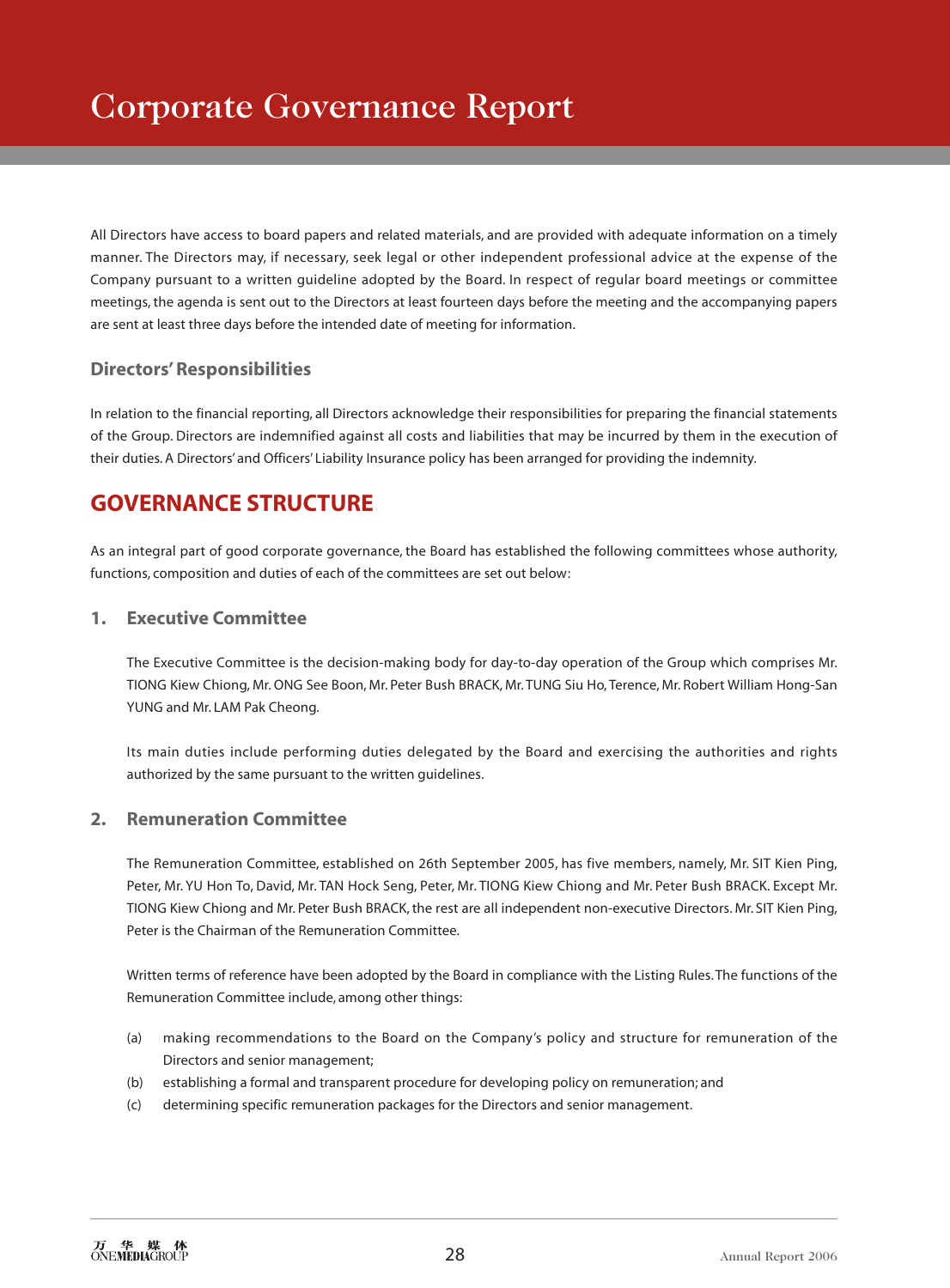The remuneration of all the Directors and their respective interest in share options are set out in note 22 to the financial statements and under the "Share Options" paragraph in the Report of the Directors of this report.

Since the establishment of the Remuneration Committee, it has reviewed and made recommendation to the Board about the terms of the service contracts and remuneration policy of the executive Directors and senior management.

## **3. Nomination Committee**

The Nomination Committee, established on 26th September 2005, has five members, namely, Mr. TAN Hock Seng, Peter, Mr. YU Hon To, David, Mr. SIT Kien Ping, Peter, Mr. TIONG Kiew Chiong and Mr. Peter Bush BRACK. Except Mr. TIONG Kiew Chiong and Mr. Peter Bush BRACK, the rest are all independent non-executive Directors. Mr. TAN Hock Seng, Peter is the Chairman of the Nomination Committee.

Written terms of reference have been adopted by the Board in accordance with the recommendations in the Listing Rules. The functions of the Nomination Committee include, among other things, making recommendations to the Board on the Group's nomination policy and procedures and recommending candidates for directorship.

Since the establishment of the Nomination Committee, it has reviewed the structure, size and composition of the Board and made recommendations to the Board.

## **4. Audit Committee**

The Audit Committee, established on 26th September 2005, has three members, namely, Mr. YU Hon To, David, Mr. SIT Kien Ping, Peter and Mr. TAN Hock Seng, Peter. They are all independent non-executive Directors. Mr. YU Hon To, David is the Chairman of the Audit Committee.

Written terms of reference have been adopted by the Board in compliance with the Listing Rules. The duties of the Audit Committee include, among other things:

- (a) overseeing the relationship with the Company's external auditors;
- (b) making recommendation to the Board on the appointment, re-appointment and removal of the external auditors;
- (c) reviewing the financial information of the Group including monitoring the integrity of Group's financial statements, annual report and accounts, half-year report and reviewing significant financial reporting judgments contained therein; and
- (d) overseeing the Group's financial reporting system and internal control procedures.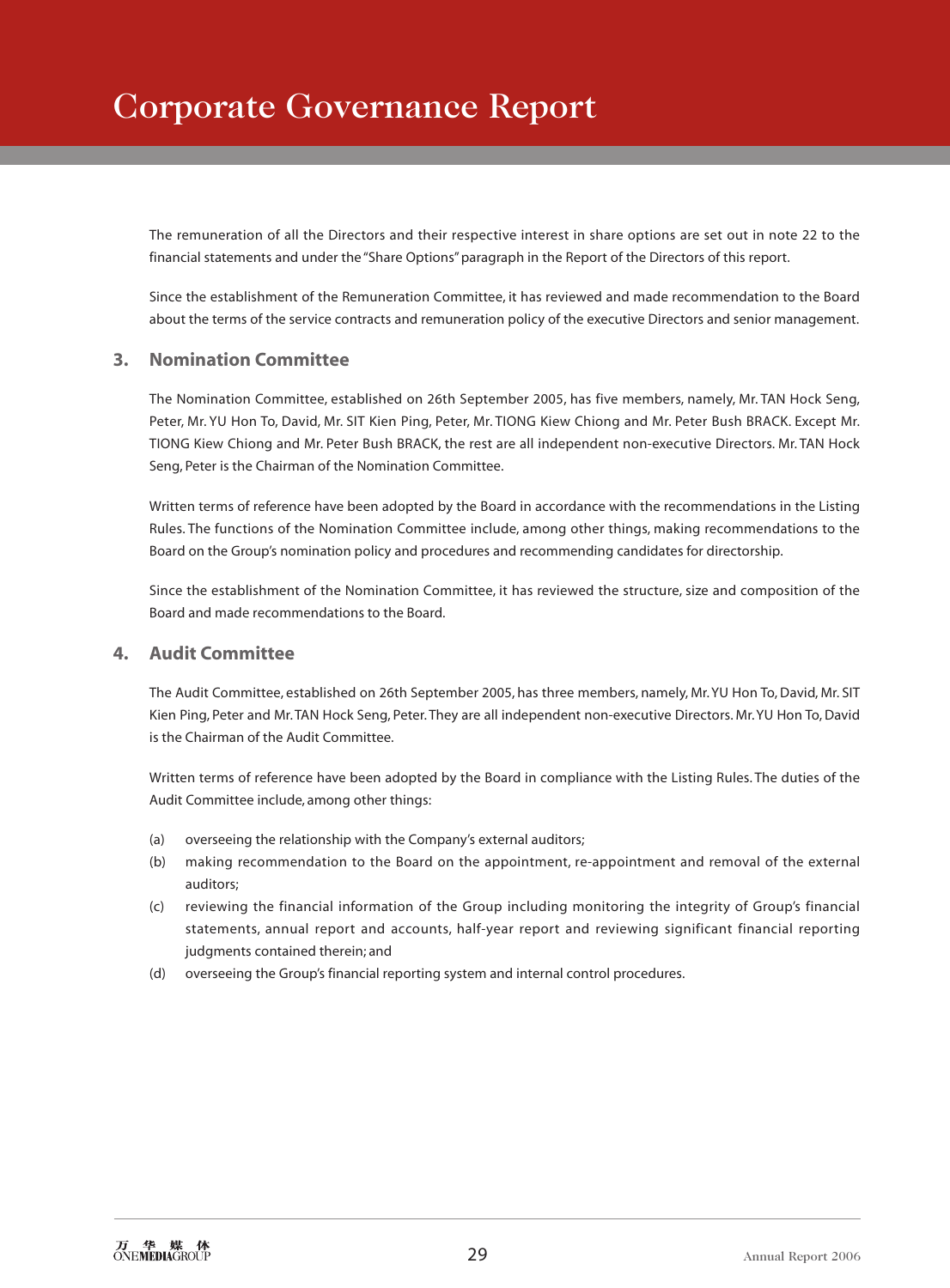Since the establishment of the Audit Committee, it has met with the management and the external auditors and reviewed and made recommendation to the following matters:

- (a) reviewed the audited financial statements for the year ended 31st March 2006 and the interim report for the six months ended 30th September 2005;
- (b) reviewed and considered the report from the external auditors on the audit of the Group's financial statements;
- (c) made recommendation to the Board for the appointment of the external auditors;
- (d) reviewed the external auditors' audit plan; and
- (e) recommended to the Board to set up an internal audit department of the Group.

### **Number of Meetings and the Attendance Rate**

The following table shows the number of regular board meetings and committee meetings held since the Listing Date as well as the attendance rate of each Director.

## **Attendance rate**

| <b>Name of Director</b>          | <b>Board</b><br><b>Meeting</b> | <b>Audit</b><br><b>Committee</b><br><b>Meeting</b> | <b>Remuneration</b><br><b>Committee</b><br><b>Meeting</b> | <b>Nomination</b><br><b>Committee</b><br><b>Meeting</b> |
|----------------------------------|--------------------------------|----------------------------------------------------|-----------------------------------------------------------|---------------------------------------------------------|
| Mr. TIONG Kiu King               | 1/1                            | N/A                                                | N/A                                                       | N/A                                                     |
| Mr. TIONG Kiew Chiong            | 1/1                            | 2/2                                                | 2/2                                                       | 1/1                                                     |
| Mr. Peter Bush BRACK             | 1/1                            | 2/2                                                | 2/2                                                       | 1/1                                                     |
| Mr. TUNG Siu Ho, Terence         | 1/1                            | N/A                                                | N/A                                                       | N/A                                                     |
| Mr. Robert William Hong-San YUNG | 1/1                            | N/A                                                | N/A                                                       | N/A                                                     |
| Mr. YU Hon To, David             | 1/1                            | 2/2                                                | 2/2                                                       | 1/1                                                     |
| Mr. SIT Kien Ping, Peter         | 1/1                            | 2/2                                                | 2/2                                                       | 1/1                                                     |
| Mr. TAN Hock Seng, Peter         | 1/1                            | 2/2                                                | 2/2                                                       | 1/1                                                     |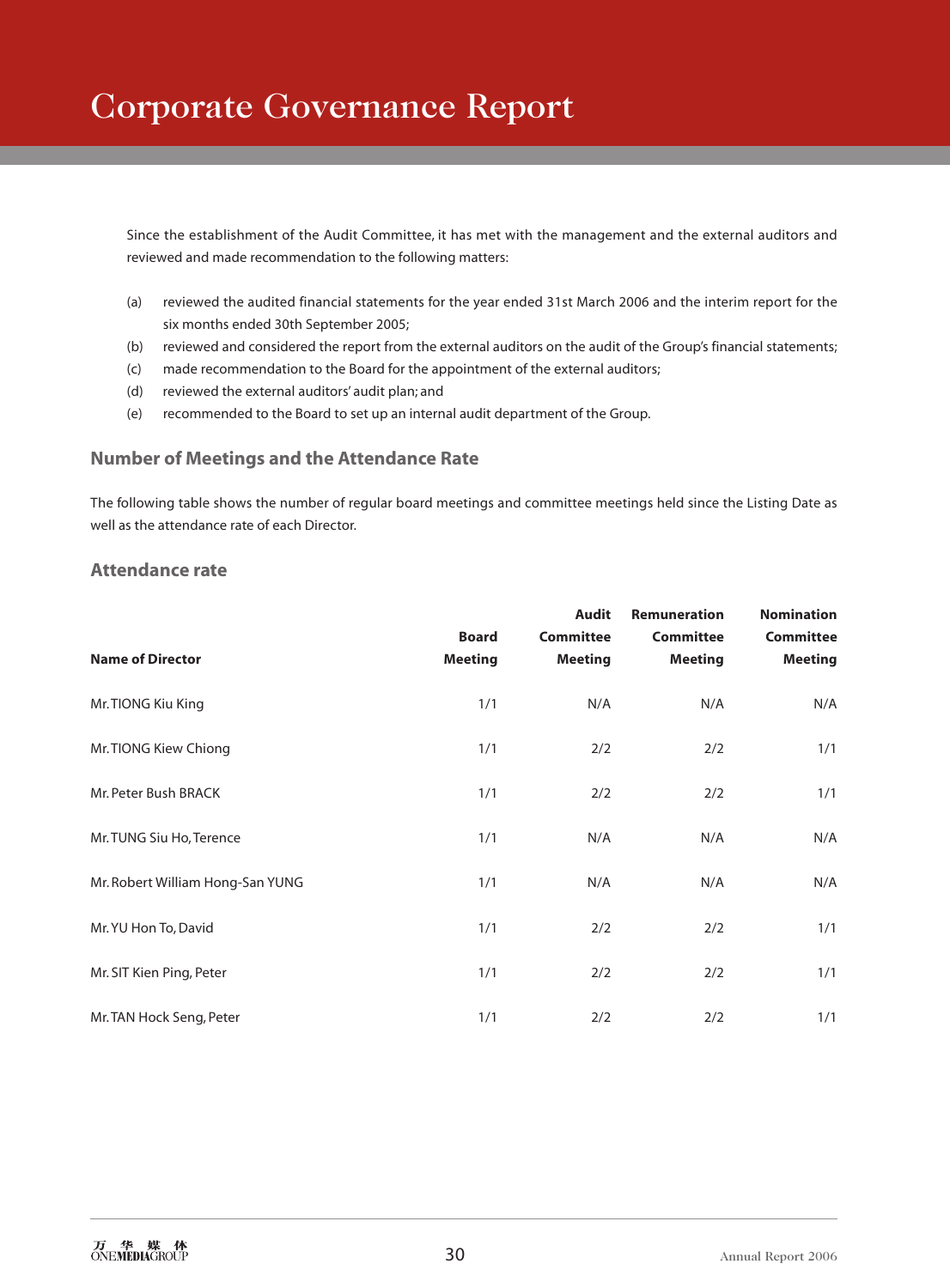# **THE DIVISION OF RESPONSIBILITIES BETWEEN THE CHAIRMAN AND THE CHIEF EXECUTIVE OFFICER**

With a view to maintaining an effective segregation of duties, the position of the Chairman and the Chief Executive Officer are split and each plays a distinctive role. The Chairman is mainly responsible for the leadership and effective operation of the Board and ensuring that all key and appropriate issues are discussed by the Board in a timely and constructive manner, and the Chief Executive Officer is delegated with the authority and is mainly responsible for the operation of the Group's business and the implementation of the approved strategies with a view to achieving the corporate objectives.

## **EXTERNAL AUDITORS**

PricewaterhouseCoopers ("PwC") was appointed as the Group's external auditors for the year ended 31st March 2006. During the year, PwC provided the following audit and non-audit services to the Group:

|                          | HK\$'000 |
|--------------------------|----------|
| Annual audit services    | 800      |
| Non-audit services - IPO | 1,170    |
|                          | 1,970    |

PwC will retire and offer themselves for re-appointment at the annual general meeting of the Company to be held in September 2006.

A statement by PwC about their reporting responsibilities on the financial statements of the Group is set out in the "Auditors' Report" section on page 34.

# **AMENDMENT TO ARTICLES OF ASSOCIATION**

To align with the amendment made to paragraph 4(3) of Appendix 3 and paragraph 5(1) of Appendix 13B of the Listing Rules, the Articles are to be amended and approved by shareholders at the annual general meeting to be held in September 2006 to the effect that where it is not otherwise provided by law, the Company in general meeting shall have power by ordinary resolution (instead of special resolution) to remove any director before the expiration of his period of office. Certain minor housekeeping amendments to the Articles will also be proposed at the annual general meeting. Details of the amendment to the Articles are set out in the circular to shareholders to be dispatched before the 2006 annual general meeting.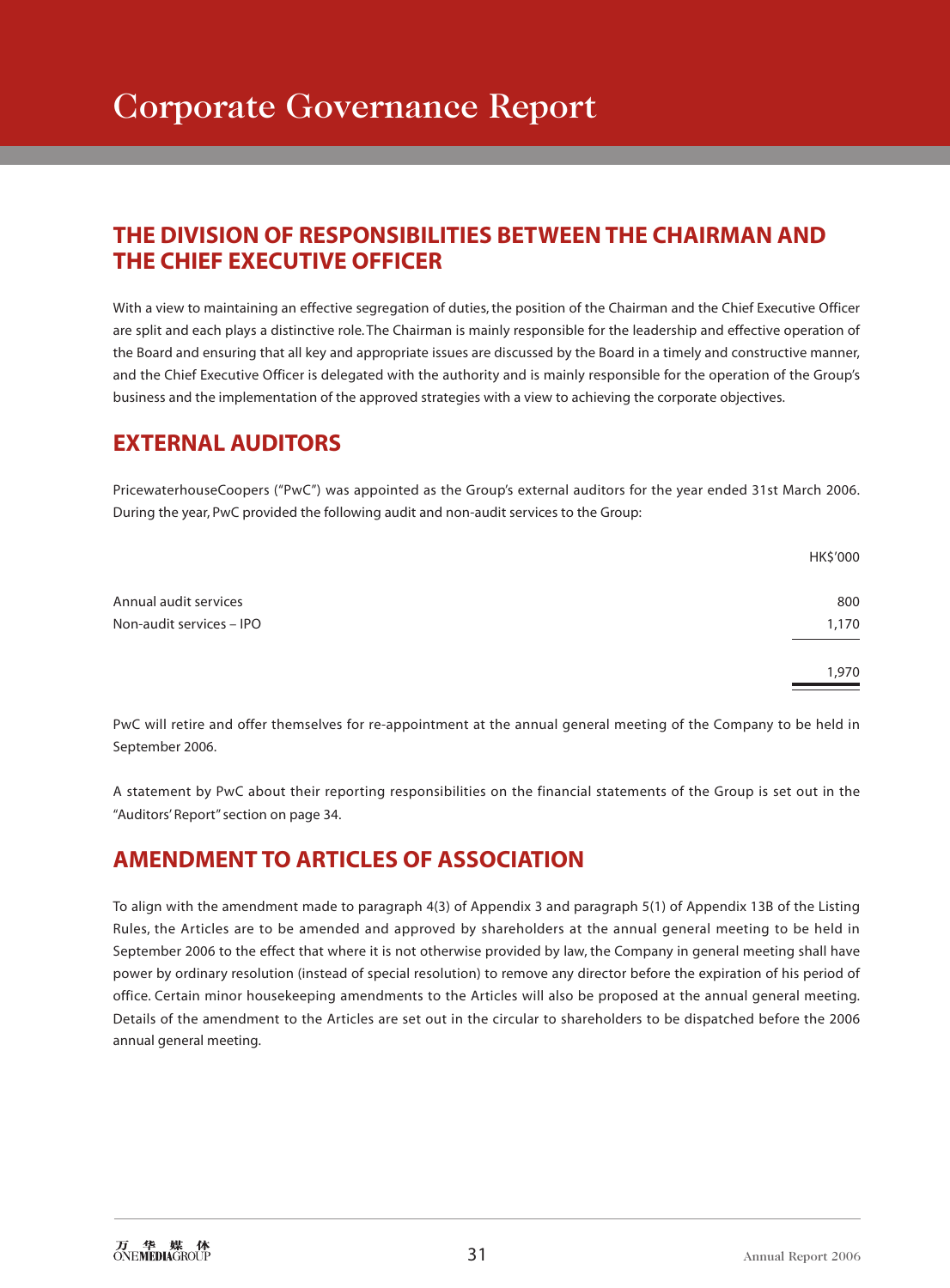# **PUBLIC FLOAT**

Based on the information that is publicly available and within the knowledge of the Directors, the Company has maintained a sufficient public float of its share capital in the Hong Kong stock market throughout the financial year ended 31st March 2006.

# **SHAREHOLDERS' RIGHTS**

The objective of shareholders communication is to provide our shareholders with detailed information about the Company so that they can exercise their rights as shareholders in an informed manner. The Company uses a range of communication tools to ensure its shareholders are kept well informed of key business imperatives. These include general meetings, interim and annual reports, announcements and circulars.

# **INTERNAL CONTROL**

Internal control system is designed to allow the Board to monitor the Group's overall financial position, to protect its assets and to assure against material financial misstatement or loss. The management is obliged to maintain the effectiveness of the internal control systems and to report any significant changes, deficiencies and material weaknesses in these systems to the Audit Committee and the Group's external auditors.

A review of the Group's internal control system and procedures was conducted by a Certified Public Accountant during the financial year ended 31st March 2006. The review covered the following major areas:

- (a) Sales orders handling procedures;
- (b) Fixed assets physical count and capitalization policy;
- (c) Computer controls;
- (d) Accounting issues, standards and policies; and
- (e) Related parties transactions.

Recommendation for improvement was made and the Company's management has adopted such recommendation.

The Company will disclose further information on the review of the internal control systems of the Company in 2007 Annual Report pursuant to paragraph C.2.1 of the Code.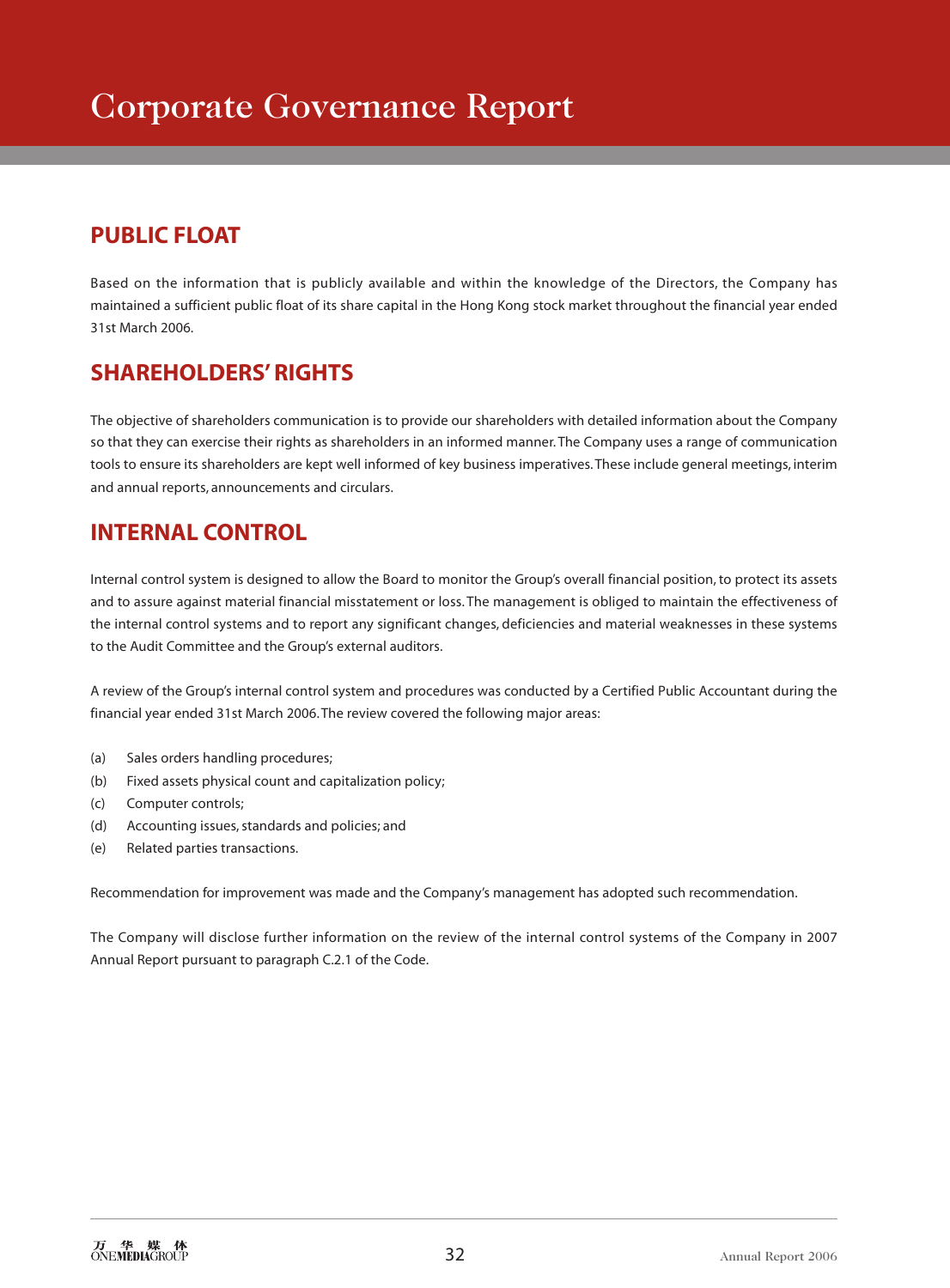Auditors'report Notes to the consolidated financial statements Consolidated balance sheet Balance sheet Consolidated statement of changes in equity Consolidated cash flow statement Four-year financial summary Consolidated income statement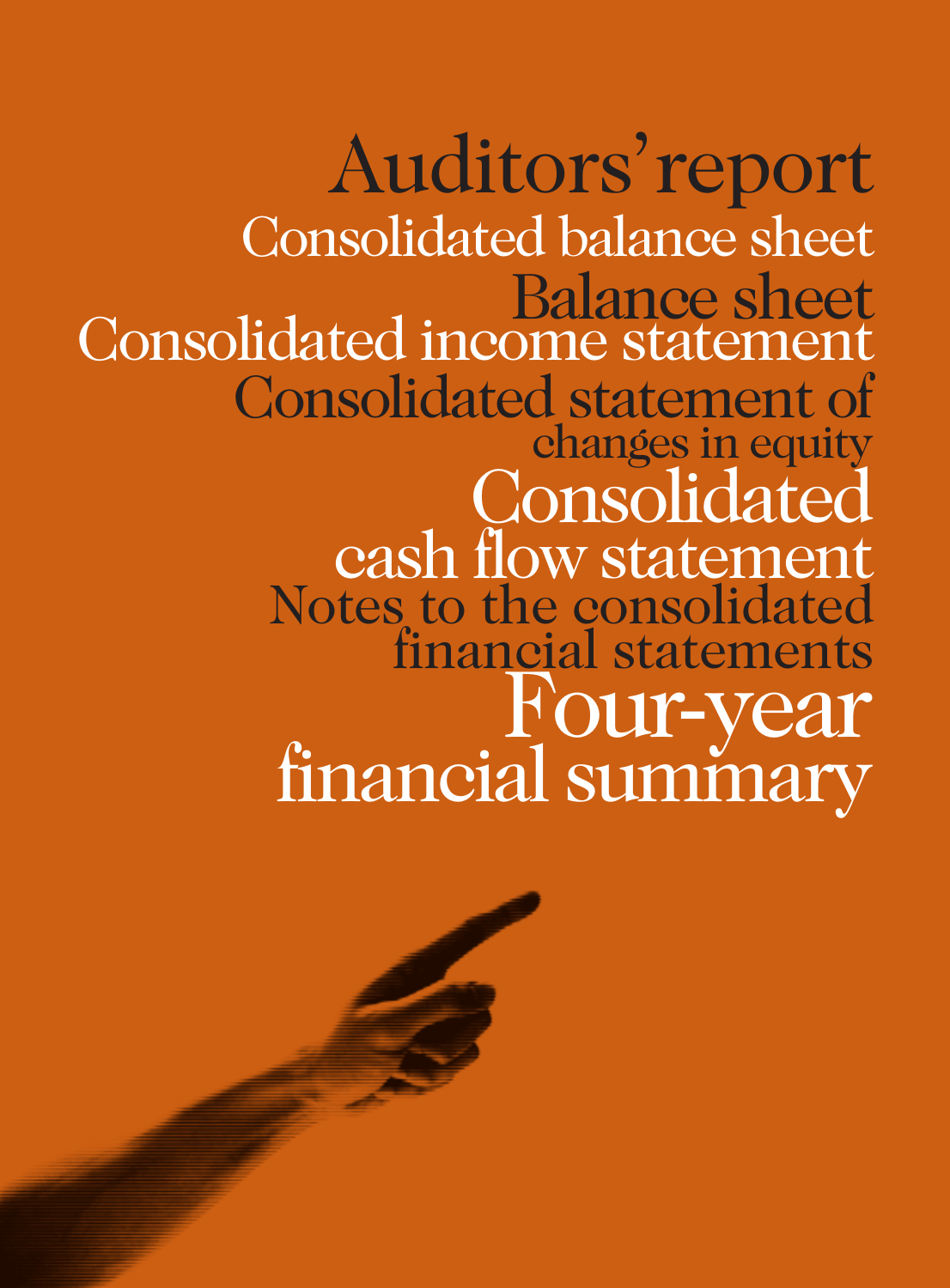# Auditors' Report

## **AUDITORS' REPORT TO THE SHAREHOLDERS OF ONE MEDIA GROUP LIMITED**

(Incorporated in the Cayman Islands with limited liability)

We have audited the financial statements on pages 35 to 85 which have been prepared in accordance with accounting principles generally accepted in Hong Kong.

## **RESPECTIVE RESPONSIBILITIES OF THE DIRECTORS AND AUDITORS**

The directors of the Company are responsible for the preparation of financial statements which give a true and fair view. In preparing financial statements which give a true and fair view it is fundamental that appropriate accounting policies are selected and applied consistently.

It is our responsibility to form an independent opinion, based on our audit, on those financial statements and to report our opinion solely to you, as a body, and for no other purpose. We do not assume responsibility towards or accept liability to any other person for the contents of this report.

## **BASIS OF OPINION**

We conducted our audit in accordance with Hong Kong Standards on Auditing issued by the Hong Kong Institute of Certified Public Accountants. An audit includes examination, on a test basis, of evidence relevant to the amounts and disclosures in the financial statements. It also includes an assessment of the significant estimates and judgements made by the directors in the preparation of the financial statements, and of whether the accounting policies are appropriate to the circumstances of the Company and the Group, consistently applied and adequately disclosed.

We planned and performed our audit so as to obtain all the information and explanations which we considered necessary in order to provide us with sufficient evidence to give reasonable assurance as to whether the financial statements are free from material misstatement. In forming our opinion, we also evaluated the overall adequacy of the presentation of information in the financial statements. We believe that our audit provides a reasonable basis for our opinion.

## **OPINION**

In our opinion the financial statements give a true and fair view of the state of affairs of the Company and of the Group as at 31st March 2006 and the Group's profit and cash flows for the year then ended and have been properly prepared in accordance with the disclosure requirements of the Hong Kong Companies Ordinance.

#### **PricewaterhouseCoopers**

*Certified Public Accountants*

Hong Kong, 30th June 2006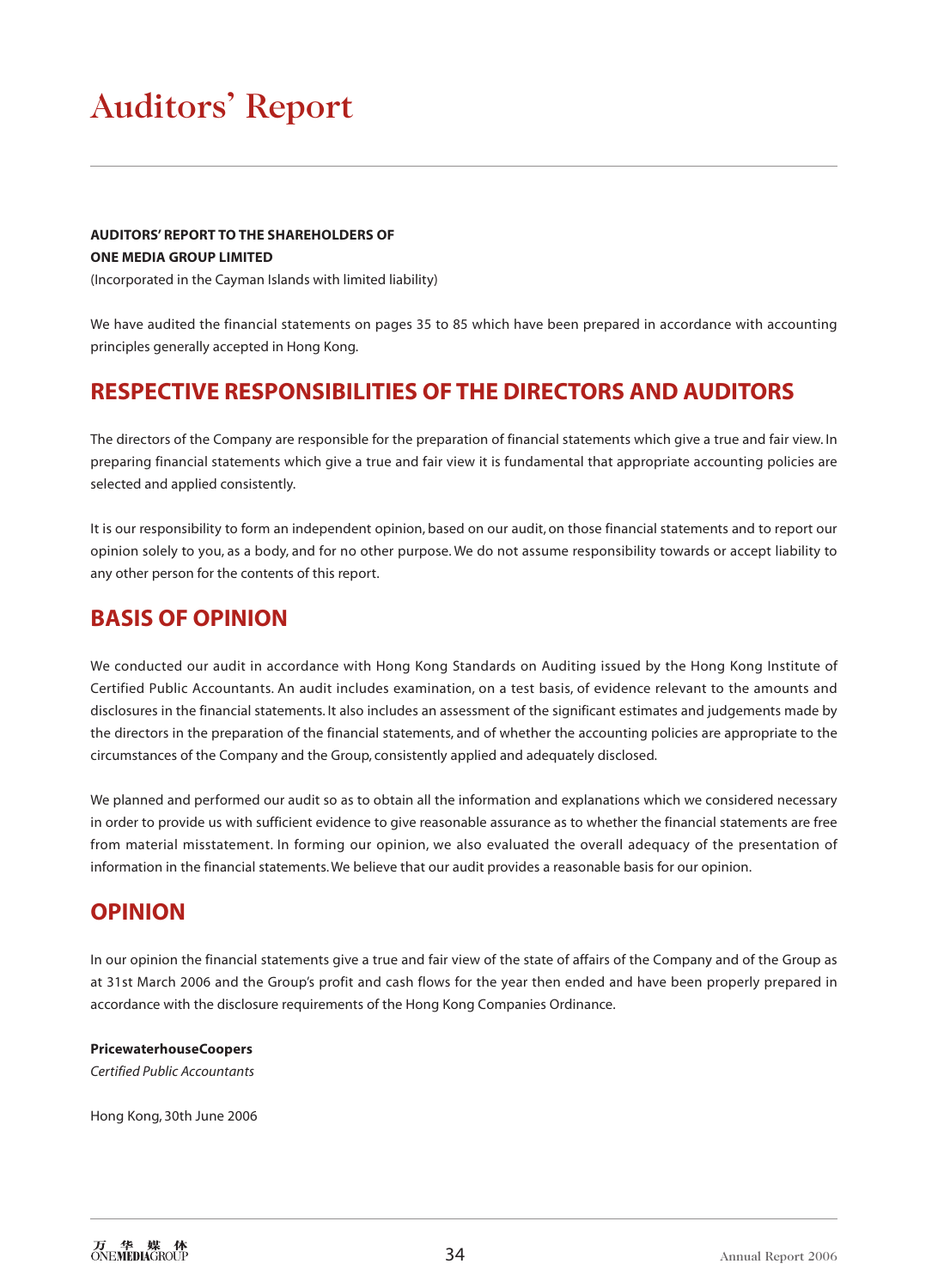# Consolidated Balance Sheet

As at 31st March

|                                              |                | 2006            | 2005     |
|----------------------------------------------|----------------|-----------------|----------|
|                                              | <b>Notes</b>   | <b>HK\$'000</b> | HK\$'000 |
| <b>ASSETS</b>                                |                |                 |          |
| <b>Non-current assets</b>                    |                |                 |          |
| Goodwill                                     | $\overline{7}$ | 2,028           | 2,028    |
| Property, plant and equipment                | 6              | 4,461           | 2,626    |
| Defined benefit plan's assets                | 19             | 919             | 924      |
| Long service payment assets                  | 20             | 13              |          |
| Deferred income tax assets                   | 18             | 304             |          |
|                                              |                | 7,725           | 5,578    |
| <b>Current assets</b>                        |                |                 |          |
|                                              |                |                 |          |
| Inventories                                  | 10             | 11,077          | 2,059    |
| Trade and other receivables                  | 9              | 52,015          | 49,220   |
| Deferred income tax assets                   | 18             | 3,435           |          |
| Income tax recoverable                       |                | 2,006           |          |
| Cash and cash equivalents                    | 11             | 94,120          | 8,175    |
|                                              |                | 162,653         | 59,454   |
| <b>Current liabilities</b>                   |                |                 |          |
| Trade and other payables                     | 15             | 25,123          | 12,397   |
| Amount due to the immediate holding company  | 13             |                 | 3,339    |
| Amounts due to fellow subsidiaries           | 13, 15         | 2,402           | 1,838    |
| Dividend payable                             | 27             |                 | 22,000   |
| Income tax liabilities                       |                | 83              | 2,485    |
| Trust receipt loans, unsecured               | 16             | 338             |          |
| <b>Bank overdrafts</b>                       | 11             | 30              |          |
|                                              |                | 27,976          | 42,059   |
| <b>Net current assets</b>                    |                | 134,677         | 17,395   |
| <b>Total assets less current liabilities</b> |                | 142,402         | 22,973   |
|                                              |                |                 |          |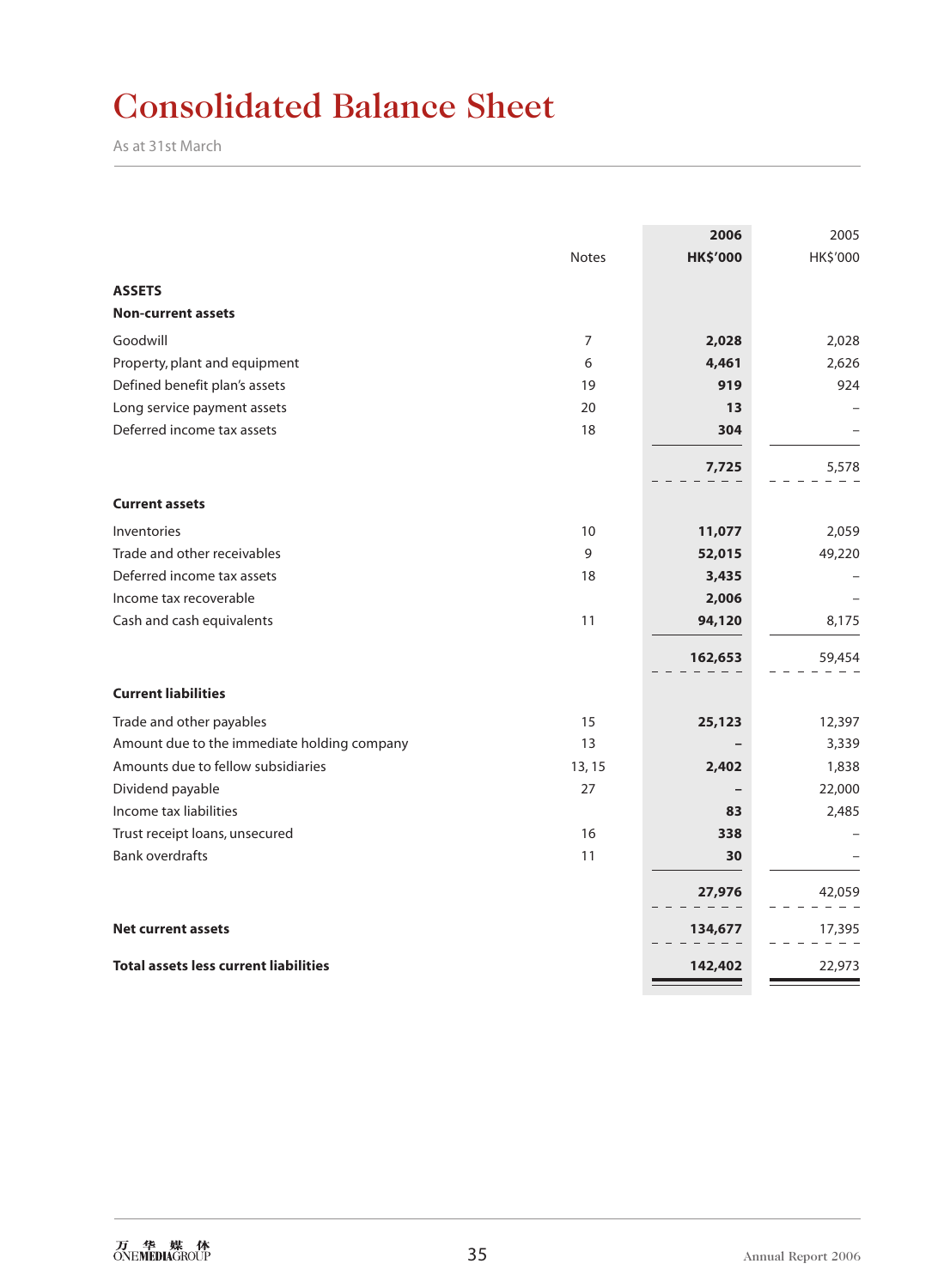# Consolidated Balance Sheet

As at 31st March

|                                                                           | <b>Notes</b> | 2006<br><b>HK\$'000</b> | 2005<br>HK\$'000 |
|---------------------------------------------------------------------------|--------------|-------------------------|------------------|
| <b>Financed by:</b>                                                       |              |                         |                  |
| <b>EQUITY</b>                                                             |              |                         |                  |
| Capital and reserves attributable to the equity holders<br>of the Company |              |                         |                  |
| Share capital                                                             | 12           | 400                     | 1                |
| Other reserves                                                            | 14(a)        | 123,479                 | 11,221           |
| Retained earnings                                                         |              | 17,023                  | 11,501           |
| Proposed final dividend                                                   | 27           | 1,500                   |                  |
| <b>Total equity</b>                                                       |              | 142,402                 | 22,723           |
| <b>LIABILITIES</b>                                                        |              |                         |                  |
| <b>Non-current liabilities</b>                                            |              |                         |                  |
| Long service payment liabilities                                          | 20           |                         | 9                |
| Deferred income tax liabilities                                           | 18           |                         | 241              |
|                                                                           |              |                         | 250              |
|                                                                           |              |                         |                  |
|                                                                           |              | 142,402                 | 22,973           |

On behalf of the Board

*Chairman Director*

**TIONG Kiu King Peter Bush BRACK**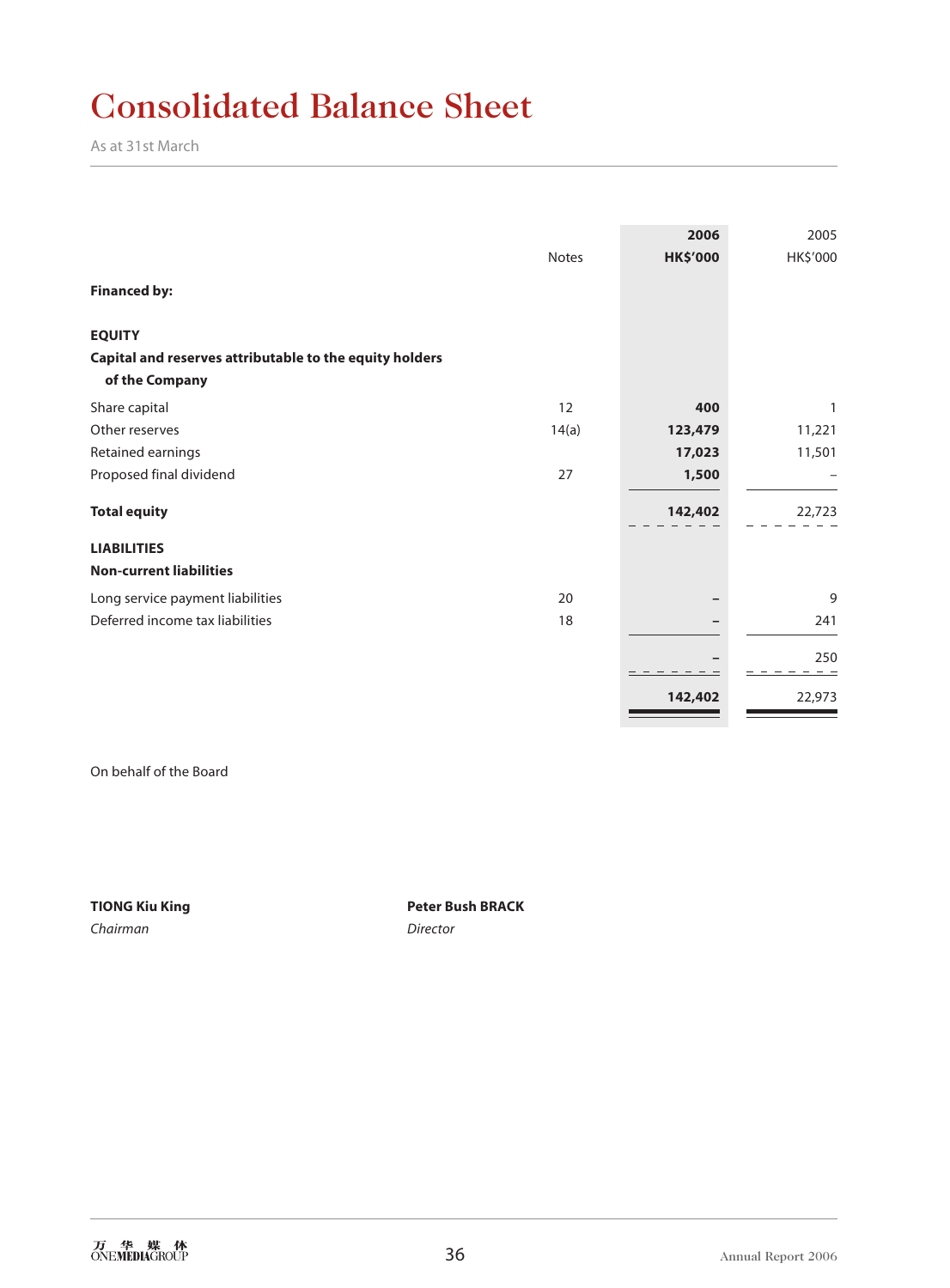# Balance Sheet

As at 31st March

|                                                                           | <b>Notes</b> | 2006<br><b>HK\$'000</b> | 2005<br>HK\$'000 |
|---------------------------------------------------------------------------|--------------|-------------------------|------------------|
|                                                                           |              |                         |                  |
| <b>ASSETS</b>                                                             |              |                         |                  |
| <b>Non-current assets</b>                                                 |              |                         |                  |
| Interests in subsidiaries                                                 | 8            | 38,208                  | 1                |
| <b>Current assets</b>                                                     |              |                         |                  |
| Other receivables                                                         | 9            | 79                      |                  |
| Cash and cash equivalents                                                 | 11           | 76,287                  |                  |
|                                                                           |              | 76,366                  |                  |
| <b>Current liabilities</b>                                                |              |                         |                  |
| Other payables                                                            | 15           | 1,704                   |                  |
| Amount due to a subsidiary                                                | 13, 15       |                         | 432              |
|                                                                           |              | 1,704                   | 432              |
|                                                                           |              |                         |                  |
| Net current assets/(liabilities)                                          |              | 74,662                  | (432)            |
| <b>Total assets less current liabilities</b>                              |              | 112,870                 | (431)            |
| <b>Financed by:</b>                                                       |              |                         |                  |
| <b>EQUITY</b>                                                             |              |                         |                  |
| Capital and reserves attributable to the<br>equity holders of the Company |              |                         |                  |
| Share capital                                                             | 12           | 400                     | $\mathbf{1}$     |
| Other reserves                                                            | 14(b)        | 111,373                 | (432)            |
| <b>Accumulated loss</b>                                                   | 25           | (403)                   |                  |
| Proposed final dividend                                                   | 27           | 1,500                   |                  |
|                                                                           |              | 112,870                 | (431)            |
|                                                                           |              |                         |                  |

On behalf of the Board

**TIONG Kiu King Peter Bush BRACK** *Chairman Director*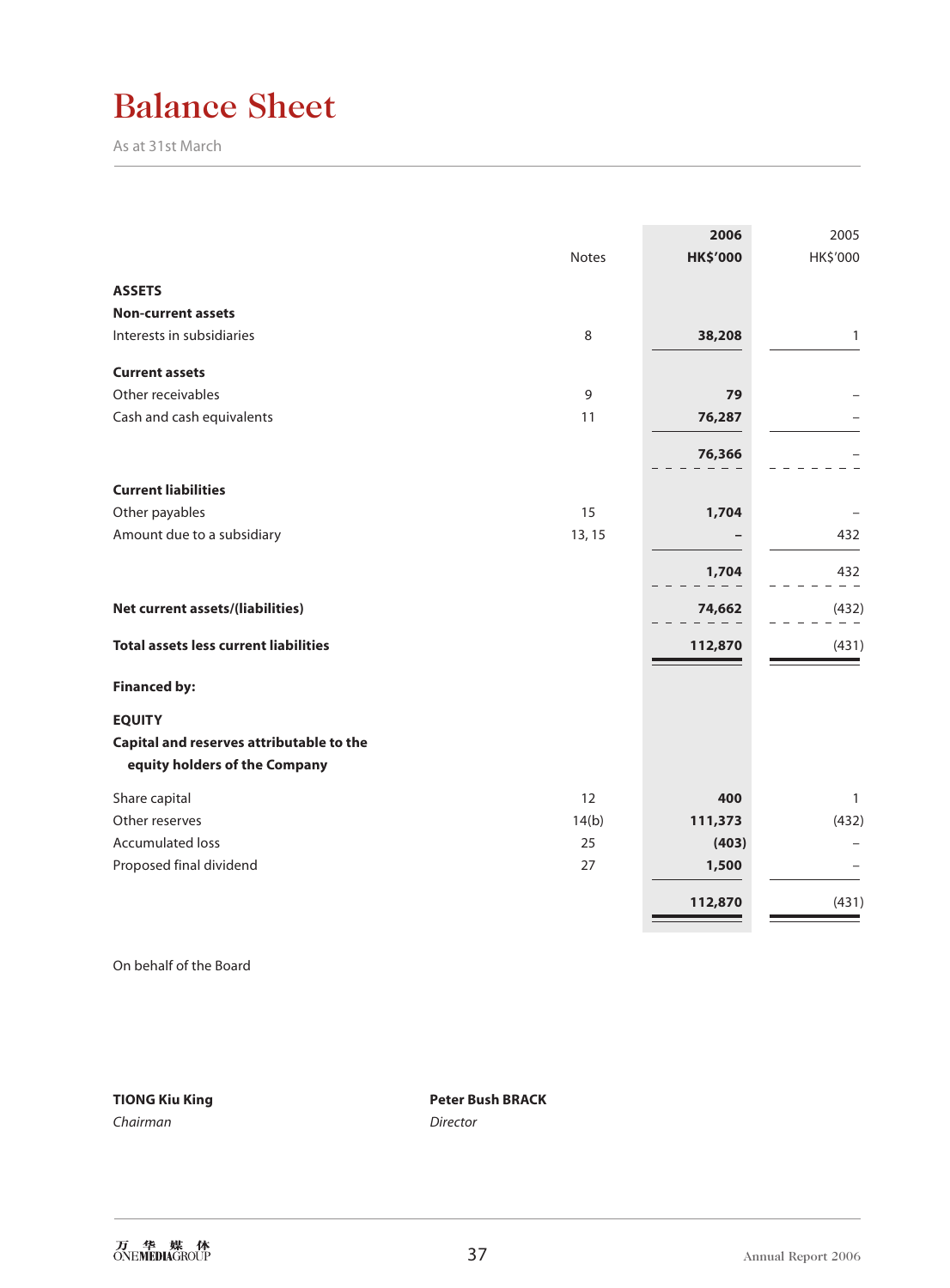# Consolidated Income Statement

Year ended 31st March

|                                                                                                                                         | <b>Notes</b> | 2006<br><b>HK\$'000</b> | 2005<br>HK\$'000 |
|-----------------------------------------------------------------------------------------------------------------------------------------|--------------|-------------------------|------------------|
| Turnover                                                                                                                                | 5            | 187,975                 | 177,115          |
| Cost of goods sold                                                                                                                      | 21           | (108, 309)              | (88, 390)        |
| <b>Gross profit</b>                                                                                                                     |              | 79,666                  | 88,725           |
| Other gains                                                                                                                             | 5            | 1,645                   | $\mathbf{1}$     |
| Selling and distribution costs                                                                                                          | 21           | (49, 449)               | (45, 102)        |
| Administrative expenses                                                                                                                 | 21           | (26, 452)               | (15, 132)        |
| <b>Operating profit</b>                                                                                                                 |              | 5,410                   | 28,492           |
| Finance costs                                                                                                                           | 23           | (306)                   | (95)             |
| <b>Profit before income tax</b>                                                                                                         |              | 5,104                   | 28,397           |
| Income tax credit/(expense)                                                                                                             | 24           | 1,918                   | (6,011)          |
| Profit for the year                                                                                                                     |              | 7,022                   | 22,386           |
| Attributable to:                                                                                                                        |              |                         |                  |
| Equity holders of the Company                                                                                                           |              | 7,022                   | 22,386           |
| Earnings per share for profit attributable to the<br>equity holders of the Company during the year<br>(expressed in HK cents per share) |              |                         |                  |
| – basic                                                                                                                                 | 26           | 2.05                    | 7.58             |
| - diluted                                                                                                                               | 26           | 2.05                    | <b>NA</b>        |
| <b>Dividends</b>                                                                                                                        | 27           | 1,500                   | 16,000           |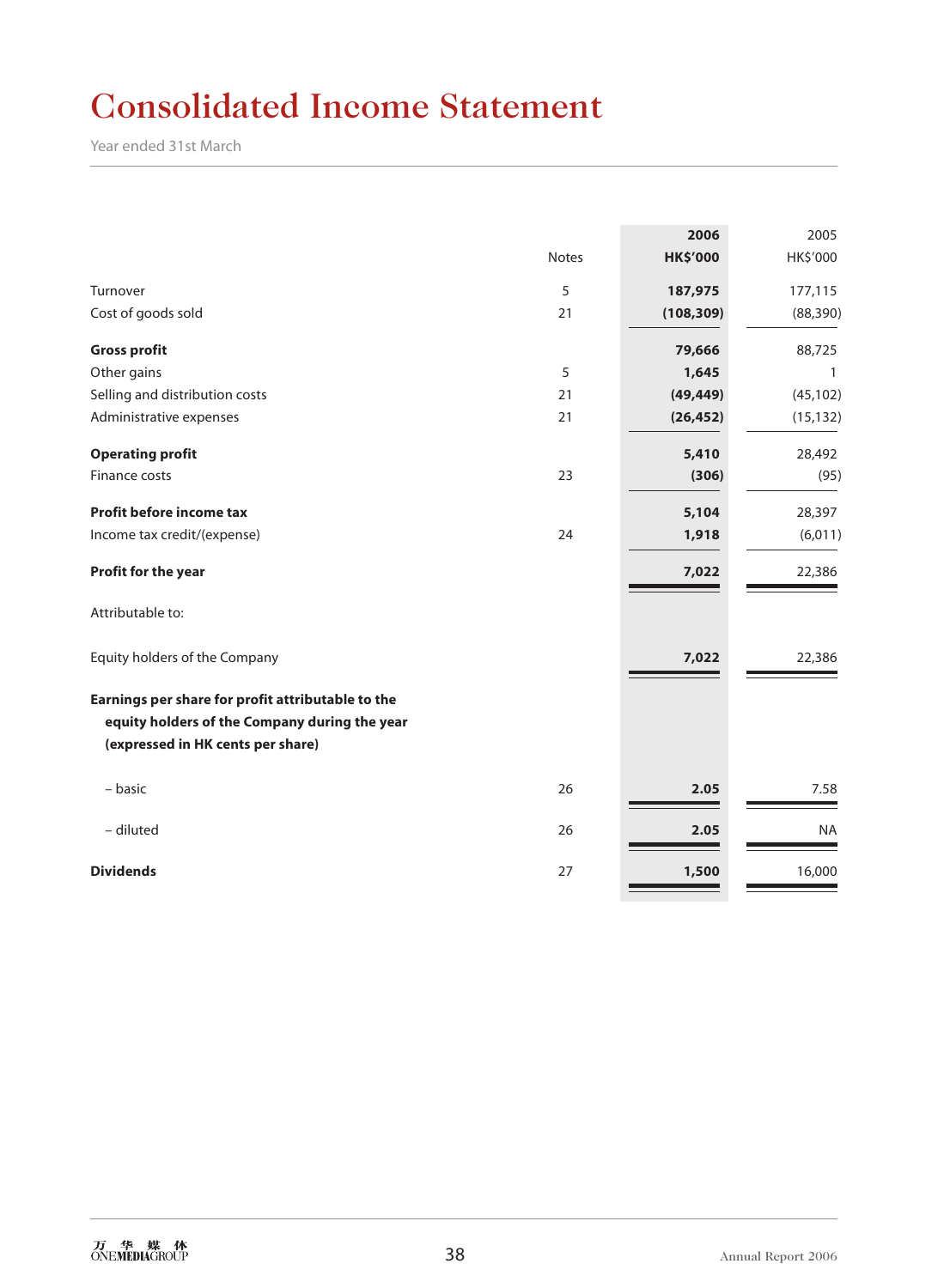# Consolidated Statement of Changes in Equity

Year ended 31st March

|                                   |              | Attributable to the equity holders |           |                 |          |              |  |  |
|-----------------------------------|--------------|------------------------------------|-----------|-----------------|----------|--------------|--|--|
|                                   |              | of the Company                     |           |                 |          |              |  |  |
|                                   |              | Proposed                           |           |                 |          |              |  |  |
|                                   |              | <b>Share</b>                       | Other     | <b>Retained</b> | final    |              |  |  |
|                                   |              | capital                            | reserves  | earnings        | dividend | <b>Total</b> |  |  |
|                                   | <b>Notes</b> | HK\$'000                           | HK\$'000  | HK\$'000        | HK\$'000 | HK\$'000     |  |  |
| <b>Balance at 1st April 2004</b>  |              |                                    | 11,650    | 2,666           |          | 14,316       |  |  |
| Issuance of shares                | 12           | 1                                  |           |                 |          | $\mathbf{1}$ |  |  |
| Contribution from equity owner    |              |                                    |           | 2,449           |          | 2,449        |  |  |
| Share issuance costs              | 12           |                                    | (432)     |                 |          | (432)        |  |  |
| Currency translation differences  |              |                                    | 3         |                 |          | 3            |  |  |
| Profit for the year               |              |                                    |           | 22,386          |          | 22,386       |  |  |
| Dividend relating to 2005         | 27           |                                    |           | (16,000)        |          | (16,000)     |  |  |
| <b>Balance at 31st March 2005</b> |              | 1                                  | 11,221    | 11,501          |          | 22,723       |  |  |
| <b>Balance at 1st April 2005</b>  |              | $\mathbf{1}$                       | 11,221    | 11,501          |          | 22,723       |  |  |
| Share compensation costs          |              |                                    |           |                 |          |              |  |  |
| on share options granted          | 22           |                                    | 794       |                 |          | 794          |  |  |
| Share issuance costs              | 12           |                                    | (16, 656) |                 |          | (16, 656)    |  |  |
| Issuance of shares for            |              |                                    |           |                 |          |              |  |  |
| Reorganisation                    | 12           | 299                                | 8,406     |                 |          | 8,705        |  |  |
| Issuance of shares for Initial    |              |                                    |           |                 |          |              |  |  |
| Public Offerings ("IPO")          | 12           | 100                                | 120,055   |                 |          | 120,155      |  |  |
| Currency translation differences  |              |                                    | (341)     |                 |          | (341)        |  |  |
| Profit for the year               |              |                                    |           | 7,022           |          | 7,022        |  |  |
| Dividend relating to 2006         | 27           |                                    |           | (1,500)         | 1,500    |              |  |  |
| <b>Balance at 31st March 2006</b> |              | 400                                | 123,479   | 17,023          | 1,500    | 142,402      |  |  |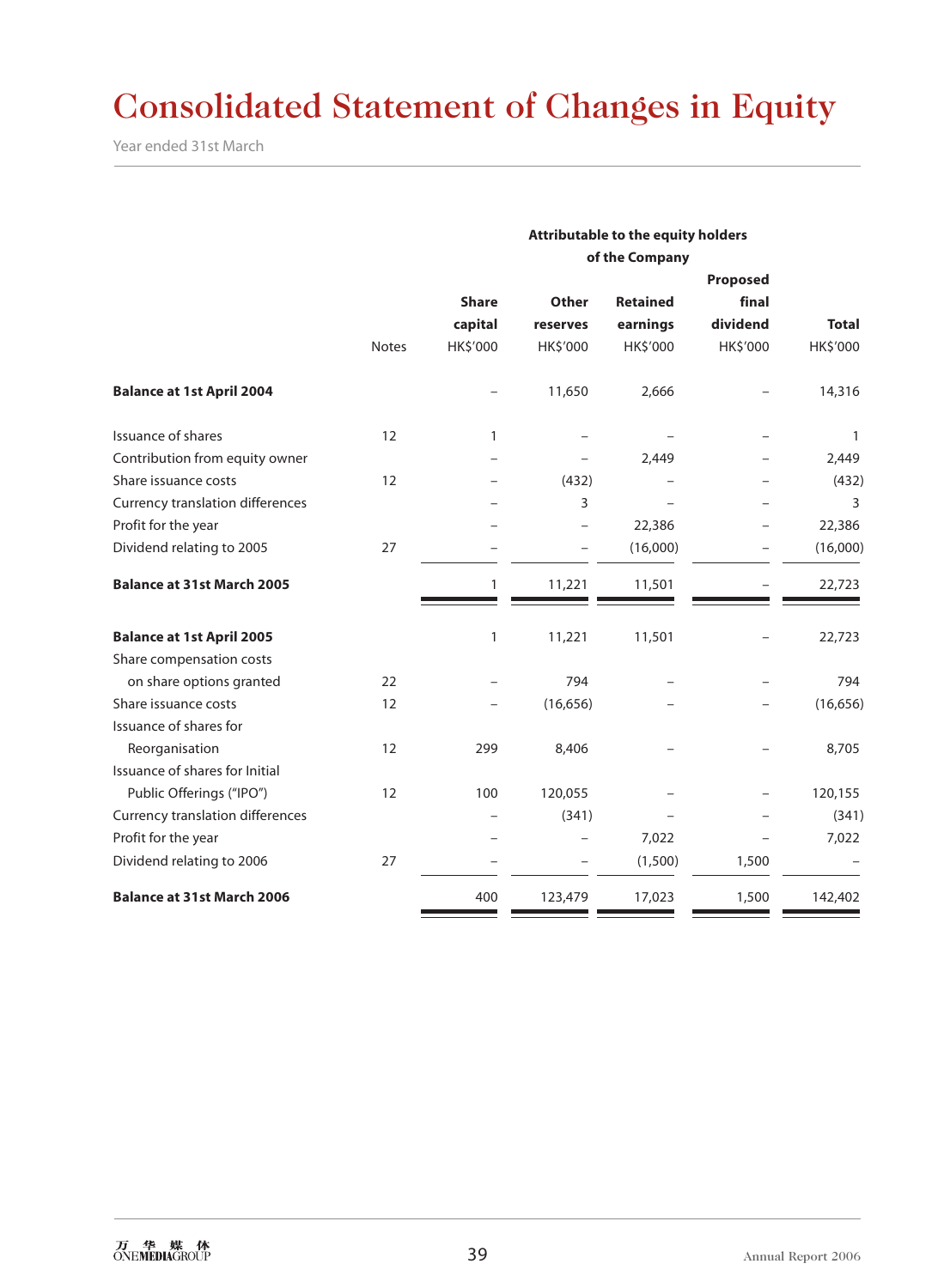# Consolidated Cash Flow Statement

Year ended 31st March

|                                                        |              | 2006            | 2005     |
|--------------------------------------------------------|--------------|-----------------|----------|
|                                                        | <b>Notes</b> | <b>HK\$'000</b> | HK\$'000 |
| <b>Cash flows from operating activities</b>            |              |                 |          |
| Cash generated from operations                         | 28           | 2,378           | 25,947   |
| Interest paid                                          |              | (306)           | (95)     |
| Hong Kong profits tax paid                             |              | (6, 469)        | (4, 544) |
| PRC enterprise income tax paid                         |              | (1)             | (7)      |
| Net cash (used in)/generated from operating activities |              | (4,398)         | 21,301   |
| <b>Cash flows from investing activities</b>            |              |                 |          |
| Acquisition of subsidiary, net of cash acquired        |              |                 | 216      |
| Purchases of property, plant and equipment             |              | (3, 237)        | (2,055)  |
| Interest received                                      |              | 1,645           | 1        |
| Net cash used in investing activities                  |              | (1, 592)        | (1,838)  |
| <b>Cash flows from financing activities</b>            |              |                 |          |
| Dividends paid to Company's shareholders               |              | (22,000)        | (16,000) |
| Drawdown of trust receipt loans                        |              | 24,244          |          |
| Repayment of trust receipt loans                       |              | (23,906)        |          |
| Proceeds from shares issued for Reorganisation         |              | 8,705           |          |
| Proceeds from shares issued for IPO                    |              | 120,155         |          |
| Share issuance costs paid                              |              | (14, 952)       |          |
| Drawdown of short term loan                            |              | 10,000          |          |
| Repayment of short term loan                           |              | (10,000)        |          |
| Net cash generated from/(used in) financing activities |              | 92,246          | (16,000) |
| Net increase in cash and bank overdrafts               |              | 86,256          | 3,463    |
| Cash and bank overdrafts at beginning of the year      |              | 8,175           | 4,709    |
| Exchange (loss)/gain on cash and cash equivalents      |              | (341)           | 3        |
| Cash and bank overdrafts at end of the year            | 11           | 94,090          | 8,175    |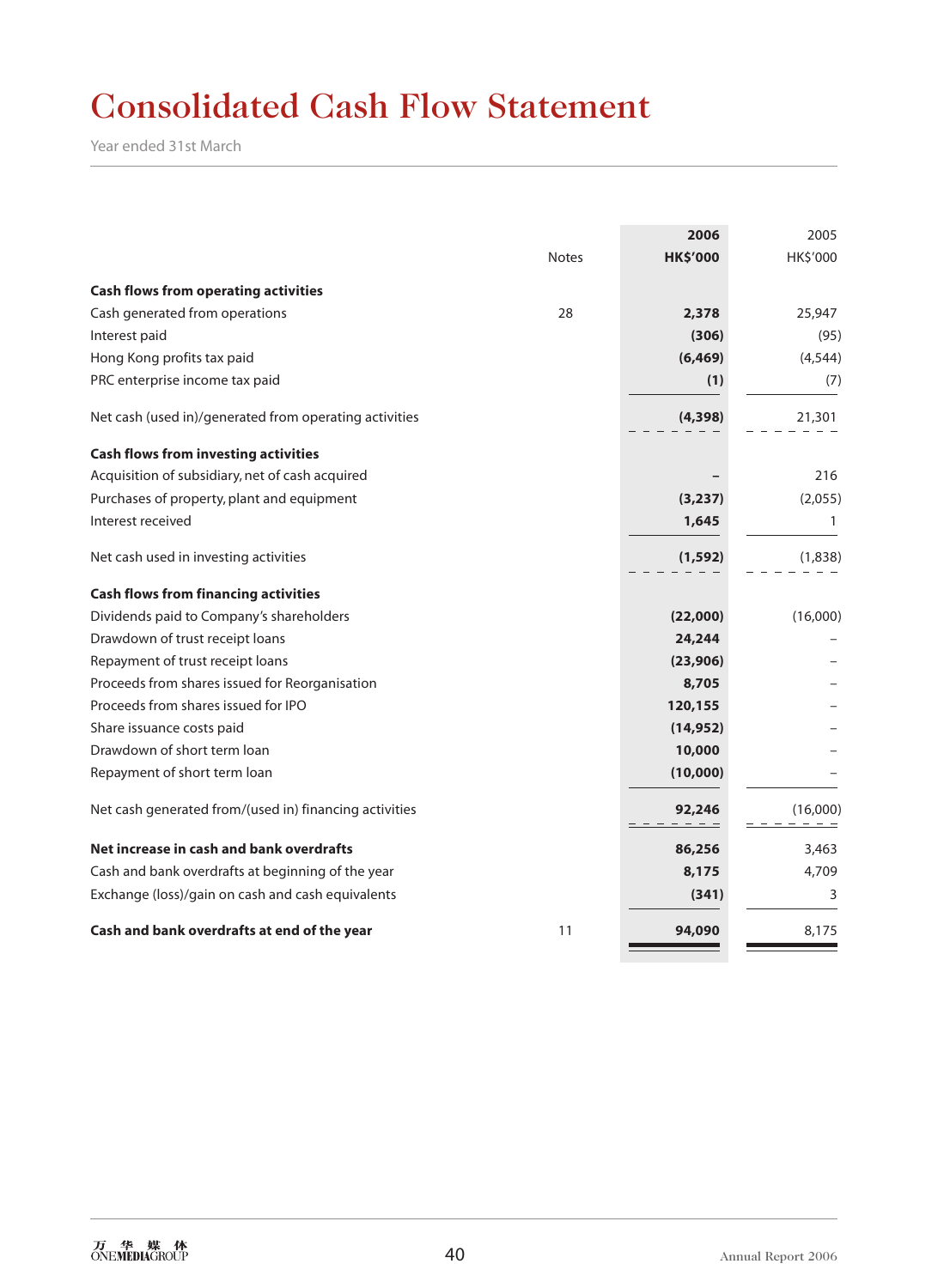For the year ended 31st March 2006

### **1 GENERAL INFORMATION**

One Media Group Limited ("the Company") was incorporated in the Cayman Islands on 11th March 2005 as an exempted company with limited liability under the Companies Law, Chapter 22 (Law 3 of 1961, as consolidated and revised) of the Cayman Islands. The address of its registered office is Clifton House, 75 Fort Street, P.O. Box 1350 GT, George Town, Grand Cayman, Cayman Islands.

Pursuant to a group reorganisation (the "Reorganisation") to rationalise the structure of the Company and its subsidiaries (together "the Group") in preparation for the listing of the Company's shares on the Stock Exchange of Hong Kong Limited (the "Stock Exchange"), the Company became the holding company of the companies now comprising the Group on 26th September 2005. Following the completion of the public offering and placing of 100,000,000 shares as set out in the prospectus dated 30th September 2005 issued by the Company (the "Prospectus"), the shares of the Company were listed on the Main Board of the Stock Exchange on 18th October 2005 (the "Listing Date").

The Company is an investment holding company. The principal activities of the Group are publication, marketing and distribution of Chinese language lifestyle magazines. Details of the activities of principal subsidiaries are set out in Note 8 of the financial statements.

These consolidated financial statements are presented in thousands of units of HK dollars (HK\$'000), unless otherwise stated. These consolidated financial statements have been approved for issue by the board of directors on 30th June 2006.

The Group resulting from the Reorganisation is regarded as a continuing entity and merger accounting has been adopted. Accordingly, the consolidated income statements and consolidated cash flow statements for the years ended 31st March 2006 and 2005 were prepared as if the current group structure had been in existence throughout the periods with reference to the Accounting Guideline 5 "Merger Accounting for Common Control Combinations". The consolidated balance sheet of the Group as at 31st March 2005 has been prepared to present the assets and liabilities of the Group as at 31st March 2005 as if the current group structure had been in existence at that date.

## **2 SUMMARY OF SIGNIFICANT ACCOUNTING POLICIES**

The principal accounting policies applied in the preparation of these consolidated financial statements are set out below. These policies have been consistently applied to all the years presented, unless otherwise stated.

### **2.1 Basis of preparation**

The consolidated financial statements have been prepared in accordance with Hong Kong Financial Reporting Standards (("HKFRS") which term collectively includes Hong Kong Accounting Standards ("HKAS") and Interpretations ("HKAS-Int")) issued by the Hong Kong Institute of Certified Public Accountants ("HKICPA") and disclosure requirements of Appendix 16 of the Rules governing the Listing of Securities on the Stock Exchange. The consolidated financial statements have been prepared under the historical cost convention.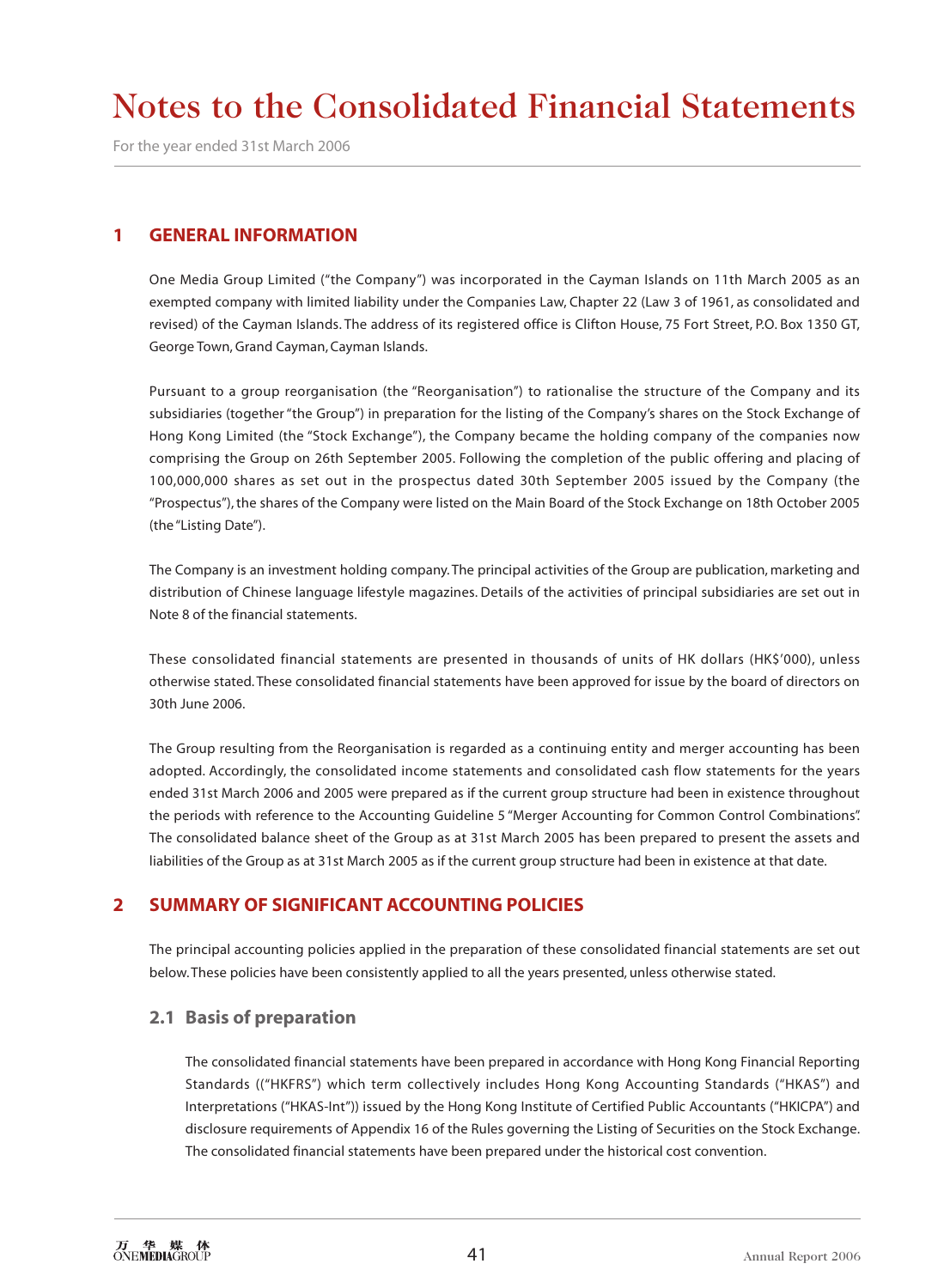For the year ended 31st March 2006

# **2 SUMMARY OF SIGNIFICANT ACCOUNTING POLICIES (Continued)**

### **2.1 Basis of preparation (Continued)**

The preparation of financial statements in conformity with HKFRS requires the use of certain critical accounting estimates. It also requires management to exercise its judgements in the process of applying the Company's accounting policies. The areas involving a higher degree of judgements or complexity, or areas where assumptions and estimates are significant to the consolidated financial statements, are disclosed in Note 4.

#### *The adoption of new/revised HKFRS*

In preparing the consolidated financial statements for the year ended 31st March 2006, the Group adopted the new/revised HKFRS below, which are relevant to the Group's operations. The 2005 comparatives have been amended as required, in accordance with the relevant requirements.

| <b>HKAS1</b>             | <b>Presentation of Financial Statements</b>                                      |
|--------------------------|----------------------------------------------------------------------------------|
| HKAS <sub>2</sub>        | Inventories                                                                      |
| HKAS 7                   | <b>Cash Flow Statements</b>                                                      |
| HKAS <sub>8</sub>        | Accounting Policies, Changes in Accounting Estimates and Errors                  |
| HKAS <sub>10</sub>       | Events after the Balance Sheet Date                                              |
| <b>HKAS 16</b>           | Property, Plant and Equipment                                                    |
| HKAS <sub>17</sub>       | Leases                                                                           |
| HKAS <sub>21</sub>       | The Effects of Changes in Foreign Exchange Rates                                 |
| HKAS <sub>23</sub>       | <b>Borrowing Costs</b>                                                           |
| HKAS <sub>24</sub>       | <b>Related Party Disclosures</b>                                                 |
| HKAS <sub>27</sub>       | Consolidated and Separate Financial Statements                                   |
| HKAS 32                  | Financial Instruments: Disclosures and Presentation                              |
| HKAS 33                  | Earnings per Share                                                               |
| HKAS 36                  | <b>Impairment of Assets</b>                                                      |
| HKAS 38                  | Intangible Assets                                                                |
| HKAS 39                  | Financial Instruments: Recognition and Measurement                               |
| <b>HKAS 39 Amendment</b> | Transition and Initial Recognition of Financial Assets and Financial Liabilities |
| <b>HKFRS 2</b>           | Share-based Payment                                                              |
| <b>HKFRS 3</b>           | <b>Business Combinations</b>                                                     |
| HKAS-Int 31              | Revenue – Barter Transactions Involving Advertising Services                     |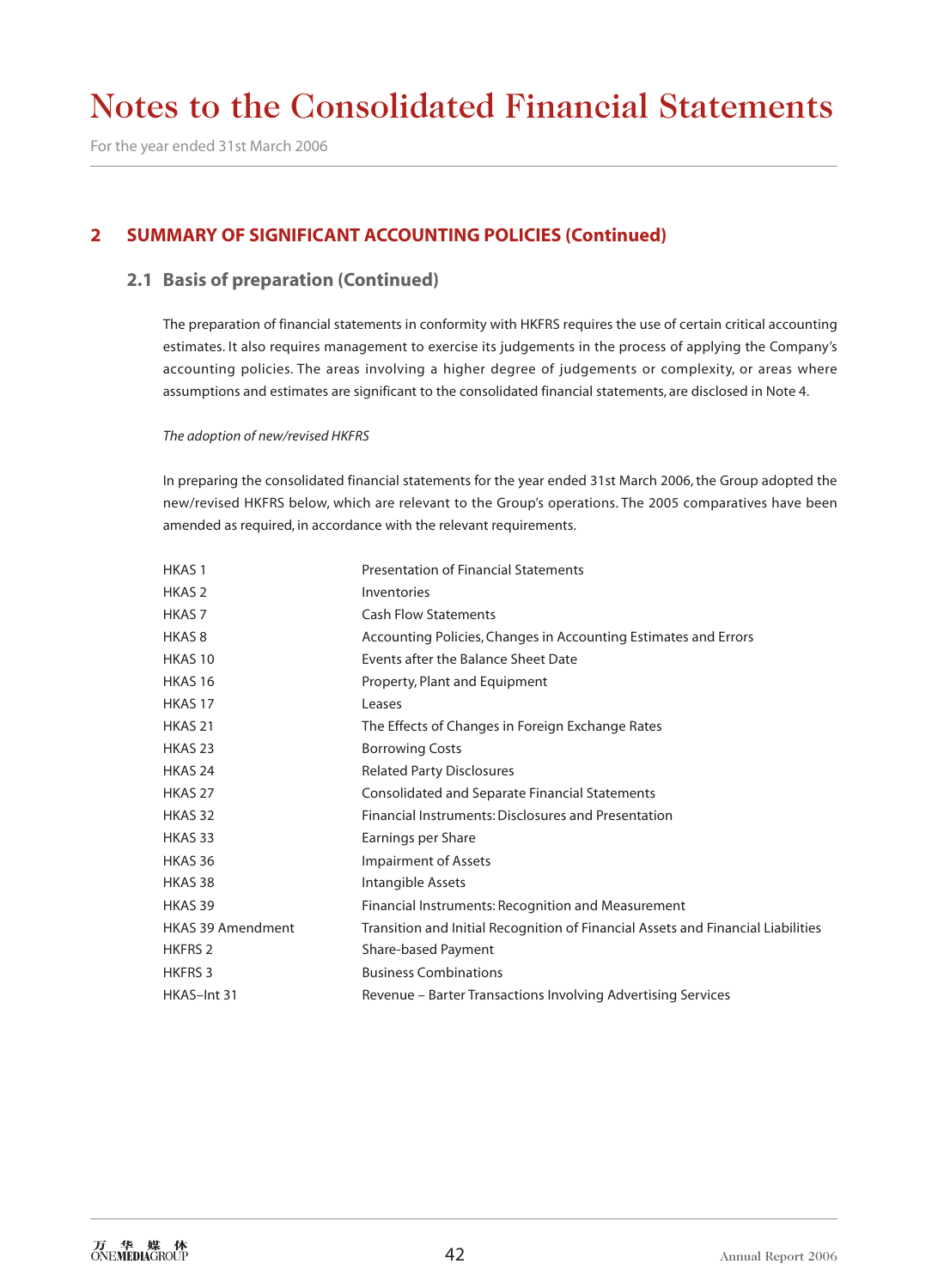For the year ended 31st March 2006

### **2 SUMMARY OF SIGNIFICANT ACCOUNTING POLICIES (Continued)**

#### **2.1 Basis of preparation (Continued)**

*The adoption of new/revised HKFRS (Continued)*

The adoption of HKASs 2, 7, 8, 10, 16, 17, 21, 23, 27, 32, 33, 38, 39 and HKAS-Int 31 did not result in substantial changes to the Group's accounting policies. In summary:

- HKASs 2, 7, 8, 10, 16, 17, 23, 27, 32, 33, 38, 39 and HKAS-Int 31 had no material effect on the Group's policies.
- HKAS 21 had no material effect on the Group's policy. The functional currency of each of the consolidated entities has been re-evaluated based on the guidance to the revised standard. All the Group entities have the same functional currency as the presentation currency for respective entity financial statements.

#### HKAS 1: Presentation of Financial Statements

The adoption of HKAS 1 has resulted in changes in presentation in the consolidated financial statements. It has no effect on the profit attributable to equity holders of the Company. Certain comparative figures have been amended to comply with the new presentation requirements.

HKAS 24: Related Party Disclosures

The adoption of HKAS 24 has expanded the definition of related parties to include key management of the Group.

HKFRS 2: Share-based Payment

The Group newly adopted HKFRS 2 since 1st April 2005. Under HKFRS 2, the fair value of share options at grant date is amortised over the relevant vesting periods to the consolidated income statement and credited to employee share-based payment reserve under equity.

Share options were conditionally granted under the pre-IPO share option scheme (details are disclosed in the Prospectus) to employees of the Group on 27th September 2005 and was approved upon the listing of the Company on the Listing Date. The impact to the consolidated income statement of the Group for the year ended 31st March 2006 was HK\$794,000.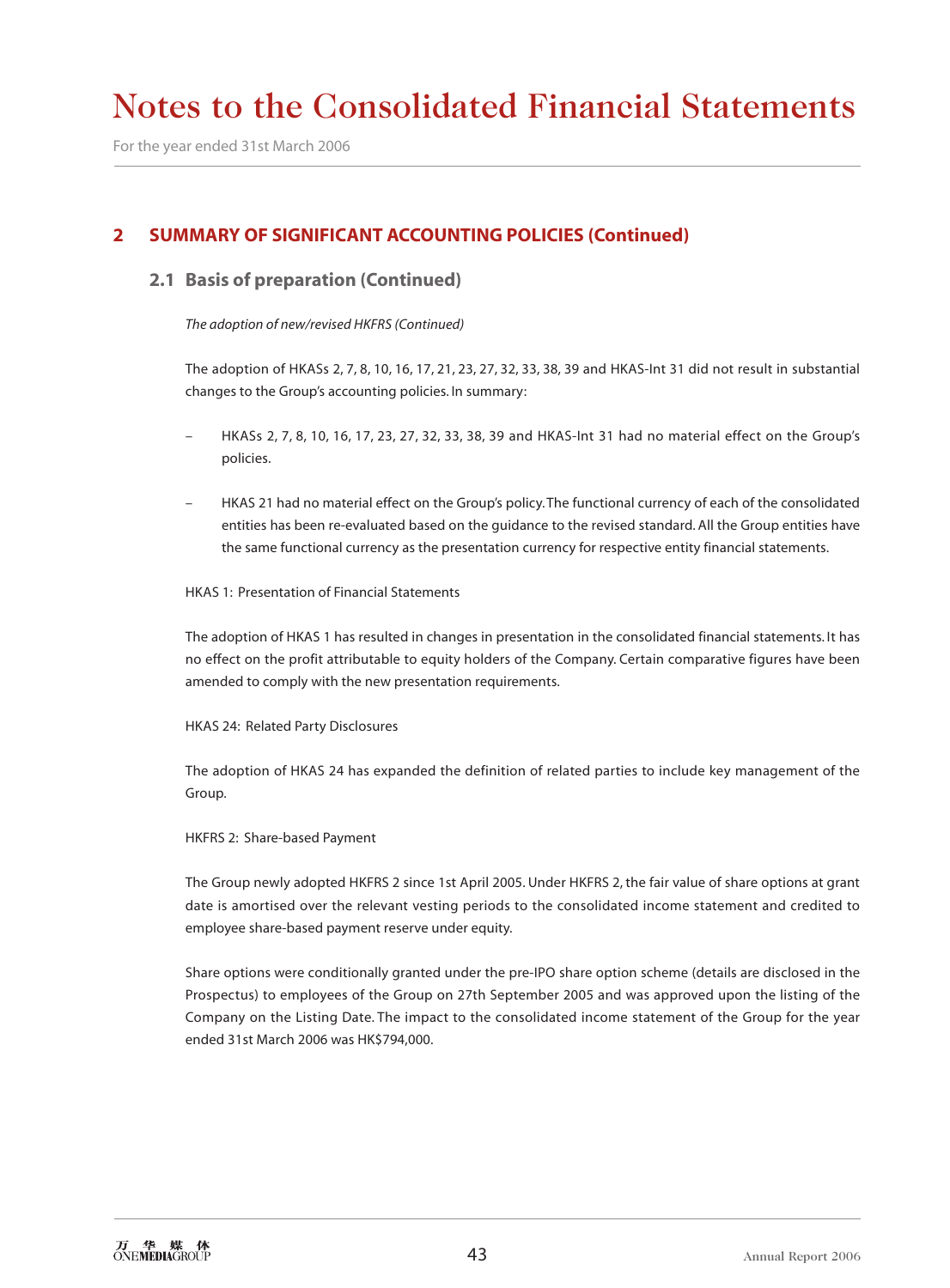For the year ended 31st March 2006

# **2 SUMMARY OF SIGNIFICANT ACCOUNTING POLICIES (Continued)**

#### **2.1 Basis of preparation (Continued)**

*The adoption of new/revised HKFRS (Continued)*

HKAS 36: Impairment of Assets

HKFRS 3: Business Combinations

The adoption of HKFRS 3 and HKAS 36 result in a change in the accounting policy for goodwill. Prior to this, goodwill was amortised on a straight-line basis over a maximum period of 15 years and assessed for an indication of impairment at each balance sheet date.

In accordance with the provisions of HKFRS 3, the Group ceased amortisation of goodwill from 1st April 2005 onwards and goodwill is tested annually for impairment, as well as when there is indication of impairment. The accumulated amortisation as at 1st April 2005 has been offset against the cost of goodwill, with no comparatives restated. The Group's goodwill as at 31st March 2006 and 2005 amounted to HK\$2,028,000.

All changes in the accounting policies have been made in accordance with the transition provisions in the respective standards, wherever applicable. All standards adopted by the Group require retrospective application other than HKFRS 3, which is prospectively applied after 1st April 2005.

### **2.2 Consolidation**

The consolidated financial statements include the financial statements of the Company and its subsidiaries made up to 31st March 2006.

#### *(a) Subsidiaries*

Subsidiaries are all entities (including special purpose entities) over which the Group has the power to govern the financial and operating policies generally accompanying a shareholding of more than one half of the voting rights. The existence and effect of potential voting rights that are currently exercisable or convertible are considered when assessing whether the Group controls another entity.

Subsidiaries are fully consolidated from the date on which control is transferred to the Group. They are de-consolidated from the date that control ceases.

The purchase method of accounting is used to account for the acquisition of subsidiaries by the Group. The cost of an acquisition is measured as the fair value of the assets given, equity instruments issued and liabilities incurred or assumed at the date of exchange, plus costs directly attributable to the acquisition. Identifiable assets acquired and liabilities and contingent liabilities assumed in a business combination are measured initially at their fair values at the acquisition date, irrespective of the extent of any minority interest. The excess of the cost of acquisition over the fair value of the Group's share of the identifiable net assets acquired is recorded as goodwill. If the cost of acquisition is less than the fair value of the net assets of the subsidiary acquired, the difference is recognised directly in the income statement (see Note 2.6).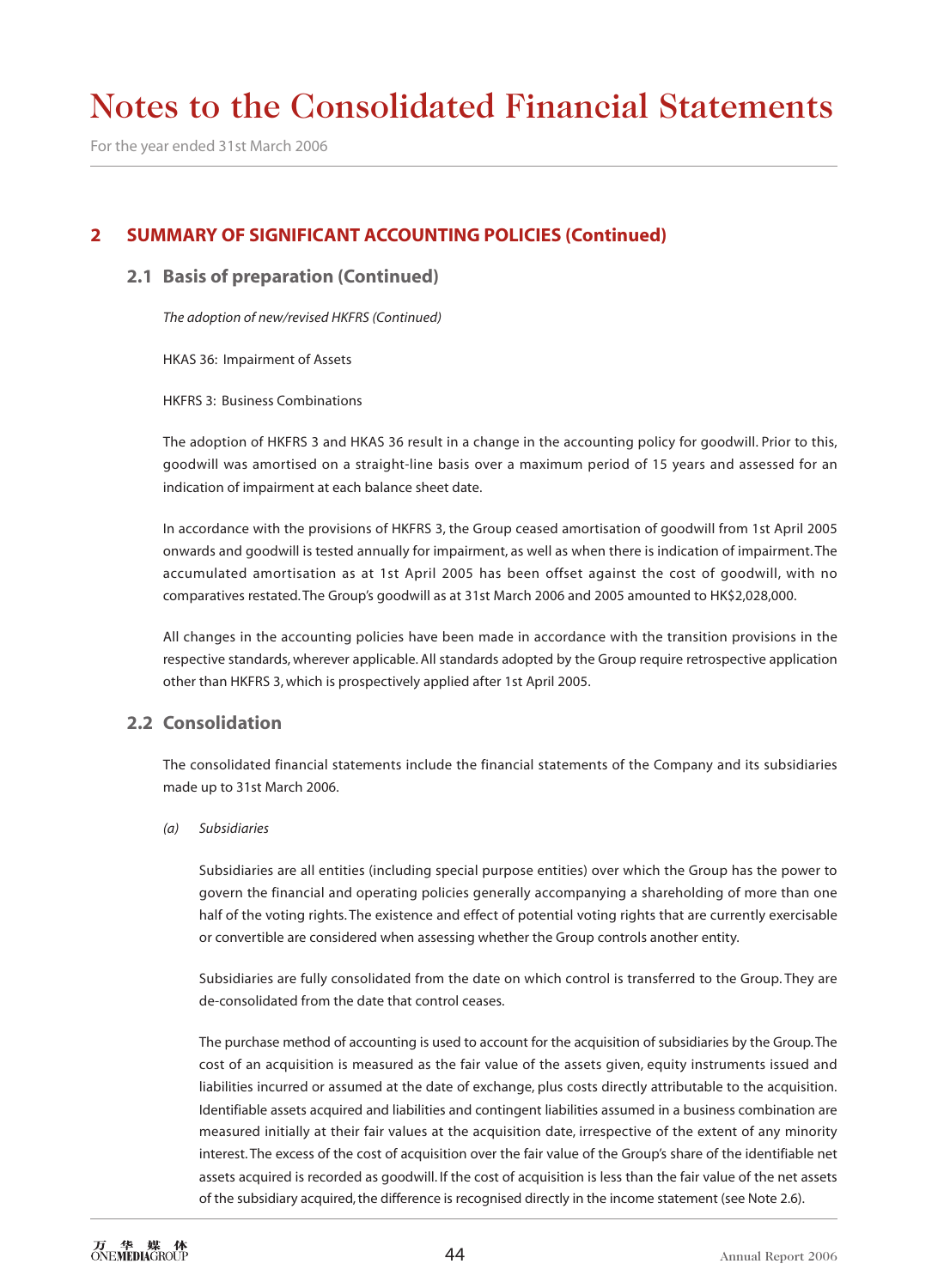For the year ended 31st March 2006

## **2 SUMMARY OF SIGNIFICANT ACCOUNTING POLICIES (Continued)**

### **2.2 Consolidation (Continued)**

#### *(a) Subsidiaries (Continued)*

Inter-company transactions, balances and unrealised gains on transactions between group companies are eliminated. Accounting policies of subsidiaries have been changed where necessary to ensure consistency with the policies adopted by the Group.

In the Company's balance sheet the investments in subsidiaries are stated at cost less provision for impairment losses. The results of subsidiaries are accounted by the Company on the basis of dividend received and receivable.

#### **2.3 Segment reporting**

A business segment is a group of assets and operations engaged in providing products or services that are subject to risks and returns that are different from those of other business segments. A geographical segment is engaged in providing products or services within a particular economic environment that are subject to risks and returns that are different from those of segments operating in other economic environments.

#### **2.4 Foreign currency translation**

*(a) Functional and presentation currency*

Items included in the financial statements of each of the Group's entities are measured using the currency of the primary economic environment in which the entity operates ("the functional currency"). The consolidated financial statements are presented in HK dollars, which is the Company's functional and presentation currency.

#### *(b) Transactions and balances*

Foreign currency transactions are translated into the functional currency using the exchange rates prevailing at the dates of the transactions. Foreign exchange gains and losses resulting from the settlement of such transactions and from the translation at year-end exchange rates of monetary assets and liabilities denominated in foreign currencies are recognised in the income statement.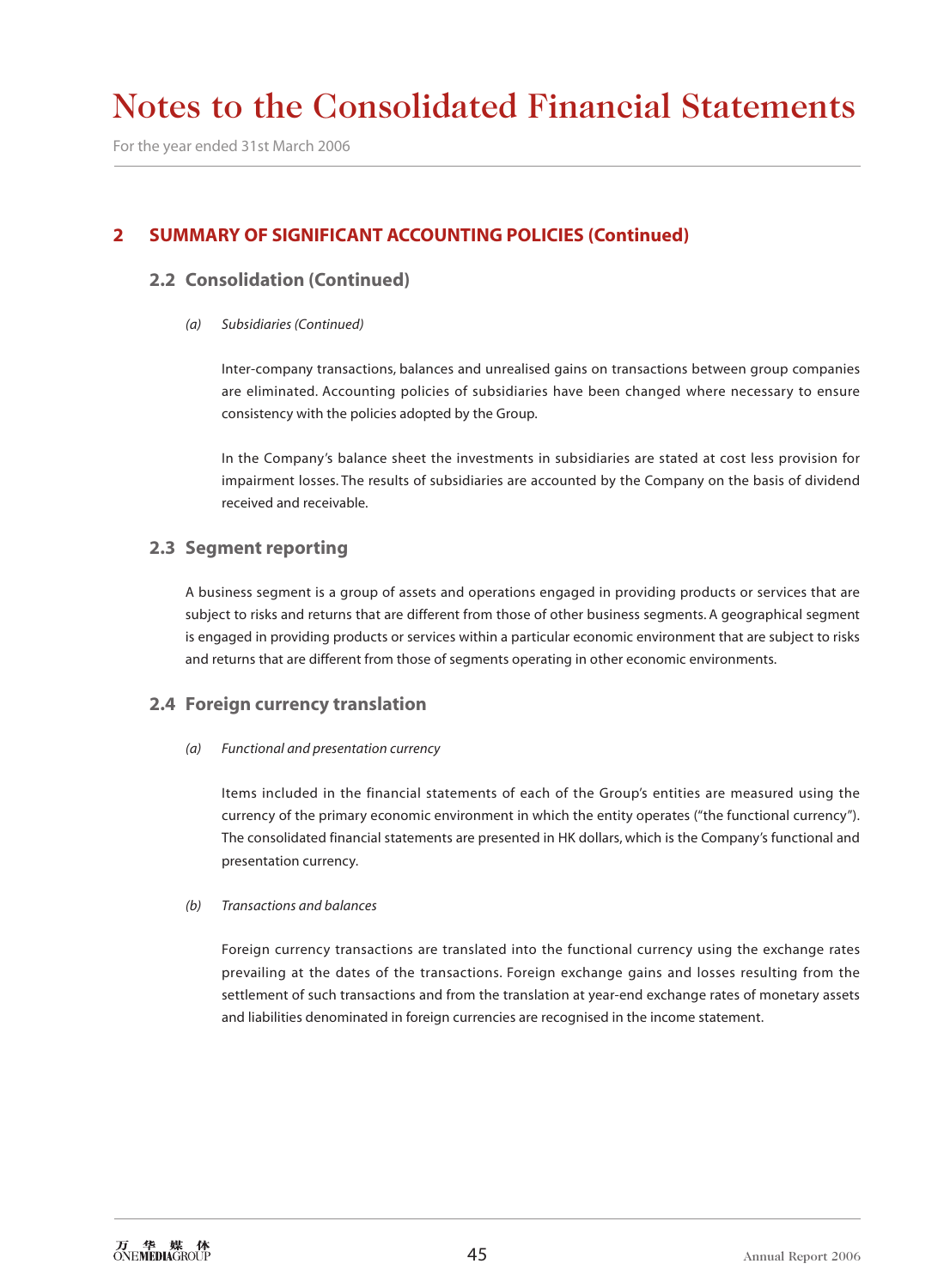For the year ended 31st March 2006

# **2 SUMMARY OF SIGNIFICANT ACCOUNTING POLICIES (Continued)**

#### **2.4 Foreign currency translation (Continued)**

*(c) Group companies*

The results and financial position of all the group entities (none of which has the currency of a hyperinflationary economy) that have a functional currency different from the presentation currency are translated into the presentation currency as follows:

- (i) assets and liabilities for each balance sheet presented are translated at the closing rate at the date of that balance sheet;
- (ii) income and expenses for each income statement are translated at average exchange rates (unless this average is not a reasonable approximation of the cumulative effect of the rates prevailing on the transaction dates, in which case income and expenses are translated at the dates of the transactions); and
- (iii) all resulting exchange differences are recognised as a separate component of equity.

On consolidation, exchange differences arising from the translation of the net investment in foreign operations and of borrowings, are taken to shareholders' equity. When a foreign operation is sold, such exchange differences that were recorded in equity are recognised in the consolidated income statement as part of the gain or loss on sale.

#### **2.5 Property, plant and equipment**

Property, plant and equipment, comprising leasehold improvements, furniture, fixtures, office equipment and computer equipment are stated at historical cost less accumulated depreciation and accumulated impairment losses. Historical cost includes expenditure that is directly attributable to the acquisition of the items.

Subsequent costs are included in the asset's carrying amount or recognised as a separate asset, as appropriate, only when it is probable that future economic benefits associated with the item will flow to the Group and the cost of the item can be measured reliably. All other repairs and maintenance are expensed in the income statement during the financial period in which they are incurred.

Depreciation of property, plant and equipment is calculated using the straight–line method to allocate cost over their estimated useful lives, as follows:

- Leasehold improvements shorter of 10% 25% or lease term
- Furniture, fixtures and office equipment 20% –30%
- Computer equipment 30%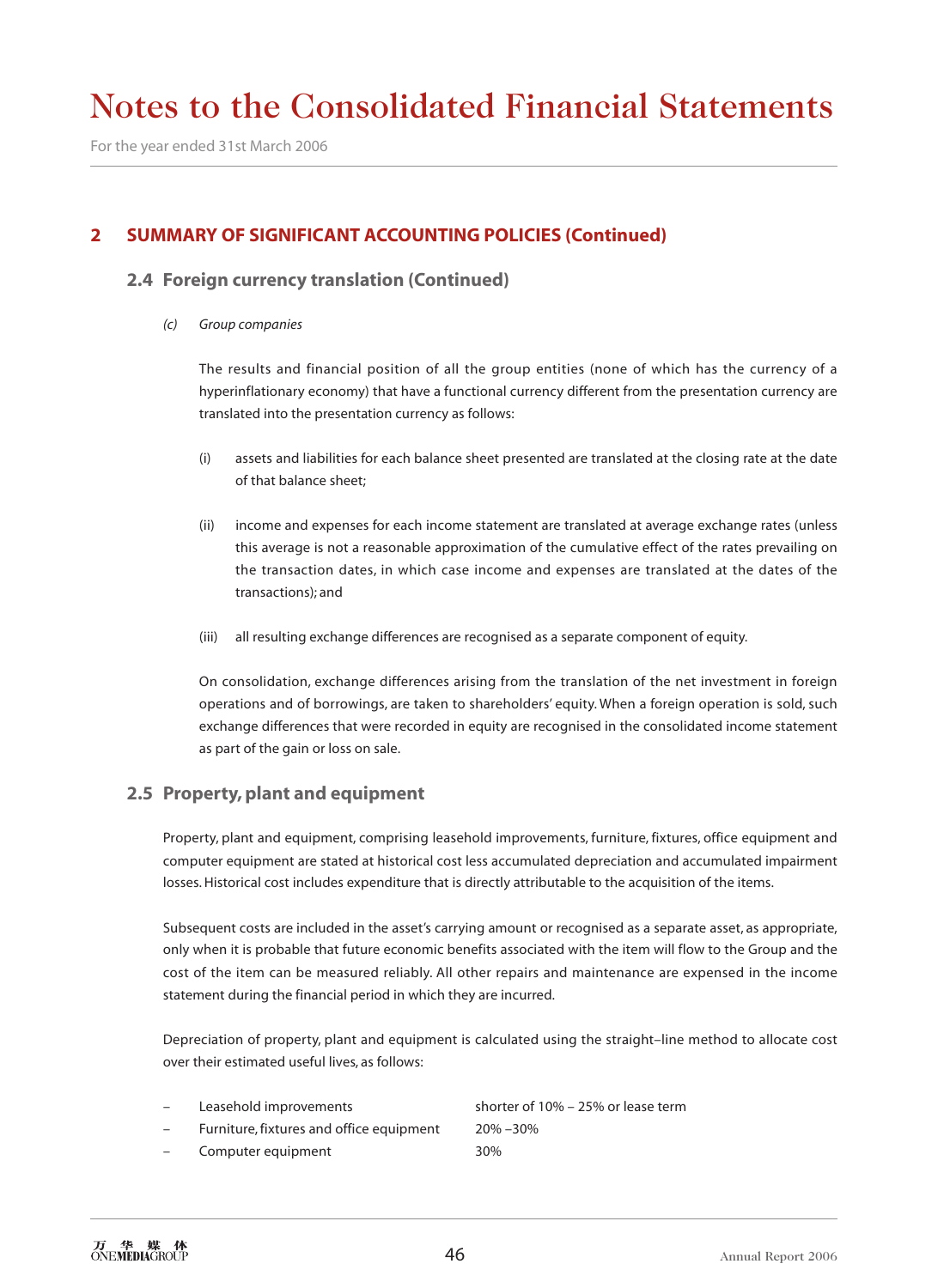For the year ended 31st March 2006

# **2 SUMMARY OF SIGNIFICANT ACCOUNTING POLICIES (Continued)**

### **2.5 Property, plant and equipment (Continued)**

The assets' useful lives are reviewed, and adjusted if appropriate, at each balance sheet date.

An asset's carrying amount is written down immediately to its recoverable amount if the asset's carrying amount is greater than its estimated recoverable amount (Note 2.7).

The gain or loss on disposal of a property, plant and equipment is the difference between the net sales proceeds and the carrying amount of the relevant asset, and is recognised in the income statement.

#### **2.6 Goodwill**

Goodwill represents the excess of the cost of an acquisition over the fair value of the Group's share of the net identifiable assets of the acquired subsidiary at the date of acquisition.

Goodwill on acquisitions that occurred prior to 1st April 2005 was amortised on a straight–line basis over a maximum period of 15 years and assessed for indication of impairment at each balance sheet date. The Group ceased amortisation of goodwill from 1st April 2005 onwards and goodwill is tested annually for impairment as well as when there is indication of impairment.

Goodwill is allocated to cash-generating units for the purpose of impairment testing.

### **2.7 Impairment of assets**

Assets that have an indefinite useful life are not subject to amortisation, which are at least tested annually for impairment and are reviewed for impairment whenever events or changes in circumstances indicate that the carrying amount may not be recoverable. Assets that are subject to amortisation are reviewed for impairment whenever events or changes in circumstances indicate that the carrying amount may not be recoverable. An impairment loss is recognised for the amount by which the asset's carrying amount exceeds its recoverable amount. The recoverable amount is the higher of an asset's fair value less costs to sell and value in use. For the purposes of assessing impairment, assets are grouped at the lowest levels for which there are separately identifiable cash flows (cash-generating units).

#### **2.8 Inventories**

Inventories are stated at the lower of cost and net realisable value. Cost is determined using the first-in, first-out (FIFO) method. Net realisable value is the estimated selling price in the ordinary course of business, less applicable variable selling expenses.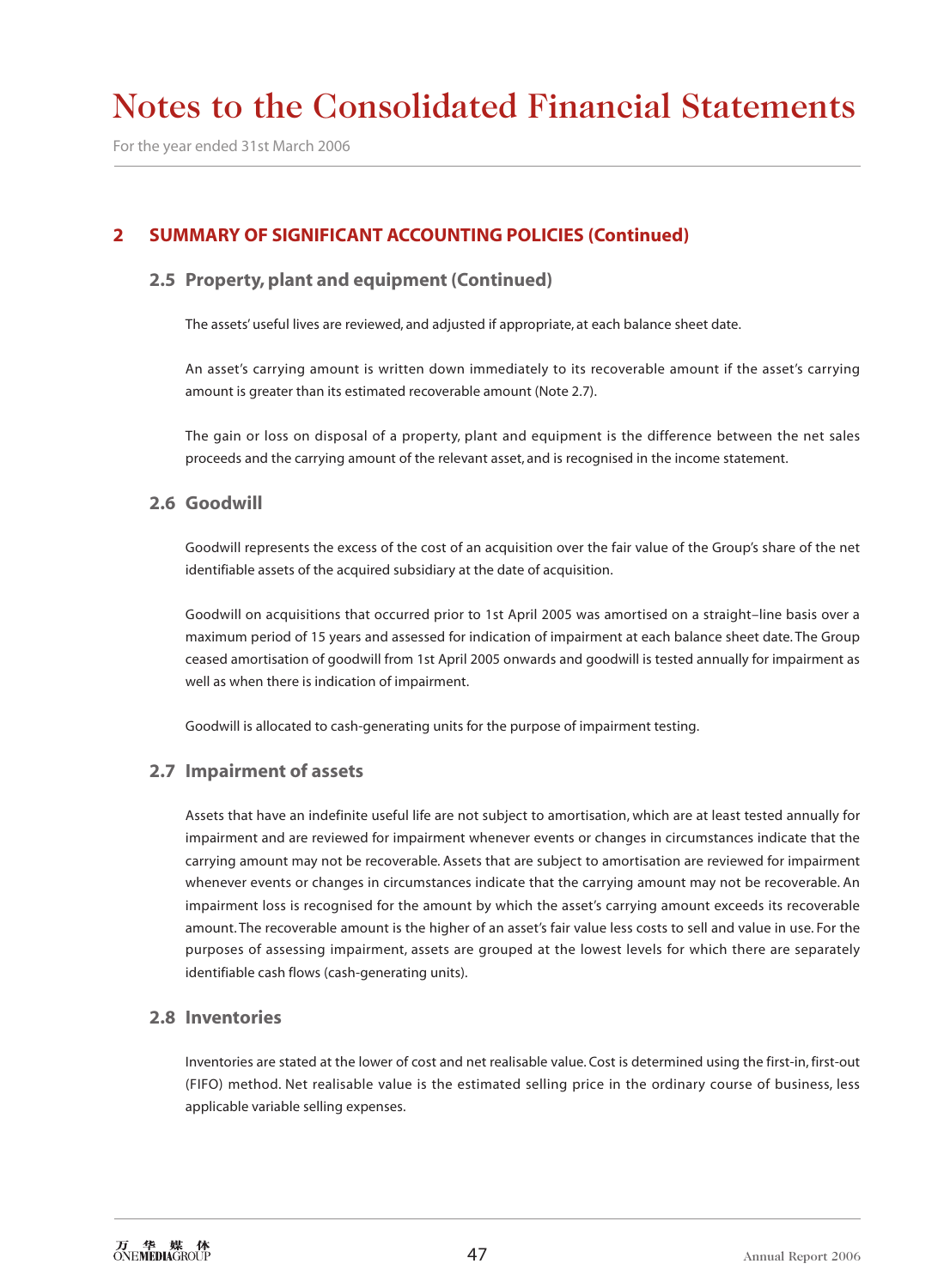For the year ended 31st March 2006

# **2 SUMMARY OF SIGNIFICANT ACCOUNTING POLICIES (Continued)**

### **2.9 Trade and other receivables**

Trade and other receivables are recognised initially at fair value and subsequently measured at amortised cost using the effective interest method, less provision for impairment. A provision for impairment of trade and other receivables is established when there is objective evidence that the Group will not be able to collect all amounts due according to the original terms of receivables. The amount of the provision is the difference between the asset's carrying amount and the present value of estimated future cash flows, discounted at the effective interest rate. The amount of the provision is recognised in the income statement within selling and distribution costs.

#### **2.10 Cash and cash equivalents**

Cash and cash equivalents include cash in hand, deposits held at call with banks. Bank overdrafts are shown as current liabilities on the balance sheet.

#### **2.11 Share capital**

Ordinary shares are classified as equity. Incremental costs directly attributable to the issue of new shares or options are shown in equity as a deduction, net of tax, from the proceeds.

#### **2.12 Borrowings**

Borrowings are recognised initially at fair value, net of transaction costs incurred. Transaction costs are incremental costs that are directly attributable to the acquisition, issue or disposal of a financial asset or financial liability, including fees and commissions paid to agents, advisers, brokers and dealers, levies by regulatory agencies and securities exchanges, and transfer taxes and duties. Borrowings are subsequently stated at amortised cost; any difference between the proceeds (net of transaction costs) and the redemption value is recognised in the income statement over the period of the borrowings using the effective interest method.

Borrowings are classified as current liabilities unless the Group has an unconditional right to defer settlement of the liability for at least 12 months after the balance sheet date.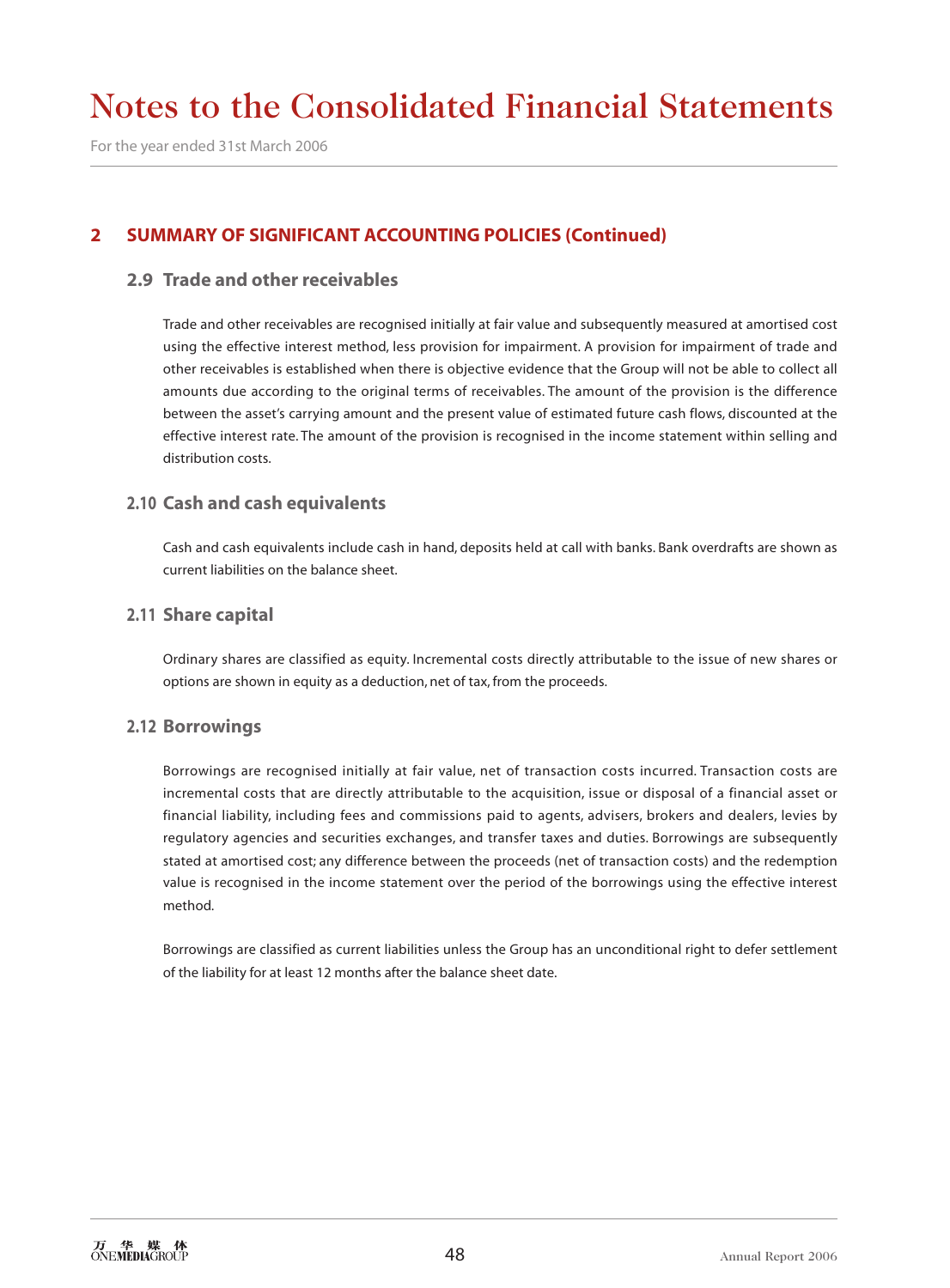For the year ended 31st March 2006

### **2 SUMMARY OF SIGNIFICANT ACCOUNTING POLICIES (Continued)**

#### **2.13 Deferred income tax**

Deferred income tax is provided in full, using the liability method, on temporary differences arising between the tax bases of assets and liabilities and their carrying amounts in the consolidated financial statements. However, the deferred income tax is not accounted for if it arises from initial recognition of an asset or liability in a transaction other than a business combination that at the time of the transaction affects neither accounting nor taxable profit or loss. Deferred income tax is determined using tax rates (and laws) that have been enacted or substantially enacted by the balance sheet date and are expected to apply when the related deferred income tax asset is realised or the deferred income tax liability is settled.

Deferred income tax assets are recognised to the extent that it is probable that future taxable profit will be available against which the temporary differences can be utilised.

#### **2.14 Employee benefits**

#### *(a) Pension obligations*

The Group's fellow subsidiary, Ming Pao Holdings Limited, operates a hybrid retirement benefit scheme (the "Scheme") and a Mandatory Provident Fund Scheme ("MPF Scheme") for its employees in Hong Kong. Overseas employees are under separate pension schemes which are defined contribution plans set up in the countries that the Group operates. The assets of these retirement plans are held separately from those of the Group in independently administered funds. The defined benefit plans and defined contribution plans of the Scheme are generally funded by payments from the Group and/or employees.

The Group's contributions to the Scheme are made based on the periodic recommendations of independent qualified actuaries.

The Group's contributions to the defined contribution plans of the Scheme and the MPF Scheme are expensed as incurred. The Group's contributions to the defined contribution plans of the Scheme are reduced by the Group's contributions forfeited by those employees who leave the Scheme prior to vesting fully in the Group's contributions.

For the defined benefit plans of the Scheme, the pension costs are assessed using the projected unit credit method. Under this method, the cost of providing retirement benefit is charged to the income statement so as to spread the regular pension costs over the service lives of employees in accordance with the advice of the actuaries who carry out a full valuation of the Scheme. The pension obligation is measured as the present value of the estimated future cash outflows of the Scheme by reference to market yields at balance sheet date based on Exchange Fund Notes which have terms similar to the estimated terms of the benefits obligations.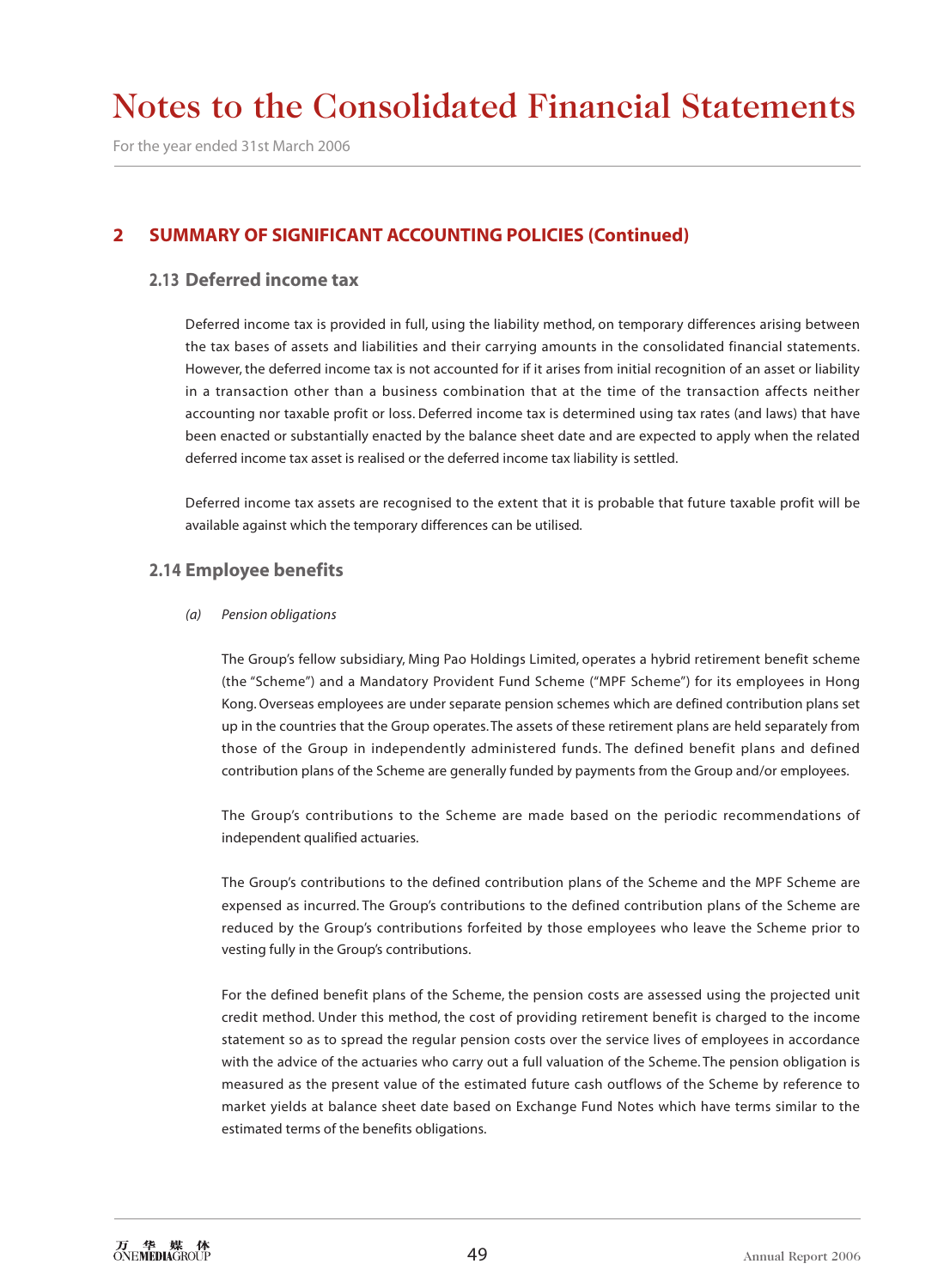For the year ended 31st March 2006

## **2 SUMMARY OF SIGNIFICANT ACCOUNTING POLICIES (Continued)**

### **2.14 Employee benefits (Continued)**

*(a) Pension obligations (Continued)*

Actuarial gains and losses are recognised over the average remaining service lives of employees. Past service costs are recognised as an expense on a straight-line basis over the average period until the benefits become vested.

#### *(b) Long service payment*

The Group's net obligations in respect of long service payment on cessation of employment in certain circumstances under the Hong Kong Employment Ordinance is the amount of future benefit that the employees have earned in return for their services in the current and prior periods.

The obligation is calculated using the projected unit credit method, discounted to its present value and reduced by entitlements accrued under the Group's retirement plans that are attributed to contributions made by the Group. The discount rate is the yield at balance sheet date based on Exchange Fund Notes which have terms similar to the estimated terms of the related liability.

#### *(c) Share-based compensation scheme*

The Group operates two equity-settled share-based compensation schemes. The fair value of the employee services received in exchange for the grant of the options is recognised as an expense. The total amount to be expensed over the vesting period is determined by reference to the fair value of the options granted, excluding the impact of any non-market vesting conditions (for example, profitability and sales growth targets). Non-market vesting conditions are included in assumptions about the number of options that are expected to become exercisable. At each balance sheet date, the entity revises its estimates of the number of options that are expected to become exercisable. It recognises the impact of the revision of original estimates, if any, in the income statement with a corresponding adjustment to equity over the remaining vesting period.

The proceeds received net of any directly attributable transaction costs are credited to share capital (nominal value) and share premium when the options are exercised.

#### *(d) Employee leave entitlements*

Employee entitlements to annual leave are recognised when they accrue to employees. A provision is made for the estimated liability for annual leave as a result of services rendered by employees up to the balance sheet date.

Employee entitlements to sick leave and maternity leave are not recognised until the time of leave.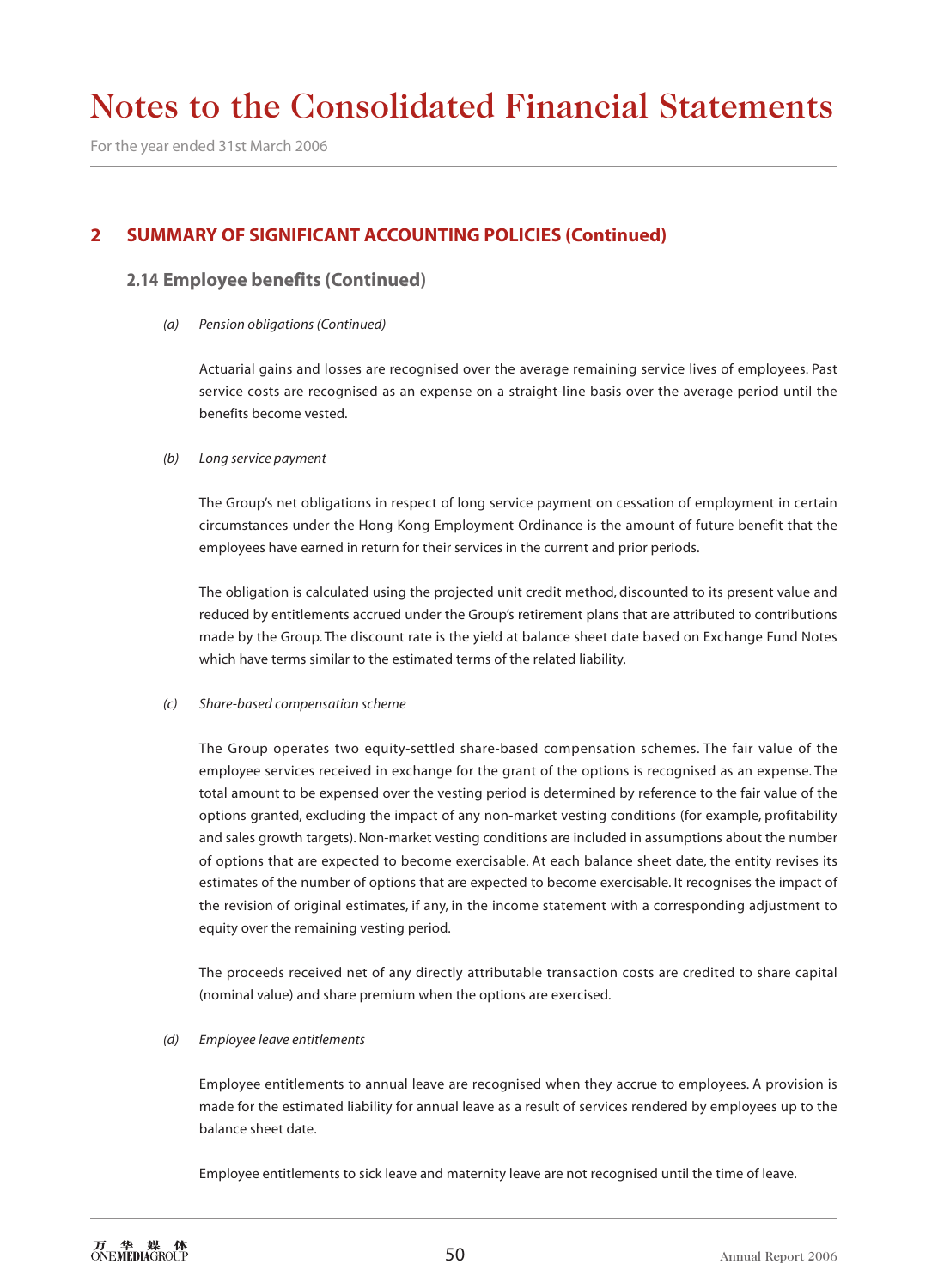For the year ended 31st March 2006

# **2 SUMMARY OF SIGNIFICANT ACCOUNTING POLICIES (Continued)**

### **2.14 Employee benefits (Continued)**

#### *(e) Bonus plans*

The expected cost of bonus plans is recognised as a liability when the Group has a present legal or constructive obligation as a result of services rendered by the employees and a reliable estimate of the obligation can be made. Liabilities for bonus plans are expected to be settled within 12 months and are measured at the amounts expected to be paid when they are settled.

#### **2.15 Provisions**

Provisions are recognised when the Group has a present legal or constructive obligation as a result of past events, it is probable that an outflow of resources will be required to settle the obligation, and a reliable estimate of the amount can be made. Where the Group expects a provision to be reimbursed, the reimbursement is recognised as a separate asset but only when the reimbursement is virtually certain.

Where there are a number of similar obligations, the likelihood that an outflow will be required in settlement is determined by considering the class of obligations as a whole. A provision is recognised even if the likelihood of an outflow with respect to any one item included in the same class of obligations may be small.

#### **2.16 Revenue recognition**

Revenue from the circulation and subscription sales of periodicals, net of trade discounts and returns, is recognised on the transfer of risks and reward of ownership, which generally coincides with the date of delivery. Unearned subscription fee received from subscribers are recorded as subscription received in advance under trade and other payables in the balance sheet.

Advertising income, net of trade discounts, is recognised when the periodicals are published.

Interest income is recognised on a time-proportion basis using the effective interest method. When a receivable is impaired, the Group reduces the carrying amount to its recoverable amount, being the estimated future cash flow discounted at original effective interest rate of the instrument, and continues unwinding the discount as interest income.

### **2.17 Operating leases**

Leases in which a significant portion of the risks and rewards of ownership are retained by the lessor are classified as operating leases. Payments made under operating leases net of any incentives received from the lessor are charged in the income statement on a straight-line basis over the period of the lease.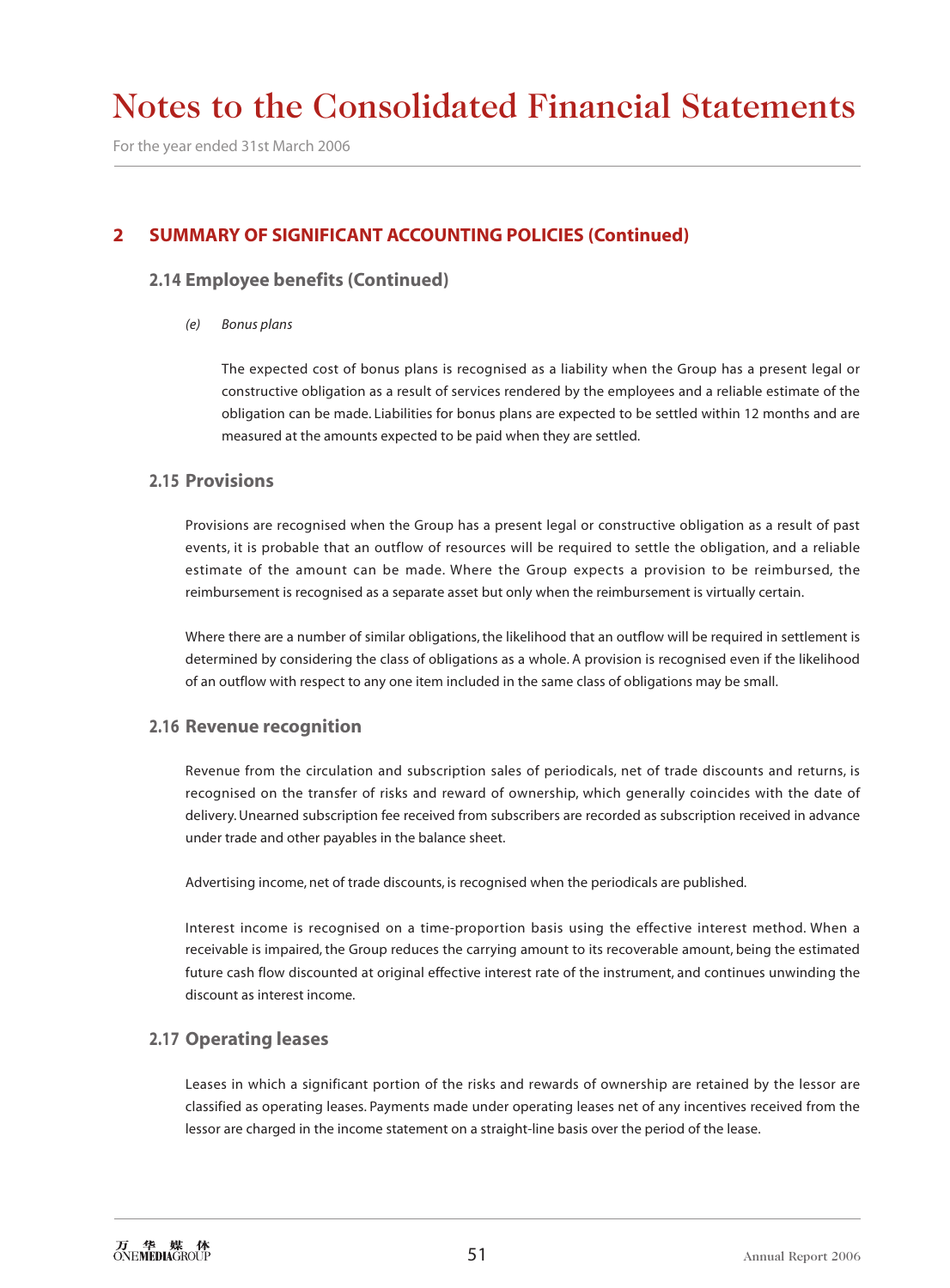For the year ended 31st March 2006

## **2 SUMMARY OF SIGNIFICANT ACCOUNTING POLICIES (Continued)**

#### **2.18 Dividend distribution**

Dividend distribution to the Company's shareholders is recognised as a liability in the Group's financial statements in the period in which the dividends are approved by the Company's shareholders.

#### **2.19 Provision for sales returns**

Turnover is stated net of provision for sales returns. Provision for sales returns is made by the Group upon the delivery of goods to the customers when the significant risks and rewards of ownership of the goods are transferred to customers.

### **3 FINANCIAL RISK MANAGEMENT**

#### **3.1 Financial risk factors**

The Group's activities expose it to a variety of financial risks including currency risk, credit risk and cash flow interest-rate risk. The Group's overall risk management policies seek to minimise potential adverse effects of these risks on the Group's financial performance. The policies for managing these risks are summarised below.

*(a) Currency risk*

The Group mainly operates in Hong Kong and PRC and the major exchange rate risks arise from fluctuations in the US dollars, HK dollars and Renminbi ("RMB"). For majority of transactions conducted in Hong Kong, both sales and cost of sales are denominated in HK dollars or US dollars. For operations in China, all revenues and most of the cost of sales are denominated in RMB, while part of the purchases are denominated in US dollars or HK dollars.

*(b) Credit risk*

The Group manages its credit risk associated with trade receivable through the application of ongoing credit evaluations and monitoring procedures.

#### *(c) Cash flow and fair value interest rate risk*

The Group's cash balances are exposed to the risk arising from changing interest rates. The Group has cash balances placed with reputable banks that generate interest income for the Group. The Group manages its interest rate risk by placing deposits at various maturities and interest rate terms.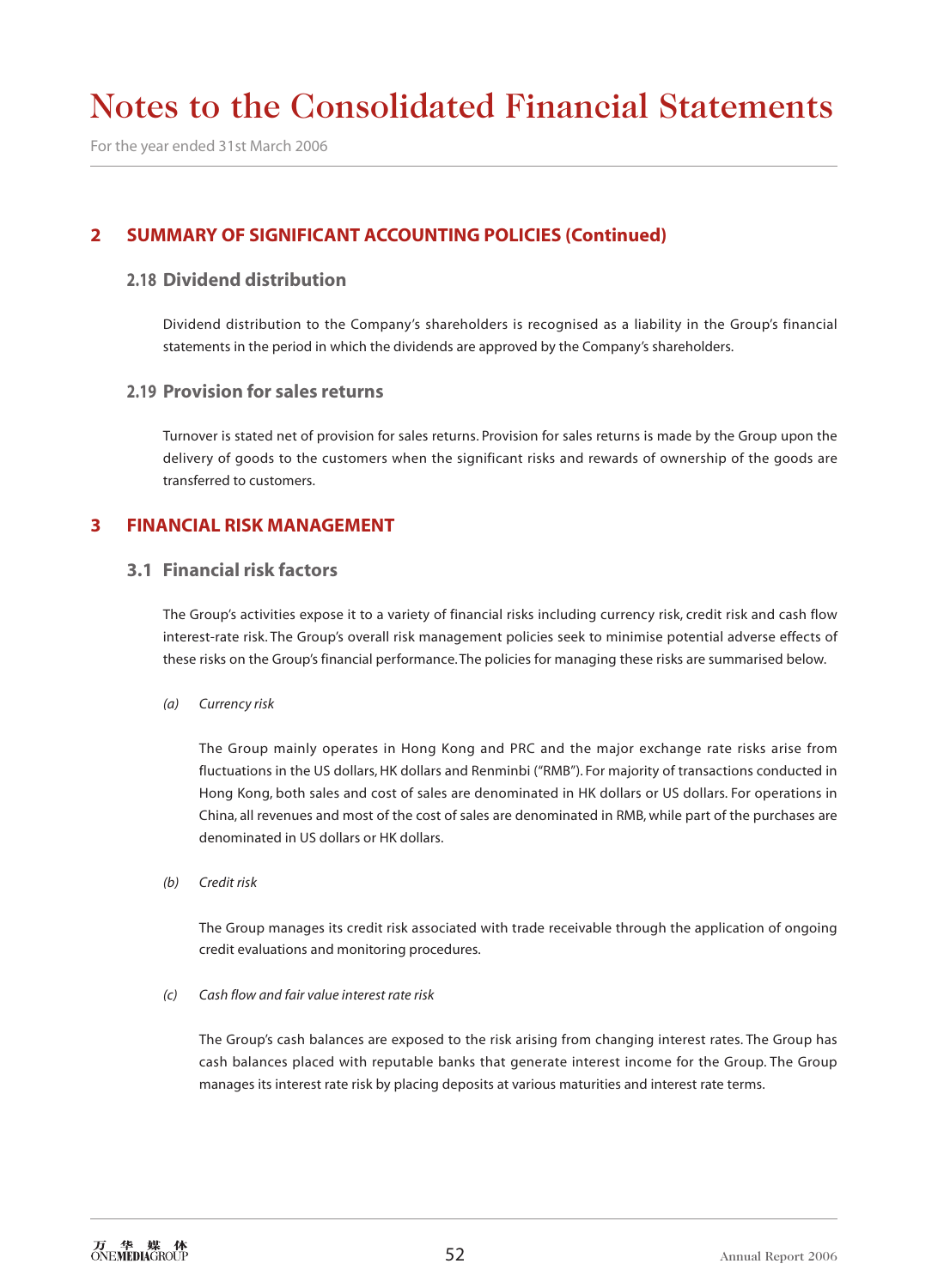For the year ended 31st March 2006

# **4 CRITICAL ACCOUNTING ESTIMATES AND JUDGEMENTS**

The Group makes estimates and judgements concerning the future based on historical experience and other factors, including expectations of future events that are believed to be reasonable under the circumstances. The resulting accounting estimates will, by definition, seldom equal the related actual results. The key assumptions concerning the future, and other key sources of estimation uncertainty at the balance sheet date, that have a significant risk of causing a material adjustment to the carrying amounts of assets and liabilities within the next financial year, are discussed below.

### **(a) Impairment of trade and other receivables**

The Group makes provision for impairment of trade and other receivables based on assessment of the recoverability of trade and other receivables. Provisions are made for any specific trade and other receivables where events or changes in circumstances indicate that the balances may not be collectible. The identification of doubtful debts requires the use of judgements and estimates. As at 31st March 2006, a provision for impairment of trade and other receivables totaling HK\$604,000 and HK\$180,000 respectively were recognised in the consolidated income statement for the year ended 31st March 2006.

### **(b) Defined benefits plan's assets**

Determining the carrying amount of defined benefit plan's assets requires actuarial assumptions made in respect of discount rate, rate of return on plan's assets and rate of future salary increases. Changes to these assumptions could have a significant risk of causing a material adjustment to the carrying amount in the balance sheet. Details of these actuarial assumptions are set out in Note 19.

### **(c) Fair value of share options at grant date**

Determining the fair value of share options at grant date requires actuarial assumptions made in respect of the volatility of the stock, risk-free interest rates, forfeiture rate and sub-optional exercise factors. Changes to these assumptions could have a significant risk of causing a material adjustment to the carrying amount in the equity. Details of these actuarial assumptions are set out in Note 12.

### **(d) Impairment of goodwill**

The Group tests annually whether goodwill has suffered any impairment in accordance with the accounting policy stated in Note 2.6. The recoverable amounts of cash-generating units have been determined based on value-in-use calculations. These calculations require the use of estimates.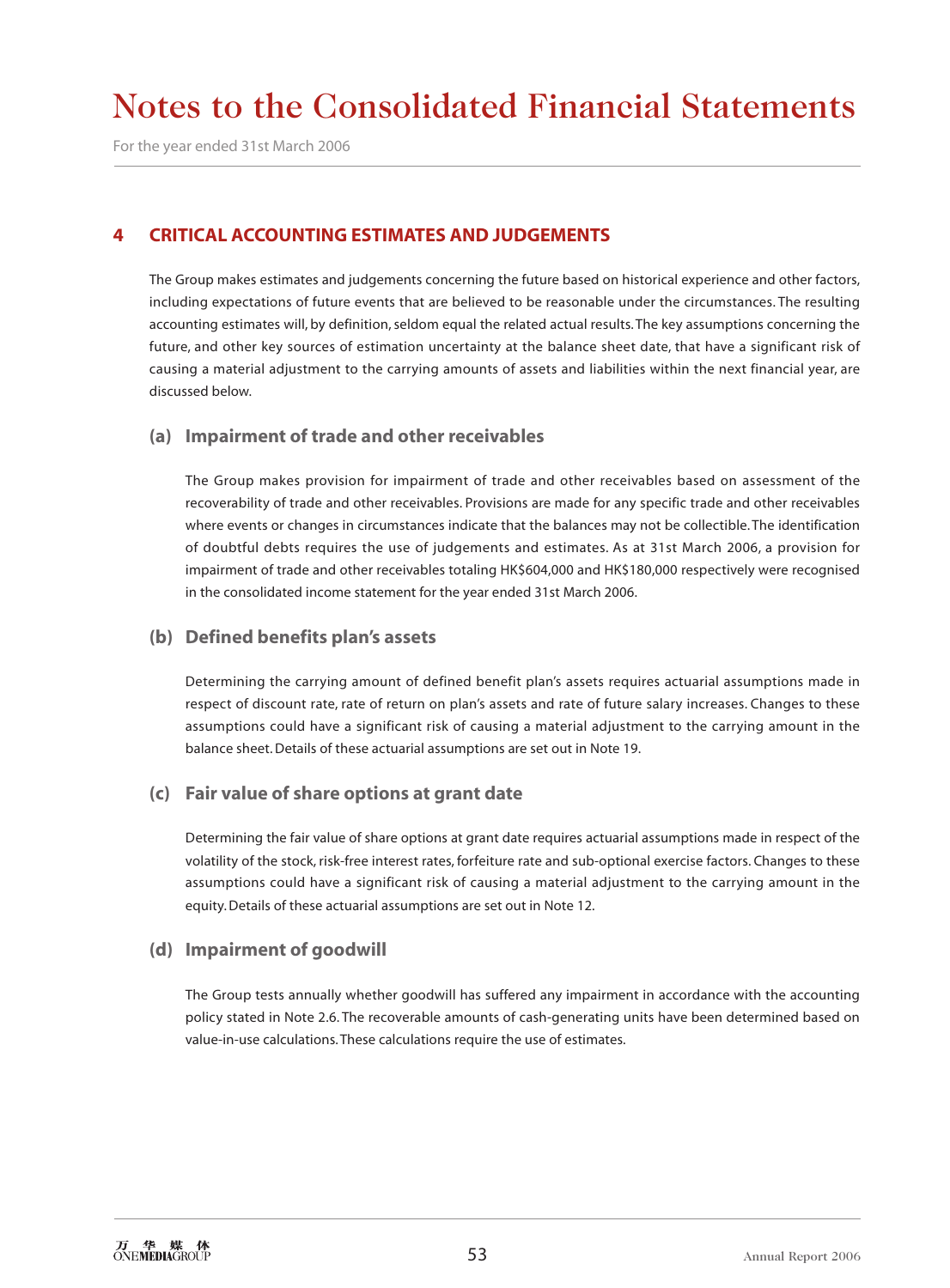For the year ended 31st March 2006

## **4 CRITICAL ACCOUNTING ESTIMATES AND JUDGEMENTS (Continued)**

#### **(e) Impairment of property, plant and equipment**

The Group assesses annually whether property, plant and equipment have indication of impairment in accordance with the accounting policy stated in Notes 2.5 and 2.7. The recoverable amounts of property, plant and equipment will be determined based on higher of assets' fair value less costs to sell or value–in–use calculations. These calculations require the use of judgements and estimates.

#### **(f) Provision for sales returns**

As at 31st March 2006, the provision for sales returns of the Group was amounted to HK\$927,000. This provision was recognised by the Group basing on the best estimates and the actual return will impact the income statement in the period in which the actual return is determined.

### **5 REVENUES AND SEGMENT INFORMATION**

The Group is principally engaged in the publication, marketing and distribution of Chinese language lifestyle magazines. Revenues recognised during the year are as follows:

|                                                          | 2006            | 2005     |
|----------------------------------------------------------|-----------------|----------|
|                                                          | <b>HK\$'000</b> | HK\$'000 |
|                                                          |                 |          |
| Turnover                                                 |                 |          |
| Advertising income, net of trade discounts               | 151,497         | 136,713  |
| Sales of periodicals, net of trade discounts and returns | 36,478          | 40,402   |
|                                                          | 187,975         | 177,115  |
| Other gains                                              |                 |          |
| Bank interest income                                     | 1,645           |          |
| Total revenues                                           | 189,620         | 177,116  |
|                                                          |                 |          |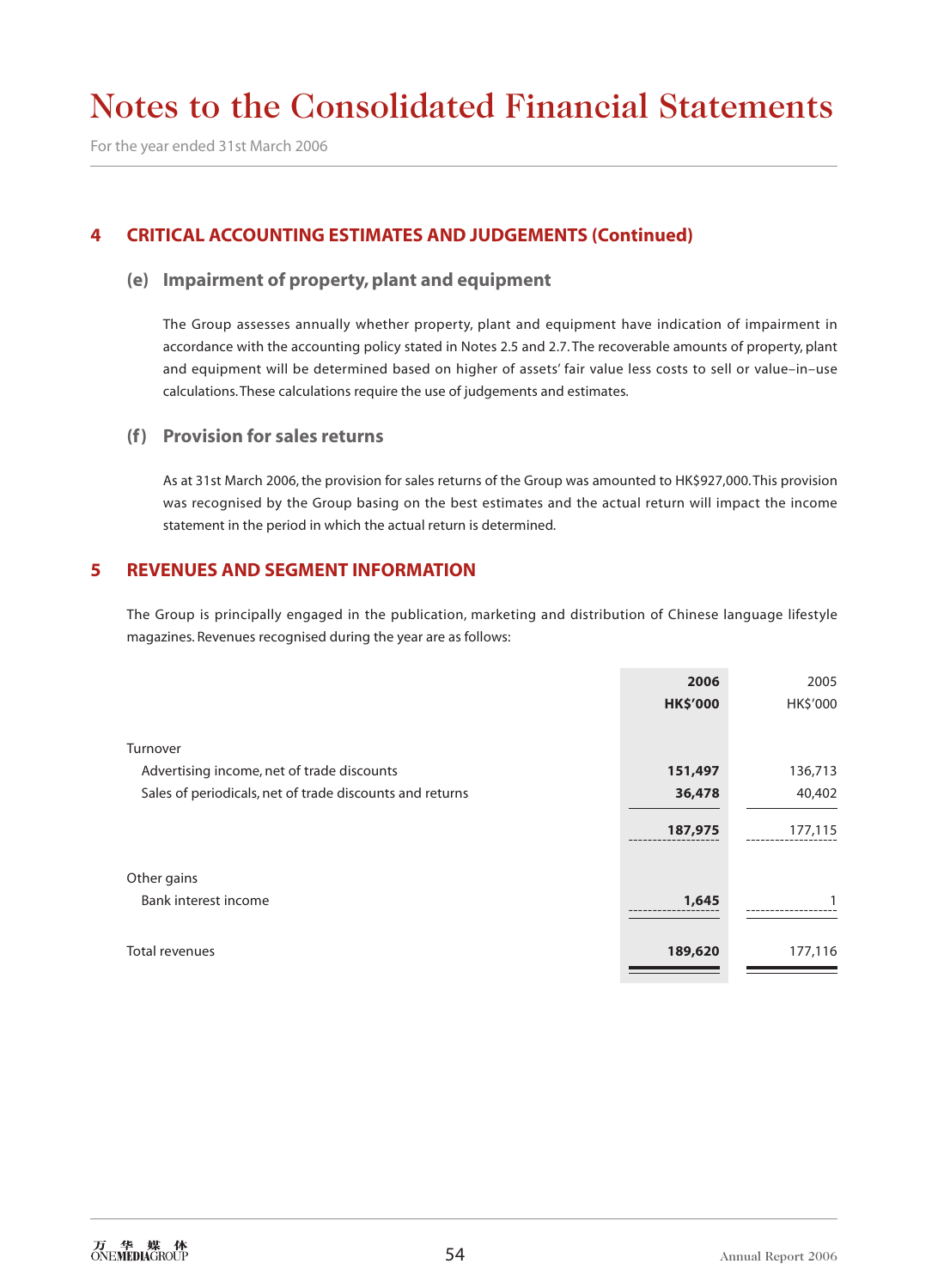For the year ended 31st March 2006

# **5 REVENUES AND SEGMENT INFORMATION (Continued)**

### **Primary reporting format – geographical segments**

The Group operates mainly in two geographical areas, Hong Kong and Mainland China. The segment results for the year ended 31st March 2005 are as follows:

|                                 | <b>Mainland</b>  |          |          |  |
|---------------------------------|------------------|----------|----------|--|
|                                 | <b>Hong Kong</b> | China    | Group    |  |
|                                 | HK\$'000         | HK\$'000 | HK\$'000 |  |
| <b>Turnover</b>                 | 166,328          | 10,787   | 177,115  |  |
| Segment results                 | 35,823           | (1,604)  | 34,219   |  |
| Other gains                     |                  |          |          |  |
| Unallocated expenses (Note)     |                  |          | (5,728)  |  |
| Finance costs (Note 23)         |                  |          | (95)     |  |
| <b>Profit before income tax</b> |                  |          | 28,397   |  |
| Income tax expense (Note 24)    |                  |          | (6,011)  |  |
| <b>Profit for the year</b>      |                  |          | 22,386   |  |

The segment results for the year ended 31st March 2006 are as follows:

|                             |                  | <b>Mainland</b> |                 |
|-----------------------------|------------------|-----------------|-----------------|
|                             | <b>Hong Kong</b> | China           | <b>Group</b>    |
|                             | <b>HK\$'000</b>  | <b>HK\$'000</b> | <b>HK\$'000</b> |
| <b>Turnover</b>             | 171,882          | 16,093          | 187,975         |
| Segment results             | 26,940           | (14, 959)       | 11,981          |
| Other gains                 |                  |                 | 1,645           |
| Unallocated expenses        |                  |                 | (8, 216)        |
| Finance costs (Note 23)     |                  |                 | (306)           |
| Profit before income tax    |                  |                 | 5,104           |
| Income tax credit (Note 24) |                  |                 | 1,918           |
| Profit for the year         |                  |                 | 7,022           |

*Note*: Corporate expenses incurred by the Group in the current year are classified as unallocated expenses. Accordingly, certain comparative figures have been reclassified to conform to the current year's presentation.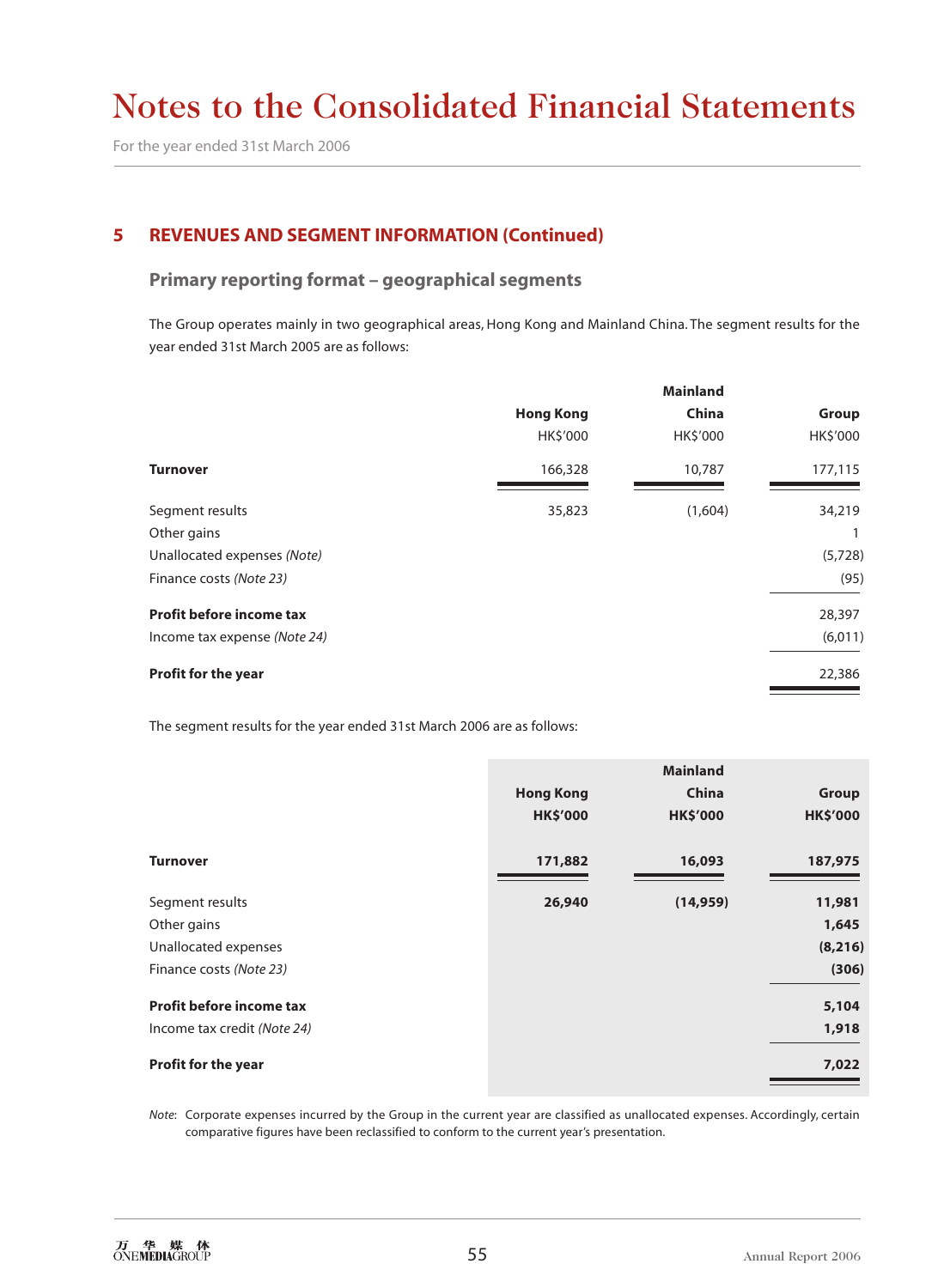For the year ended 31st March 2006

### **5 REVENUES AND SEGMENT INFORMATION (Continued)**

#### **Primary reporting format – geographical segments (Continued)**

Other segment terms included in the consolidated income statement are as follows:

| Year ended 31st March 2006                |                |                 |                |                |                            |
|-------------------------------------------|----------------|-----------------|----------------|----------------|----------------------------|
| <b>Mainland</b>                           |                |                 |                | Mainland       |                            |
| China<br><b>Hong Kong</b><br><b>Group</b> |                |                 | Hong Kong      | China          | Group                      |
| <b>HK\$'000</b>                           | <b>HKS'000</b> | <b>HK\$'000</b> | <b>HKS'000</b> | <b>HKS'000</b> | HK\$'000                   |
|                                           |                |                 |                |                |                            |
| 909                                       | 459            | 1,368           | 645            | 115            | 760                        |
|                                           |                |                 |                | 137            | 137                        |
| 417                                       | 187            | 604             | 1,045          | 14             | 1,059                      |
|                                           |                |                 |                |                | Year ended 31st March 2005 |

The segment assets and liabilities at 31st March 2005 and capital expenditure for the year then ended are as follows:

|                            |                  | <b>Mainland</b> |                     |                    |           |
|----------------------------|------------------|-----------------|---------------------|--------------------|-----------|
|                            | <b>Hong Kong</b> | China           | <b>Eliminations</b> | <b>Unallocated</b> | Group     |
|                            | HK\$'000         | HK\$'000        | <b>HKS'000</b>      | <b>HKS'000</b>     | HK\$'000  |
| <b>Assets</b>              | 61,660           | 10,612          | (7,240)             | -                  | 65,032    |
| <b>Liabilities</b>         | (36, 933)        | (9,890)         | 7,240               | (2,726)            | (42, 309) |
| <b>Capital expenditure</b> |                  |                 |                     |                    |           |
| (Notes 6 and 7)            | 1,520            | 2,700           | -                   |                    | 4,220     |

The segment assets and liabilities at 31st March 2006 and capital expenditure for the year then ended are as follows:

|                            |                  | <b>Mainland</b> |                          |                          |                 |
|----------------------------|------------------|-----------------|--------------------------|--------------------------|-----------------|
|                            | <b>Hong Kong</b> | China           | <b>Eliminations</b>      | <b>Unallocated</b>       | <b>Group</b>    |
|                            | <b>HK\$'000</b>  | <b>HK\$'000</b> | <b>HK\$'000</b>          | <b>HK\$'000</b>          | <b>HK\$'000</b> |
| <b>Assets</b>              | 170,438          | 19,685          | (25, 490)                | 5,745                    | 170,378         |
| <b>Liabilities</b>         | (23, 605)        | (30, 124)       | 25,490                   | (83)                     | (28, 322)       |
| <b>Capital expenditure</b> |                  |                 |                          |                          |                 |
| (Note 6)                   | 848              | 2,389           | $\overline{\phantom{m}}$ | $\overline{\phantom{m}}$ | 3,237           |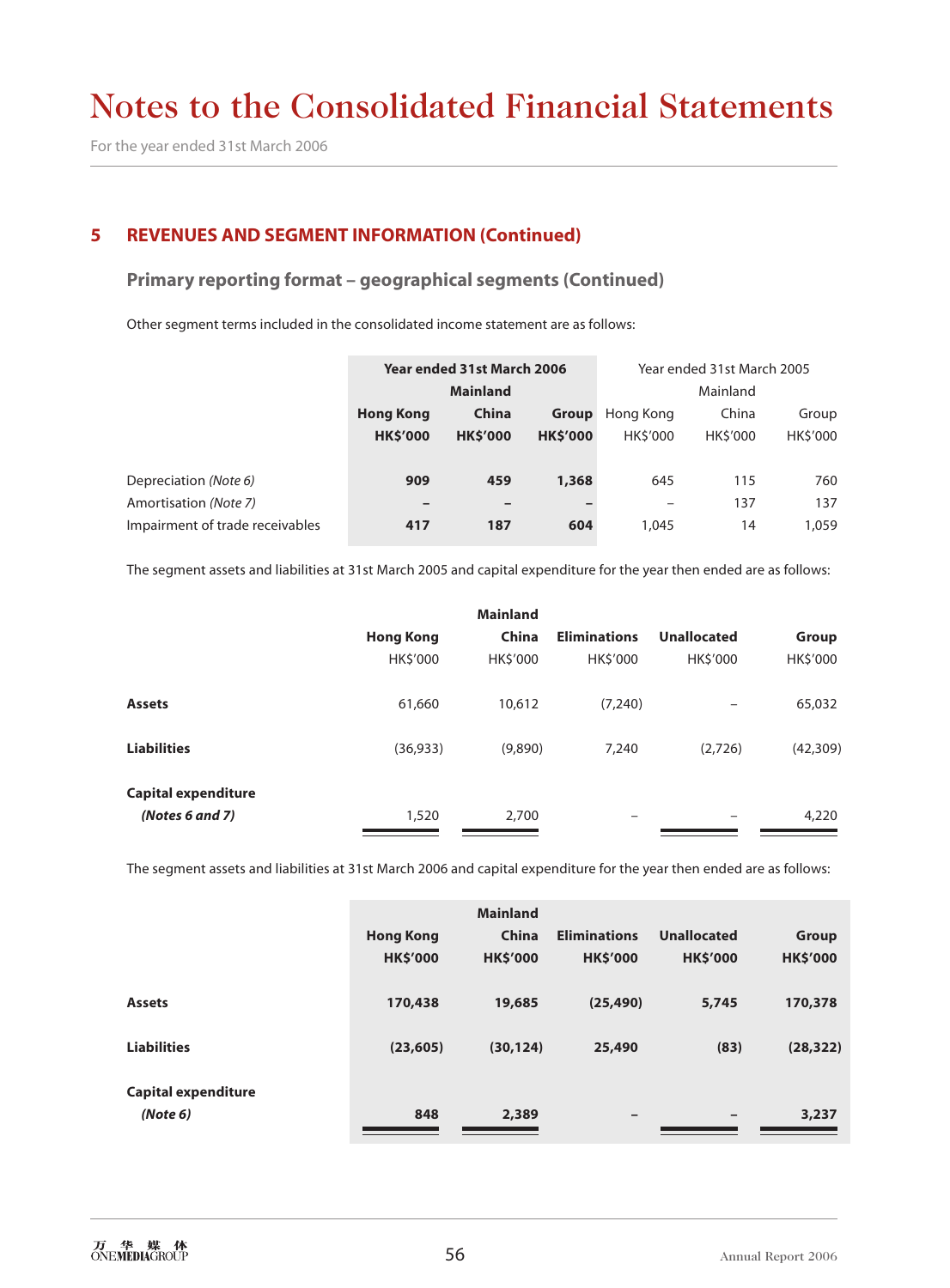For the year ended 31st March 2006

# **5 REVENUES AND SEGMENT INFORMATION (Continued)**

### **Primary reporting format – geographical segments (Continued)**

Segment assets consist primarily of property, plant and equipment, goodwill, inventories, trade and other receivables and operating cash. They exclude deferred income tax assets and income tax recoverable.

Segment liabilities comprise operating liabilities. They exclude deferred income tax liabilities and income tax liabilities.

Capital expenditure comprises additions to property, plant and equipment (Note 6).

### **Secondary reporting format – business segments**

No business segment analysis is presented as the Group has been operating in a single business segment, which is publication, marketing, distribution of Chinese language lifestyle magazines, throughout the years ended 31st March 2006 and 2005.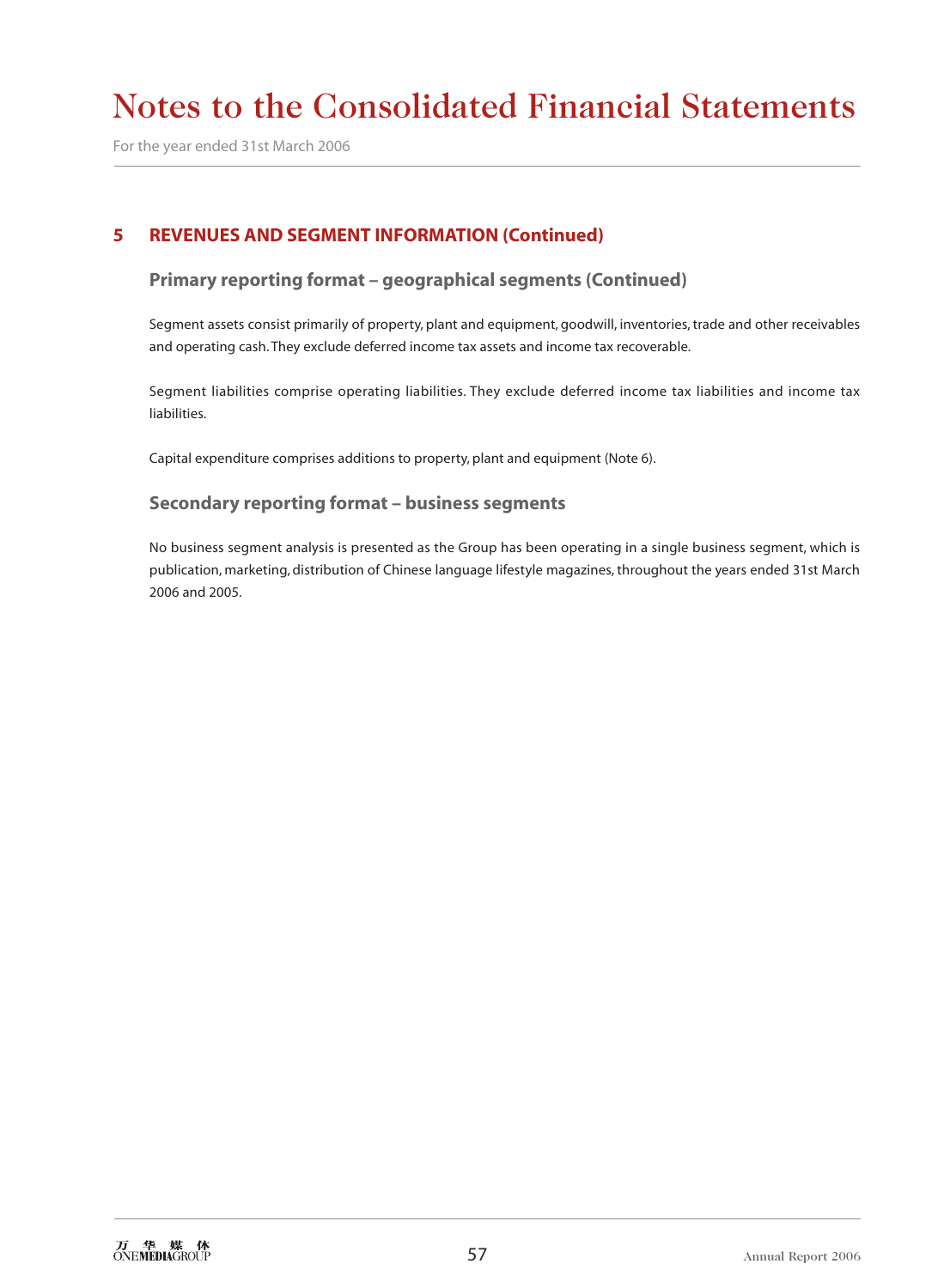For the year ended 31st March 2006

# **6 PROPERTY, PLANT AND EQUIPMENT**

|                                 | Group        |            |           |              |  |  |
|---------------------------------|--------------|------------|-----------|--------------|--|--|
|                                 |              | Furniture, |           |              |  |  |
|                                 |              | fixtures   |           |              |  |  |
|                                 | Leasehold    | and office | Computer  |              |  |  |
|                                 | improvements | equipment  | equipment | <b>Total</b> |  |  |
|                                 | HK\$'000     | HK\$'000   | HK\$'000  | HK\$'000     |  |  |
| Costs                           |              |            |           |              |  |  |
| At 1st April 2004               | $\mathbf{1}$ | 719        | 467       | 1,187        |  |  |
| <b>Additions</b>                | 207          | 330        | 1,518     | 2,055        |  |  |
| Acquisition of subsidiaries     | 32           | 35         | 175       | 242          |  |  |
| Disposals                       | $\equiv$     | (4)        | (29)      | (33)         |  |  |
| At 31st March 2005              | 240          | 1,080      | 2,131     | 3,451        |  |  |
| At 1st April 2005               | 240          | 1,080      | 2,131     | 3,451        |  |  |
| Additions                       | 1,018        | 539        | 1,680     | 3,237        |  |  |
| Disposals                       | (86)         | (32)       | (25)      | (143)        |  |  |
| At 31st March 2006              | 1,172        | 1,587      | 3,786     | 6,545        |  |  |
| <b>Accumulated depreciation</b> |              |            |           |              |  |  |
| At 1st April 2004               |              | 52         | 33        | 85           |  |  |
| Charge for the year             | 59           | 275        | 426       | 760          |  |  |
| Disposals                       | L.           | (3)        | (17)      | (20)         |  |  |
| At 31st March 2005              | 59           | 324        | 442       | 825          |  |  |
| At 1st April 2005               | 59           | 324        | 442       | 825          |  |  |
| Charge for the year             | 232          | 354        | 782       | 1,368        |  |  |
| Disposals                       | (86)         | (11)       | (12)      | (109)        |  |  |
| At 31st March 2006              | 205          | 667        | 1,212     | 2,084        |  |  |
| <b>Net book value</b>           |              |            |           |              |  |  |
| At 31st March 2005              | 181          | 756        | 1,689     | 2,626        |  |  |
| At 31st March 2006              | 967          | 920        | 2,574     | 4,461        |  |  |

Depreciation is expensed in the administrative expenses.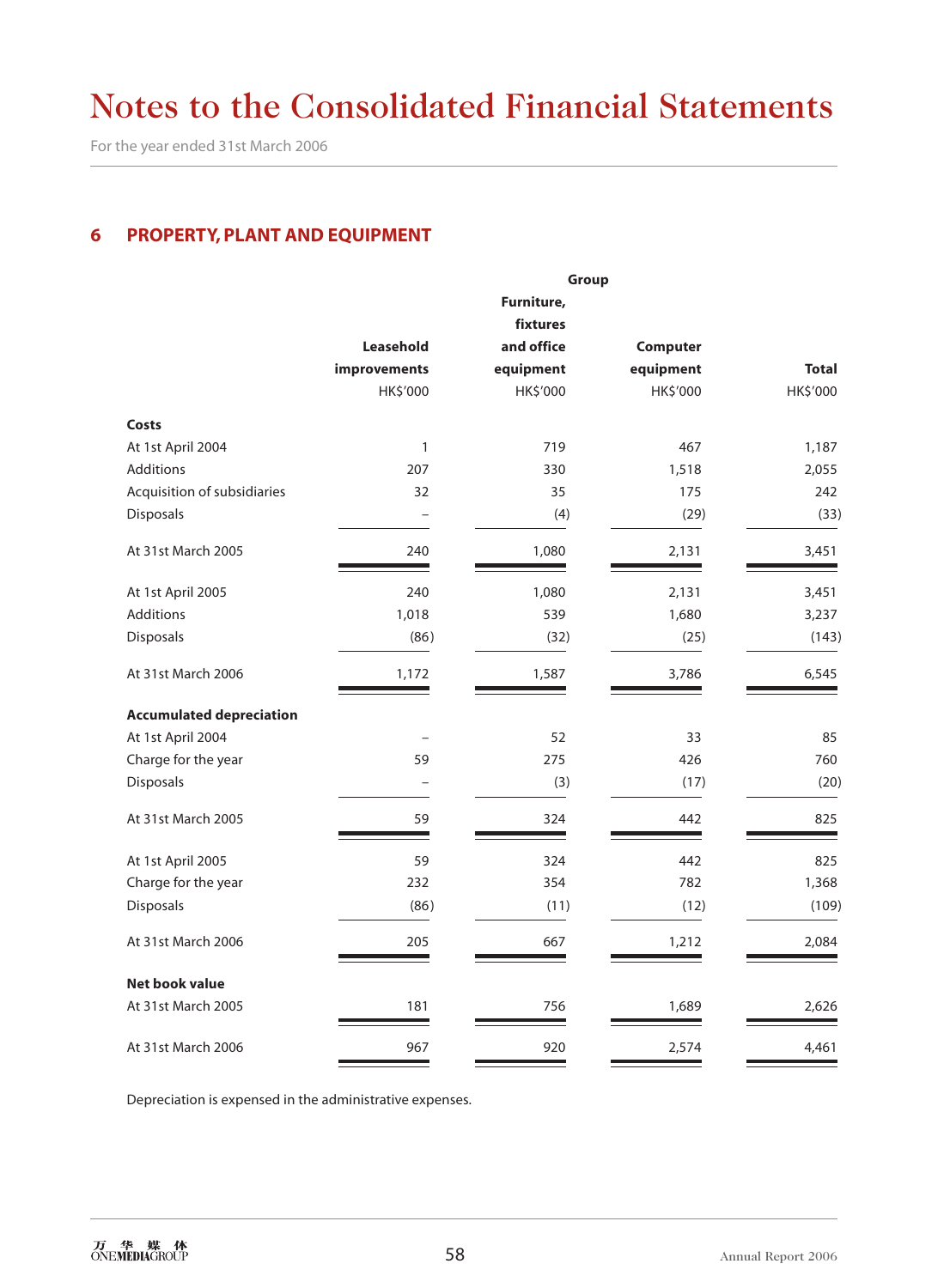For the year ended 31st March 2006

### **7 GOODWILL**

|                                                                        | 2006<br><b>HK\$'000</b> | 2005<br>HK\$'000 |
|------------------------------------------------------------------------|-------------------------|------------------|
|                                                                        |                         |                  |
| Cost                                                                   |                         |                  |
| Beginning of the year                                                  | 2,165                   |                  |
| Opening balance adjustment to eliminate against                        |                         |                  |
| accumulated amortisation and impairment at 1st April 2005              | (137)                   |                  |
| Acquisition of subsidiaries                                            |                         | 2,165            |
| End of the year                                                        | 2,028                   | 2,165            |
|                                                                        |                         |                  |
| <b>Accumulated amortisation and impairment</b>                         |                         |                  |
| Beginning of the year                                                  | 137                     |                  |
| Opening balance adjustment to eliminate against cost at 1st April 2005 | (137)                   |                  |
| Amortisation and impairment for the year                               |                         | 137              |
| End of the year                                                        |                         | 137              |
|                                                                        |                         |                  |
| Net book value                                                         |                         |                  |
| At 31st March                                                          | 2,028                   | 2,028            |
|                                                                        |                         |                  |

### **8 INTERESTS IN SUBSIDIARIES**

|                                          | Company         |          |  |
|------------------------------------------|-----------------|----------|--|
|                                          | 2006            | 2005     |  |
|                                          | <b>HK\$'000</b> | HK\$'000 |  |
|                                          |                 |          |  |
| Unlisted shares, at cost (Note (a))      | 8,700           |          |  |
| Amounts due from subsidiaries (Note (b)) | 29,508          |          |  |
|                                          |                 |          |  |
|                                          | 38,208          |          |  |

٠.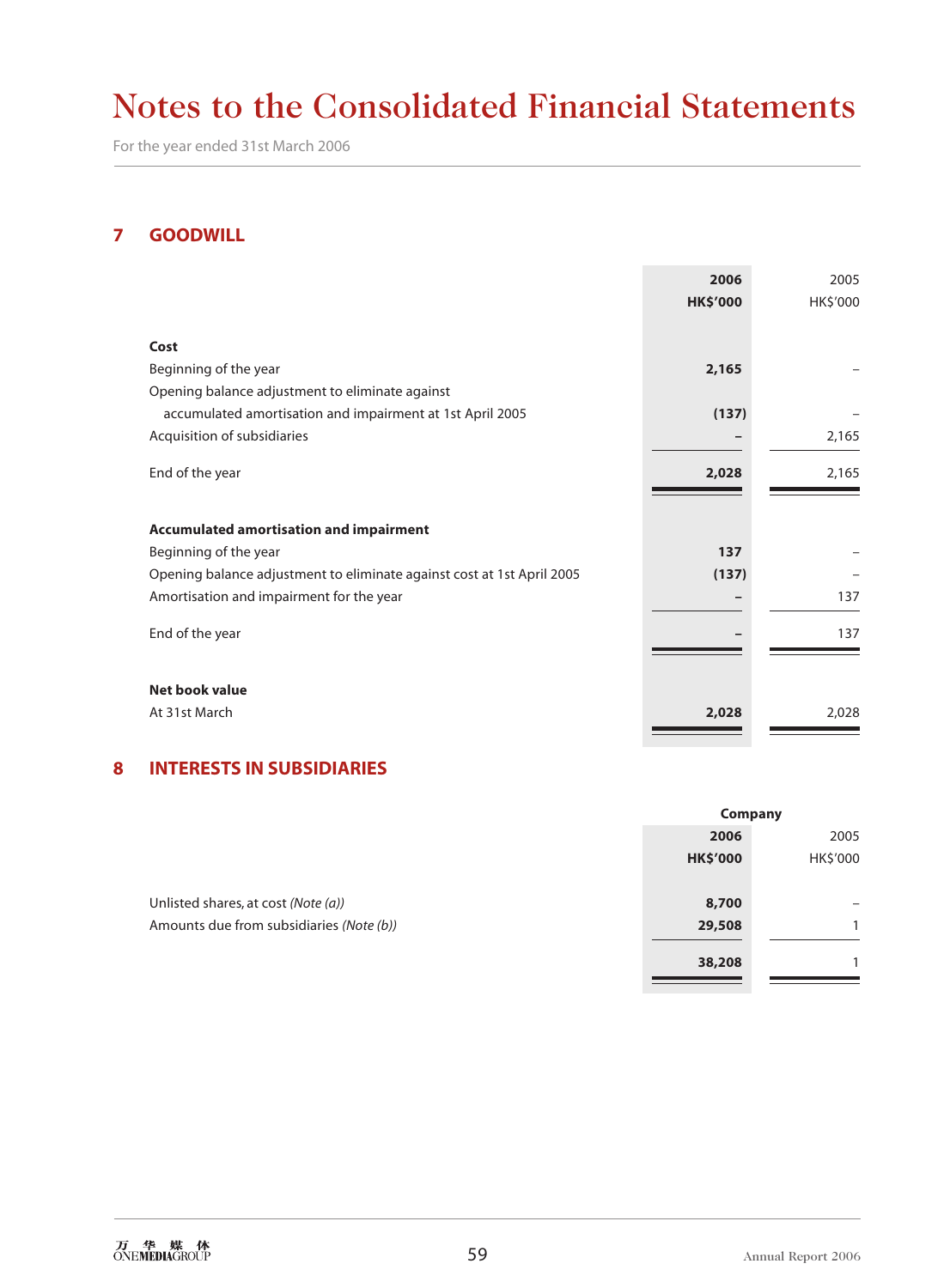For the year ended 31st March 2006

### **8 INTERESTS IN SUBSIDIARIES (Continued)**

(a) The following is a list of the principal subsidiaries at 31st March 2006:

|                                                                                               | <b>Place of</b>                                                     |                                                        | <b>Particulars of</b>                         |                 |
|-----------------------------------------------------------------------------------------------|---------------------------------------------------------------------|--------------------------------------------------------|-----------------------------------------------|-----------------|
|                                                                                               | incorporation and                                                   | <b>Principal activities</b>                            | issued share capital                          | <b>Interest</b> |
| <b>Name</b>                                                                                   | kind of legal entity                                                | and place of operation                                 | and debt securities                           | held            |
| One Media Holdings Limited                                                                    | <b>British Virgin</b><br>Islands, limited<br>liability company      | Investment holding<br>in Hong Kong                     | 20,000 ordinary<br>shares of US\$0.01<br>each | 1100%           |
| <b>Top Plus Limited</b><br>(Note (iii))                                                       | <b>British Virgin</b><br>Islands, limited<br>liability company      | Investment holding<br>in Hong Kong                     | 10 ordinary shares of<br>US\$1 each           | 100%            |
| Ming Pao Magazines<br>Limited (formerly known as<br>Lisport Company Limited)                  | Hong Kong, limited<br>liability company                             | Magazines publishing<br>in Hong Kong                   | 165,000 ordinary<br>shares of HK\$10 each     | 100%            |
| One Media (HK) Limited<br>(formerly known as Ming Pao<br>Magazines Limited)                   | Hong Kong, limited<br>liability company                             | Dormant                                                | 10 ordinary shares<br>of HK\$1 each           | 100%            |
| Media2U Company Limited                                                                       | Hong Kong, limited<br>liability company                             | Magazines advertising<br>and operation<br>in Hong Kong | 101 ordinary shares<br>of HK\$1 each          | 100%            |
| One Media Group (HK) Limited<br>(formerly known as M2U<br><b>Advertising Company Limited)</b> | Hong Kong, limited<br>liability company                             | Dormant                                                | 100 ordinary<br>shares of HK\$1 each          | 100%            |
| Media2U (BVI) Company<br>Limited (Note (iii))                                                 | <b>British Virgin</b><br>Islands, limited<br>liability company      | Investment holding<br>in Hong Kong                     | 1 ordinary share<br>of US\$1 each             | 100%            |
| Media2U (Beijing) Company<br>Limited ("Media2U (Beijing)")<br>(展鵬共創媒體諮詢(北京)<br>有限責任公司)        | People's Republic of<br>China ("PRC"), limited<br>liability company | Magazines<br>operation in PRC                          | Registered capital<br>of US\$70,000           | 100%            |

*(Note (i))*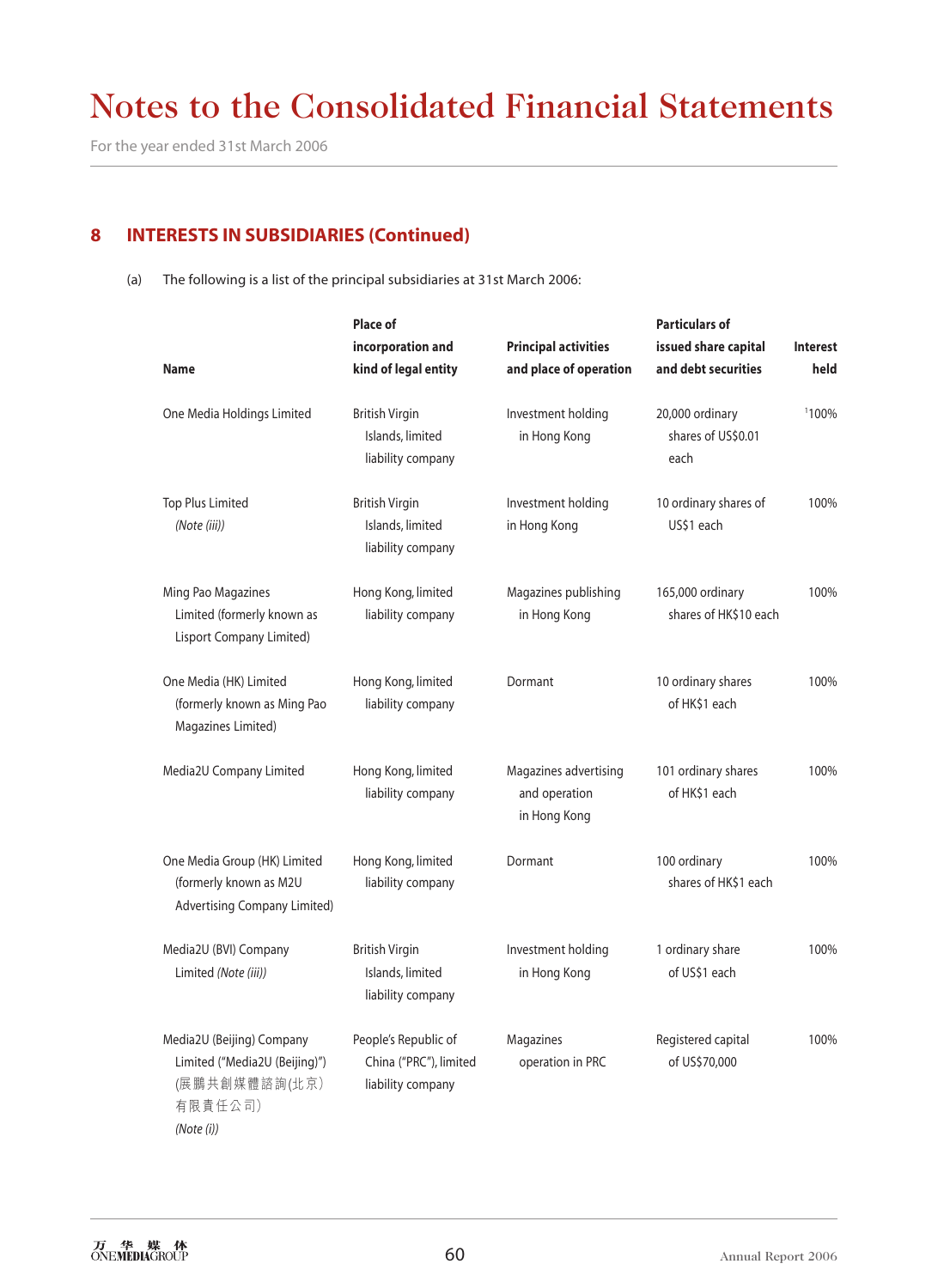For the year ended 31st March 2006

# **8 INTERESTS IN SUBSIDIARIES (Continued)**

(a) The following is a list of the principal subsidiaries at 31st March 2006: (Continued)

| <b>Name</b>                                                                                                              | Place of<br>incorporation and<br>kind of legal entity | <b>Principal activities</b><br>and place of operation | <b>Particulars of</b><br>issued share capital<br>and debt securities | Interest<br>held  |
|--------------------------------------------------------------------------------------------------------------------------|-------------------------------------------------------|-------------------------------------------------------|----------------------------------------------------------------------|-------------------|
| <b>Beijing Times Resource</b><br><b>Technology Consulting</b><br>Limited ("TRT")<br>(北京新時代潤誠科技<br>諮詢有限公司)<br>(Note (ii)) | PRC, limited<br>liability company                     | Magazines operation<br>in PRC                         | Registered capital<br>of RMB3,000,000                                | 2100%             |
| <b>Beijing Times Resource</b><br><b>Advertising Company</b><br>Limited ("TRA")<br>(北京時代潤誠<br>廣告有限公司)<br>(Note (ii))      | PRC, limited<br>liability company                     | Magazines advertising<br>in PRC                       | Registered capital<br>of RMB3,500,000                                | 2100%             |
| Beijing OMG M2U<br><b>Advertising Company</b><br>Limited ("Beijing M2U")<br>(北京萬華共創<br>廣告有限公司)<br>(Note (i))             | PRC, limited<br>liability company                     | Magazines advertising<br>in PRC                       | Registered capital<br>of RMB11,000,000                               | <sup>3</sup> 100% |

- <sup>1</sup> Shares held directly by the Company.
- <sup>2</sup> TRT and TRA are domestic enterprises in PRC owned legally by the PRC nationals. The Group has entered into contractual arrangements with the legal owners of these companies so that operating and financing activities of TRT and TRA are ultimately controlled by the Group. Under these arrangements, the Group is also entitled to substantially all of the operating profits and residual interests generated by TRT and TRA which will be transferred to the Group or the Group's designee upon the Group's request at a pre-agreed nominal consideration. Further, the Group can receive the cash flow derived from the operations of TRT and TRA through the levying of service and consultancy fees. The ownership interests in TRT and TRA have also been pledged by the legal owners of these companies to the Group. On this basis, the directors regard these companies as wholly-owned subsidiaries of Media2U Company Limited.
- Beijing M2U is 70% and 30% held by Media2U Company Limited and TRA respectively.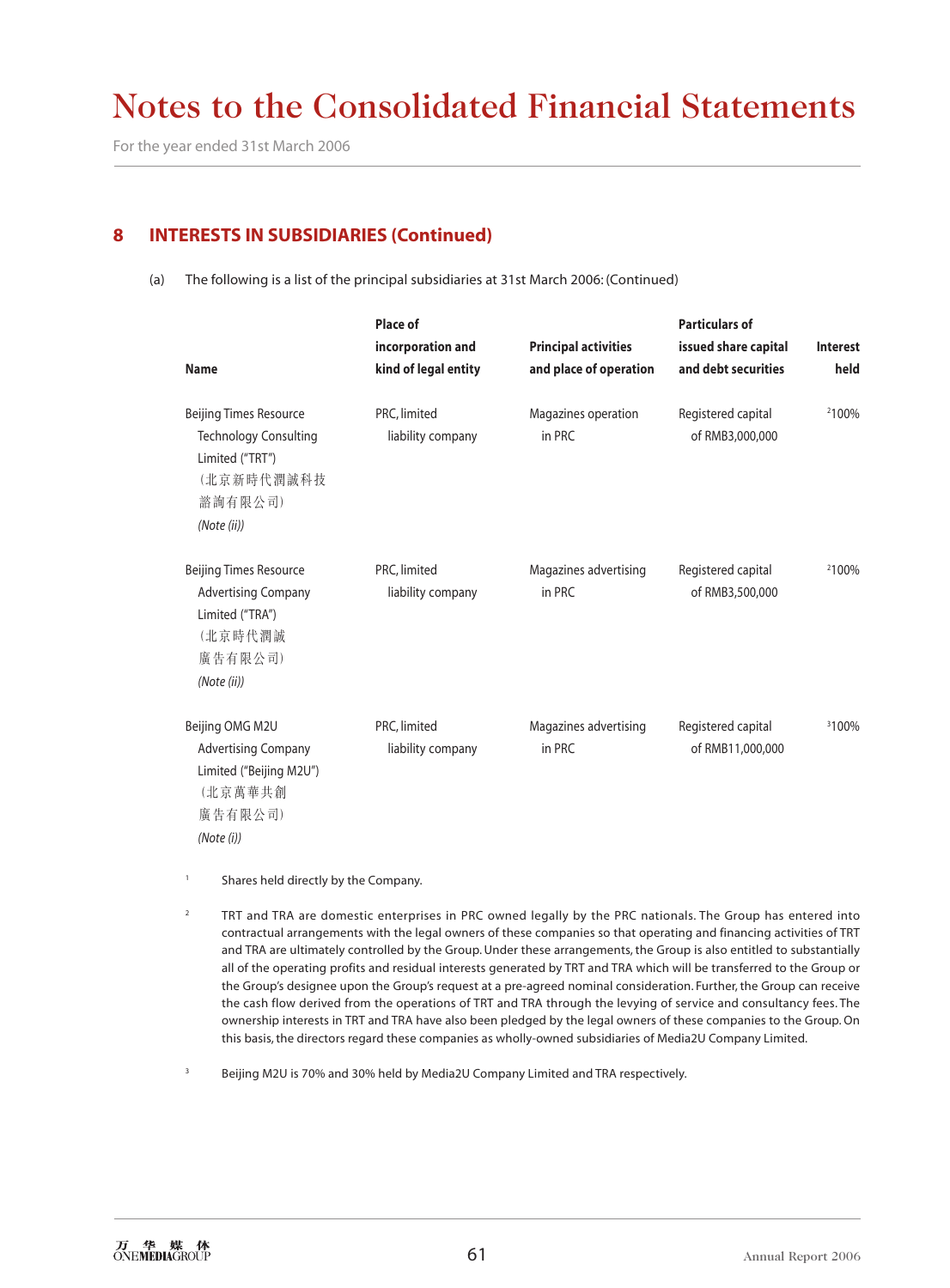For the year ended 31st March 2006

### **8 INTERESTS IN SUBSIDIARIES (Continued)**

(a) The following is a list of the principal subsidiaries at 31st March 2006: (Continued)

*Notes:*

- (i) Media2U (Beijing) and Beijing M2U have adopted 31st December as its financial year end date. Beijing Prosperity of New Era Certified Public Accountants acted as the statutory auditors of these companies for the financial year ended 31st December 2005.
- (ii) These companies have adopted 31st December as their financial year end date. No statutory accounts of these companies are required for the financial years ended 31st December 2005 and 2004.
- (iii) No statutory accounts of these entities are required for the financial years ended 31st March 2006 and 2005.
- (b) Amounts due from subsidiaries are unsecured, non-interest bearing and repayable on demand.

### **9 TRADE AND OTHER RECEIVABLES**

|                                | Group           |                | <b>Company</b>  |          |  |  |
|--------------------------------|-----------------|----------------|-----------------|----------|--|--|
|                                | 2006<br>2005    |                | 2006            |          |  |  |
|                                | <b>HK\$'000</b> | <b>HKS'000</b> | <b>HK\$'000</b> | HK\$'000 |  |  |
| Trade receivable               | 46,679          | 44,577         |                 |          |  |  |
| Less: provision for impairment |                 |                |                 |          |  |  |
| of trade receivable            | (1, 471)        | (1,035)        |                 |          |  |  |
| Trade receivable - net         | 45,208          | 43,542         |                 |          |  |  |
| Prepayments and deposits       | 6,807           | 5,678          | 79              |          |  |  |
|                                | 52,015          | 49,220         | 79              |          |  |  |
|                                |                 |                |                 |          |  |  |

The carrying amounts of trade and other receivables approximate their fair values.

The Group allows in general a credit period ranging from 60 days to 90 days to its trade customers. At 31st March 2006, the ageing analysis of the Group's net trade receivable was as follows:

|                 | 2006            | 2005     |
|-----------------|-----------------|----------|
|                 | <b>HK\$'000</b> | HK\$'000 |
|                 |                 |          |
| 0 to 60 days    | 24,422          | 24,375   |
| 61 to 120 days  | 13,408          | 13,096   |
| 121 to 180 days | 6,394           | 5,591    |
| Over 180 days   | 984             | 480      |
|                 |                 |          |
|                 | 45,208          | 43,542   |
|                 |                 |          |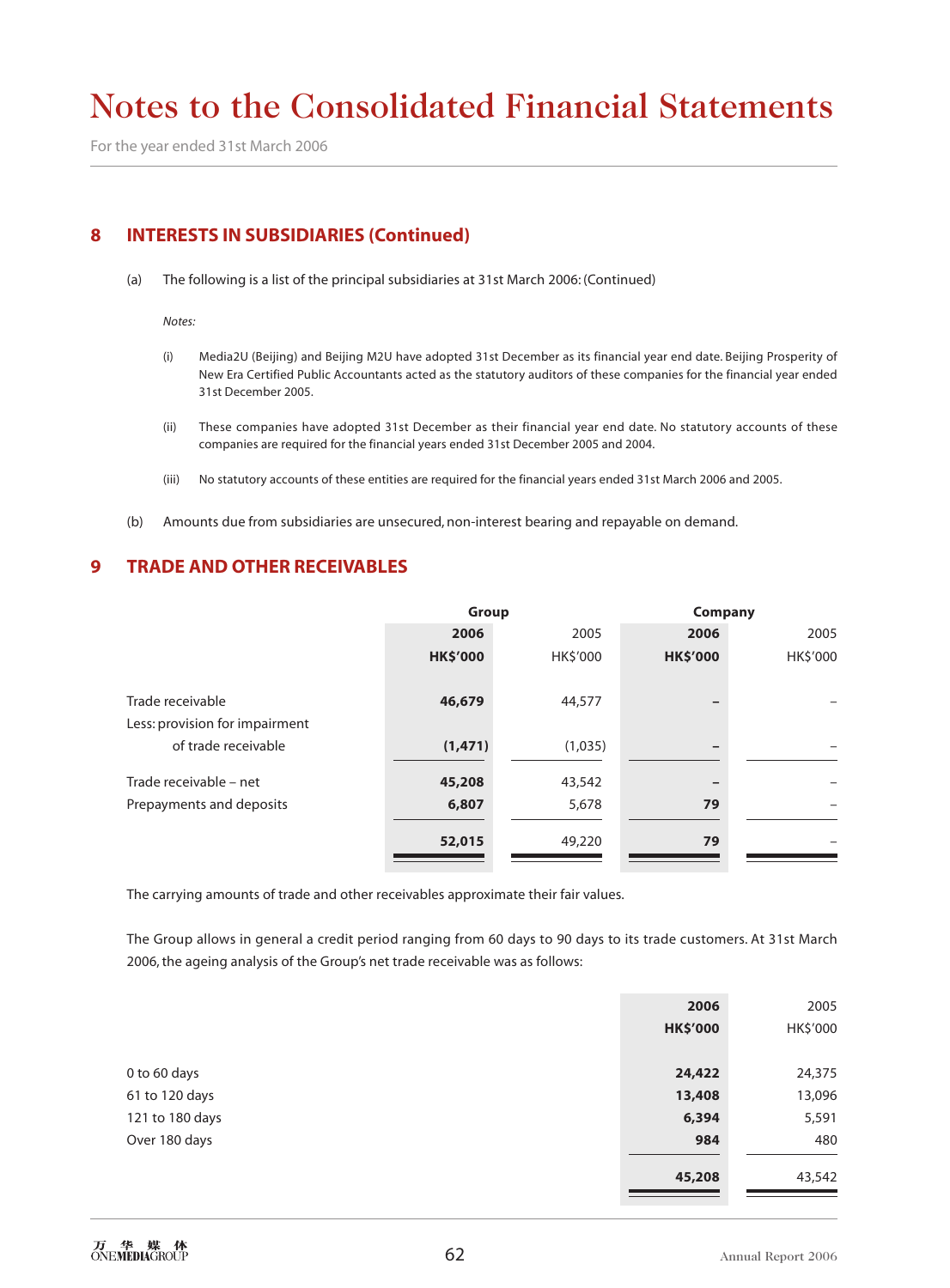For the year ended 31st March 2006

### **9 TRADE AND OTHER RECEIVABLES (Continued)**

There is no concentration of credit risk with respect to trade receivables as the Group has a large number of customers.

The Group has recognised a loss of HK\$604,000 (2005: HK\$1,059,000) for the impairment of its trade receivable during the year ended 31st March 2006. The loss has been included in selling and distribution costs in the consolidated income statement.

### **10 INVENTORIES**

|                | Group           |          |  |
|----------------|-----------------|----------|--|
|                | 2006            | 2005     |  |
|                | <b>HK\$'000</b> | HK\$'000 |  |
|                |                 |          |  |
| Raw materials  | 10,963          | 1,932    |  |
| Finished goods | 114             | 127      |  |
|                |                 |          |  |
|                | 11,077          | 2,059    |  |
|                |                 |          |  |

The cost of inventories recognised as expense and included in cost of goods sold amounted to HK\$47,786,000 (2005: HK\$29,844,000).

### **11 CASH AND CASH EQUIVALENTS**

|                          | Group           |                          | Company         |          |  |
|--------------------------|-----------------|--------------------------|-----------------|----------|--|
|                          | 2006            | 2005                     | 2006            | 2005     |  |
|                          | <b>HK\$'000</b> | HK\$'000                 | <b>HK\$'000</b> | HK\$'000 |  |
|                          |                 |                          |                 |          |  |
| Cash at bank and in hand | 8,862           | 8,175                    | 29              | -        |  |
| Short-term bank deposits | 85,258          | $\overline{\phantom{0}}$ | 76,258          |          |  |
|                          |                 |                          |                 |          |  |
|                          |                 |                          |                 | -        |  |
|                          | 94,120          | 8,175                    | 76,287          |          |  |

The effective interest rate on short–term bank deposits was 4.37% (2005: Nil); these deposits have an average maturity of 30 days.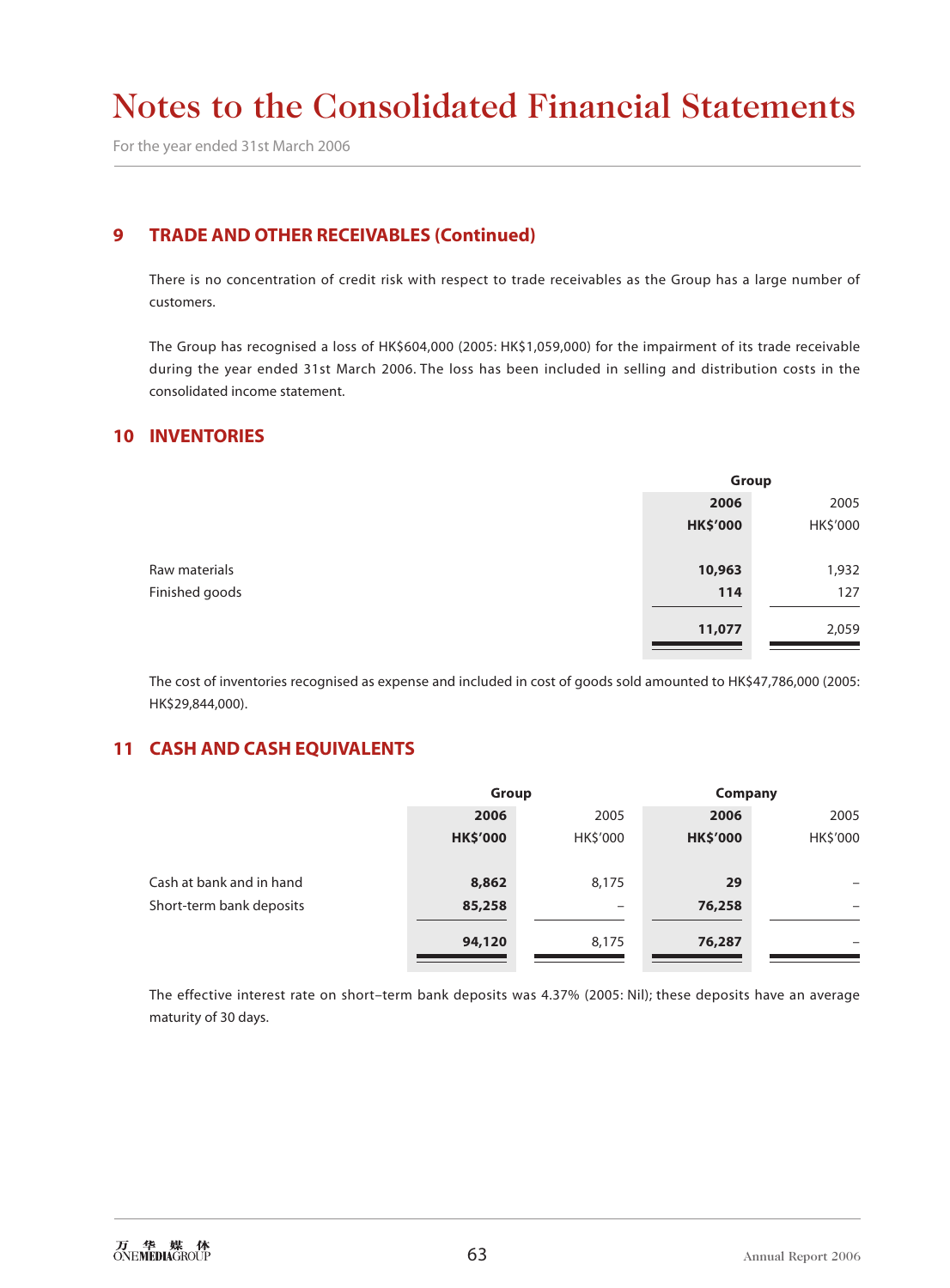For the year ended 31st March 2006

# **11 CASH AND CASH EQUIVALENTS (Continued)**

Cash and bank overdrafts include the following for the purposes of the cash flow statement:

|                           | Group           |          | Company         |          |  |
|---------------------------|-----------------|----------|-----------------|----------|--|
|                           | 2006            | 2005     | 2006            | 2005     |  |
|                           | <b>HK\$'000</b> | HK\$'000 | <b>HK\$'000</b> | HK\$'000 |  |
|                           |                 |          |                 |          |  |
| Cash and cash equivalents | 94,120          | 8,175    | 76,287          | -        |  |
| <b>Bank overdrafts</b>    | (30)            | -        |                 | -        |  |
|                           |                 |          |                 |          |  |
|                           | 94,090          | 8,175    | 76,287          | -        |  |
|                           |                 |          |                 |          |  |

Included in the cash and cash equivalents of the Group are cash and bank deposits denominated in Renminbi placed with banks in the Mainland China amounting to HK\$4,318,000 (2005: HK\$879,000), of which the remittance is subject to foreign exchange control.

### **12 SHARE CAPITAL**

|                           | Number of      | <b>Ordinary</b> | <b>Share</b> |              |
|---------------------------|----------------|-----------------|--------------|--------------|
|                           | shares         | shares          | premium      | <b>Total</b> |
|                           | (in thousands) | HK\$'000        | HK\$'000     | HK\$'000     |
| <b>At 11th March 2005</b> |                |                 |              |              |
| (date of incorporation)   |                |                 |              |              |
| and 31st March 2005       | 1,000          |                 |              |              |
| Issuance of shares for    |                |                 |              |              |
| Reorganisation (Note (a)) | 299,000        | 299             | 8,406        | 8,705        |
| Issuance of shares        |                |                 |              |              |
| for IPO (Note (b))        | 100,000        | 100             | 102,967      | 103,067      |
| <b>At 31st March 2006</b> | 400,000        | 400             | 111,373      | 111,773      |

The total authorised number of ordinary shares is 4,000 million shares (2005: 100 million shares) with a par value of HK\$0.001 per share (2005: HK\$0.001 per share). All issued shares are fully paid. Pursuant to the written resolution of the sole shareholder of the Company passed on 14th September 2005, the authorised share capital of the Company was increased from 100 million shares to 4,000 million shares by the creation of an additional 3,900 million shares.

*Notes:*

- (a) On 26th September 2005, the Company allotted and issued 294,500,000 shares to its immediate holding company credited as fully paid in consideration of the transfer of the entire issued share capital of its subsidiary to the Company. On the same date, the Company allotted and issued 3,000,000 shares to Venture Logic Investments Limited and 1,500,000 shares to Alpha Media Consultants Limited for cash at par pursuant to the exercise of the options granted.
- (b) The Company issued 100,000,000 shares at HK\$1.2 per share by way of public offer and placing in October 2005. The shares of the Company were listed on the Main Board of the Stock Exchange on 18th October 2005. Share issuance costs of HK\$17,088,000 were offset against the share premium at the date of listing.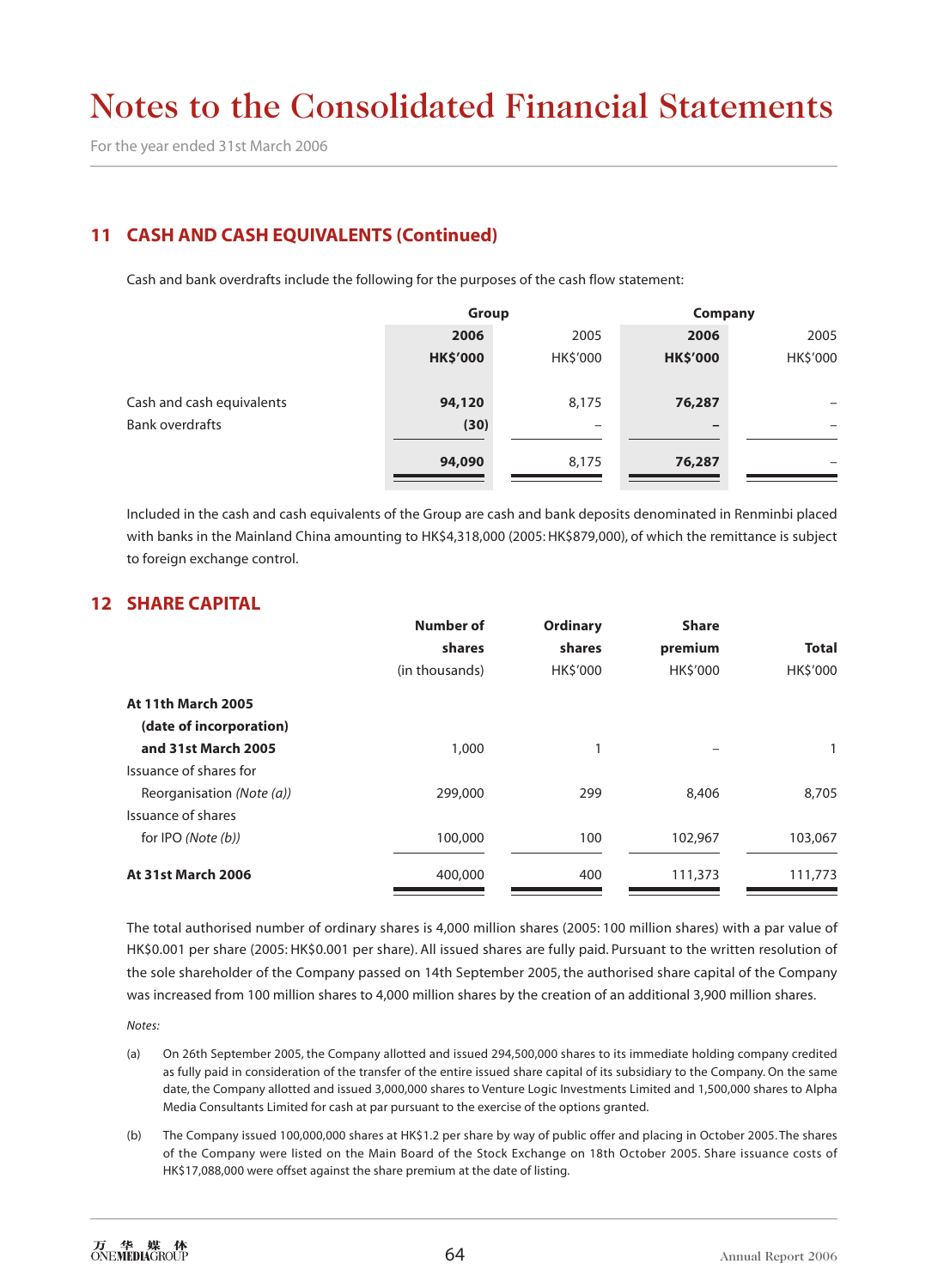For the year ended 31st March 2006

### **12 SHARE CAPITAL (Continued)**

#### **Share options**

The pre-IPO share option scheme ("Pre-IPO Scheme") and the post-IPO scheme ("Post-IPO Scheme") (together the "Schemes") conditionally approved and adopted by ordinary resolutions of the shareholders of the Company and Ming Pao Enterprise Corporation Limited ("MPE") on 26th September 2005 ("Adoption Date"). The principal terms of the Pre-IPO Scheme are substantially the same as the terms of the Post-IPO Scheme (where applicable) except for the following principal terms: (a) the subscription price per share shall be the offer price; and (b) no options will be offered or granted upon the commencement of dealings in the shares on the Stock Exchange.

Pursuant to the Schemes, the Board may, at its absolute discretion, grant share options to any full time employees, executive and non-executive directors (including independent non-executive directors) of the Group or the MPE and its subsidiaries (for so long as the Company remains a subsidiary of MPE) to subscribe for shares in the Company subject to the terms and conditions stipulated therein.

The period within which an option may be exercised under each of the Schemes will be determined and notified by the Board in its absolute discretion (subject to any vesting periods, if applicable), save that no option may be exercised later than 10 years from the date of offer of the option or 10 years after the Adoption Date, whichever is earlier. As evidenced by the vesting periods of the options granted under the Pre-IPO Scheme, no option granted under the Pre-IPO Scheme will be exercisable within six months from the Listing Date. Save for the number of shares which may be subscribed for pursuant to the exercise of options and the vesting periods of the options granted, each option so granted under the Pre-IPO Scheme has the same terms and conditions.

Movements in the number of share options outstanding and the average exercise price are as follows:

|                                                                | Average                   |                |  |
|----------------------------------------------------------------|---------------------------|----------------|--|
|                                                                | exercise<br>price in HK\$ | Number of      |  |
|                                                                |                           | share          |  |
|                                                                | per share                 | options        |  |
|                                                                |                           | (in thousands) |  |
| At 11th March 2005 (date of incorporation) and 31st March 2005 | -                         |                |  |
| Granted                                                        | 1.2                       | 14,680         |  |
| Lapsed                                                         | 1.2                       | (208)          |  |
| <b>At 31st March 2006</b>                                      | 1.2                       | 14,472         |  |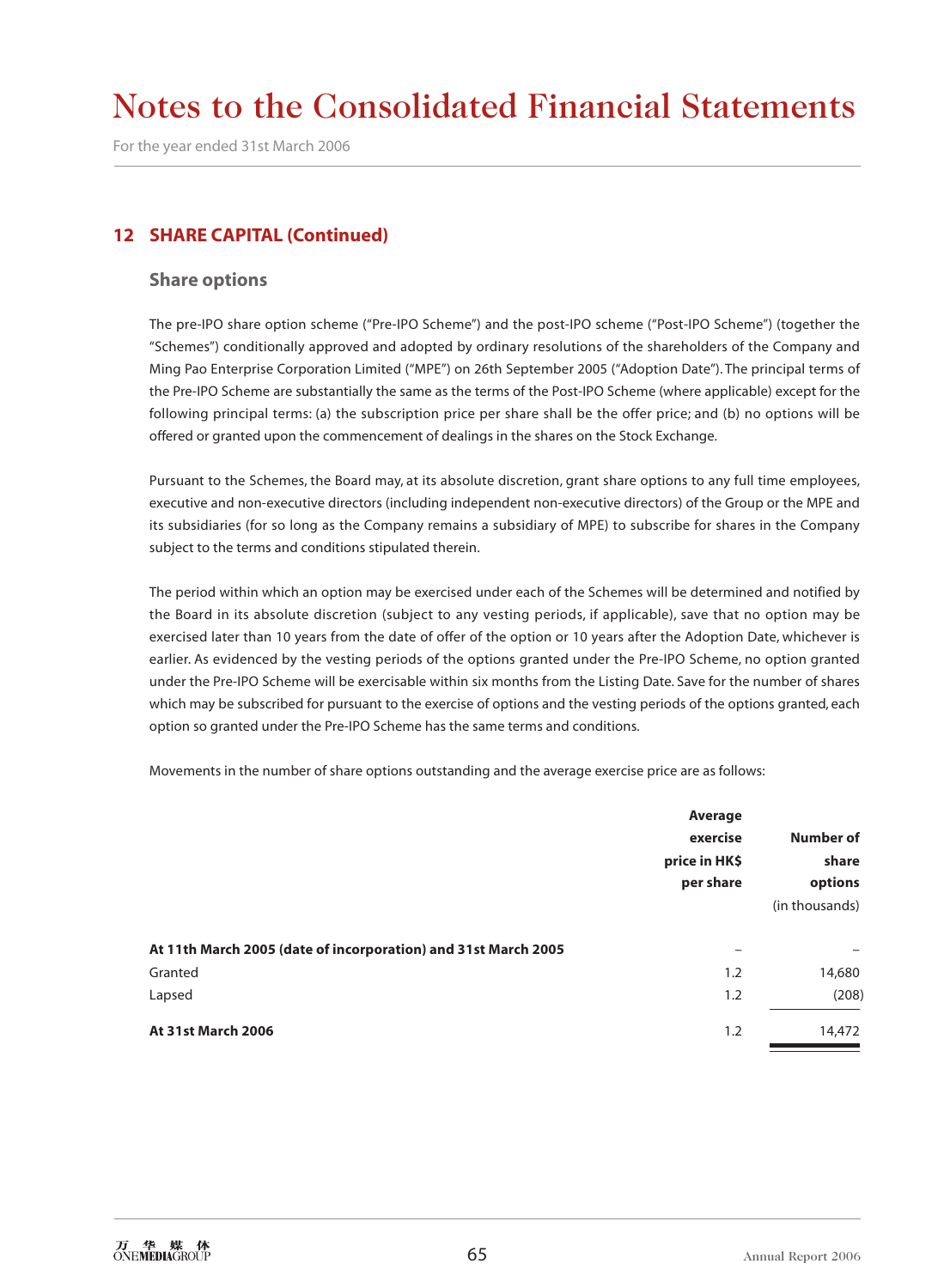For the year ended 31st March 2006

## **12 SHARE CAPITAL (Continued)**

#### **Share options (Continued)**

The above share options were conditional granted on 27th September 2005 and the exercisable period is from 18th October 2005 to 25th September 2015 with all of them being non-exercisable as at 31st March 2006.

During the year, no share options were exercised or cancelled and 208,000 share options were lapsed.

The fair value of options granted during the year determined using the binomial option valuation model was HK\$6,380,000. The significant inputs into the model were share price of HK\$1.2 (being the IPO and placing share price of the Group), volatility of the underlying stock of 48% (being the volatility of the stock returns of listed companies in the media industry in Hong Kong), risk-free interest rates of 4.16% (being the yield of 10-year fund note issued by the Hong Kong Monetary Authority as at 23rd September 2005 ("Valuation Date")), forfeiture rate of 5.7% per annum (with reference to historical staff turnover rates of the Company, its subsidiaries, fellow subsidiaries and related companies), and suboptimal exercise factor of 1.4 (being the factor to account the early exercise behavior of the share option).

Share compensation costs on share options granted are amortised over one year and five years respectively in accordance with terms specified in the Pre-IPO Scheme. HK\$794,000 was recognised and specified in the consolidated income statement for the year ended 31st March 2006.

## **13 AMOUNTS DUE TO THE IMMEDIATE HOLDING COMPANY, A SUBSIDARY AND FELLOW SUBSIDIARIES**

All amounts due are unsecured, non-interest bearing and are repayable on demand. The amount due to the immediate holding company of HK\$3,339,000 as at 31st March 2005 are financing in nature which has been fully repaid during the year. Except for this, the remaining amounts are trading in nature.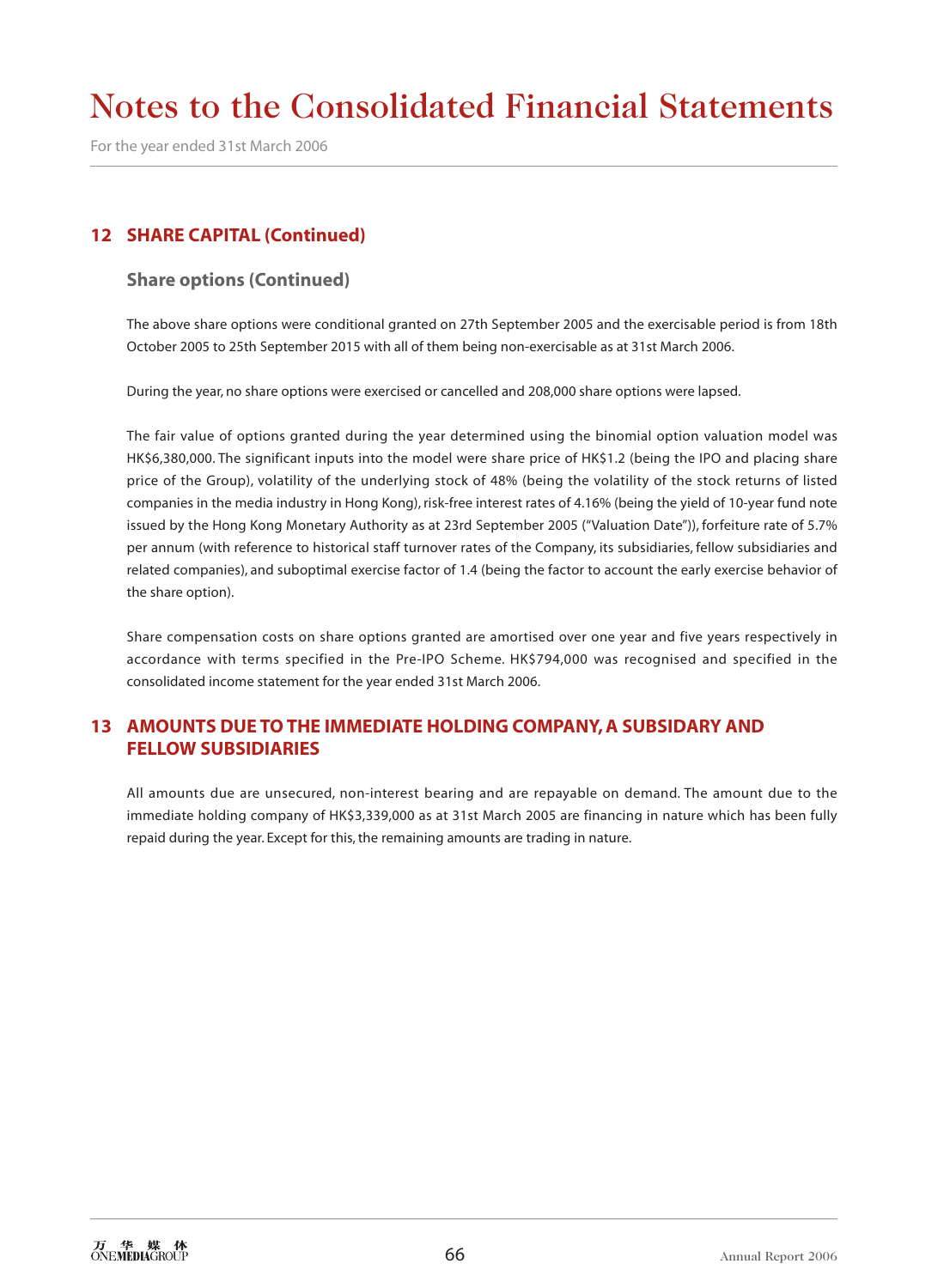For the year ended 31st March 2006

### **14 OTHER RESERVES**

**(a) Group**

|                                      | <b>Employee</b>          |               |                   |                          |              |                          |              |
|--------------------------------------|--------------------------|---------------|-------------------|--------------------------|--------------|--------------------------|--------------|
|                                      | share-based              |               |                   |                          | <b>Share</b> |                          |              |
|                                      | payment                  | <b>Merger</b> | <b>Share</b>      | <b>Capital</b>           | issuance     | <b>Exchange</b>          |              |
|                                      | reserve                  | reserve       | premium           | reserve                  | costs        | reserve                  | <b>Total</b> |
|                                      | HK\$'000                 | HK\$'000      | HK\$'000          | HK\$'000                 | HK\$'000     | HK\$'000                 | HK\$'000     |
|                                      |                          | (Note (i))    |                   | (Note (ii))              |              |                          |              |
| <b>Balance at 1st April 2004</b>     |                          | 1,650         |                   | 10,000                   |              |                          | 11,650       |
| Currency translation differences     |                          |               |                   |                          |              | 3                        | 3            |
| Share issuance costs (Note 12)       |                          |               |                   |                          | (432)        |                          | (432)        |
| <b>Balance at 31st March 2005</b>    | -                        | 1,650         | $\qquad \qquad -$ | 10,000                   | (432)        | 3                        | 11,221       |
| <b>Balance at 1st April 2005</b>     | $\overline{\phantom{0}}$ | 1,650         | $\qquad \qquad -$ | 10,000                   | (432)        | 3                        | 11,221       |
| Share issuance costs (Note 12)       |                          |               |                   |                          | (16,656)     |                          | (16, 656)    |
| Transfer of share issuance costs     |                          |               | (17,088)          | $\overline{\phantom{0}}$ | 17,088       |                          |              |
| Issuance of shares for               |                          |               |                   |                          |              |                          |              |
| Reorganisation (Note 12)             |                          |               | 8,406             |                          |              |                          | 8,406        |
| Issuance of shares for IPO (Note 12) |                          |               | 120,055           |                          |              | $\overline{\phantom{0}}$ | 120,055      |
| Currency translation differences     |                          |               |                   |                          |              | (341)                    | (341)        |
| Share compensation costs             |                          |               |                   |                          |              |                          |              |
| on share options granted (Note 22)   | 794                      |               |                   |                          |              |                          | 794          |
| <b>Balance at 31st March 2006</b>    | 794                      | 1,650         | 111,373           | 10,000                   |              | (338)                    | 123,479      |

#### *Notes:*

- (i) Merger reserve of the Group represented the difference between the nominal value of the issued share capital of One Media (HK) Limited (formerly known as Ming Pao Magazines Limited) and Ming Pao Magazines Limited (formerly known as Lisport Company Limited) acquired and the consideration of HK\$11 paid pursuant to the Reorganisation.
- (ii) On 31st July 1992, Ming Pao Magazines Limited (formerly known as Lisport Company Limited) assigned the publishing title "City Children's Weekly" to Ming Pao Finance Limited, a fellow subsidiary, for a total consideration of HK\$10,000,000. The consideration was determined in accordance with directors' valuation with reference to the consideration paid for the acquisition of the company by Ming Pao Holdings Limited in July 1992. The amount was transferred to the non-distributable reserve during that year.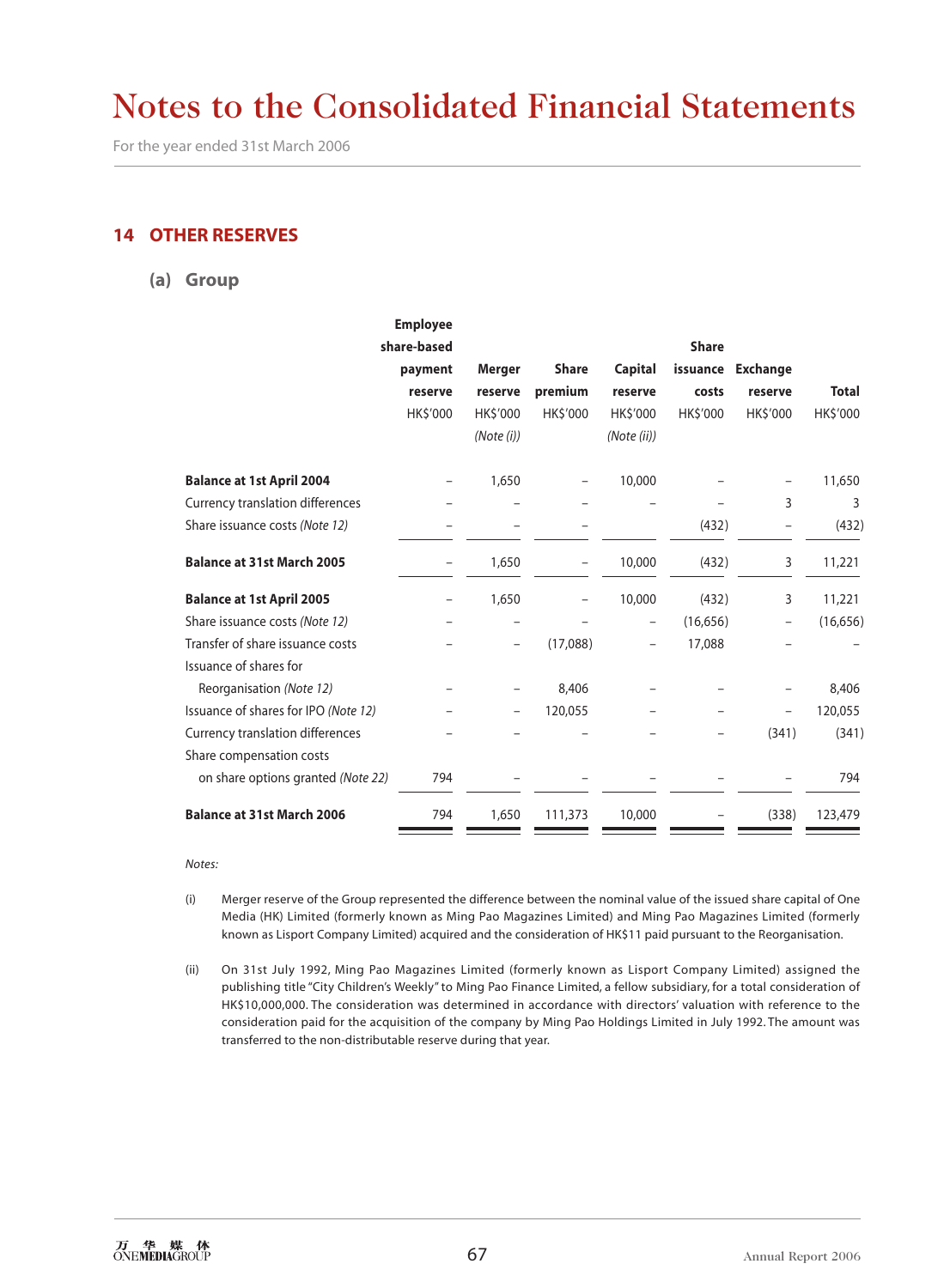For the year ended 31st March 2006

# **14 OTHER RESERVES (Continued)**

# **(b) Company**

| <b>Share</b> |                |           |
|--------------|----------------|-----------|
| <b>Share</b> | issuance       |           |
| premium      | costs          | Total     |
| HK\$'000     | <b>HKS'000</b> | HK\$'000  |
|              |                |           |
|              | (432)          | (432)     |
|              | (16, 656)      | (16, 656) |
| (17,088)     | 17,088         |           |
| 8,406        |                | 8,406     |
| 120,055      |                | 120,055   |
| 111,373      |                | 111,373   |
|              |                |           |

### **15 TRADE AND OTHER PAYABLES**

|                                    | Group           |          | Company         |          |
|------------------------------------|-----------------|----------|-----------------|----------|
|                                    | 2006            | 2005     | 2006            | 2005     |
|                                    | <b>HK\$'000</b> | HK\$'000 | <b>HK\$'000</b> | HK\$'000 |
|                                    |                 |          |                 |          |
| Trade payable                      | 11,324          | 3,591    |                 |          |
| Accrued expenses and               |                 |          |                 |          |
| receipts in advance                | 13,799          | 8,806    | 1,704           |          |
|                                    | 25,123          | 12,397   | 1,704           |          |
| Amount due to the immediate        |                 |          |                 |          |
| holding company                    |                 | 3,339    |                 |          |
| Amount due to a subsidiary         |                 |          |                 | 432      |
| Amounts due to fellow subsidiaries | 2,402           | 1,838    |                 |          |
|                                    | 27,525          | 17,574   | 1,704           | 432      |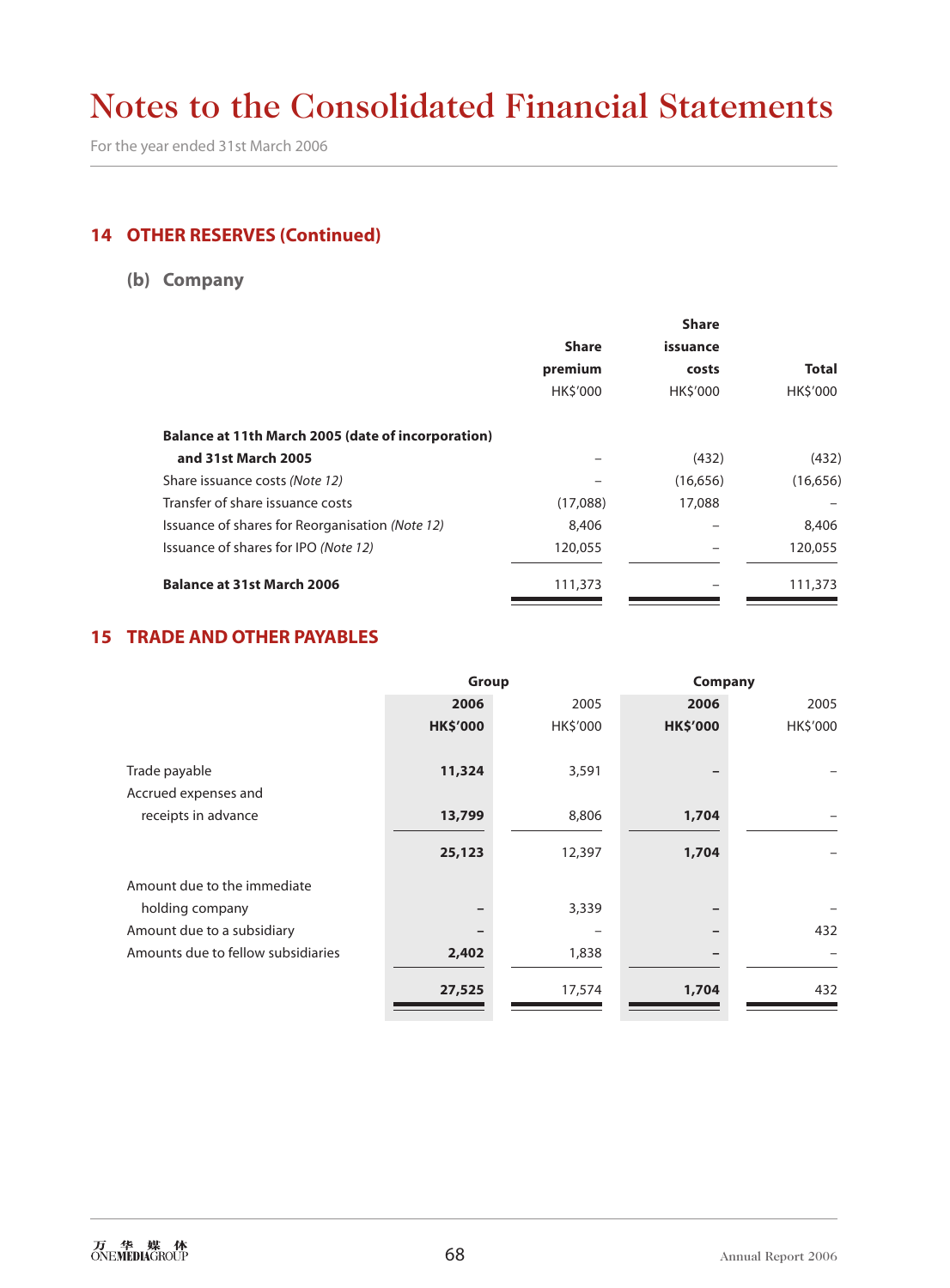For the year ended 31st March 2006

### **15 TRADE AND OTHER PAYABLES (Continued)**

At 31st March 2006, the ageing analysis of the trade payable is as follows:

|                 | 2006            | 2005     |
|-----------------|-----------------|----------|
|                 | <b>HK\$'000</b> | HK\$'000 |
|                 |                 |          |
| 0 to 60 days    | 8,660           | 3,547    |
| 61 to 120 days  | 2,340           | 6        |
| 121 to 180 days | 196             | -        |
| Over 180 days   | 128             | 38       |
|                 |                 |          |
|                 | 11,324          | 3,591    |

### **16 TRUST RECEIPT LOANS**

| Group    |                 |
|----------|-----------------|
| 2005     | 2006            |
| HK\$'000 | <b>HK\$'000</b> |
| -        | 338             |
|          |                 |

The exposure of the Group's borrowings to interest-rate changes and the contractual repricing dates is minimal as all trust receipt loans were unsecured and will become mature within 120 days.

The effective interest rates at the balance sheet date was 6.68%. The carrying amounts of trust receipt loans which are denominated in HK dollars approximate their fair values.

#### **17 BANK FACILITIES**

The Group has the following undrawn borrowing facilities:

|                            | Group           |          |
|----------------------------|-----------------|----------|
|                            | 2006            | 2005     |
|                            | <b>HK\$'000</b> | HK\$'000 |
| Floating rate              |                 |          |
| - expiring within one year | 19,662          | -        |
|                            |                 |          |

The facilities expiring within one year are annual facilities subject to review at various dates during 2006.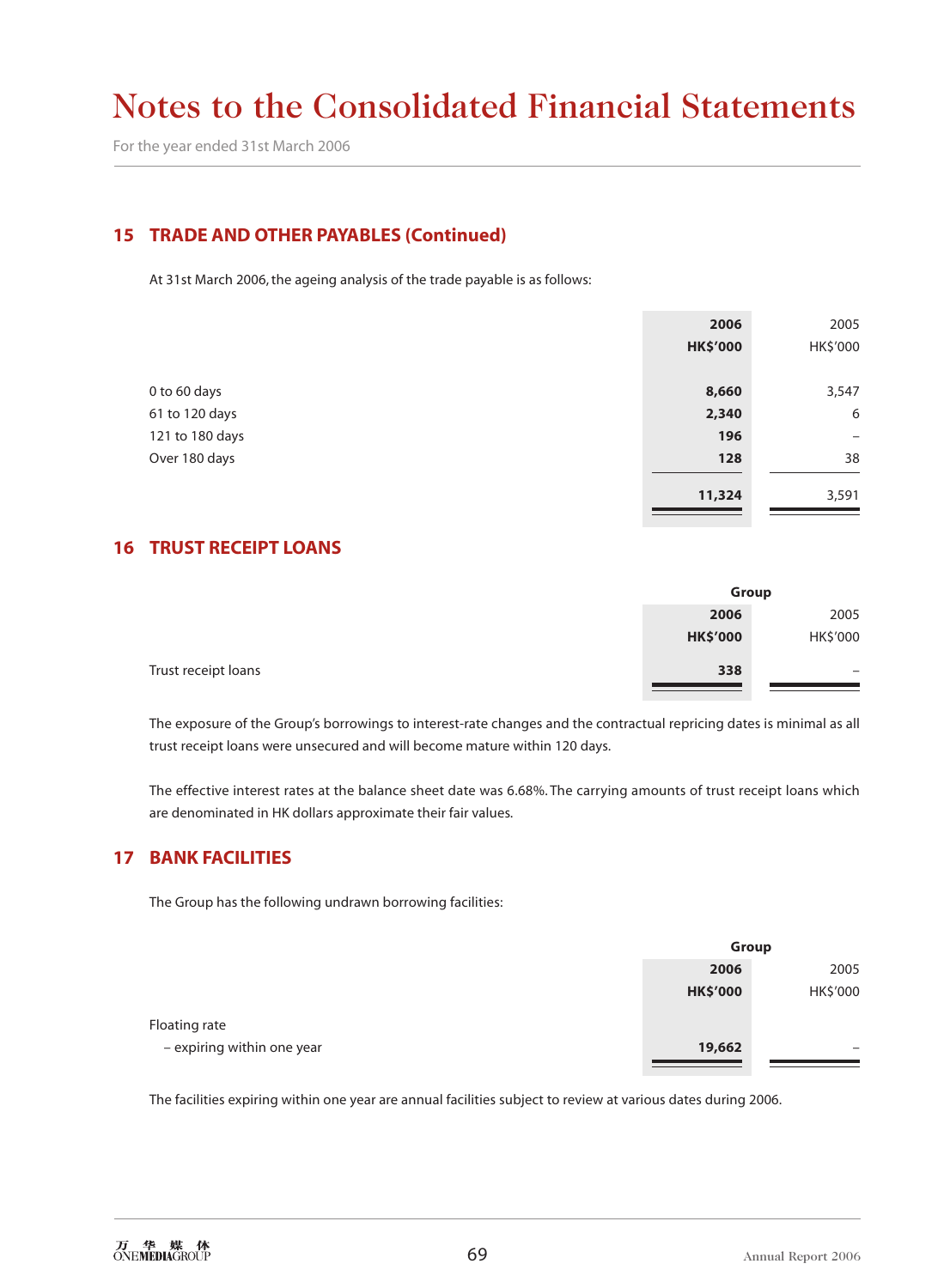For the year ended 31st March 2006

#### **18 DEFERRED INCOME TAX**

Deferred income tax assets and liabilities are offset when there is a legally enforceable right to offset current tax assets against current tax liabilities and when the deferred income taxes relate to the same fiscal authority. The amounts offset are as follows:

|                                                                        | Group           |                |
|------------------------------------------------------------------------|-----------------|----------------|
|                                                                        | 2006            | 2005           |
|                                                                        | <b>HK\$'000</b> | <b>HKS'000</b> |
| Deferred income tax assets:                                            |                 |                |
| - Deferred income tax assets to be recovered after more than 12 months | (304)           |                |
| - Deferred income tax assets to be recovered within 12 months          | (3,727)         | (29)           |
|                                                                        | (4,031)         | (29)           |
| Deferred income tax liabilities:                                       |                 |                |
| - Deferred income tax liabilities to be recovered within 12 months     | 292             | 270            |
|                                                                        |                 |                |

The movements on the deferred income tax assets/(liabilities) are as follows:

|                                                                   | <b>Group</b>    |          |
|-------------------------------------------------------------------|-----------------|----------|
|                                                                   | 2006            | 2005     |
|                                                                   | <b>HK\$'000</b> | HK\$'000 |
| Beginning of the year                                             | (241)           | (75)     |
| Credited/(charged) in the consolidated income statement (Note 24) | 3,980           | (166)    |
| End of the year                                                   | 3,739           | (241)    |

The movement in deferred income tax assets and liabilities during the year, without taking into consideration the offsetting of balances within the same tax jurisdiction, is as follows:

Deferred income tax liabilities:

|                                              | <b>Accelerated</b> |
|----------------------------------------------|--------------------|
|                                              | depreciation       |
|                                              | allowances         |
|                                              | HK\$'000           |
| At 1st April 2004                            | 137                |
| Charged in the consolidated income statement | 133                |
| At 31st March 2005                           | 270                |
| Charged in the consolidated income statement | 22                 |
| At 31st March 2006                           | 292                |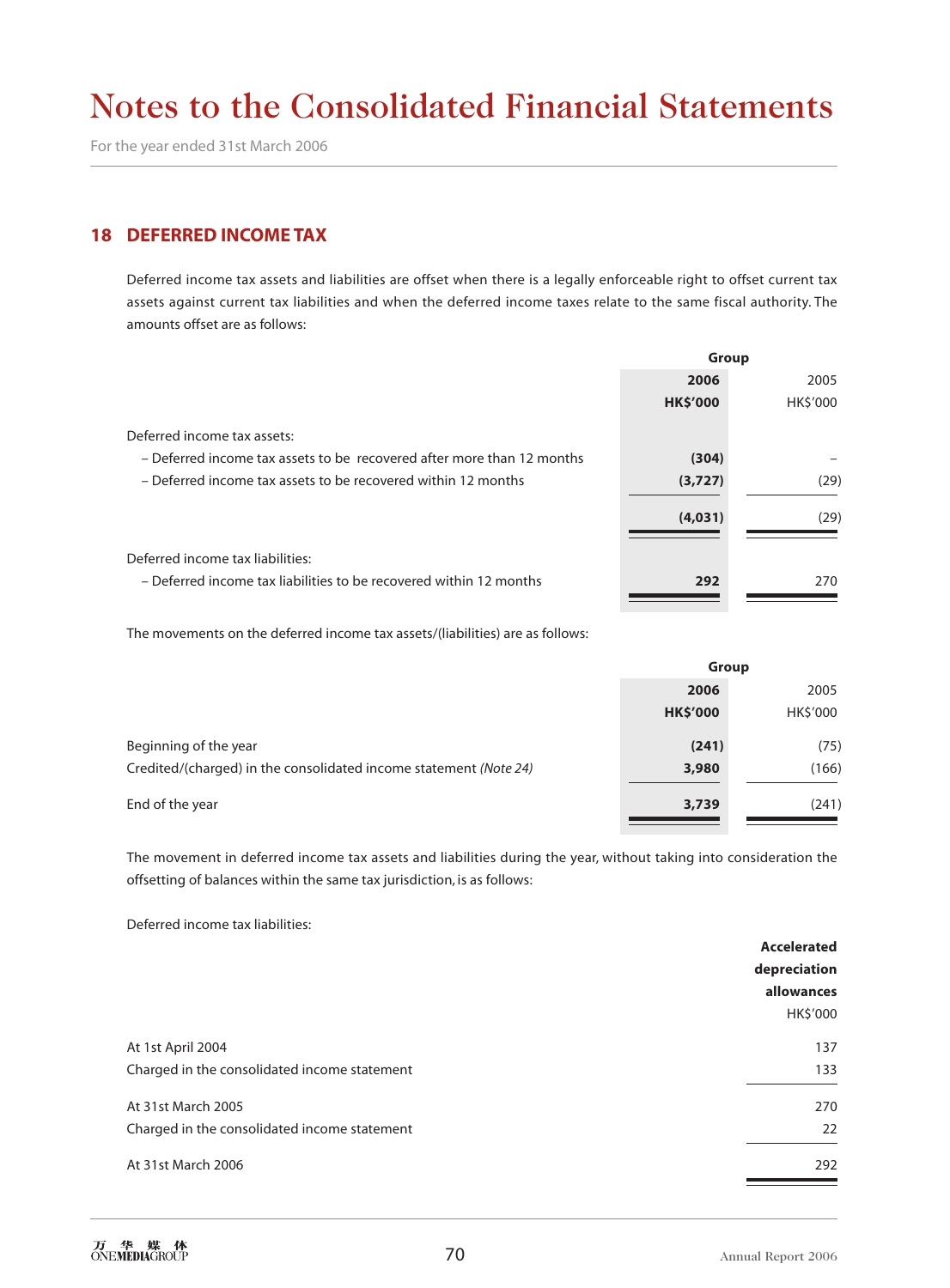For the year ended 31st March 2006

### **18 DEFERRED INCOME TAX (Continued)**

Deferred income tax assets:

|                                                         | <b>Provision of</b> |                |              |  |
|---------------------------------------------------------|---------------------|----------------|--------------|--|
|                                                         | <b>Tax losses</b>   | assets         | <b>Total</b> |  |
|                                                         | HK\$'000            | <b>HKS'000</b> | HK\$'000     |  |
| At 1st April 2004                                       |                     | (62)           | (62)         |  |
| Charged in the consolidated income statement            |                     | 33             | 33           |  |
| At 31st March 2005                                      |                     | (29)           | (29)         |  |
| (Credited)/charged in the consolidated income statement | (4,031)             | 29             | (4,002)      |  |
| At 31st March 2006                                      | (4,031)             |                | (4,031)      |  |
|                                                         |                     |                |              |  |

Deferred income tax assets are recognised for tax loss carry-forwards to the extent that the realisation of the related tax benefit through the future taxable profits is probable. The Group did not recognise deferred income tax assets of HK\$1,101,000 (2005: HK\$4,300,000) in respect of losses amounting to HK\$4,916,000 (2005: HK\$24,572,000) that can be carried forward against future taxable income. All unrecognised tax losses will expire by the end of December 2006.

## **19 DEFINED BENEFIT PLAN'S ASSETS**

The Group's fellow subsidiary, Ming Pao Holdings Limited, operates a number of staff retirement schemes which include a hybrid retirement benefit scheme (the "Scheme") for its employees in Hong Kong.

The Scheme has three categories of members: Regular Member, Special Member and Defined Benefit ("DB") Member.

Regular Member – defined contribution type of benefits based on accumulated contributions and investment gains and losses thereon.

Special Member – benefits based on final salary and service period or accumulated employer's contributions with credited investment gains and losses, whichever is higher.

DB Member – defined benefits based on final salary and service period only.

Each member and the employer are also required to contribute monthly at 5% of the basic monthly salaries to the Scheme respectively. The accumulated members' contributions with investment gains and losses will be paid to the members upon their leaving of the employment in addition to the benefits described above.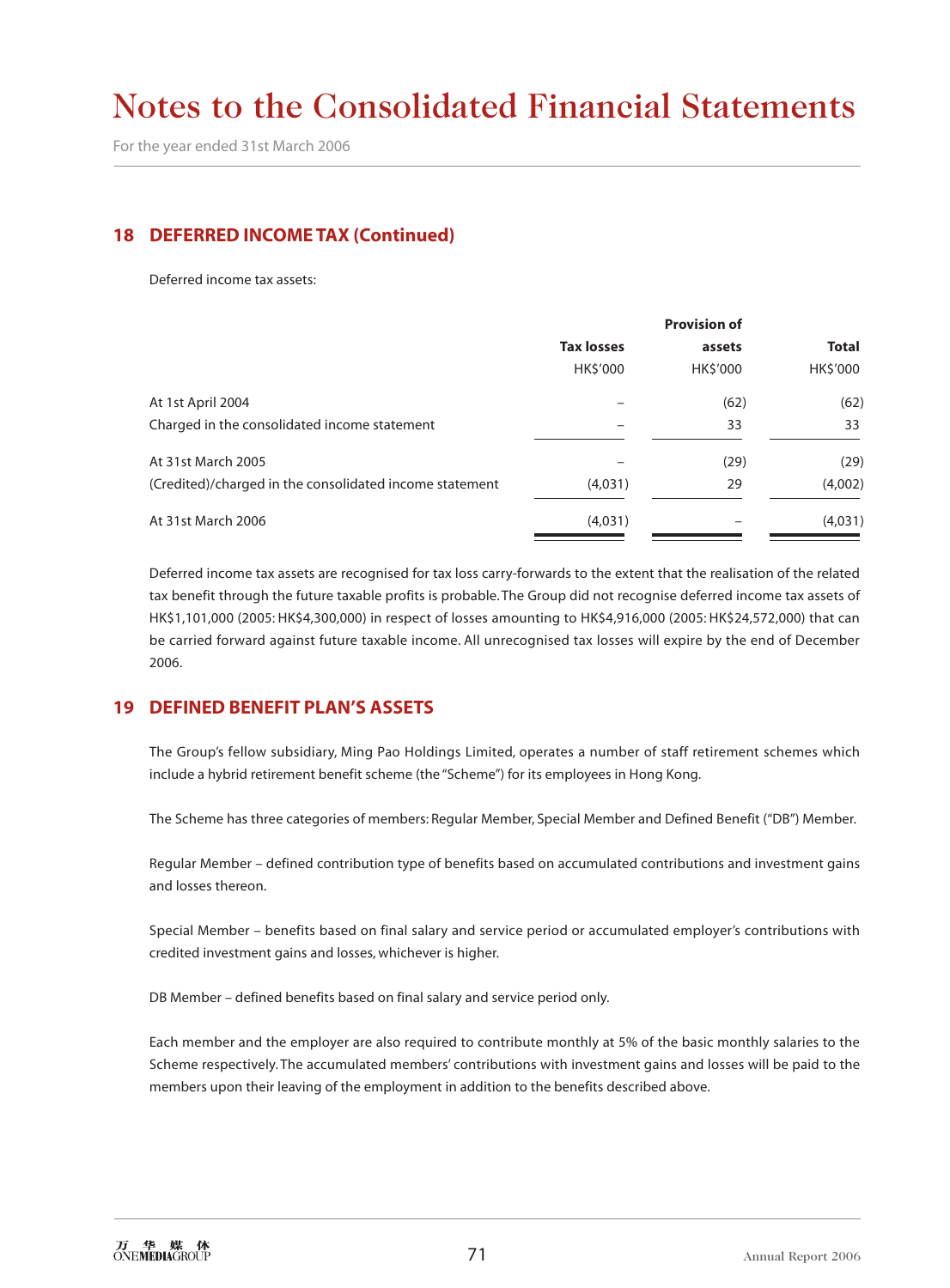For the year ended 31st March 2006

### **19 DEFINED BENEFIT PLAN'S ASSETS (Continued)**

Defined benefits for special and DB members are assessed using the projected unit credit method. The pension costs are charged to the consolidated income statement so as to spread the regular costs over the service lives of employees. A full valuation of the defined benefit scheme based on the projected unit credit method has been carried out by Watson Wyatt Hong Kong Limited, an independent qualified actuary, and the pension costs are charged to the consolidated income statement in accordance with its advice.

The amounts recognised in the consolidated balance sheet are determined as follows:

|                                              | 2006            | 2005     |
|----------------------------------------------|-----------------|----------|
|                                              | <b>HK\$'000</b> | HK\$'000 |
|                                              |                 |          |
| Fair value of plan's assets                  | 2,917           | 2,659    |
| Present value of defined benefit obligations | (2,520)         | (2, 355) |
|                                              |                 |          |
|                                              | 397             | 304      |
| Unrecognised actuarial losses                | 522             | 620      |
|                                              |                 |          |
| Assets in the consolidated balance sheet     | 919             | 924      |

The amounts recognised in the consolidated income statement are as follows:

|                                                                    | 2006            | 2005     |
|--------------------------------------------------------------------|-----------------|----------|
|                                                                    | <b>HK\$'000</b> | HK\$'000 |
|                                                                    |                 |          |
| Current service cost                                               | (152)           | (153)    |
| Interest cost                                                      | (94)            | (82)     |
| Expected return on plan's assets                                   | 188             | 167      |
| Net actuarial losses recognised during the year                    | (27)            | (28)     |
| Total pension costs, included in staff benefits expenses (Note 22) | (85)            | (96)     |

Total pension costs were included in administrative expenses in for the years ended 31st March 2006 and 2005.

The actual return on plan's assets was HK\$409,000 (2005: HK\$224,000).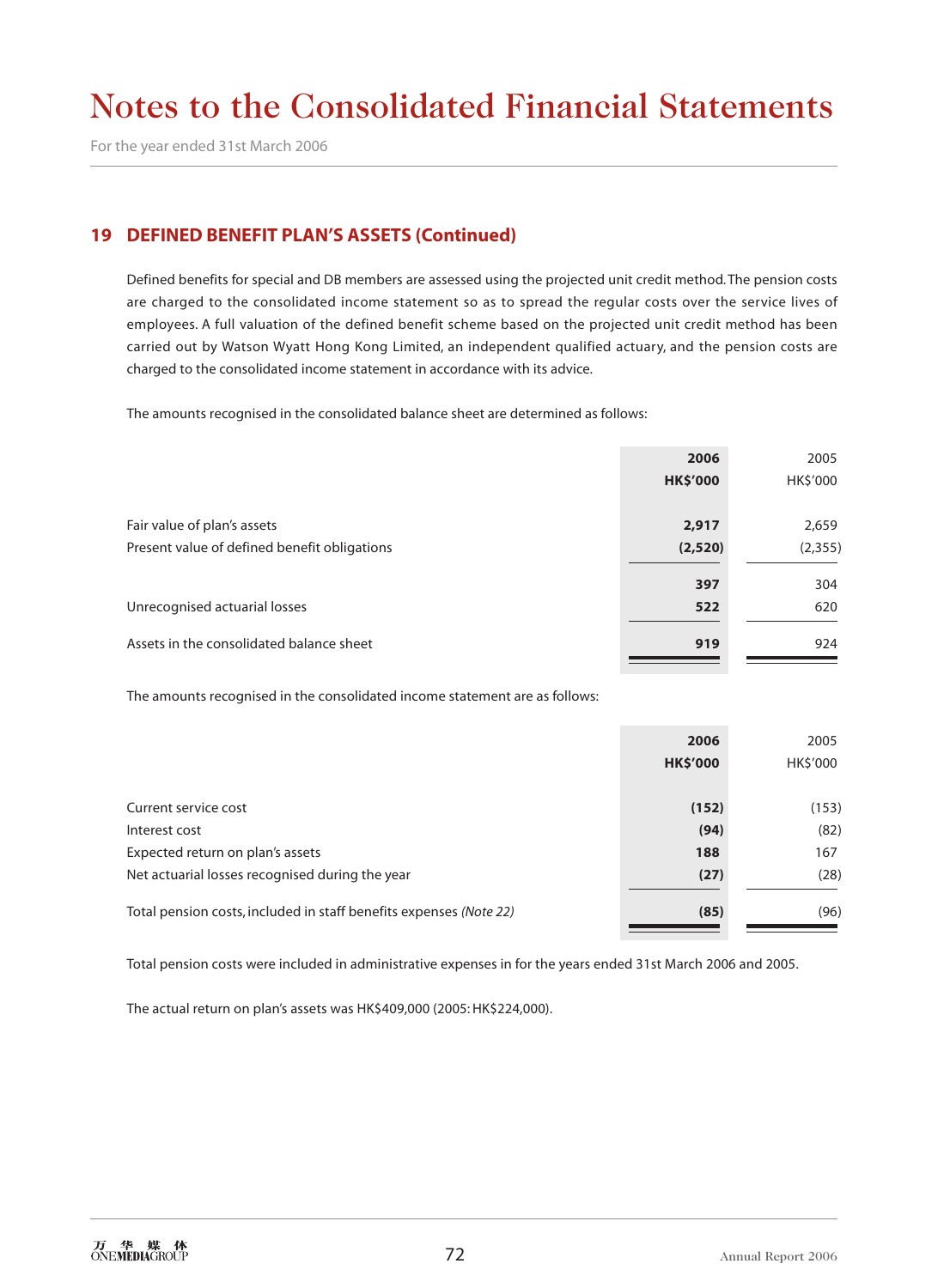For the year ended 31st March 2006

# **19 DEFINED BENEFIT PLAN'S ASSETS (Continued)**

The movement in the assets recognised in the consolidated balance sheet is as follows:

|                                         | 2006            | 2005     |
|-----------------------------------------|-----------------|----------|
|                                         | <b>HK\$'000</b> | HK\$'000 |
|                                         |                 |          |
| Beginning of the year                   | 924             | 936      |
| Total pension costs recognised as above | (85)            | (96)     |
| Contributions paid                      | 80              | 84       |
| End of the year                         | 919             | 924      |

The principal actuarial assumptions used were as follows:

| Discount rate                    | 4.5% | 4%   |
|----------------------------------|------|------|
| Expected return on plan's assets | 7%   | 7%   |
| Future salary increases          |      |      |
| $2005 - 2007$                    | 1.5% | 1.5% |
| 2008 onwards                     | 4%   | 4%   |

### **20 LONG SERVICE PAYMENT**

The provision for long service payment represents present value of the obligation under long service payment and respective actuarial gains. The movement during the year is the net-off of current service costs and interest on obligation against long service payment during the year. Current service costs and interest on obligation were recognised during the year and included in staff benefits expenses (Note 22).

The amount recognised in the consolidated balance sheet is as follows:

|                                 | 2006            | 2005     |
|---------------------------------|-----------------|----------|
|                                 | <b>HK\$'000</b> | HK\$'000 |
| Present value of the obligation | 90              | 9        |
| Unrecognised actuarial gains    | (103)           |          |
| (Assets)/liabilities            | (13)            | 9        |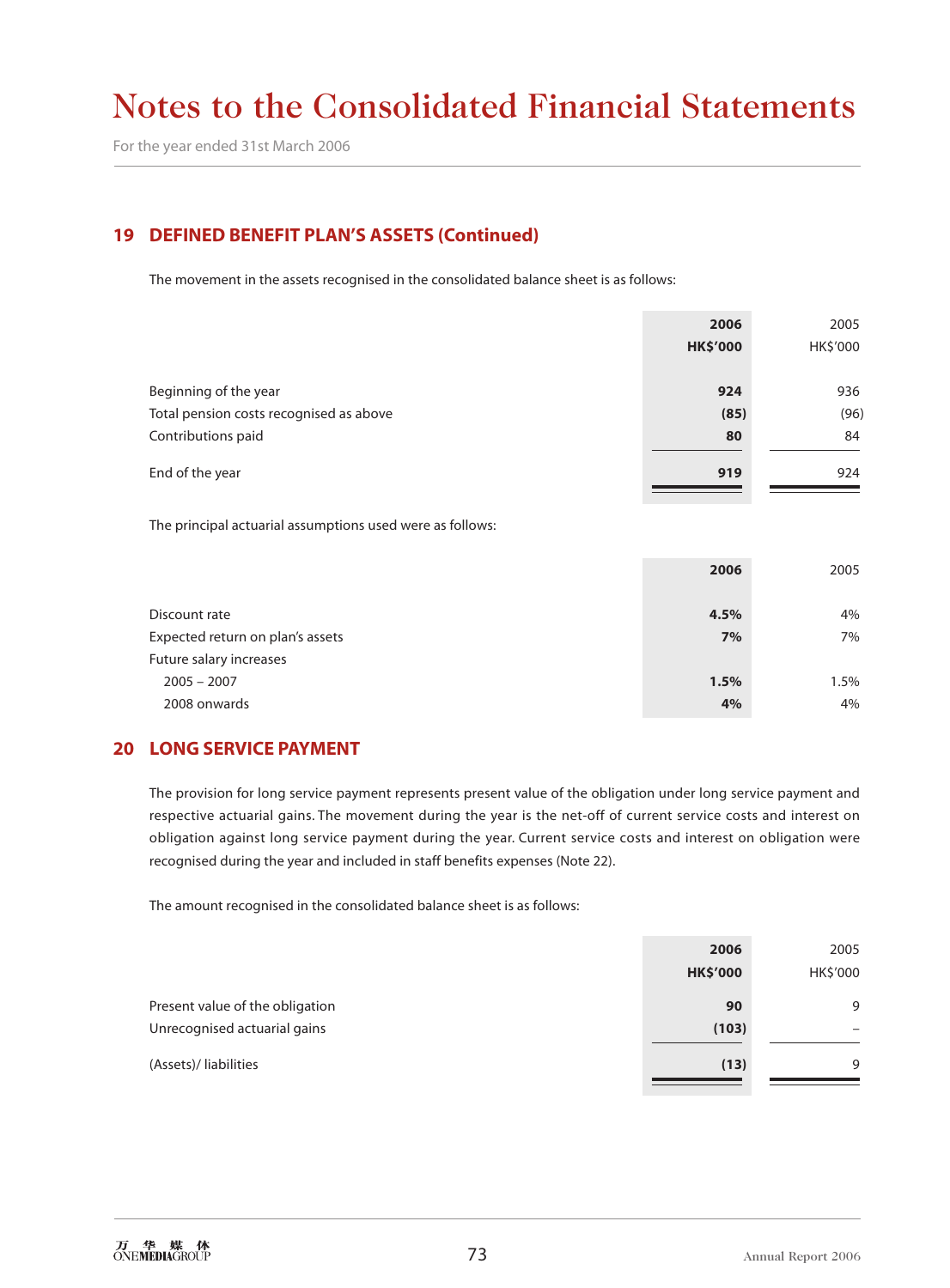For the year ended 31st March 2006

# **20 LONG SERVICE PAYMENT (Continued)**

Movement in the provision for long service payment (assets)/liabilities is as follows:

|                                                             | 2006            | 2005     |
|-------------------------------------------------------------|-----------------|----------|
|                                                             | <b>HK\$'000</b> | HK\$'000 |
|                                                             |                 |          |
| Beginning of the year                                       | 9               | 6        |
| Net expense recognised in the consolidated income statement |                 | 3        |
| Long service payment made during the year                   | (23)            |          |
| End of the year                                             | (13)            | 9        |
| The principal actuarial assumption used was as follows:     |                 |          |
| Average future working lifetime (in years)                  | 14              | 13       |

# **21 EXPENSES BY NATURE**

Expenses included in cost of goods sold, selling and distribution costs and administrative expenses are analysed as follows:

|                                                   | 2006            | 2005     |
|---------------------------------------------------|-----------------|----------|
|                                                   | <b>HK\$'000</b> | HK\$'000 |
| Depreciation (Note 6)                             | 1,368           | 760      |
| Amortisation (Note 7)                             |                 | 137      |
| Employee benefit expense (Note 22)                | 53,860          | 41,370   |
| Raw materials used                                | 47,786          | 29,844   |
| Loss on disposal of property, plant and equipment | 34              | 13       |
| Occupancy costs                                   | 2,993           | 2,016    |
| Auditors' remuneration                            | 802             | 296      |
|                                                   |                 |          |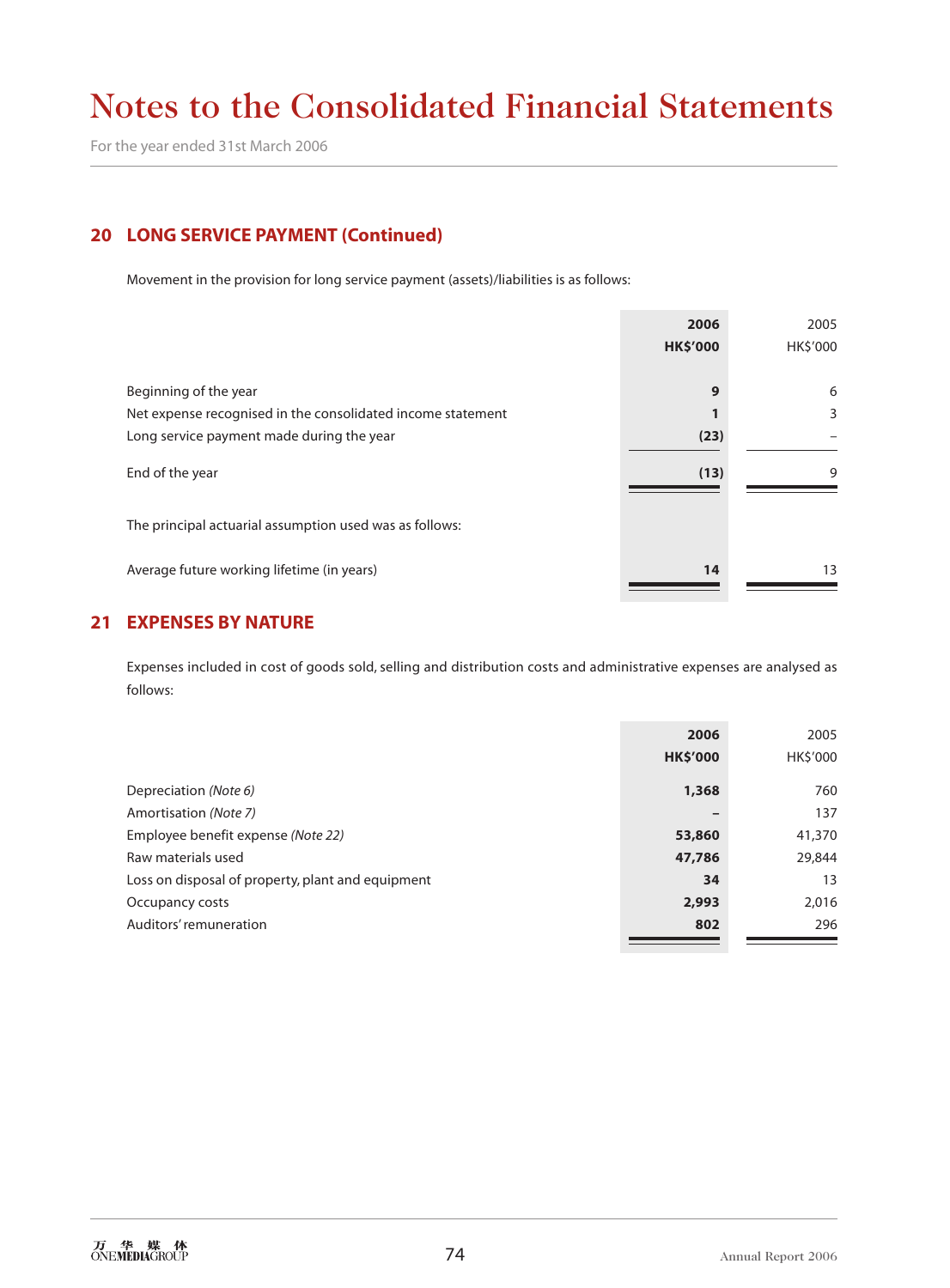# **22 EMPLOYEE BENEFIT EXPENSE, INCLUDING DIRECTORS' EMOLUMENTS**

|                                                                    | 2006            | 2005     |
|--------------------------------------------------------------------|-----------------|----------|
|                                                                    | <b>HK\$'000</b> | HK\$'000 |
| Wages and salaries                                                 | 48,088          | 38,229   |
| Unutilised annual leave                                            | 365             | 568      |
| Social security costs (Note a)                                     | 1,071           | 208      |
| Share compensation costs on share options granted (Note 12)        | 794             |          |
| Pension costs – defined contribution plans and MPF Scheme (Note b) | 1,328           | 1,300    |
| Pension costs – defined benefit plans (Note 19)                    | 85              | 96       |
| Staff welfare and allowances                                       | 2,129           | 969      |
|                                                                    |                 |          |
|                                                                    | 53,860          | 41,370   |

#### **(a) Social security costs**

All employees of the subsidiaries of the Company in the PRC excluding Hong Kong who are PRC citizens participate in employee social security plans enacted in the PRC, including pension, medical and other welfare benefits, which are organised and administrated by the governmental authorities. According to the relevant regulations, the Group contributes on a monthly basis based on certain percentages of the salaries of the employees, subject to a certain ceiling, and are paid to the labour and social welfare authorities. Contributions to the plans are expenses as incurred.

### **(b) Pensions – defined contribution plans and MPF Scheme**

Forfeited contributions totaling HK\$143,000 (2005: HK\$146,000) were utilised during the year. Forfeiture reserve of HK\$3,403,000 (2005: HK\$2,953,000) available as at year end has been carried forward to reduce future contributions.

Contributions totaling HK\$480,000 (2005: HK\$499,000) were payable to the fund at the year-end.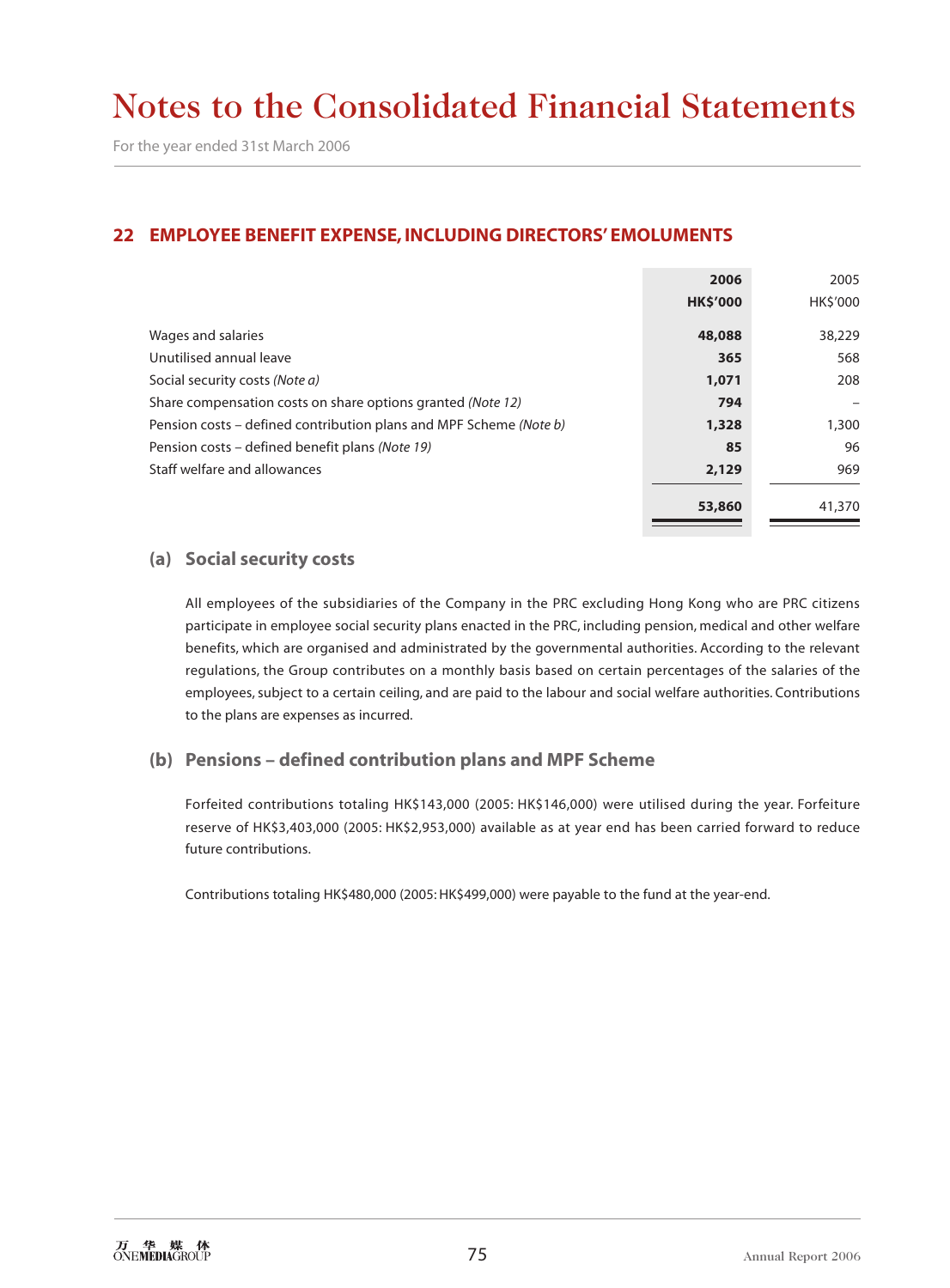## **22 EMPLOYEE BENEFIT EXPENSE, INCLUDING DIRECTORS' EMOLUMENTS (Continued)**

### **(c) Directors' emoluments**

Details of directors' emoluments for the year ended 31st March 2006 are set out below:

|                                     |                          |               | <b>Contributions</b> |            | <b>Share</b>   |              |
|-------------------------------------|--------------------------|---------------|----------------------|------------|----------------|--------------|
|                                     |                          |               | <b>Discretionary</b> | to pension | compensation   |              |
| <b>Name of Director</b>             | <b>Fees</b>              | <b>Salary</b> | <b>bonuses</b>       | scheme     | costs          | <b>Total</b> |
|                                     | HK\$'000                 | HK\$'000      | HK\$'000             | HK\$'000   | <b>HKS'000</b> | HK\$'000     |
| <b>Executive Directors</b>          |                          |               |                      |            |                |              |
| Mr. TIONG Kiu King                  | $\overline{\phantom{0}}$ |               |                      |            | 50             | 50           |
| Mr. TIONG Kiew Chiong               | $\overline{\phantom{0}}$ |               | -                    |            | 50             | 50           |
| Mr. Peter Bush BRACK                | $\overline{\phantom{0}}$ | 1,620         |                      | 11         | 50             | 1,681        |
| Mr. TUNG Siu Ho, Terence            | -                        | 1,620         | 95                   | 81         | 40             | 1,836        |
| Mr. Robert William Hong-San YUNG    |                          | 1,200         |                      | 11         | 40             | 1,251        |
| Independent Non-Executive Directors |                          |               |                      |            |                |              |
| Mr. YU Hon To, David                | 60                       |               |                      |            | 6              | 66           |
| Mr. SIT Kien Ping, Peter            | 60                       |               |                      |            | 6              | 66           |
| Mr. TAN Hock Seng, Peter            | 60                       |               |                      |            | 6              | 66           |

Details of directors' emoluments for the year ended 31st March 2005 is set out below:

|                                     |             |                | <b>Contributions</b> |            | <b>Share</b>   |              |
|-------------------------------------|-------------|----------------|----------------------|------------|----------------|--------------|
|                                     |             |                | <b>Discretionary</b> | to pension | compensation   |              |
| <b>Name of Director</b>             | <b>Fees</b> | <b>Salary</b>  | bonuses              | scheme     | costs          | <b>Total</b> |
|                                     | HK\$'000    | <b>HKS'000</b> | HK\$'000             | HK\$'000   | <b>HKS'000</b> | HK\$'000     |
| <b>Executive Directors</b>          |             |                |                      |            |                |              |
| Mr. TIONG Kiu King                  |             |                |                      |            |                |              |
| Mr. TIONG Kiew Chiong               |             |                |                      |            |                |              |
| Mr. Peter Bush BRACK                | -           | 1,100          |                      |            | -              | 1,100        |
| Mr. TUNG Siu Ho, Terence            |             | 1,380          | 122                  | 60         | -              | 1,562        |
| Mr. Robert William Hong-San YUNG    |             | 1,100          |                      |            | -              | 1,100        |
| Independent Non-Executive Directors |             |                |                      |            |                |              |
| Mr. YU Hon To, David                |             |                |                      |            |                |              |
| Mr. SIT Kien Ping, Peter            |             |                |                      |            |                |              |
| Mr. TAN Hock Seng, Peter            |             |                |                      |            |                |              |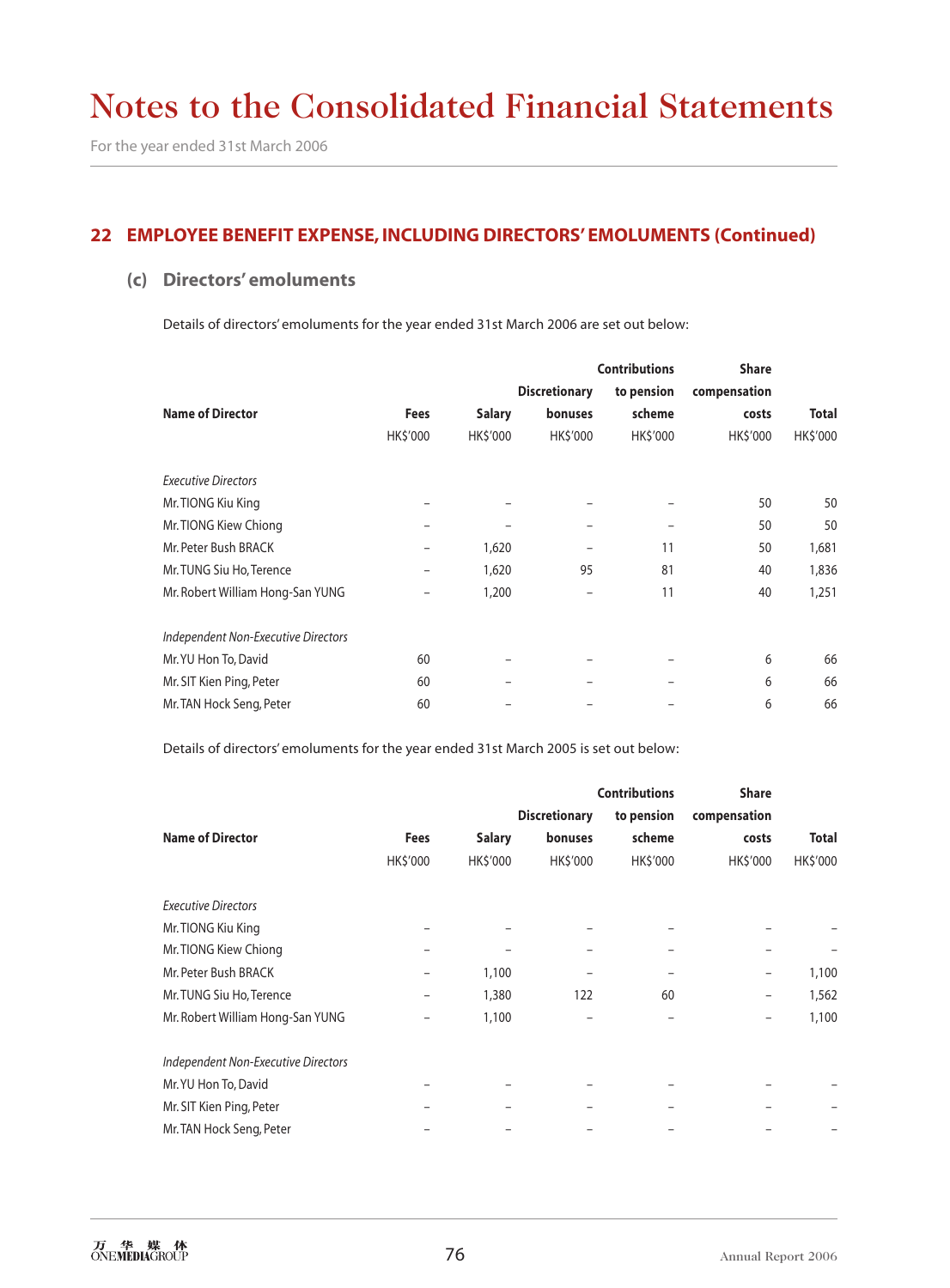## **22 EMPLOYEE BENEFIT EXPENSE, INCLUDING DIRECTORS' EMOLUMENTS (Continued)**

### **(d) Five highest paid individuals**

The five individuals whose emoluments were the highest in the Group for the year include 2 (2005: 2) directors whose emoluments are reflected in the analysis presented above. The emoluments payable to the remaining 3 (2005: 3) individuals during the year are as follows:

|                                                      | 2006            | 2005     |
|------------------------------------------------------|-----------------|----------|
|                                                      | <b>HK\$'000</b> | HK\$'000 |
|                                                      |                 |          |
| Basic salaries, housing allowances, other allowances |                 |          |
| and benefits in kind                                 | 4,048           | 3,863    |
| Discretionary bonuses                                | 118             | 59       |
| Contributions to pension scheme                      | 126             | 103      |
| Share compensation costs on share options granted    | 74              |          |
|                                                      |                 |          |
|                                                      | 4,366           | 4,025    |

The emoluments fell within the following bands:

|                               |                 | <b>Number of individuals</b> |  |
|-------------------------------|-----------------|------------------------------|--|
|                               | 2006            | 2005                         |  |
|                               | <b>HK\$'000</b> | HK\$'000                     |  |
|                               |                 |                              |  |
| Emolument bands               |                 |                              |  |
| HK\$1,000,001 - HK\$1,500,000 | $\overline{2}$  |                              |  |
| HK\$1,500,001 - HK\$2,000,000 | $\mathbf{1}$    |                              |  |
|                               |                 |                              |  |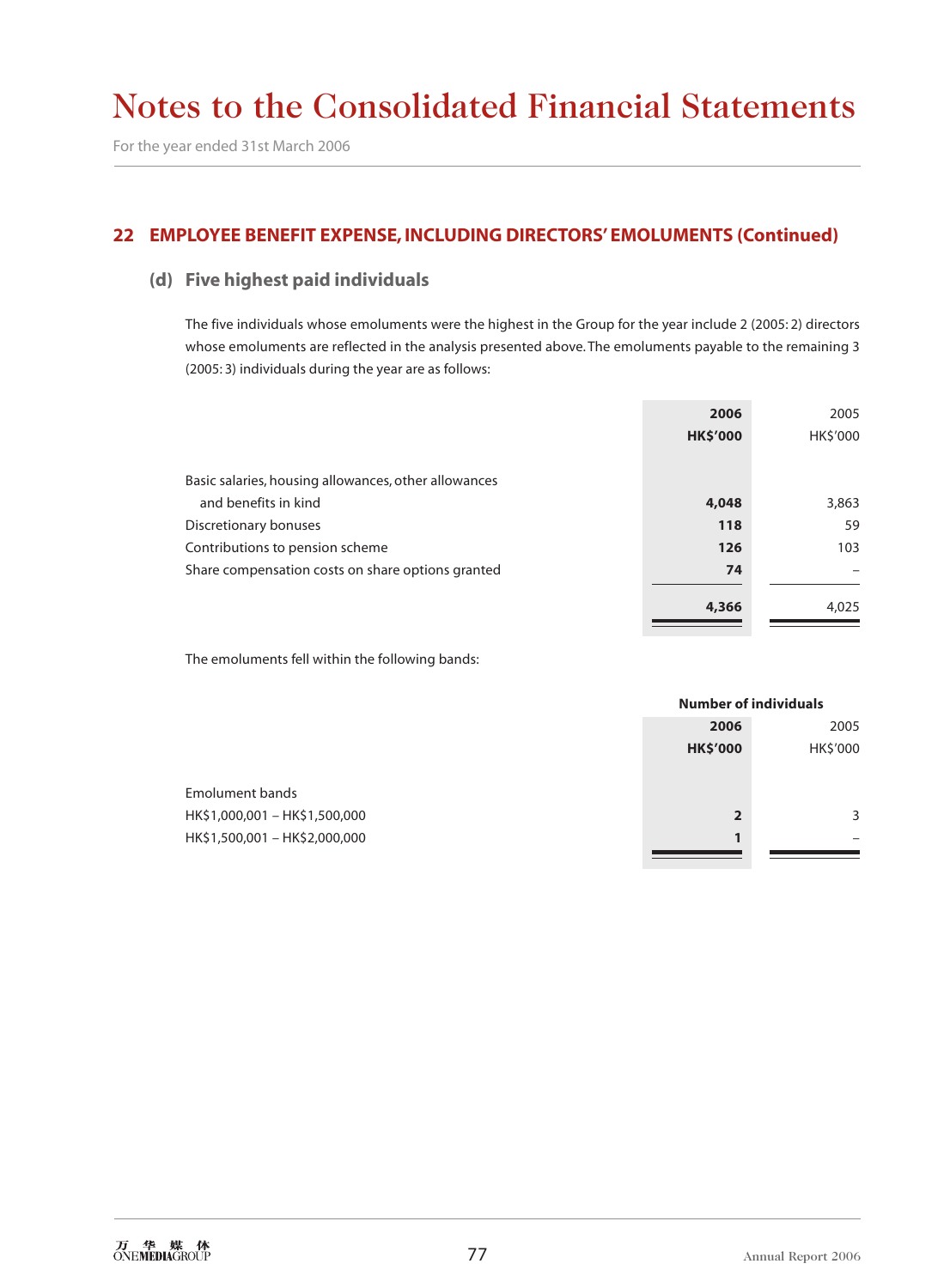For the year ended 31st March 2006

## **23 FINANCE COSTS**

|                                 | 2006            | 2005         |
|---------------------------------|-----------------|--------------|
|                                 | <b>HK\$'000</b> | HK\$'000     |
|                                 |                 |              |
| Interest on trust receipt loans | 263             | 94           |
| Bank interest expenses          | 43              | $\mathbf{1}$ |
|                                 |                 |              |
|                                 | 306             | 95           |
|                                 |                 |              |

## **24 INCOME TAX (CREDIT)/EXPENSE**

Hong Kong profits tax has been provided at the rate of 17.5% (2005: 17.5%) on the estimated assessable profit for the year.

The PRC enterprise income tax has been provided at the applicable rates between 7.5% and 33% on the profit of the Group's operations in PRC, in accordance with the income tax laws of PRC for foreign-invested enterprises and domestic companies.

|                                               | 2006<br><b>HK\$'000</b> | 2005<br>HK\$'000 |
|-----------------------------------------------|-------------------------|------------------|
|                                               |                         |                  |
| Hong Kong profits tax                         |                         |                  |
| - current income tax                          | 2,316                   | 5,734            |
| - under/(over)provision in prior years        | 35                      | (146)            |
| PRC enterprise income tax                     |                         |                  |
| - current income tax                          | 83                      | 257              |
| - overprovision in prior years                | (372)                   |                  |
| Deferred income tax (credit)/charge (Note 18) | (3,980)                 | 166              |
|                                               | (1, 918)                | 6,011            |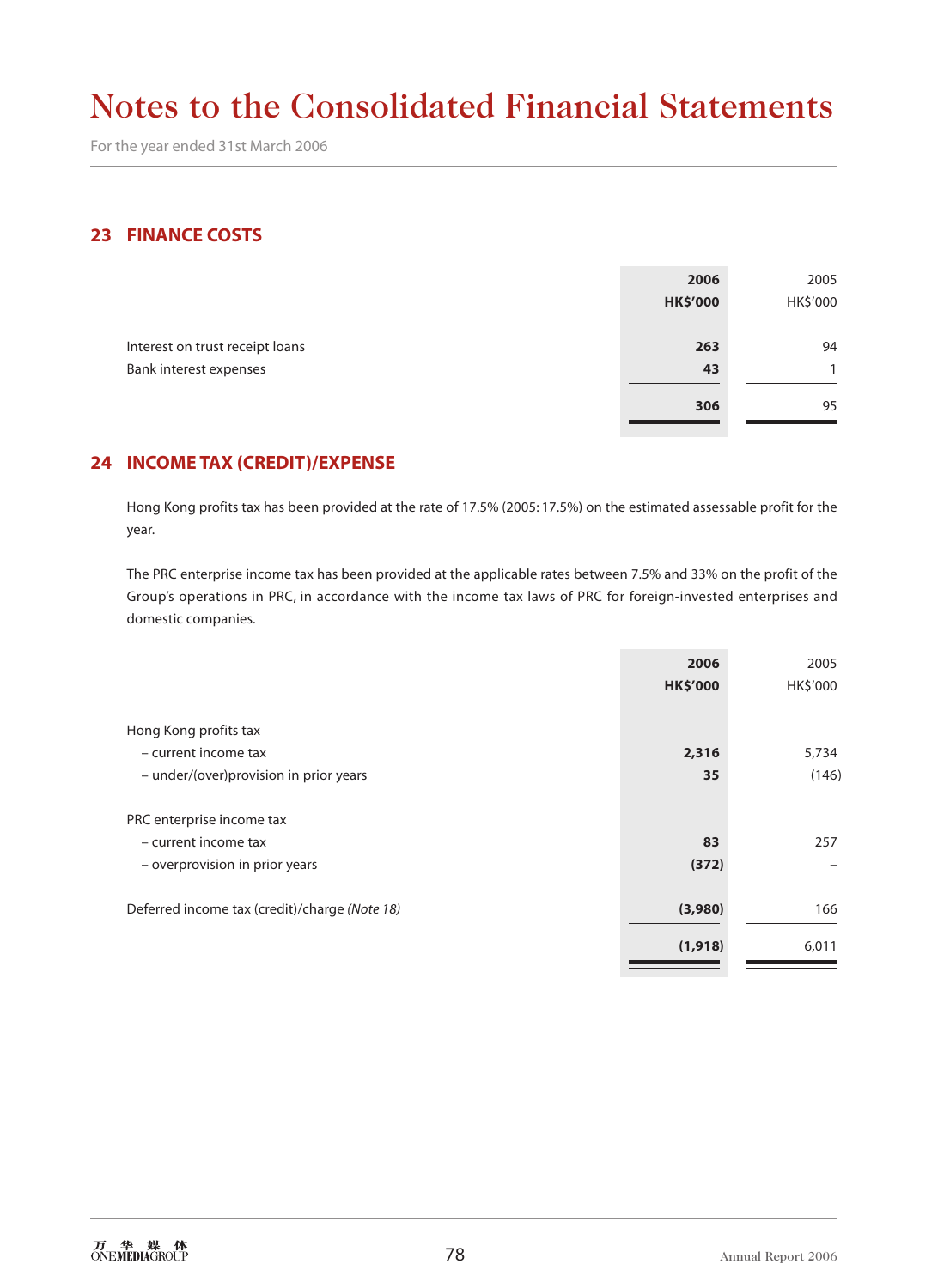# **24 INCOME TAX (CREDIT)/EXPENSE (Continued)**

The tax on the Group's profit before tax differs from the theoretical amount that would arise using the weighted average tax rate applicable to profits of the consolidated companies as follows:

|                                                                     | 2006            | 2005     |
|---------------------------------------------------------------------|-----------------|----------|
|                                                                     | <b>HK\$'000</b> | HK\$'000 |
|                                                                     |                 |          |
| Profit before tax                                                   | 5,104           | 28,397   |
| Notional tax calculated at domestic tax rates applicable to profits |                 |          |
| in the respective countries                                         | 813             | 4,237    |
| Income not subject to tax                                           | (386)           |          |
| Expenses not deductible for tax purposes                            | 1,180           | 551      |
| Recognition of deferred income tax asset arising from previously    |                 |          |
| unrecognised tax losses                                             | (4, 291)        |          |
| Tax losses for which no deferred income tax asset was recognised    | 1,103           | 1,369    |
| Overprovision in prior years                                        | (337)           | (146)    |
| Tax (credit)/expense                                                | (1,918)         | 6,011    |

The weighted average applicable tax rate was –38% (2005: 21%). The decrease is caused by the recognition of previously unrecognised tax losses in year 2006.

# **25 LOSS ATTRIBUTABLE TO EQUITY HOLDERS OF THE COMPANY**

The loss attributable to equity holders of the Company is dealt with in the financial statements of the Company to the extent of HK\$403,000 (2005: HK\$Nil).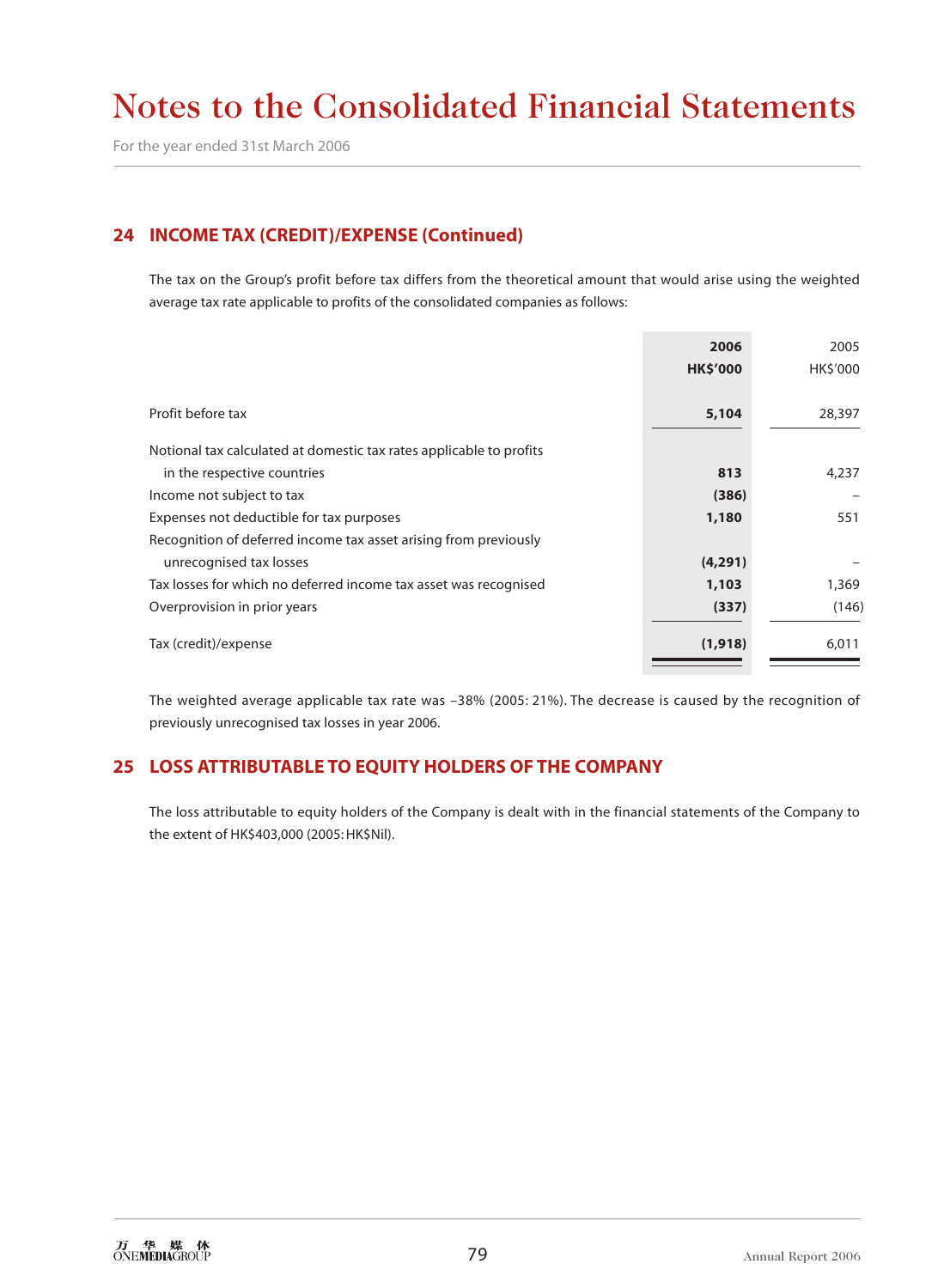For the year ended 31st March 2006

#### **26 EARNINGS PER SHARE**

Basic earnings per share is calculated by dividing the profit attributable to the equity holders of the Company by the weighted average number of ordinary shares in issue during the year (Note 12).

|                                                                    | 2006<br><b>HK\$'000</b> | 2005<br><b>HKS'000</b> |
|--------------------------------------------------------------------|-------------------------|------------------------|
|                                                                    |                         |                        |
| Profit attributable to the equity holders of the Company           | 7,022                   | 22,386                 |
| Weighted average number of ordinary shares in issue (in thousands) | 343,011                 | 295,500                |
| Basic earnings per share (HK cents per share)                      | 2.05                    | 7.58                   |

The calculation of basic earnings per share for the year is based on the Group's profit attributable to the equity holders of the Company and the weighted average number of ordinary shares. 294,500,000 ordinary shares issued by the Company to the immediate holding company on 26th September 2005 deemed to be in issue during the year as if the share capital of the Company outstanding immediately after the share exchange in connection with the Reorganisation had been in existence throughout the years and the issuance of 4,500,000 ordinary shares pursuant to the exercise of share options in September 2005.

Diluted earnings per share is not shown as there is no dilutive effect arising from the share options granted by the Company.

### **27 DIVIDENDS**

No dividends were paid during the year ended 31st March 2006 (2005: dividend of HK\$16,000,000 was paid by the Company's subsidiary, One Media (HK) Limited (previously known as Ming Pao Magazines Limited), to its former shareholder on 28th September 2005). A dividend in respect of 2006 of HK0.375 cent per share, amounting to a total dividend of HK\$1,500,000 is to be proposed at the annual general meeting on 8th September 2006. Upon approval by the shareholders of the Company, the final dividend will be paid on 20th September 2006 to shareholders whose names appear on the register of members of the Company on 8th September 2006. These financial statements do not reflect this dividend payable but account for it as proposed dividend.

|                                                                        | 2006            | 2005     |
|------------------------------------------------------------------------|-----------------|----------|
|                                                                        | <b>HK\$'000</b> | HK\$'000 |
| Special dividend paid                                                  | $\qquad \qquad$ | 16,000   |
| Proposed final dividend of HK0.375 cent (2005: Nil) per ordinary share | 1,500           | -        |
|                                                                        | 1,500           | 16,000   |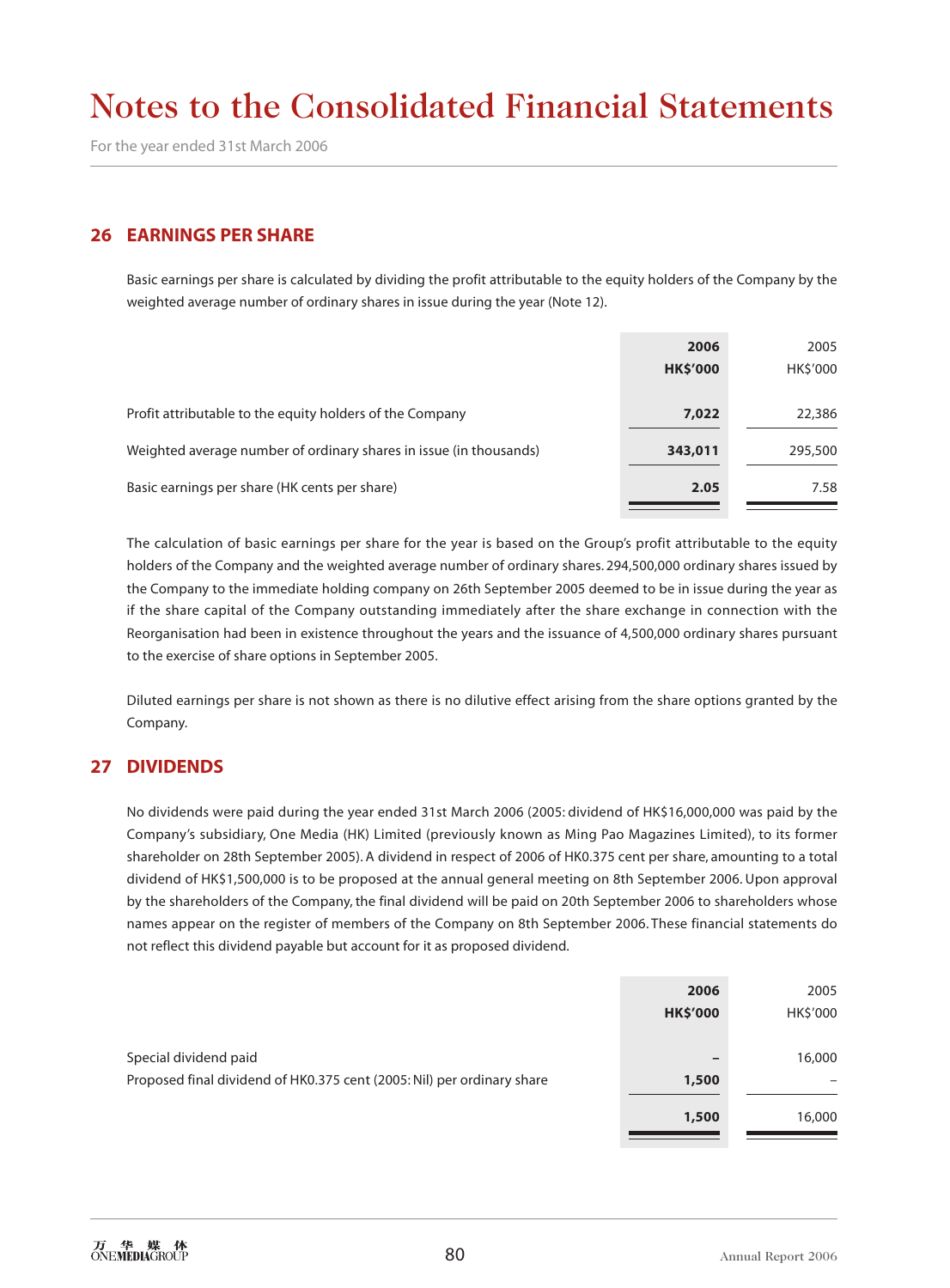For the year ended 31st March 2006

## **28 CASH GENERATED FROM OPERATIONS**

|                                                                      | 2006            | 2005           |
|----------------------------------------------------------------------|-----------------|----------------|
|                                                                      | <b>HK\$'000</b> | <b>HKS'000</b> |
|                                                                      |                 |                |
| Profit for the year                                                  | 7,022           | 22,386         |
| Adjustments for:                                                     |                 |                |
| - Tax (Note 24)                                                      | (1, 918)        | 6,011          |
| - Depreciation (Note 6)                                              | 1,368           | 760            |
| - Amortisation (Note 7)                                              |                 | 137            |
| - Loss on sale of property, plant and equipment (see below)          | 34              | 13             |
| - Interest income (Note 5)                                           | (1,645)         | (1)            |
| - Interest expense (Note 23)                                         | 306             | 95             |
| - Share compensation costs on share options granted                  | 794             |                |
| Changes in working capital:                                          |                 |                |
| - Decrease in defined benefit plan's assets                          | 5               | 12             |
| - Decrease in amounts due from fellow subsidiaries                   |                 | 4,989          |
| - Increase in long service payment assets                            | (13)            |                |
| - (Decrease)/increase in long service payment liabilities            | (9)             | 3              |
| - Increase in inventories                                            | (9,018)         | (147)          |
| - Increase in trade and other receivables                            | (2,795)         | (9,017)        |
| - (Decrease)/increase in amount due to the immediate holding company | (3, 339)        | 2,895          |
| - Increase in amounts due to fellow subsidiaries                     | 564             |                |
| - Increase/(decrease) in trade and other payables                    | 11,022          | (2, 189)       |
| Cash generated from operations                                       | 2,378           | 25,947         |

In the cash flow statement, proceeds from disposal of property, plant and equipment comprise:

|                                                             | 2006            | 2005     |
|-------------------------------------------------------------|-----------------|----------|
|                                                             | <b>HK\$'000</b> | HK\$'000 |
|                                                             |                 |          |
| Net book amount (Note 6)                                    | 34              | 13       |
| Loss on disposal of property, plant and equipment (Note 21) | (34)            | (13)     |
|                                                             |                 |          |
| Proceeds from disposal of property, plant and equipment     |                 |          |
|                                                             |                 |          |

#### *Non-cash transaction*

The principal non-cash transaction was the issue of shares as consideration for the acquisition discussed in Note 12.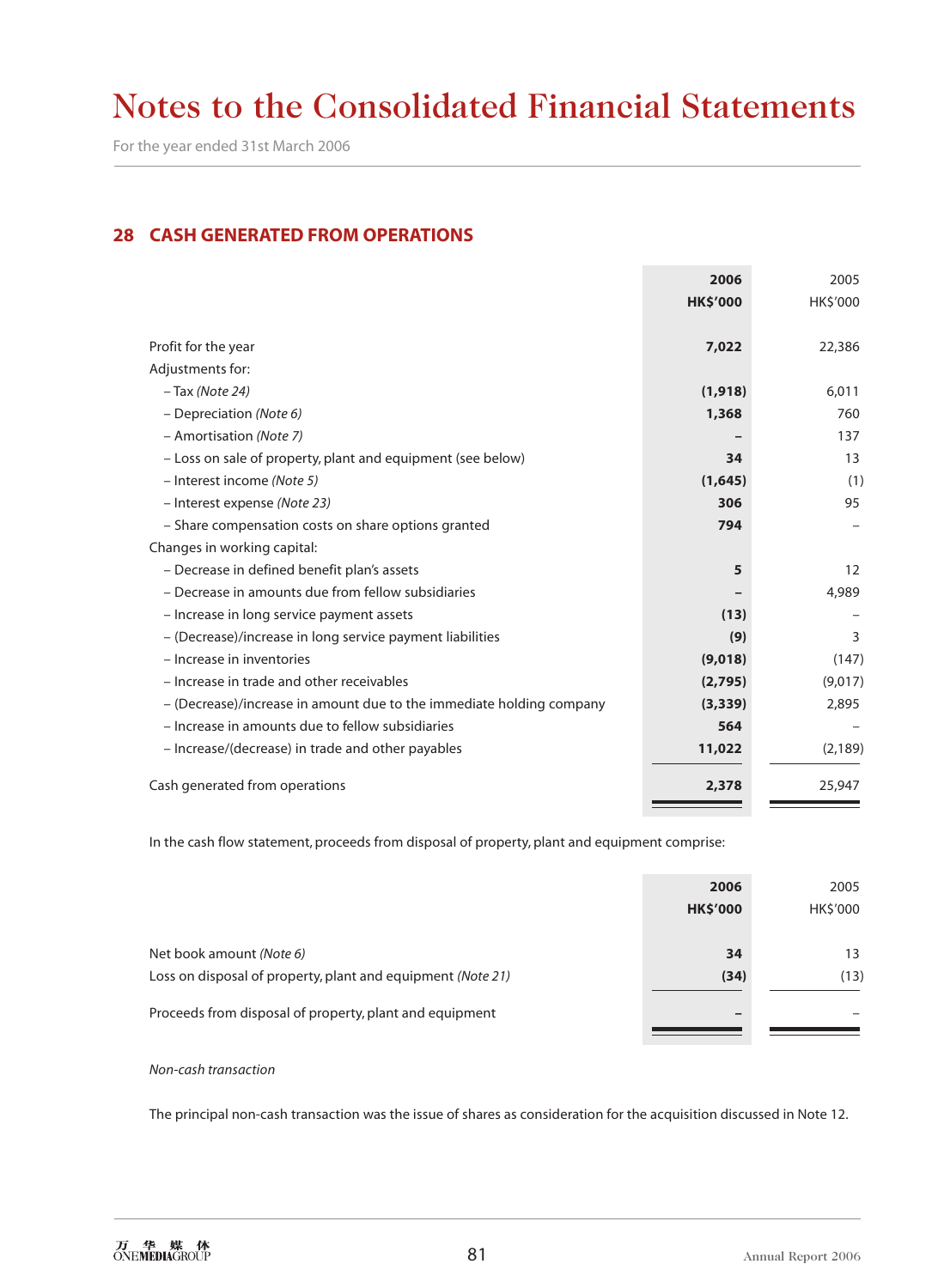For the year ended 31st March 2006

### **29 COMMITMENTS**

#### **(a) Capital commitments**

Capital commitment at the balance sheet date but not yet incurred is as follows:

|                                 | Group           |          |  |
|---------------------------------|-----------------|----------|--|
|                                 | 2006            | 2005     |  |
|                                 | <b>HK\$'000</b> | HK\$'000 |  |
| Property, plant and equipment   |                 |          |  |
| Contracted but not provided for | 2,649           |          |  |

#### **(b) Operating lease commitments**

The Group leases various offices, staff quarters and warehouses under non-cancellable operating lease agreements. The leases have varying terms and renewal rights.

The future aggregate minimum lease payments under non-cancellable operating leases are as follows:

|                                              | Group                   |                  |
|----------------------------------------------|-------------------------|------------------|
|                                              | 2006<br><b>HK\$'000</b> | 2005<br>HK\$'000 |
| Not later than 1 year                        | 2,994                   | 2,537            |
| Later than 1 year and not later than 5 years | 7,510                   | 6,174            |
|                                              | 10,504                  | 8,711            |

There is no capital and operating lease commitment for the Company as at 31st March 2006 (2005: Nil).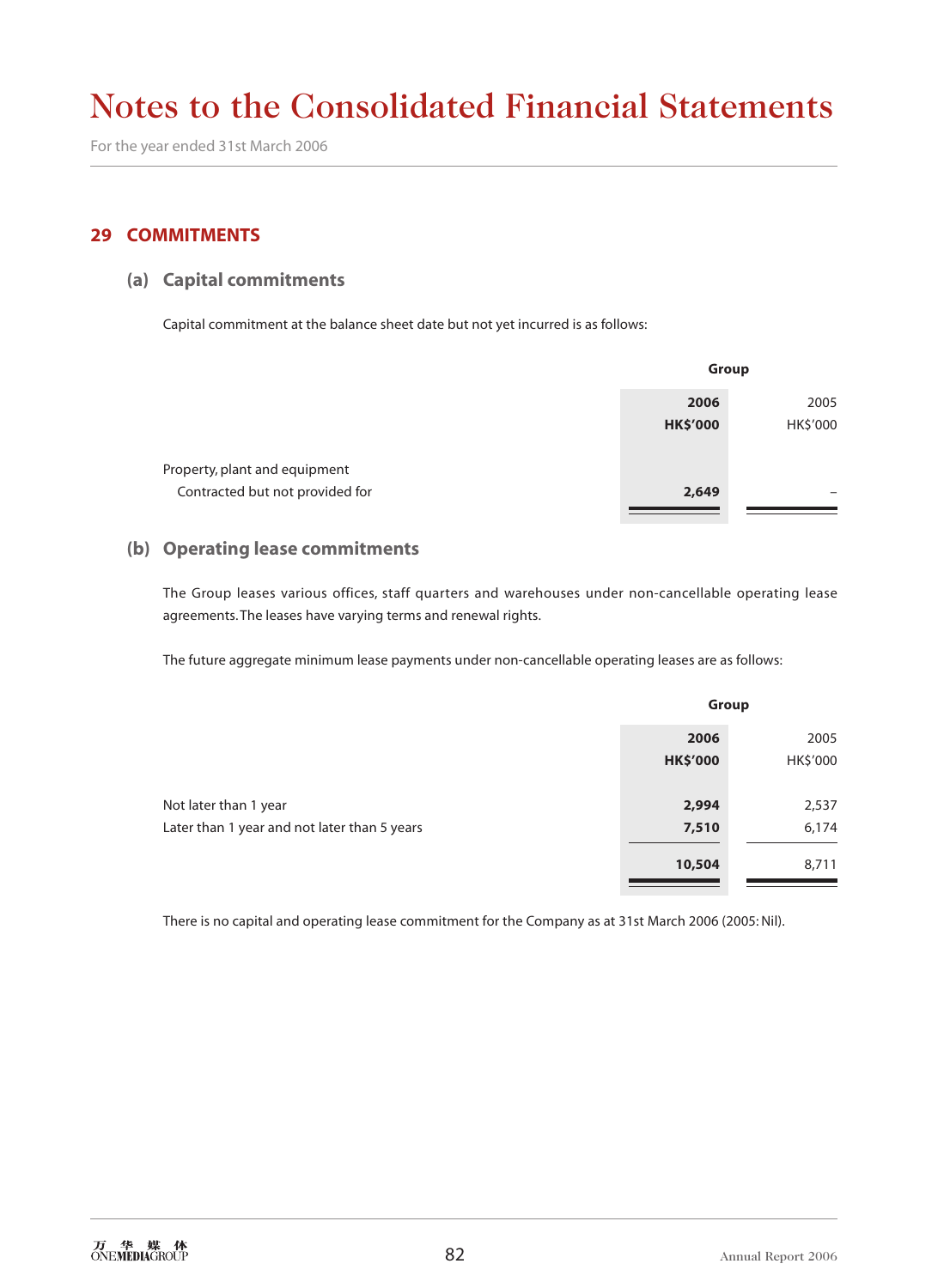For the year ended 31st March 2006

### **30 RELATED-PARTY TRANSACTIONS**

The Group is controlled by Winmax Resources Limited (incorporated in the British Virgin Islands), which owns 73.875% of the Company's shares. The remaining 26.125% of the shares are widely held. The ultimate parent of the Group is Ming Pao Enterprise Corporation Limited (incorporated in Bermuda).

The following transactions were carried out with related parties:

 *(i) During the year ended 31st March 2006, the Group had entered into the following significant transactions with related parties:*

|                                                 |             | 2006            | 2005     |
|-------------------------------------------------|-------------|-----------------|----------|
|                                                 | <b>Note</b> | <b>HK\$'000</b> | HK\$'000 |
|                                                 |             |                 |          |
| License fee                                     | a           | 13,658          | 13,307   |
| Circulation support services                    | b           | 3,117           | 3,240    |
| Library support services                        | C           | 304             | 245      |
| Editorial support services                      | d           | 283             | 410      |
| EDP programming support services                | e           | 943             | 593      |
| Administrative support services                 | f           | 1,664           | 1,664    |
| Personnel, public relations and legal services  | g           | 961             | 1,050    |
| Leasing of computers and other office equipment | h           | 228             | 326      |
| Leasing of office space, storage space and      |             |                 |          |
| parking spaces                                  | Ť           | 1,510           | 1,257    |
| Type-setting expenses                           |             | 127             | 138      |
| Colour separation expenses                      | k           | 891             | 519      |
| Film making expenses                            |             | 198             | 200      |
| Ticketing and accommodation expenses            | m           | 703             | 218      |
| Barter advertising expenses                     | n           | 1,000           | 944      |
| Barter advertising income                       | $\circ$     | (1,000)         | (944)    |
| Printing costs                                  | p           | 160             |          |
| Promotion expenses                              | q           | 93              |          |
|                                                 |             |                 |          |
|                                                 |             | 24,840          | 23,167   |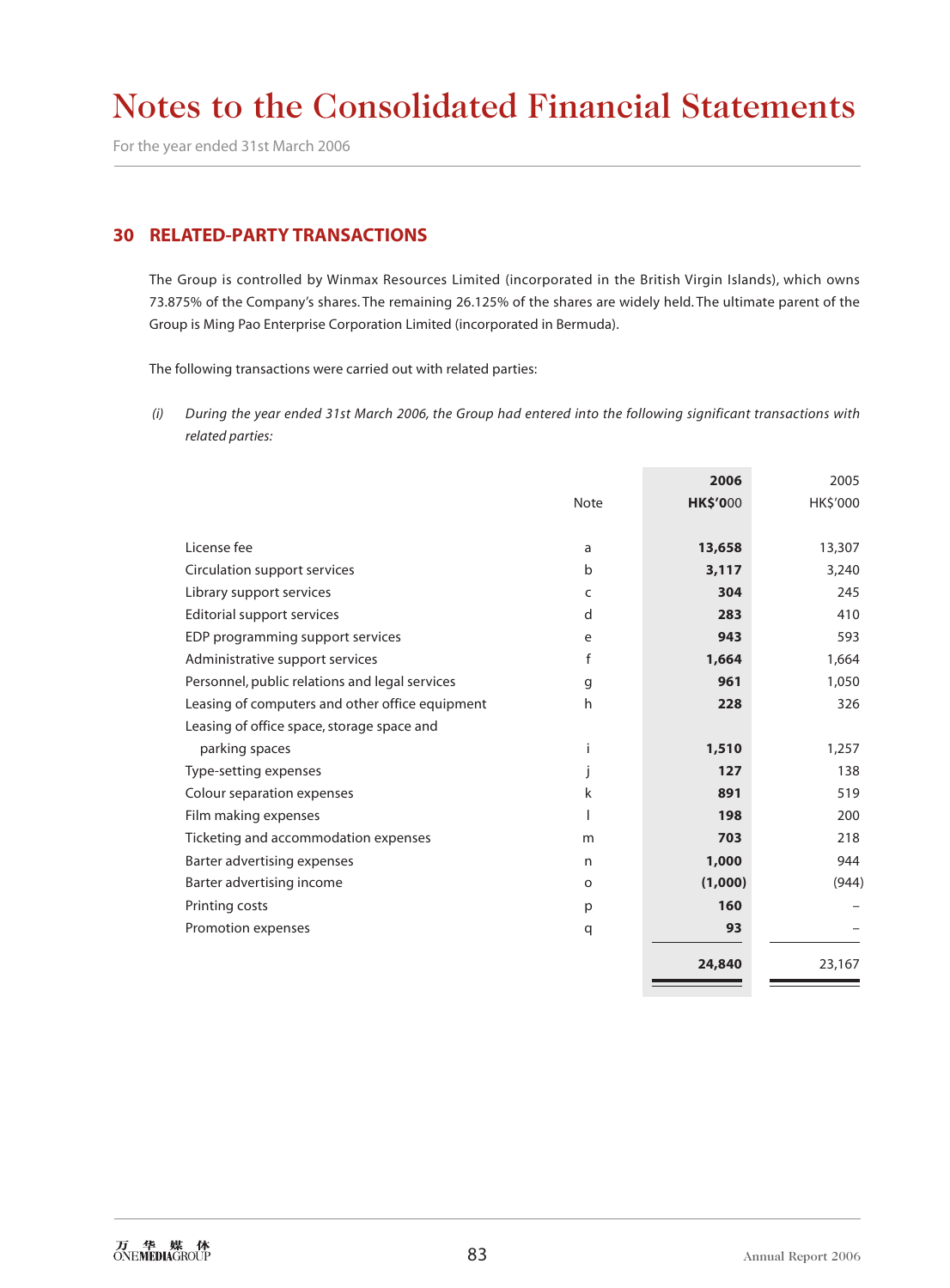For the year ended 31st March 2006

## **30 RELATED-PARTY TRANSACTIONS (Continued)**

 *(i) During the year ended 31st March 2006, the Group had entered into the following significant transactions with related parties (Continued):*

Notes:

- (a) This represented license fee of the right to use the trademark for the print of Ming Pao Weekly, Hi-TECH Weekly, City Children's Weekly and their past contents by a fellow subsidiary. It is charged at a pre-determined rate calculated by reference to the license fees charged by third party licensors to the Group.
- (b) This represented recharge of circulation support services relating to the distribution, sale and promotion of the publications of the Group by a fellow subsidiary. It is charged on a cost reimbursement basis.
- (c) This represented recharge by a fellow subsidiary relating to provision of library support services including data classification, data indexing and filing, data storage management and retrieval, data provision and newspaper clipping. It is charged on a cost reimbursement basis.
- (d) This represented recharge of editorial support services relating to specific contents requested by the Group for their publications by a fellow subsidiary. It is charged on a cost reimbursement basis.
- (e) This represented recharge of internet-related services, networking services, data management services, general computing and programming support services and system analysis by a fellow subsidiary. It is charged on a cost reimbursement basis.
- (f ) This represented recharge of security services, cleaning services, mail processing and messenger services, ordering and distribution of office supplies services, receptionist and general clerical services by a fellow subsidiary. It is charged on a cost reimbursement basis.
- (g) This represented recharge of personnel, administration service and corporate communication service by a fellow subsidiary. It is charged on a cost reimbursement basis.
- (h) This represented the total amount of the depreciation charges of the equipment provided by a fellow subsidiary. They are charged on a cost reimbursement basis.
- (i) This represented the rental for leasing of office space, storage space and parking space by a fellow subsidiary. The rentals are charged at a pre-determined rate calculated by reference to the prevailing market rates.
- (j) This represented the type-setting charges paid to a fellow subsidiary. It is charged at a pre-determined rate calculated based on the cost incurred.
- (k) This represented the colour separation charge paid to a fellow subsidiary. It is charged at a pre-determined rate calculated based on the cost incurred.
- (l) This represented the film making charge paid to a fellow subsidiary. It is charged at a pre-determined rate calculated based on the cost incurred.
- (m) This represented the ticketing and accommodation expenses paid to a fellow subsidiary. It is charged at a predetermined rate calculated based on the rates charged to third party customers.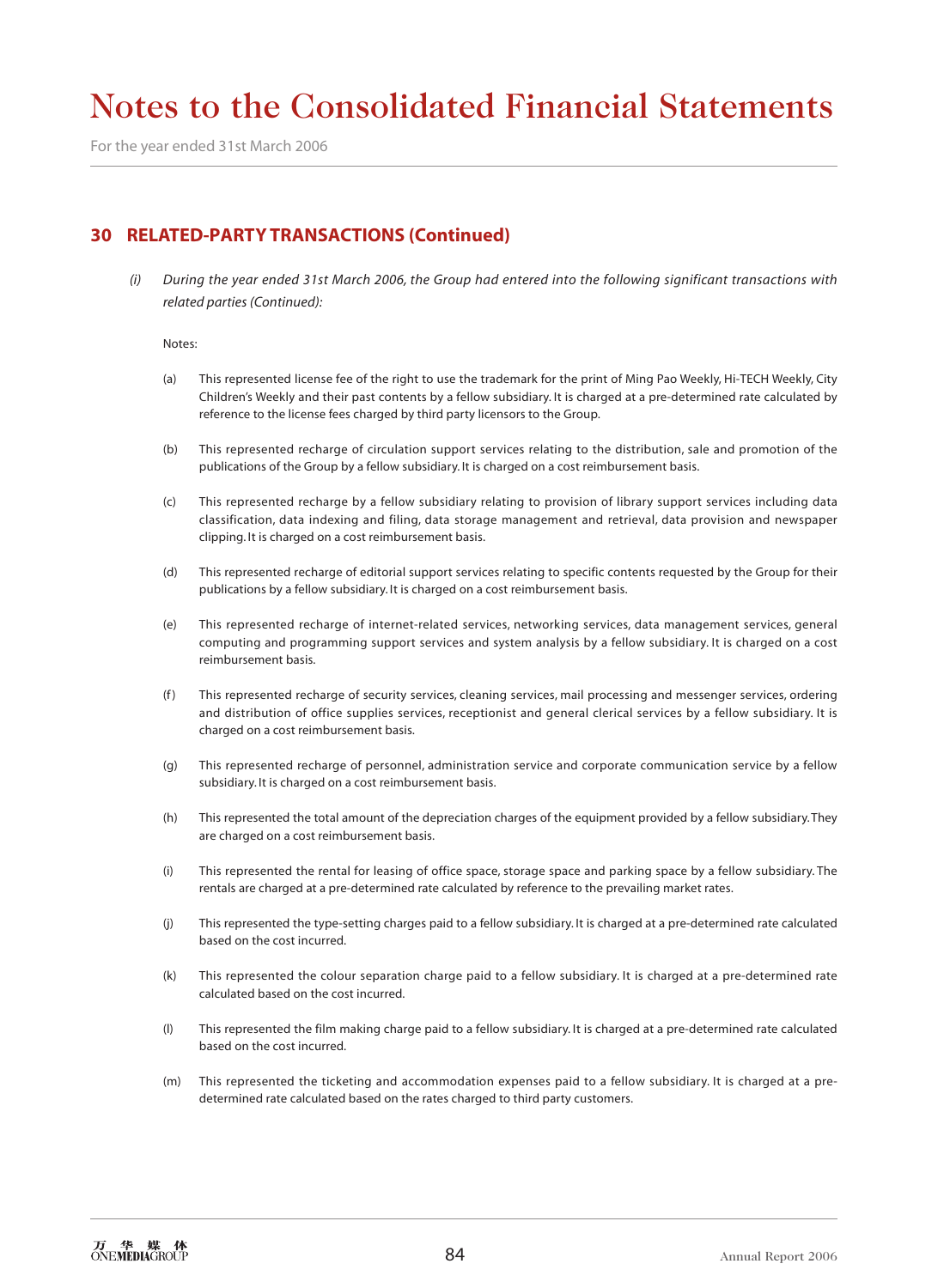For the year ended 31st March 2006

# **30 RELATED-PARTY TRANSACTIONS (Continued)**

- *(i) During the year ended 31st March 2006, the Group had entered into the following significant transactions with related parties (Continued):*
	- (n) This represented the advertising expenses on barter basis in accordance with barter advertising agreement entered into with a fellow subsidiary. It is charged at a pre-determined rate calculated based on the rates charged to third party customer.
	- (o) This represented the advertising income on barter basis in accordance with barter advertising agreement entered into with a fellow subsidiary. It is charged at a pre-determined rate calculated based on the rates charged to third party customer.
	- (p) This represented the printing costs of promotional leaflets for Hi-TECH Weekly charged by a fellow subsidiary. It is charged at a pre-determined rate calculated based on the costs incurred.
	- (q) This represented promotion expenses paid to the fellow subsidiaries. It is charged at a pre-determined rate calculated based on the rates charged to third party customers
- (ii) Year end balance arising from the related parties transactions as disclosed in Note 30 (i) above were as follows:

| 2006            | 2005     |
|-----------------|----------|
| <b>HK\$'000</b> | HK\$'000 |
| (2,402)         | (1,838)  |
|                 |          |

The outstanding balances with fellow subsidiaries are aged within 30 days and are unsecured, non-interest bearing and with normal credit terms of 30 days.

(iii) Key management compensation

|                                                   | 2006            | 2005     |
|---------------------------------------------------|-----------------|----------|
|                                                   | <b>HK\$'000</b> | HK\$'000 |
|                                                   |                 |          |
| Salaries and other short-term employee benefits   | 5,800           | 4,902    |
| Contributions to pension scheme                   | 115             | 72       |
| Share compensation costs on share options granted | 269             |          |
|                                                   |                 |          |
|                                                   | 6,184           | 4,974    |